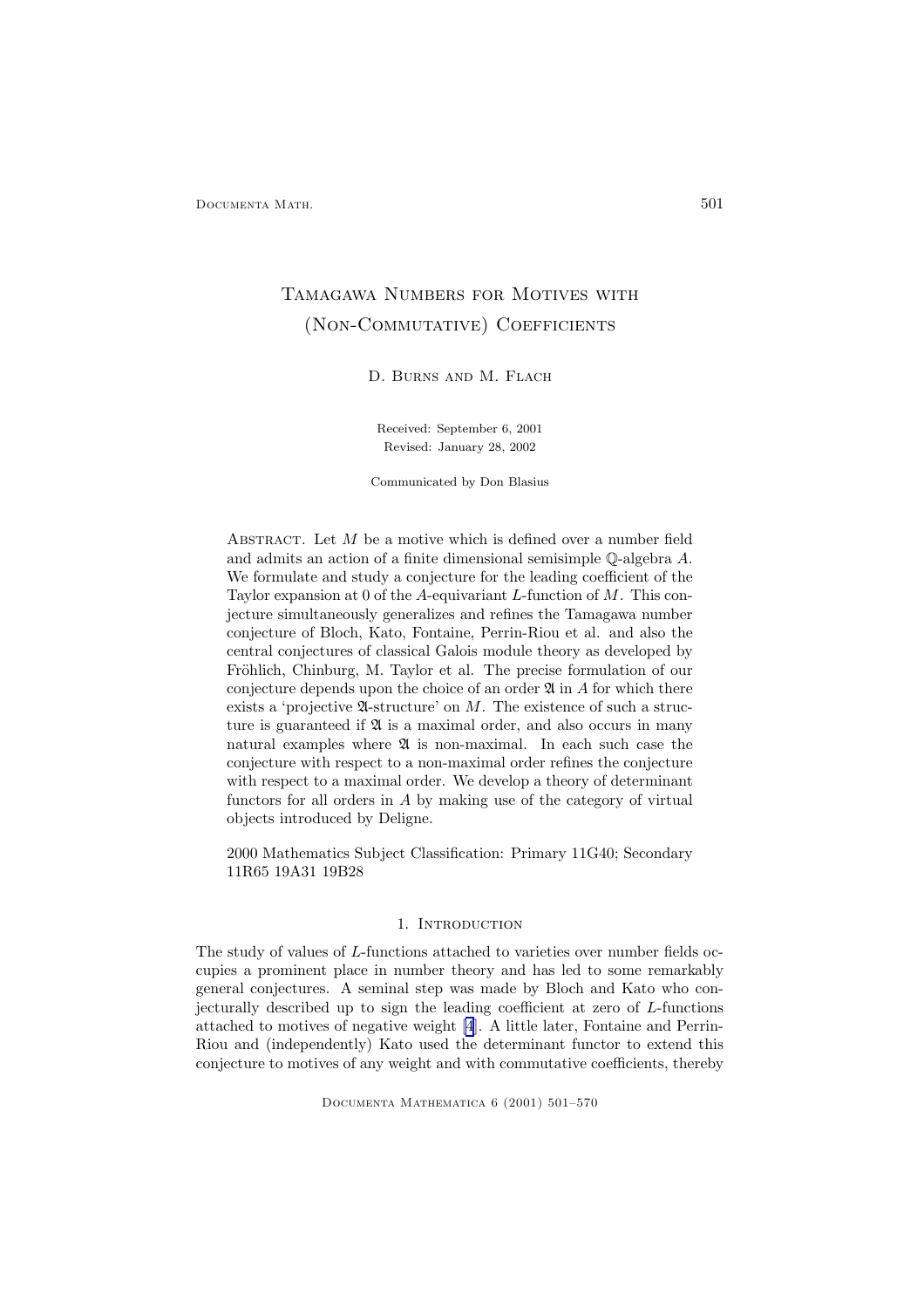taking into account the action of endomorphisms of the variety under consideration (cf. [[19,](#page-68-0) [20,](#page-68-0) [27,](#page-68-0) [28\]](#page-68-0)). In this article we shall formulate and study a yet more general conjecture which deals with motives with coefficients which need not be commutative and which in the commutative case recovers all of the above conjectures. We remark that the motivation for such a general conjecture is that in many natural cases, ranging from the central conjectures of classical Galois module theory to the recent attempts to develop an Iwasawa theory for elliptic curves which do not possess complex multiplication, it is necessary to consider motives with respect to coefficients which are not commutative.

We now fix a motive M which is defined over a number field  $K$  and carries an action of a finite dimensional semisimple  $\mathbb Q$ -algebra A. The precise formulation of our conjecture depends upon the choice of an order  $\mathfrak A$  in A for which there exists a 'projective  $\mathfrak A$ -structure' on M (as defined in §[3.3\)](#page-22-0). We observe that if  $\mathfrak A$  is any maximal order in  $A$  (as in the case considered by Fontaine and Perrin-Riou in [[19\]](#page-68-0)), then there always exists a projective  $\mathfrak{A}$ -structure on M, and in addition that if  $M$  arises by base change of a motive through a finite Galois extension  $L/K$  and  $A := \mathbb{Q}[G]$  with  $G := \text{Gal}(L/K)$  (as in the case considered by Kato in [\[27](#page-68-0)]), then there exists a projective  $\mathbb{Z}[G]$ -structure on M. In general, we find that if there exists a projective  $\mathfrak A$ -structure on M, then there also exists a projective  $\mathfrak{A}'$ -structure on M for any order  $\mathfrak{A} \subset \mathfrak{A}' \subset A$ but that the conjecture which we formulate for the pair  $(M, \mathfrak{A}')$  is (in general strictly) weaker than that for the pair  $(M, \mathfrak{A})$ . This observation is important since we shall show that there are several natural examples (such as the case  $\mathfrak{A} = \mathbb{Z}[G]$  described above) in which projective structures exist with respect to orders which are not maximal.

The key difficulty encountered when attempting to formulate Tamagawa number conjectures with respect to non-commutative coefficients is the fact that there is no determinant functor over non-commutative rings. In this article we circumvent this difficulty by making systematic use of the notion of 'categories of virtual objects' as described by Deligne in [[17\]](#page-68-0). In our approach Tamagawa numbers are then elements of a relative algebraic K-group  $K_0(\mathfrak{A}, \mathbb{R})$  and the Tamagawa number conjecture is an identity in this group. The group  $K_0(\mathfrak{A}, \mathbb{R})$ is the relative  $K_0$  which arises from the inclusion of rings  $\mathfrak{A} \to A_{\mathbb{R}} := A \otimes_{\mathbb{Q}} \mathbb{R}$ and hence lies in a natural long exact sequence

$$
K_1(\mathfrak{A}) \to K_1(A_{\mathbb{R}}) \to K_0(\mathfrak{A}, \mathbb{R}) \to K_0(\mathfrak{A}) \to K_0(A_{\mathbb{R}}).
$$

We remark that in the non-equivariant setting originally considered by Bloch and Kato [\[4](#page-67-0)] one has  $\mathfrak{A} = \mathbb{Z}$ ,  $A = \mathbb{Q}$  and  $K_0(\mathfrak{A}, \mathbb{R}) \cong \mathbb{R}^\times/\mathbb{Z}^\times$ . This latter quotient identifies with the group of positive real numbers, and hence in this case Tamagawa numbers can be interpreted as volumes. For motives with noncommutative coefficients however, the only way we have at present been able to formulate a conjecture is by use of the group  $K_0(\mathfrak{A}, \mathbb{R})$ .

The basic content of this article is as follows. Various algebraic preliminaries relating to determinant functors, categories of virtual objects and relative algebraic K-theory, which may themselves be of some independent interest,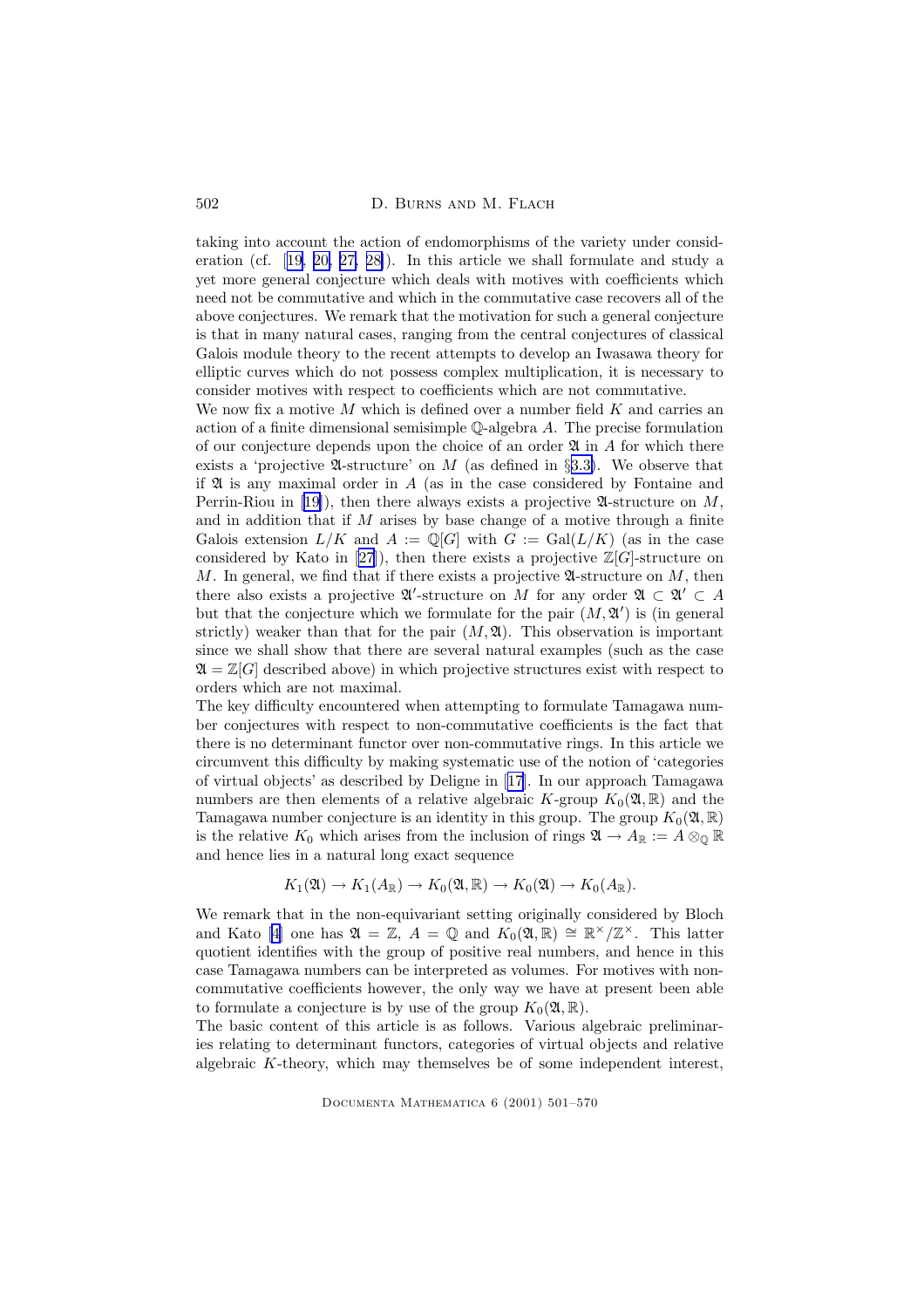are given in §2. In §3 we recall preliminaries on motives, define the notion of a 'projective  $\mathfrak A$ -structure' on M and give several natural examples of this notion. We henceforth assume that  $\mathfrak A$  is an order in A for which there exists a projective  $\mathfrak A$ -structure on M. In the remainder of §3 we combine the results of §2 with certain standard assumptions on motives to define a canonical element  $R\Omega(M, \mathfrak{A})$  of  $K_0(\mathfrak{A}, \mathbb{R})$ . In §4 we review the A-equivariant L-function  $L(A,M,s)$  of M. This is a meromorphic function of the complex variable s which takes values in the center  $\zeta(A_{\mathbb{C}})$  of  $A_{\mathbb{C}} := A \otimes_{\mathbb{O}} \mathbb{C}$ , and the leading coefficient  $L^*(<sub>A</sub>M, 0)$  in its Taylor expansion at  $s = 0$  belongs to the group of units  $\zeta(A_{\mathbb{R}})^{\times}$  of  $\zeta(A_{\mathbb{R}})$ . We also define a canonical 'extended boundary homomorphism'  $\hat{\delta}_{\mathfrak{A},\mathbb{R}}^1:\zeta(A_\mathbb{R})^\times\to K_0(\mathfrak{A},\mathbb{R})$  which has the property that the composite of  $\hat{\delta}_{\mathfrak{A},\mathbb{R}}^1$  with the reduced norm map  $K_1(A_\mathbb{R}) \to \zeta(A_\mathbb{R})^\times$  is equal to the boundary homomorphism  $K_1(A_{\mathbb{R}}) \to K_0(\mathfrak{A}, \mathbb{R})$  which occurs in the above long exact sequence. We then formulate the central conjecture of this article (Conjecture [4](#page-34-0)) which states that

$$
\hat{\delta}_{\mathfrak{A},\mathbb{R}}^1(L^*(A M,0)) = -R\Omega(M,\mathfrak{A}) \text{ in } K_0(\mathfrak{A},\mathbb{R}).
$$

We remark that our use of the map  $\hat{\delta}^1_{\mathfrak{A},\mathbb{R}}$  in this context is motivated by the central conjectures of classical Galois module theory. In the remainder of §4 we review some of the current evidence for our conjecture, establish its standard functorial properties and also derive several interesting consequences of these functorial properties. Finally, in §5 we use the Artin-Verdier Duality Theorem to investigate the compatibility of our conjecture with the functional equation of  $L(A,M,s)$ .

In a sequel to this article [[11\]](#page-67-0) we shall give further evidence for our general conjectures by relating them to classical Galois module theory (in particular, to certain much studied conjectures of Chinburg [[13,](#page-67-0) [14](#page-67-0)]) and by proving them in several nontrivial cases. In particular, we prove the validity of our central conjecture for pairs  $(M, \mathfrak{A}) = (h^0(\text{Spec}(L)), \mathbb{Z}[\text{Gal}(L/K)])$  where  $K = \mathbb{Q}$  and  $L/\mathbb{Q}$  belongs to an infinite family of Galois extensions for which  $Gal(L/\mathbb{Q})$  is isomorphic to the Quaternion group of order 8.

This article together with its sequel [\[11](#page-67-0)] subsumes the contents of an earlier preprint of the same title, and also of the preprint [[10\]](#page-67-0). In the preprint [[5\]](#page-67-0) the first named author described an earlier approach to formulating Tamagawa number conjectures with respect to non-commutative coefficients, by using the notions of 'trivialized perfect complex' and 'refined Euler characteristic' (cf. Remark [4](#page-14-0) in §[2.8](#page-13-0) in this regard). However, by making systematic use of virtual objects the approach adopted here seems to be both more flexible and transparent, and in particular allows us to prove the basic properties of our construction in a very natural manner.

We would like to thank P. Deligne for a number of very valuable comments.

#### 2. Determinant functors for orders in semisimple algebras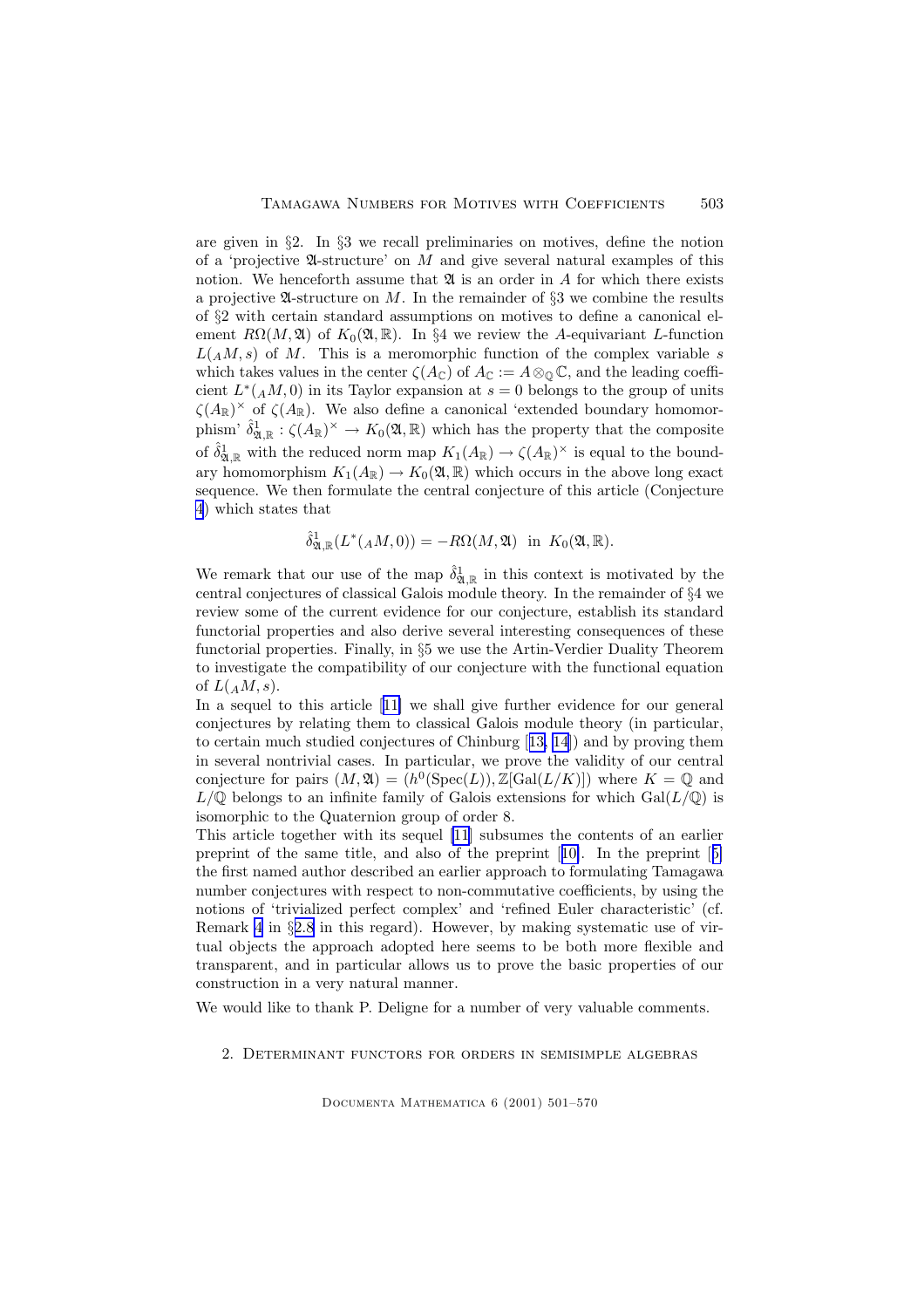<span id="page-3-0"></span>504 D. BURNS AND M. FLACH

2.1. PICARD CATEGORIES. This section introduces the natural target categories for our generalized determinant functors. Recall that a groupoid is a nonempty category in which all morphisms are isomorphisms. A Picard category P is a groupoid equipped with a bifunctor  $(L, M) \to L \boxtimes M$  with an associativity constraint [[32\]](#page-68-0) and so that all the functors  $-\boxtimes M$ ,  $M\boxtimes -$  for a fixed object M are autoequivalences of  $P$ . In a Picard category there exists a unit object  $1<sub>p</sub>$ , unique up to unique isomorphism, and for each object M an inverse  $M^{-1}$ , unique up to unique isomorphism, with an isomorphism  $M \boxtimes M^{-1} \stackrel{\sim}{\longrightarrow} \mathbf{1}_{\mathcal{P}}$ . For a Picard category  $\mathcal{P}$  define  $\pi_0(\mathcal{P})$  to be the group of isomorphism classes of objects of  $P$  (with product induced by  $\boxtimes$ ), and set  $\pi_1(\mathcal{P}) := \text{Aut}_{\mathcal{P}}(\mathbf{1}_{\mathcal{P}})$ . We shall only have occasion to consider *commutative* Picard categories in which  $\boxtimes$  also satisfies a commutativity constraint [[32\]](#page-68-0) and for which  $\pi_0(\mathcal{P})$  is therefore abelian. The group  $\pi_1(\mathcal{P})$  is always abelian. A monoidal functor  $F : \mathcal{P}_1 \to \mathcal{P}_2$  between Picard categories induces homomorphisms  $\pi_i(F) : \pi_i(\mathcal{P}_1) \to \pi_i(\mathcal{P}_2)$  for  $i \in \{0,1\}$ , and F is an equivalence of categories if and only if  $\pi_i(F)$  is an isomorphism for both  $i \in \{0,1\}$  (by a monoidal functor we mean a strong monoidal functor as defined in [\[31\]](#page-68-0)[Ch. XI.2]).

2.2. THE FIBRE PRODUCT OF CATEGORIES. Let  $F_i: \mathcal{P}_i \to \mathcal{P}_3$ ,  $i \in \{1,2\}$ be functors between categories and consider the *fibre product category*  $\mathcal{P}_4$  :=  $\mathcal{P}_1 \times_{\mathcal{P}_3} \mathcal{P}_2$  [\[2](#page-67-0), Ch. VII, §3]

(1)  
\n
$$
\begin{array}{ccc}\n & \mathcal{P}_4 & \xrightarrow{G_2} & \mathcal{P}_2 \\
 & \downarrow^{G_1} & \downarrow^{F_2} \\
 & \mathcal{P}_1 & \xrightarrow{F_1} & \mathcal{P}_3.\n\end{array}
$$

Explicitly,  $\mathcal{P}_4$  is the category with objects  $(L_1, L_2, \lambda)$  with  $L_i \in Ob(\mathcal{P}_i)$  for  $i \in$  ${1, 2}$  and  $\lambda : F_1(L_1) \stackrel{\sim}{\longrightarrow} F_2(L_2)$  an isomorphism in  $\mathcal{P}_3$ , and where morphisms  $\alpha: (L_1, L_2, \lambda) \to (L'_1, L'_2, \lambda')$  are pairs  $\alpha = (\alpha_1, \alpha_2)$  with  $\alpha_i \in \text{Hom}_{\mathcal{P}_i}(L_i, L'_i)$ so that the diagram

$$
F_1(L_1) \xrightarrow{F_1(\alpha_1)} F_1(L'_1)
$$
  
\n
$$
\downarrow \lambda \qquad \qquad \downarrow \lambda'
$$
  
\n
$$
F_2(L_2) \xrightarrow{F_2(\alpha_2)} F_2(L'_2)
$$

in  $\mathcal{P}_3$  commutes. If  $\mathcal{P}_5$  is a category,  $H_i : \mathcal{P}_5 \to \mathcal{P}_i$  for  $i \in \{1,2\}$  functors and  $\beta: F_1 \circ H_1 \cong F_2 \circ H_2$  a natural isomorphism, then there exists a unique functor  $H: \mathcal{P}_5 \to \mathcal{P}_4$  with  $H_i = G_i \circ H$  for  $i \in \{1,2\}$  and such that  $\beta$  is induced by the natural isomorphism  $F_1 \circ G_1 \cong F_2 \circ G_2$ . If  $\mathcal{P}_i$  for  $i \in \{1, 2, 3\}$  are Picard categories and  $F_1$  and  $F_2$  are monoidal functors, then the fibre product category  $\mathcal{P}_4$  is a Picard category with product  $(L_1, L_2, \lambda) \boxtimes (L'_1, L'_2, \lambda') = (L_1 \boxtimes L'_1, L_2 \boxtimes$  $L'_2, \lambda \boxtimes \lambda'$  and the functors  $G_i : \mathcal{P}_4 \to \mathcal{P}_i$  for  $i \in \{1, 2\}$  are both monoidal.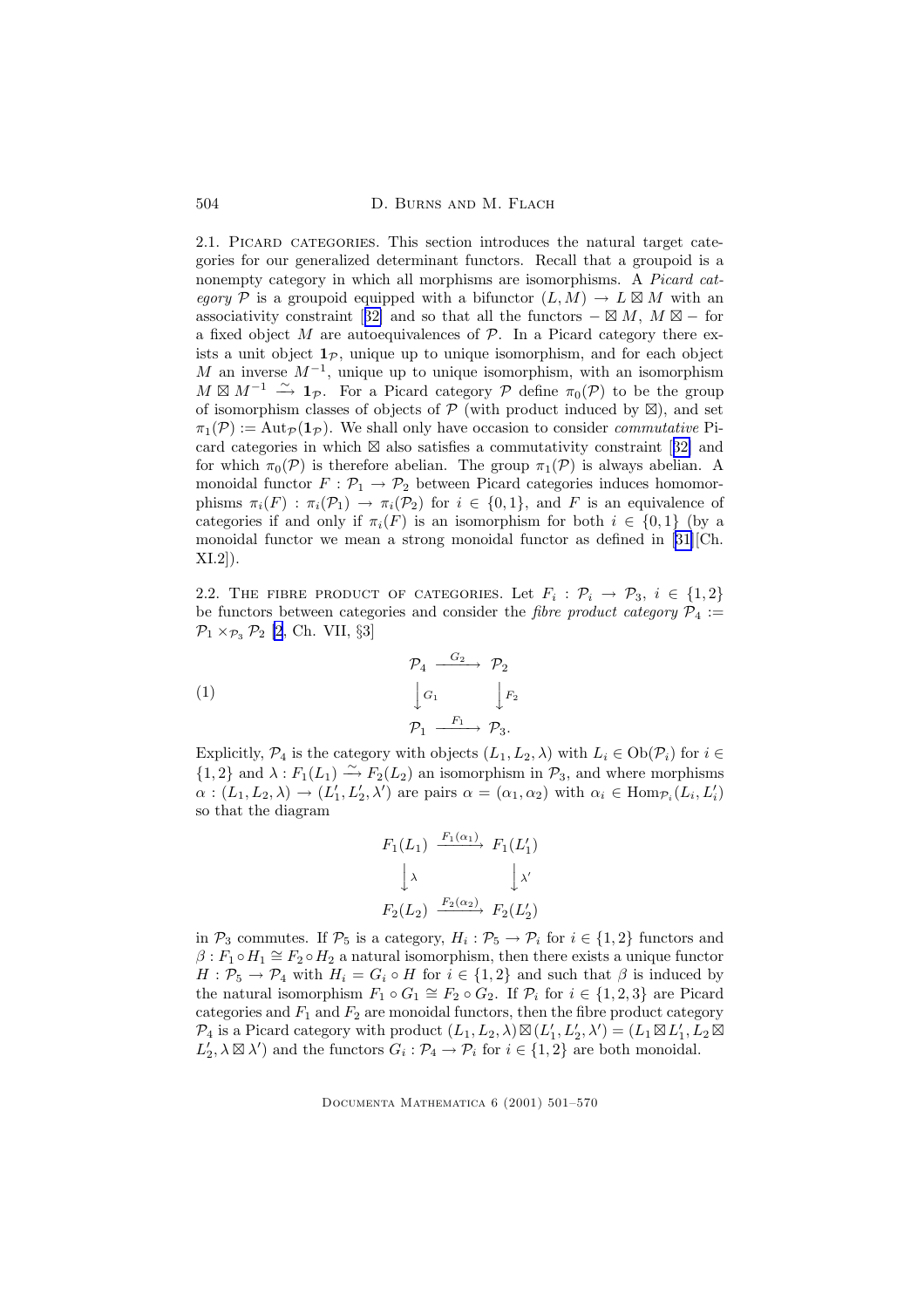<span id="page-4-0"></span>Lemma 1. (Mayer-Vietoris sequence) For a fibre product diagram ([1\)](#page-3-0) of Picard categories one has an exact sequence

$$
0 \to \pi_1(\mathcal{P}_4) \xrightarrow{(\pi_1(G_1), \pi_1(G_2))} \pi_1(\mathcal{P}_1) \oplus \pi_1(\mathcal{P}_2) \xrightarrow{\pi_1(F_1) - \pi_1(F_2)} \pi_1(\mathcal{P}_3) \xrightarrow{\delta} \\ \to \pi_0(\mathcal{P}_4) \xrightarrow{(\pi_0(G_1), \pi_0(G_2))} \pi_0(\mathcal{P}_1) \oplus \pi_0(\mathcal{P}_2) \xrightarrow{\pi_0(F_1) - \pi_0(F_2)} \pi_0(\mathcal{P}_3).
$$

*Proof.* The map  $\delta$  is defined by  $\delta(\beta) = (1_{\mathcal{P}_1}, 1_{\mathcal{P}_2}, \beta)$ . Given the explicit description of  $\pi_0(-)$  and  $\pi_1(-)$  it is an elementary computation to establish the exactness of this sequence. A general Mayer-Vietoris sequence for categories with product can be found in [[2,](#page-67-0) Ch. VII, Th.  $(4.3)$ ]. For Picard categories this sequence specialises to our Lemma (except for the injectivity of the first map).  $\Box$ 

2.3. DETERMINANT FUNCTORS AND VIRTUAL OBJECTS. Let  $\mathcal E$  be an exact category [\[38](#page-69-0), p. 91] and  $(\mathcal{E}, \text{is})$  the subcategory of all isomorphisms in  $\mathcal{E}$ . The main example we have in mind is the category  $PMod(R)$  of finitely generated projective modules over a (not necessarily commutative) ring  $R$ . By a *deter*minant functor we mean a Picard category  $P$  together with the following data.

- a) A functor  $[ | : (\mathcal{E}, is) \rightarrow \mathcal{P}$ .
- b) For each short exact sequence

$$
\Sigma: 0 \to E' \to E \to E'' \to 0
$$

a morphism  $[\Sigma] : [E] \stackrel{\sim}{\longrightarrow} [E'] \boxtimes [E'']$  in  $\mathcal{P}$ , functorial for isomorphisms of short exact sequences.

c) For each zero object 0 in  $\mathcal E$  an isomorphism

$$
\zeta(0):[0]\overset{\sim}{\longrightarrow} \mathbf{1}_{\mathcal{P}}.
$$

This data is subject to the following axioms.

d) For an isomorphism  $\phi : E \to E'$  and  $\Sigma$  the exact sequence  $0 \to E \to E'$ (resp.  $E \to E' \to 0$ ) [ $\phi$ ] (resp.  $[\phi^{-1}]$ ) is the composite map

$$
[E] \xrightarrow{[\Sigma]} [0] \boxtimes [E'] \xrightarrow{\zeta(0) \boxtimes \mathrm{id}} [E']
$$

(resp.

$$
[E'] \xrightarrow{[\Sigma]} [E] \boxtimes [0] \xrightarrow{\zeta(0) \boxtimes \mathrm{id}} [E]).
$$

e) For admissible subobjects  $0 \subseteq E'' \subseteq E' \subseteq E$  of an object E of E the diagram



in  $P$  commutes.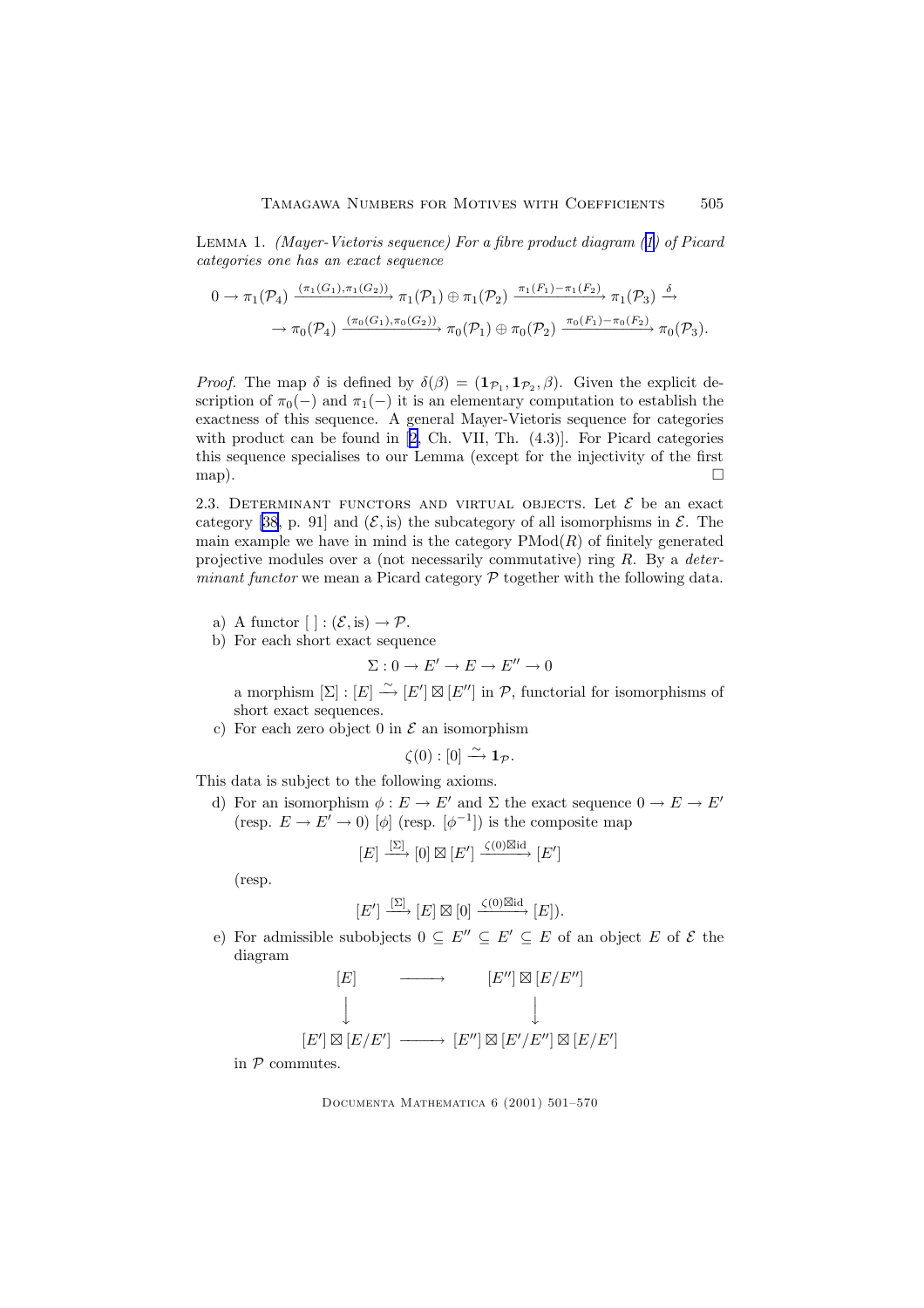<span id="page-5-0"></span>The terminology here is borrowed from the key example in which  $\mathcal E$  is the category of vector bundles on a scheme,  $P$  is the category of line bundles and the functor is taking the highest exterior power (see  $\S 2.5$  $\S 2.5$  below). However, as was shown by Deligne in [\[17,](#page-68-0) §4], there exists a universal determinant functor for any given exact category  $\mathcal E$ . More precisely, there exists a Picard category  $V(\mathcal{E})$ , called the 'category of virtual objects' of  $\mathcal{E}$ , together with data a)-c) which in addition to d) and e) also satisfies the following universal property.

f) For any Picard category  $P$  the category of monoidal functors  $Hom^{\boxtimes}(V(\mathcal{E}), \mathcal{P})$  is naturally equivalent to the category of determinant functors  $(\mathcal{E}, \text{is}) \to \mathcal{P}$ .

Although comparatively inexplicit it is this construction which works best for the purposes of this paper.

We recall that the category  $V(\mathcal{E})$  has a commutativity constraint defined as follows. Let

$$
\tau_{E',E''}: [E'] \boxtimes [E''] \xleftarrow{[\Sigma_1]} [E' \oplus E''] \xrightarrow{[\Sigma_2]} [E''] \boxtimes [E']
$$

be the isomorphism induced by the short exact sequences

$$
\Sigma_1: 0 \to E' \to E' \oplus E'' \to E'' \to 0
$$
  

$$
\Sigma_2: 0 \to E'' \to E' \oplus E'' \to E' \to 0.
$$

Replacing  $[\Sigma]$  by  $\tau_{E',E''} \circ [\Sigma]$  yields a datum a), b), c) with values in  $V(\mathcal{E})^{\boxtimes - op}$ , the Picard category with product  $(L, M) \mapsto M \boxtimes L$ , and satisfying d),e). By the universal property f) of  $V(\mathcal{E})$ , this corresponds to a monoidal functor F:  $V(\mathcal{E}) \to V(\mathcal{E})^{\boxtimes - op}$ . Since we have only changed the value of [] on short exact sequences,  $F$  is the identity on objects and morphisms and so the monoidality of F gives a commutativity constraint on  $V(\mathcal{E})$ .

The proof of the existence of  $V(\mathcal{E})$  in [\[17](#page-68-0), §4.2-5] also gives a topological model of  $V(\mathcal{E})$  which in turn implies that there are isomorphisms

$$
(2) \t K_i(\mathcal{E}) \xrightarrow{\sim} \pi_i(V(\mathcal{E}))
$$

with the algebraic K-groups of the exact category  $\mathcal{E}$  (see [[38\]](#page-69-0)) for  $i \in \{0, 1\}$ . An exact functor  $F : \mathcal{E} \to \mathcal{E}'$  induces a datum a),b),c) on  $\mathcal{E}$  with values in  $V(\mathcal{E}')$ and hence by f) a monoidal functor  $V(F) : V(\mathcal{E}) \to V(\mathcal{E}')$ . The isomorphism (2) then commutes with the maps induced by F on  $K_i(\mathcal{E})$  and by  $V(F)$  on  $\pi_i(V(\mathcal{E}))$  for  $i \in \{0,1\}$ . Moreover, for  $i=0$  the isomorphism (2) is the map induced by the functor  $[ \ ]$ , and for  $i = 1$  the element in  $K_1(\mathcal{E})$  represented by  $\phi \in \text{Aut}_{\mathcal{E}}(P)$  is sent to  $[\phi] \boxtimes \text{id}([P]^{-1})$  under (2).

2.4. Projective modules and extension to the derived category. For a ring  $R$  denote by  $PMod(R)$  the exact category of finitely generated projective left-R-modules and put  $V(R) := V(PMod(R))$ . For a ring homomorphism  $R \to R'$  we denote by  $R' \otimes_R -$  both the scalar extension functor  $\text{PMod}(R) \to \text{PMod}(R')$  and also the induced functor  $V(R) \to V(R')$ . It is known that the Whitehead group  $K_1(R) := K_1(\text{PMod}(R))$  of R is generated by automorphisms of objects of  $PMod(R)$ .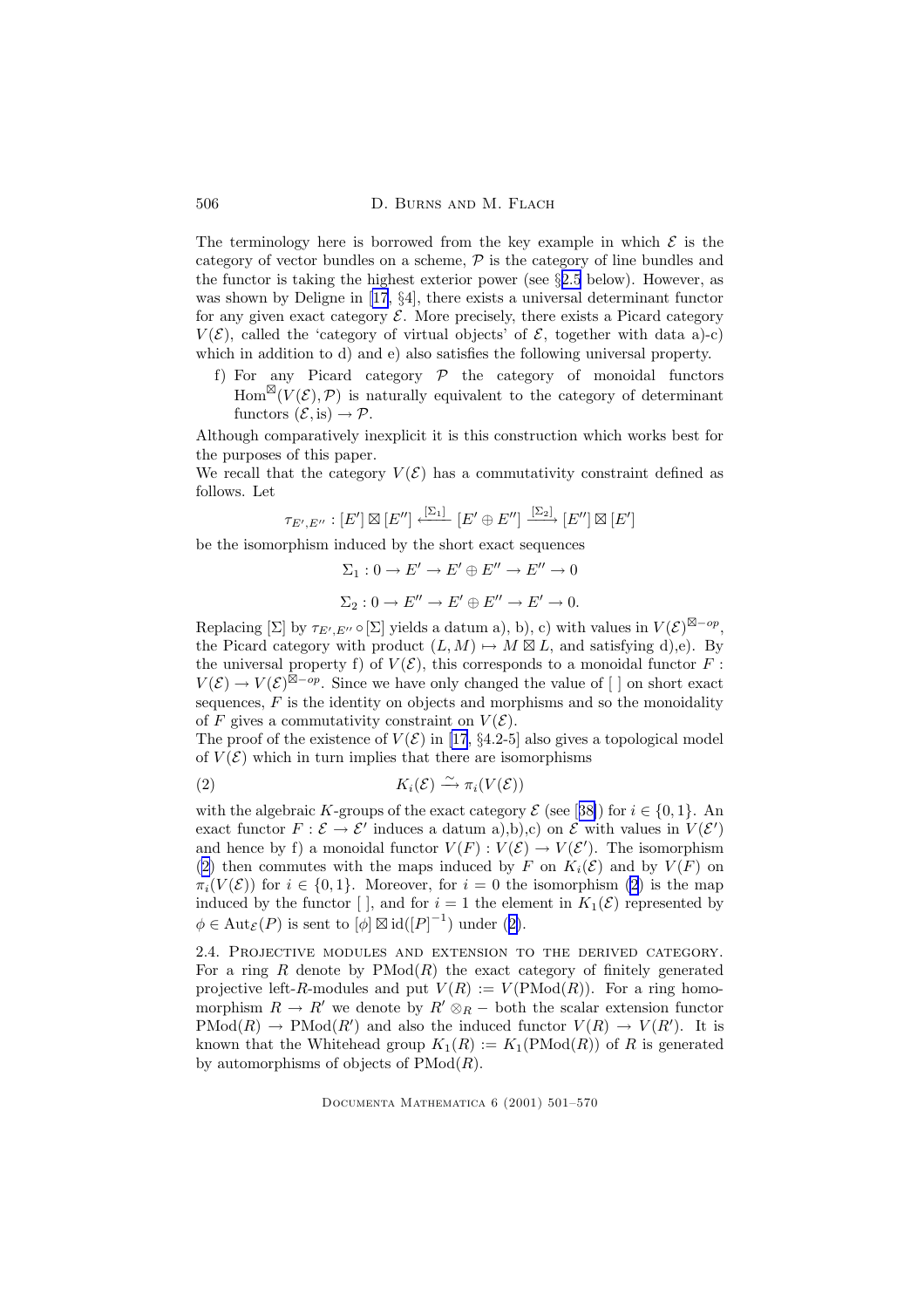<span id="page-6-0"></span>We write  $D(R)$  for the derived category of the homotopy category of complexes of R-modules, and  $D^p(R)$  for the full triangulated subcategory of  $D(R)$  which consists of perfect complexes. We say that an  $R$ -module  $X$  is perfect if the associated complex  $X[0]$  belongs to  $D^p(R)$ , and we write  $D^{p,p}(R)$  for the full subcategory of  $D^p(R)$  consisting of those objects for which the cohomology modules are perfect in all degrees. The association  $X \mapsto X[0]$  gives a full embedding of  $\text{PMod}(R)$  into  $D^p(R)$ .

In what follows we use the term 'true triangle' as synonymous for 'short exact sequence of complexes'. By a 'true nine term diagram' we shall mean a commutative diagram of complexes of the form

(3)  
\n
$$
\begin{array}{ccc}\n & X & \xrightarrow{u} & Y & \xrightarrow{v} & Z \\
f \downarrow & & g \downarrow & & h \downarrow \\
X' & \xrightarrow{u'} & Y' & \xrightarrow{v'} & Z' \\
f' \downarrow & & g' \downarrow & & h' \downarrow \\
X'' & \xrightarrow{u''} & Y'' & \xrightarrow{v''} & Z''\n\end{array}
$$

in which all of the rows and columns are true triangles.

PROPOSITION 2.1. The functor  $[] : (PMod(R), is) \rightarrow V(R)$  extends to a functor  $[ ] : (D<sup>p</sup>(R), is) \to V(R)$ . Moreover, for each true triangle

$$
E = E(u, v) : X \xrightarrow{u} Y \xrightarrow{v} Z
$$

in which X, Y, Z are objects of  $D^p(R)$  there exists an isomorphism  $[E]: [Y] \stackrel{\sim}{\rightarrow}$  $[X] \boxtimes [Z]$  in  $V(R)$  which satisfies all of the following conditions:

a)  $If$ 



is a commutative diagram of true triangles and  $f, g, h$  are all quasiisomorphisms, then  $[f] \boxtimes [h] \circ [E(u, v)] \circ [g]^{-1} = [E(u', v')]$ .

b) If u (resp. v) is a quasi-isomorphism, then  $[E] = [u]^{-1}$  (resp.  $[E] = [v]$ ).

c) [ ] commutes with the functors induced by any ring extension  $R \to R'$  and for any true triangle E we have  $R' \otimes_R [E] = [R' \otimes_R E].$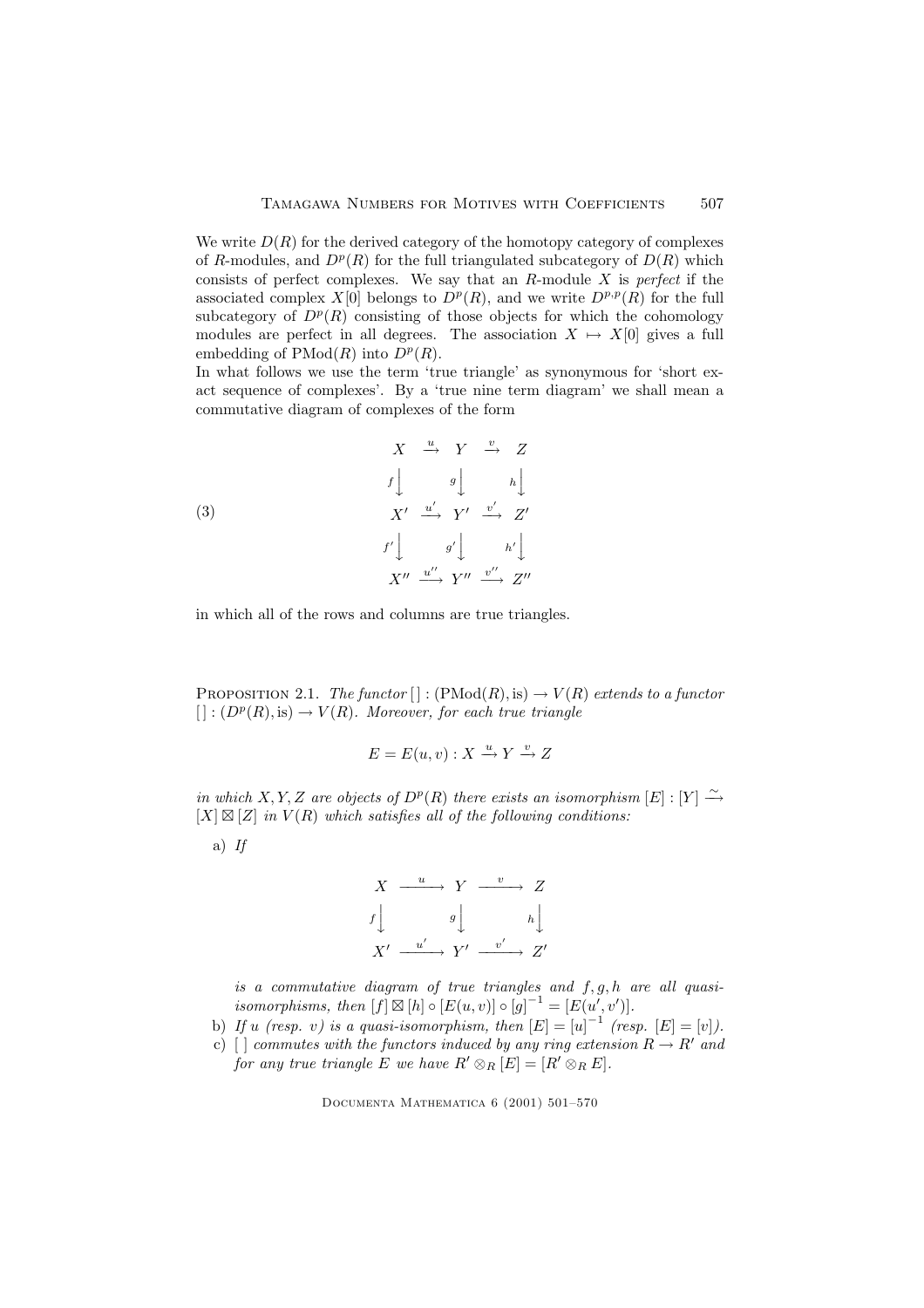d) For any true nine term diagram [\(3](#page-6-0)) in which all terms are objects of  $D^p(R)$ , the diagram

$$
[Y'] \qquad \xrightarrow{[E(u',v')]}\qquad [X'] \boxtimes [Z']
$$

$$
\downarrow [E(g,g')]\qquad \qquad [E(f,f')] \boxtimes [E(h,h')]
$$

$$
[Y] \boxtimes [Y''] \xrightarrow{[E(u,v)] \boxtimes [E(u'',v'')]}\qquad [X] \boxtimes [Z] \boxtimes [X''] \boxtimes [Z'']
$$

in  $V(R)$  commutes. (Note that we have suppressed any explicit reference to commutativity constraints in the above diagram).

e) For any object X of  $D^{p,p}(R)$  there exists a canonical isomorphism

(4) 
$$
[X] \xrightarrow{\sim} \underset{i \in \mathbb{Z}}{\mathbb{Z}} [H^i(X)]^{(-1)^i}
$$

which is functorial with respect to quasi-isomorphisms.

Proof. This follows directly from [[30,](#page-68-0) Prop. 4, Th. 2] where the same statement is proved for the determinant functor over a commutative ring R (see  $\S 2.5$ ) below). Indeed, since the only properties of the determinant functor used in that proof are those listed in [loc. cit., Prop. 1] and all of these properties are satisfied by the functor  $\lceil \cdot \rceil$  (see [\[17](#page-68-0), Lem. 4.8] for nine term diagrams) these arguments apply to give the desired extension of  $\left[\right]$  to  $D^p(R)$  with properties a)-d). For e) see [\[30](#page-68-0), Rem. b) after Th. 2].

Remark 1. As pointed out in [[30,](#page-68-0) Rem. before Prop. 6], it is not possible to construct isomorphisms  $[E]$  for all exact triangles E in  $D^p(R)$  in such a way that the obvious generalisations of properties a)-d) hold. On the subcategory  $D^{p,p}(R)$ , however, one can at least construct isomorphisms so that a)-c) hold and so that d) holds under further assumptions (for example, that one of  $Y, X', Z'$  or Y'' is acyclic, or that X'' acyclic and  $\text{Hom}_{D^p(R)}(X, w) = 0$  where w is such that  $Z[-1] \stackrel{w}{\longrightarrow} X \stackrel{u}{\longrightarrow} Y \stackrel{v}{\longrightarrow} Z$  is an exact triangle).

2.5. COMMUTATIVE RINGS. If  $R$  is a commutative ring, then one can consider the Picard category  $\mathcal{P}(R)$  of graded line bundles on  $Spec(R)$  [[30\]](#page-68-0). Recall that a graded line bundle is a pair  $(L, \alpha)$  consisting of an invertible (that is, projective rank one) R-module L and a locally constant function  $\alpha$ : Spec $(R) \to \mathbb{Z}$ . A homomorphism  $h : (L, \alpha) \to (M, \beta)$  is a module homomorphism  $h : L \to$ M such that  $\alpha(\mathfrak{p}) \neq \beta(\mathfrak{p})$  implies  $h_{\mathfrak{p}} = 0$  for all  $\mathfrak{p} \in \text{Spec}(R)$ , and  $\mathcal{P}(R)$  is the category of graded line bundles and isomorphisms of such. The category  $\mathcal{P}(R)$  is a symmetric monoidal category with tensor product  $(L, \alpha) \otimes (M, \beta) :=$  $(L \otimes_R M, \alpha + \beta)$ , the usual associativity constraint, unit object  $(R, 0)$ , and commutativity constraint

(5) 
$$
\psi(l \otimes m) := \psi_{(L,\alpha),(M,\beta)}(l \otimes m) = (-1)^{\alpha(\mathfrak{p})\beta(\mathfrak{p})} m \otimes l
$$

<span id="page-7-0"></span>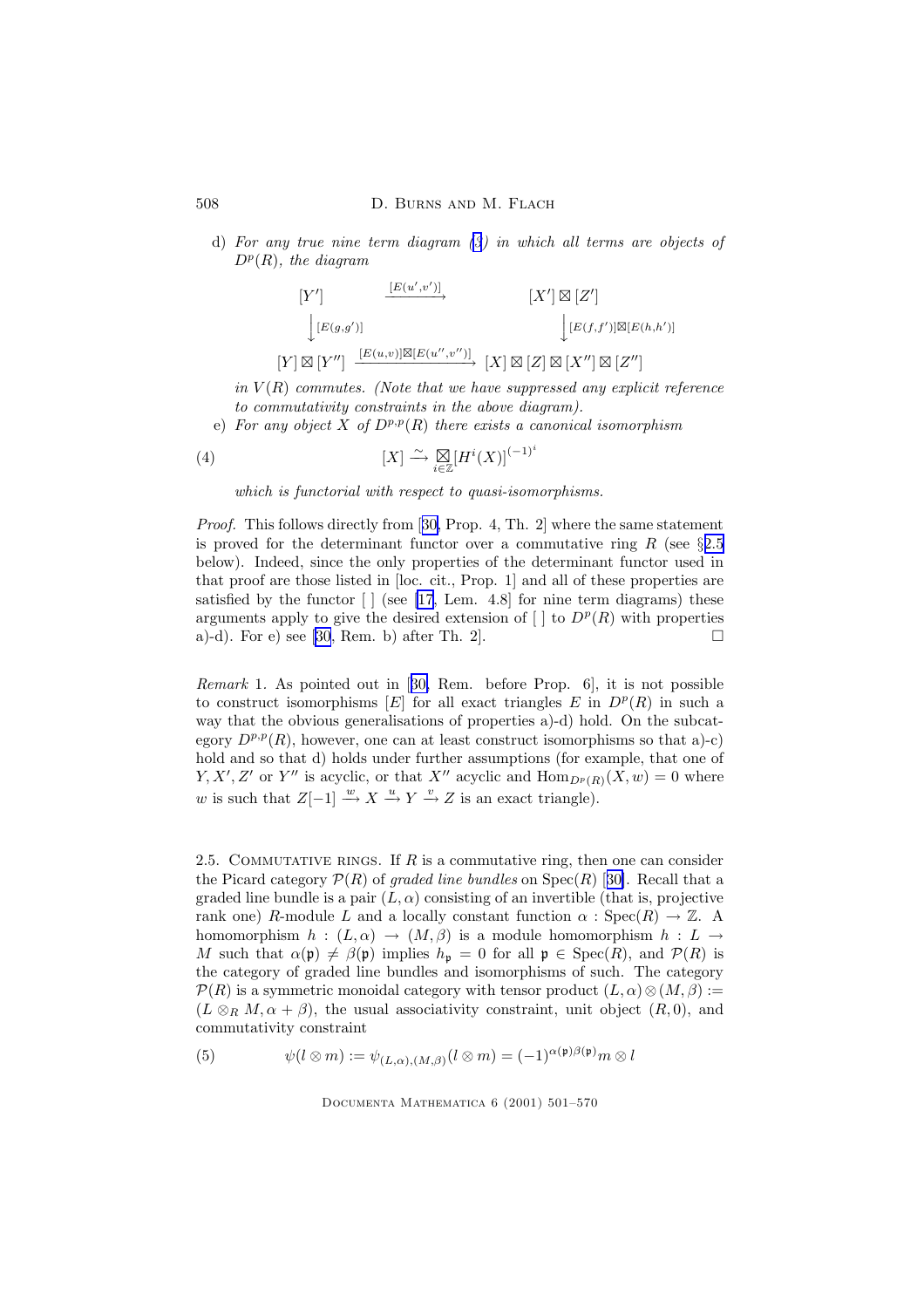<span id="page-8-0"></span>for local sections  $l \in L_{\mathfrak{p}}$  and  $m \in M_{\mathfrak{p}}$ . For a finitely generated projective  $R$ -module  $P$  one defines

$$
\mathrm{Det}_R(P) := (\bigwedge_R^{\mathrm{rank}_R(P)} P, \mathrm{rank}_R(P)) \in \mathrm{Ob}(\mathcal{P}(R)).
$$

The functor  $Det_R : (PMod(R), is) \to P(R)$  is equipped with the data b) and c) of §[2.3](#page-4-0) and satisfies d) and e). Hence by f) there exists a unique monoidal functor

$$
\mathrm{VDet}_R : V(R) \to \mathcal{P}(R),
$$

which is also compatible with the commutativity constraints (this is the reason for the choice of signs in ([5\)](#page-7-0)). The functor  $VDet_R$  is an equivalence of categories if and only if the natural maps

(6) 
$$
K_0(R) \to Pic(R) \times H^0(\operatorname{Spec}(R), \mathbb{Z})
$$

 $K_1(R) \to R^\times$ 

are both bijective. For any commutative ring  $R$ , these maps are split surjections by [\[24](#page-68-0), Exp. I, 6.11-6.14; Exp. X, Th. 5.3.2], [\[43](#page-69-0), (1.8)]. They are known to be bijective if, for example,  $R$  is either a local ring, a semisimple ring or the ring of integers in a number field.

2.6. SEMISIMPLE RINGS. We recall here some facts about  $K_0(R)$  and  $K_1(R)$ for semisimple rings  $R$ . For the moment we let  $F$  be any field and assume that R is a central simple algebra over F. We fix a finite extension  $F'/F$  so that  $R' := R \otimes_F F' \cong M_n(F')$  and an indecomposable idempotent e of  $R'$ .

The map  $V \mapsto \dim_{F'} e(V \otimes_F F')$  is additive in  $V \in Ob(PMod(R))$  and therefore induces a homomorphism

$$
\mathrm{rr}_R: K_0(R) \to \mathbb{Z}.
$$

This 'reduced rank' homomorphism is injective and has image  $[\text{End}_R(S):F]^{\frac{1}{2}}\mathbb{Z}$ where here S is the unique simple R-module. Similarly, if  $\phi \in \text{End}_R(V)$ , then we set detred $(\phi) := \det_{F'} (\phi \otimes 1 | e(V \otimes_F F'))$ . This is an element of F which is independent of the choices of both  $F'$  and e. Recalling that  $K_1(R)$  is generated by pairs  $(V, \phi)$  with  $\phi \in Aut_R(V)$  it is not hard to show that detred induces a homomorphism

$$
\operatorname{nr}_R: K_1(R) \to F^\times
$$

(cf. [\[15](#page-68-0), §45A]). This 'reduced norm' homomorphism is in general neither injective nor surjective.

PROPOSITION 2.2. If F is either a local or a global field, then  $n \rvert R$  is injective. If F is a local field different from  $\mathbb R$ , then  $\operatorname{nr}_R$  is bijective. If  $F = \mathbb R$ , then  $\text{im}(\text{nr}_R) = (\mathbb{R}^\times)^2$  if R is a matrix algebra over the division ring of real quaternions, and  $\text{im}(\text{nr}_R) = \mathbb{R}^\times$  otherwise. Finally, if F is a number field, then

(7)  $\lim(\text{nr}_R) = \{f \in F^\times : f_v > 0 \text{ for all } v \in S_A(F)\}\$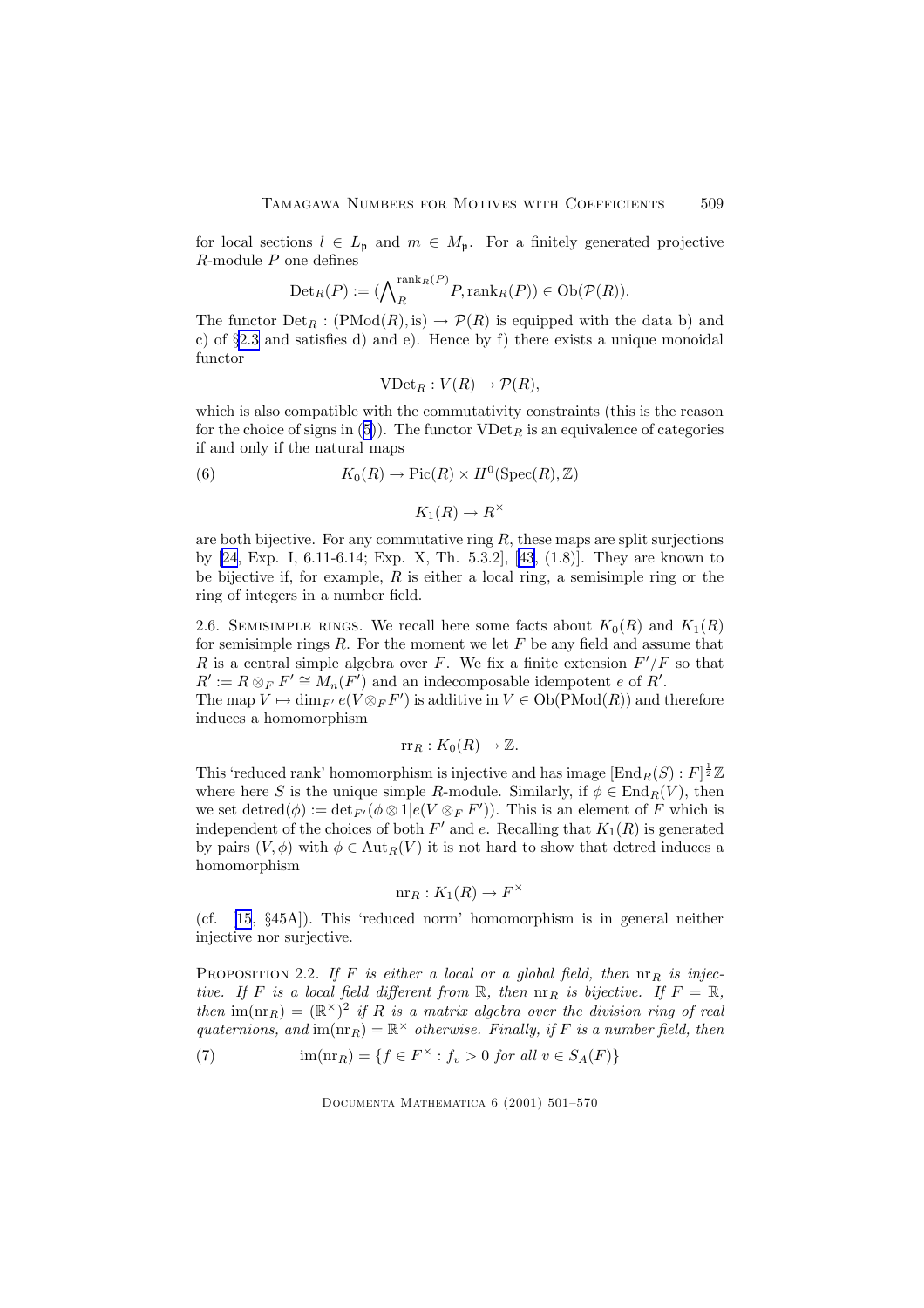<span id="page-9-0"></span>where  $S_A(F)$  denotes the set of places v of F such that  $F_v = \mathbb{R}$  and  $A \otimes_{F,v} \mathbb{R}$ is a matrix algebra over the division ring of real quaternions.

*Proof.* See [[15,](#page-68-0) (45.3)]  $\Box$ 

If now  $R$  is a general semisimple ring, then the above considerations apply to each of the Wedderburn factors of R. The center  $\zeta(R)$  of R is a product of fields and we obtain maps

$$
rr_R: K_0(R) \to H^0(\operatorname{Spec}(\zeta(R)), \mathbb{Z}), \qquad \operatorname{nr}_R: K_1(R) \to \zeta(R)^{\times}.
$$

If R is finite dimensional over either a local or a global field, then both of these maps are injective.

LEMMA 2. If R is any semisimple ring, then the maps  $rr_R$  and  $nr_R$  are both induced by a determinant functor  $(PMod(R), is) \rightarrow \mathcal{P}(\zeta(R)).$ 

*Proof.* We first observe that the target group of  $rr_R$  (resp.  $nr_R$ ) does indeed coincide with  $\pi_0(\mathcal{P}(\zeta(R)))$  (resp.  $\pi_1(\mathcal{P}(\zeta(R)))$ ).

To construct a determinant functor it is clearly sufficient to restrict attention to each Wedderburn factor of R. Such a factor is isomorphic to  $M_n(D)$ , say, where  $D$  is a division ring with center  $F$ . By fixing an exact (Morita) equivalence  $PMod(M_n(D)) \to PMod(D)$ , it therefore suffices to construct a determinant functor for D. To this end we suppose that  $F'/F$  is a field extension such that  $D \otimes_F F' \cong M_d(F')$ , that e is an indecomposable idempotent of  $M_d(F')$  and that  $e_1, \ldots, e_d$  is an ordered F'-basis of  $eM_d(F')$ . Any finitely generated projective D-module V is free, and for any D-basis  $v_1, ..., v_r$  of V the wedge product  $b :=$  $\bigwedge e_i v_j$  (with the  $e_i$  in the fixed ordering) is an F'-basis of Det<sub>F'</sub> $(e(V \otimes_F F'))$ . Since any change of basis  $v_i$  multiplies b by an element of  $\text{im}(\text{nr}_D) \subseteq F^\times$ , the  $F$ -space spanned by b yields a well defined graded  $F$ -line bundle.

This result shows that if the maps  $rr_R$  and  $nr_R$  are both injective, then one can dispense with virtual objects and instead use an explicit functor to graded line bundles over  $\zeta(R)$ . However, this approach no longer seems to be possible when one considers orders in non-commutative semisimple algebras, and it is in this setting that the existence of virtual objects will be most useful for us.

2.7. Orders in finite-dimensional Q-algebras. Let A be a finitedimensional Q-algebra (associative and unital but not necessarily commutative) and put  $A_F := A \otimes_{\mathbb{Q}} F$  for any field F of characteristic zero. For brevity we write  $A_p$  for  $A_{\mathbb{Q}_p}$ . Let R be a finitely generated subring of Q. We call an R-subalgebra  $\mathfrak A$  of  $A$  an R-order if  $\mathfrak A$  is a finitely generated R-module and  $\mathfrak{A} \otimes_{\mathbb{Z}} \mathbb{Q} = A$ . We shall refer to a Z-order more simply as an *order*. For any order  $\mathfrak A$  we set  $\mathfrak A_p:=\mathfrak A\otimes_{\mathbb Z}\mathbb Z_p, \hat{\mathfrak A}:=\mathfrak A\otimes_{\mathbb Z}\hat{\mathbb Z}\cong \prod_p \mathfrak A_p$  and  $\hat A:=A\otimes_{\mathbb Z}\hat{\mathbb Z}.$  The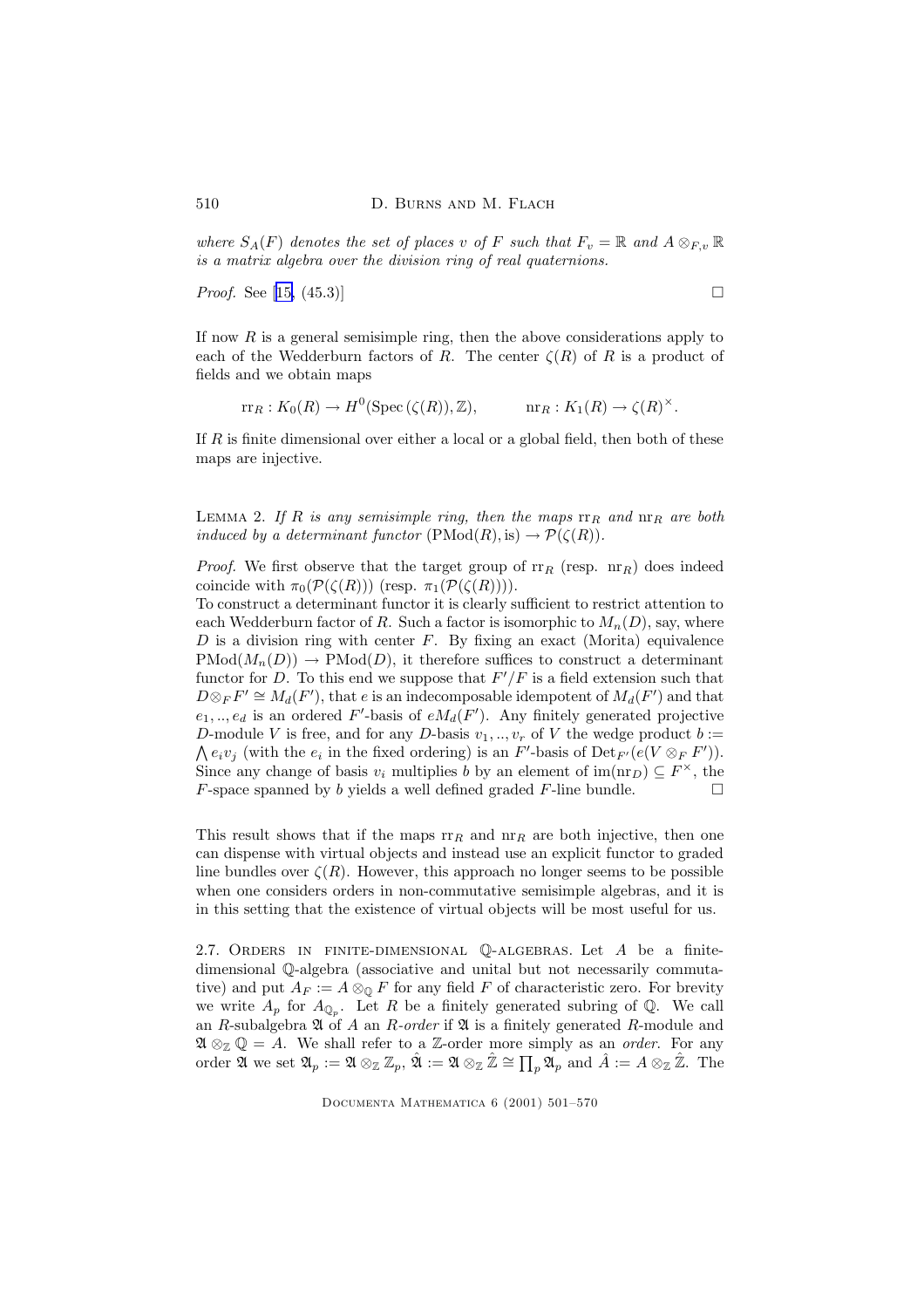<span id="page-10-0"></span>diagram of exact categories and exact (scalar extension) functors



induces a corresponding diagram of Picard categories and monoidal functors. These diagrams commute up to a natural equivalence of functors. By the universal property of the fibre product category we therefore obtain a monoidal functor

(8) 
$$
V(\mathfrak{A}) \to V(\hat{\mathfrak{A}}) \times_{V(\hat{A})} V(A) =: \mathbb{V}(\mathfrak{A}).
$$

We use the notation  $\mathbb{V}(\mathfrak{A})$  in an attempt to stress the adelic nature of  $\mathbb{V}(-)$ .

PROPOSITION 2.3. The functor (8) induces an isomorphism on  $\pi_0$  and a surjection on  $\pi_1$ .

Proof. There is a map of long exact Mayer-Vietoris sequences

$$
\longrightarrow K_1(\mathfrak{A}) \longrightarrow K_1(\hat{\mathfrak{A}}) \oplus K_1(A) \longrightarrow K_1(\hat{A}) \longrightarrow \dots
$$
  
\n
$$
\downarrow \qquad \qquad \downarrow \qquad \qquad \downarrow
$$
  
\n
$$
0 \longrightarrow \pi_1(\mathbb{V}(\mathfrak{A})) \longrightarrow \pi_1(V(\hat{\mathfrak{A}})) \oplus \pi_1(V(A)) \longrightarrow \pi_1(V(\hat{A})) \longrightarrow \dots
$$
  
\n
$$
\dots \longrightarrow K_0(\mathfrak{A}) \longrightarrow K_0(\hat{\mathfrak{A}}) \oplus K_0(A) \longrightarrow K_0(\hat{A})
$$
  
\n
$$
\downarrow \qquad \qquad \downarrow \qquad \qquad \downarrow
$$
  
\n
$$
\dots \longrightarrow \pi_0(\mathbb{V}(\mathfrak{A})) \longrightarrow \pi_0(V(\hat{\mathfrak{A}})) \oplus \pi_0(V(A)) \longrightarrow \pi_0(V(\hat{A}))
$$

where the top sequence can be found in  $[15, (42.19)]$  $[15, (42.19)]$  $[15, (42.19)]$ , the bottom sequence arises from Lemma [1](#page-3-0) and the vertical maps are the isomorphisms ([2\)](#page-5-0) or, in the case of  $K_i(\mathfrak{A})$ , the isomorphisms [\(2](#page-5-0)) composed with the map induced by (8). The commutativity of the diagram follows from the naturality of [\(2](#page-5-0)) and, in the case of the boundary map, from an elementary computation using the explicit description of  $K_1(-)$  (cf. [\[15](#page-68-0), (38.28), (40.6)]). The statement of the proposition is then an easy consequence of the Five Lemma.  $\Box$ 

Remark 2. The functor (8) may fail to be an equivalence of categories even if  $\mathfrak{A}$  is commutative. Indeed, the map  $K_1(\mathfrak{A}) \to \pi_1(\mathbb{V}(\mathfrak{A}))$  is an isomorphism if and only if the map  $K_1(\mathfrak{A}) \to K_1(\hat{\mathfrak{A}}) \oplus K_1(A)$  is injective. This injectivity condition fails for  $\mathfrak{A} = \mathbb{Z}[G]$  where G is any finite abelian group for which  $SK_1(\mathbb{Z}[G])$  is nontrivial (see [\[15,](#page-68-0) Rem. after (48.8)] for examples of such groups G) because  $\mathbb{Z}_p[G]$  is then a product of local rings and therefore  $SK_1(\mathbb{Z}_p[G]) = 0$ . However, if A is semisimple and  $\mathfrak A$  is a maximal order, then the functor (8) is an equivalence of Picard categories. Indeed, under these hypotheses one can use the Wedderburn decompositions of  $A$  and  $\mathfrak A$  and the Morita invariance of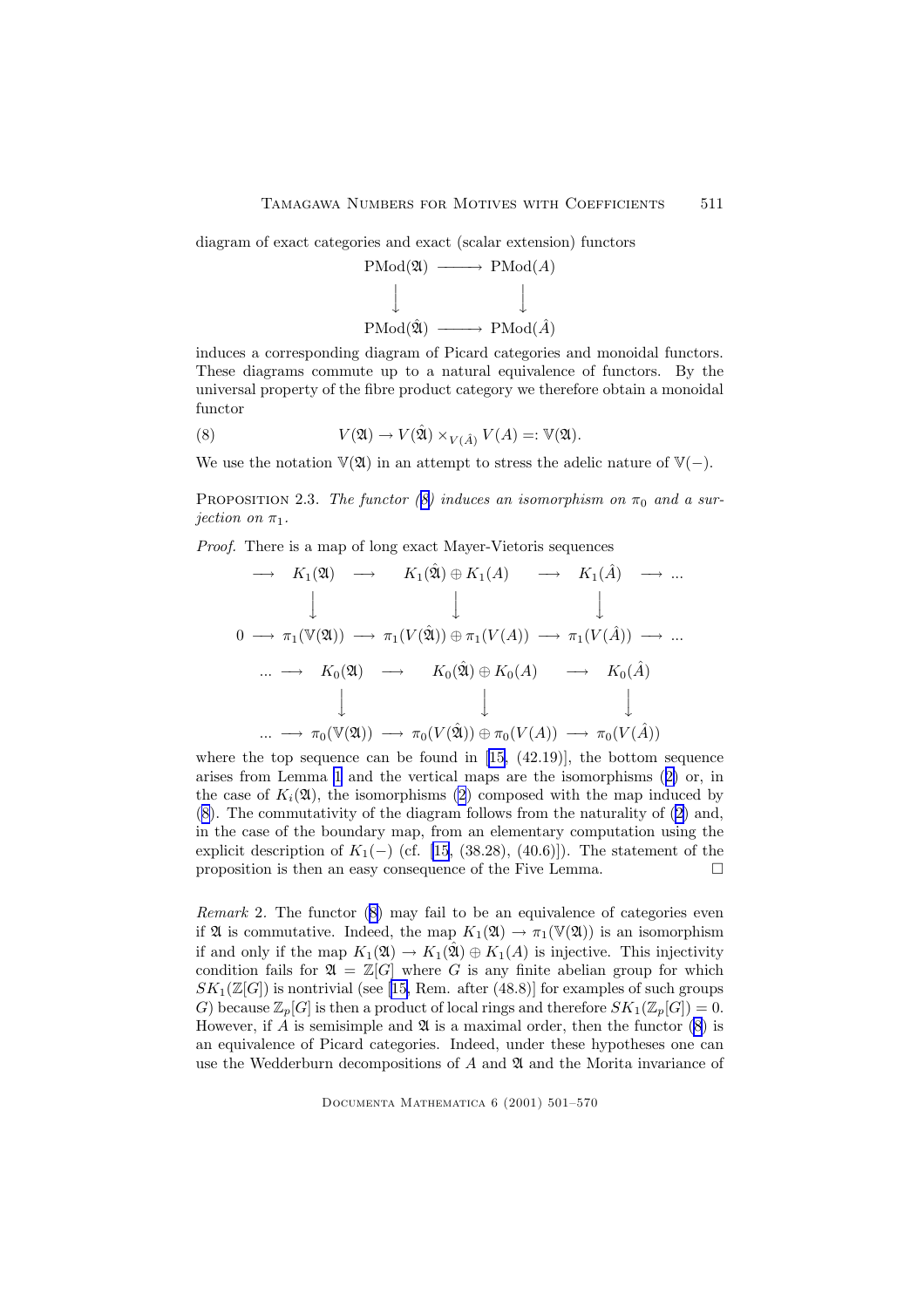<span id="page-11-0"></span>each functor  $K_i(-)$  in order to reduce to the case in which A is a division ring. In this case the injectivity of  $K_1(\mathfrak{A}) \to K_1(\hat{\mathfrak{A}}) \oplus K_1(A)$  is a consequence of [[15,](#page-68-0)  $(45.15)$ ].

Proposition [2.3](#page-10-0) is crucial in what follows because it allows us to work in a Picard category  $V(\mathfrak{A})$  which has the 'correct'  $\pi_0$  and in which objects localize in a similar manner to graded line bundles. Indeed, as the following result shows, it is quite reasonable to regard  $V(2)$  as a generalisation of the category  $\mathcal{P}(\mathfrak{A})$  to orders which need not be commutative.

PROPOSITION 2.4. If  $\mathfrak A$  is a finite flat commutative  $\mathbb Z$ -algebra, then there is a natural equivalence of Picard categories  $\mathcal{P}(\mathfrak{A}) \stackrel{\sim}{\longrightarrow} \mathbb{V}(\mathfrak{A})$ .

Proof. We shall show that the natural monoidal functors in the diagram

(9)  
\n
$$
\mathbb{V}(\mathfrak{A}) = V(\hat{\mathfrak{A}}) \times_{V(\hat{A})} V(A)
$$
\n
$$
\downarrow \hat{D} := \text{VDet}_{\hat{\mathfrak{A}}} \times \text{VDet}_{A}
$$
\n
$$
\mathcal{P}(\mathfrak{A}) \longrightarrow \mathcal{P}(\hat{\mathfrak{A}}) \times_{\mathcal{P}(\hat{A})} \mathcal{P}(A)
$$

are equivalences of Picard categories.

We recall that a ring R is said to be local (resp. semilocal) if  $R/J(R)$  is a division ring (resp. is semisimple) where  $J(R)$  denotes the Jacobson radical of R.

LEMMA 3. a) Suppose  $R = \prod R_i$  is a (possibly infinite) product of semilocal rings  $R_i$ . Then the natural map  $K_i(R) \to \prod K_i(R_i)$  is injective for  $i = 0$  and bijective for  $i = 1$ .

b) If  $R = \prod R_i$  with each  $R_i$  local and commutative, then the functor  $\text{VDet}_R$ is an equivalence.

*Proof.* For a semilocal ring  $R_t$  finitely generated projective modules  $P_t$  and  $P'_t$ are isomorphic if and only if their classes in  $K_0(R_i)$  agree (see the discussion after  $[15, (40.35)]$  $[15, (40.35)]$ . In addition, for any finitely generated projective R-module P the natural map  $P \to \prod_{\iota} P \otimes_R R_{\iota}$  is an isomorphism since both sides are additive and the map is an isomorphism for  $P = R$ . Hence the isomorphism class of P can be recovered from its image in  $\prod K_0(R_\iota)$ , and this implies a) for  $i = 0$ .

For any ring R we have  $K_1(R) = \lim_{n \to \infty} G L_n(R) / E_n(R)$  where  $E_n(R)$  is the subgroup generated by elementary matrices  $[15, (40.26)]$  $[15, (40.26)]$  $[15, (40.26)]$ . If R is semilocal, then the map  $GL_n(R)/E_n(R) \to K_1(R)$  is an isomorphism for  $n \geq 2$  [[15,](#page-68-0) (40.31), (40.44)]. In addition, the minimal number of generators needed to express a matrix in  $E_n(R_i)$  as a product of elementary matrices is bounded, depending on *n* but not on  $R_{\iota}$  [[15,](#page-68-0) (40.31)]. Hence  $E_n(\prod R_{\iota}) = \prod E_n(R_{\iota})$  and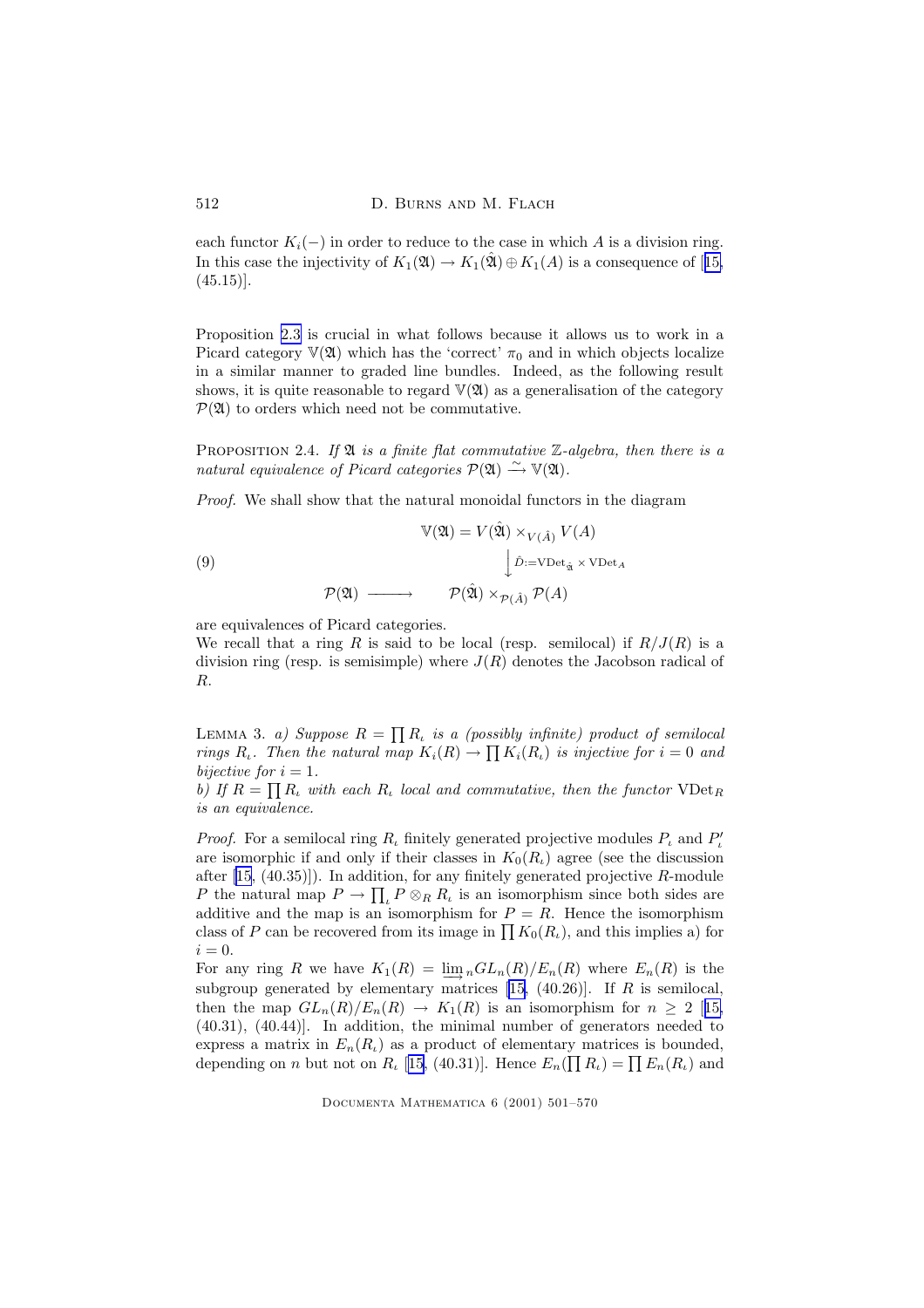this implies that

$$
K_1(R) = K_1(\prod R_\iota) \cong \varinjlim_n \prod GL_n(R_\iota)/E_n(R_\iota)
$$
  

$$
\cong \varinjlim_n \prod K_1(R_\iota) \cong \prod K_1(R_\iota),
$$

i.e. statement a) for  $i = 1$ .

We remark now that b) follows from a) by using the decomposition  $R^{\times} = \prod R_i^{\times}$ , the fact that the functors  $\text{VDet}_{R_{\iota}}$  are equivalences, and the fact that the image of the map

$$
K_0(R) \to \prod K_0(R_\iota) = \prod H^0(\operatorname{Spec}(R_\iota), \mathbb{Z})
$$

lies in (and is therefore isomorphic to) the subgroup  $H^0(\text{Spec}(R), \mathbb{Z})$ .

The functor VDet<sub> $\hat{X}$ </sub> in ([9\)](#page-11-0) is an equivalence by Lemma [3](#page-11-0)b) since  $\hat{X}$  is a finite continuous commutative  $\mathbb{Z}$ -algebra and hence a product of local rings. Similarly,  $VDet_A$  is an equivalence since A is Artinian and commutative and hence a product of local rings. The ring  $\hat{A}$  is a filtered direct limit of rings  $\mathfrak{A}_S := \prod_{p \in S} A_p \times \prod_{p \notin S} \mathfrak{A}_p$  for finite sets of primes S. As the ring  $\mathfrak{A}_S$  is likewise a product of local rings the functor  $\text{VDet}_{\mathfrak{A}_S}$  is also an equivalence. It follows that in the commutative diagram

$$
\varinjlim_{S} \pi_i(V(\mathfrak{A}_S)) \longrightarrow \pi_i(V(\hat{A}))
$$
\n
$$
\downarrow \qquad \qquad \pi_i(\text{VDet}_{\hat{A}}) \downarrow
$$
\n
$$
\varinjlim_{S} \pi_i(\mathcal{P}(\mathfrak{A}_S)) \longrightarrow \pi_i(\mathcal{P}(\hat{A}))
$$

the left hand vertical map is an isomorphism. Furthermore, the upper horizontal map is an isomorphism by [\(2](#page-5-0)) and [[43,](#page-69-0) Lem. 5.9], and the lower horizontal map is an isomorphism for  $i = 0$  (resp.  $i = 1$ ) since  $H^0(\text{Spec}(\hat{A}), \mathbb{Z}) =$  $\varliminf_{S} H^0(\text{Spec}(\mathfrak{A}_S), \mathbb{Z})$  by [\[23](#page-68-0), 8.2.11] and the fact that an affine scheme is quasi-compact (resp. since  $\hat{A}^{\times} = \varinjlim_{S} g \mathfrak{A}_{S}^{\times}$ ).

We deduce that VDet<sub> $\hat{A}$ </sub>, and as a consequence also  $\hat{D}$ , is an equivalence of Picard categories. It is known that the map ([6\)](#page-8-0) is an isomorphism for  $R = \mathfrak{A}$ because A is Noetherian of dimension 1 [[24,](#page-68-0) Exp. VI 6.9]. Using Proposition [2.3](#page-10-0) we find an isomorphism

$$
\pi_0(\mathcal{P}(\mathfrak{A})) = \text{Pic}(\mathfrak{A}) \times H^0(\text{Spec}(\mathfrak{A}), \mathbb{Z}) \xleftarrow{\sim} K_0(\mathfrak{A})
$$

$$
\xrightarrow{\pi_0(\mathbb{V}(\mathfrak{A}))} \pi_0(\mathcal{P}(\hat{\mathfrak{A}}) \times_{\mathcal{P}(\hat{A})} \mathcal{P}(A)).
$$

This isomorphism coincides with  $\pi_0$  of the lower horizontal functor in ([9\)](#page-11-0). Moreover, from the Mayer-Vietoris sequence for the fibre product  $\mathcal{P}(\hat{\mathfrak{A}}) \times_{\mathcal{P}(\hat{A})}$  $P(A)$  one easily deduces that

 $\pi_1(\mathcal{P}(\mathfrak{A})) = \mathfrak{A}^{\times} \cong \pi_1(\mathcal{P}(\hat{\mathfrak{A}}) \times_{\mathcal{P}(\hat{A})} \mathcal{P}(A)).$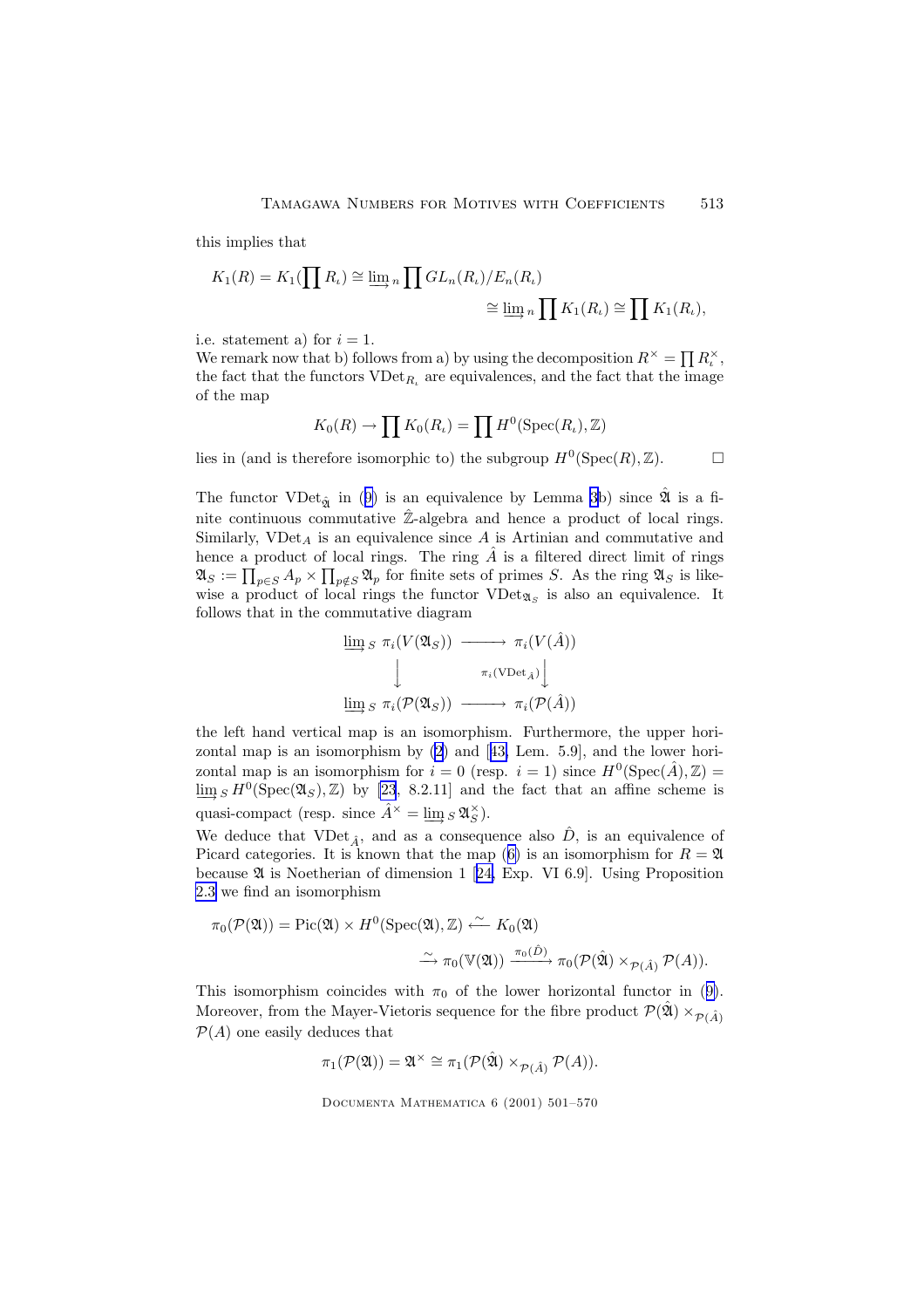<span id="page-13-0"></span>Hence the lower horizontal functor in ([9\)](#page-11-0) is an equivalence, and this finishes the proof of Proposition [2.4.](#page-11-0)  $\Box$ 

This proposition makes it reasonable to think of objects of  $V(\mathfrak{A})$  as generalized graded line bundles. We invite the reader to do so when following the rest of this paper.

Lemma 4. Assume that A is semisimple. Then the natural functor

$$
\mathbb{V}(\mathfrak{A}) = V(\hat{\mathfrak{A}}) \times_{V(\hat{A})} V(A) \to \prod_p V(\mathfrak{A}_p) \times_{\prod_p V(A_p)} V(A)
$$

induces an injection on  $\pi_0$  and an isomorphism on  $\pi_1$ .

Proof. By using Mayer-Vietoris sequences and the Five Lemma it suffices to show that the maps  $K_1(\hat{A}) \to \prod_p K_1(A_p)$  and  $K_0(\hat{\mathfrak{A}}) \to \prod_p K_0(\mathfrak{A}_p)$  are injective, and that the map  $K_1(\hat{\mathfrak{A}}) \to \prod_p K_1(\mathfrak{A}_p)$  is bijective. For the latter two maps this is immediate from Lemma [3](#page-11-0)a). Since

$$
K_1(\hat{A}) = \varinjlim_{p \in S} K_1(\prod_{p \in S} A_p \times \prod_{p \notin S} \mathfrak{A}_p) \cong \prod_{p \in S} K_1(A_p) \times \prod_{p \notin S} K_1(\mathfrak{A}_p)
$$

is a limit over finite sets S it therefore suffices to show that the map  $K_1(\mathfrak{A}_p) \to$  $K_1(A_p)$  is injective for any sufficiently large p. To prove this we may assume that  $A_p$  is a product of matrix algebras over finite field extensions F of  $\mathbb{Q}_p$  and that  $\mathfrak{A}_p$  is the corresponding product of matrix algebras over integer rings  $\mathcal{O}_F$ . By Morita equivalence the required result thus follows from the injectivity of the natural map  $K_1(\mathcal{O}_F) = \mathcal{O}_F^{\times} \to K_1(F^{\times}) = F$  $\times$ .

Remark 3. We believe that the assertion of Lemma 4 may well continue to hold without the assumption that  $A$  is semisimple, but we have no need for such additional generality in what follows.

2.8. THE RELATIVE  $K_0$ . Let  $\mathcal{P}_0$  be the Picard category with unique object  $\mathbf{1}_{\mathcal{P}_0}$ and  $\text{Aut}_{\mathcal{P}_0}(\mathbf{1}_{\mathcal{P}_0}) = 0$ . For A and  $\mathfrak A$  as in §[2.7](#page-9-0) and an extension field F of  $\mathbb Q$  we define  $\mathbb{V}(\mathfrak{A}, F)$  to be the fibre product category in the diagram

$$
\mathbb{V}(\mathfrak{A}, F) := \mathbb{V}(\mathfrak{A}) \times_{V(A_F)} \mathcal{P}_0 \longrightarrow P_0
$$
  
\n
$$
\downarrow \qquad \qquad \downarrow F_2
$$
\n
$$
\mathbb{V}(\mathfrak{A}) \longrightarrow V(A_F)
$$

where here  $F_2$  is the unique monoidal functor and  $F_1((L, M, \lambda)) = M \otimes_A$  $A_F$  for each object  $(L, M, \lambda)$  of  $\mathbb{V}(\mathfrak{A})$ . We define the category  $V(\mathfrak{A}_p, \mathbb{Q}_p) :=$  $V(\mathfrak{A}_p) \times_{V(A_p)} \mathcal{P}_0$  in a similar manner.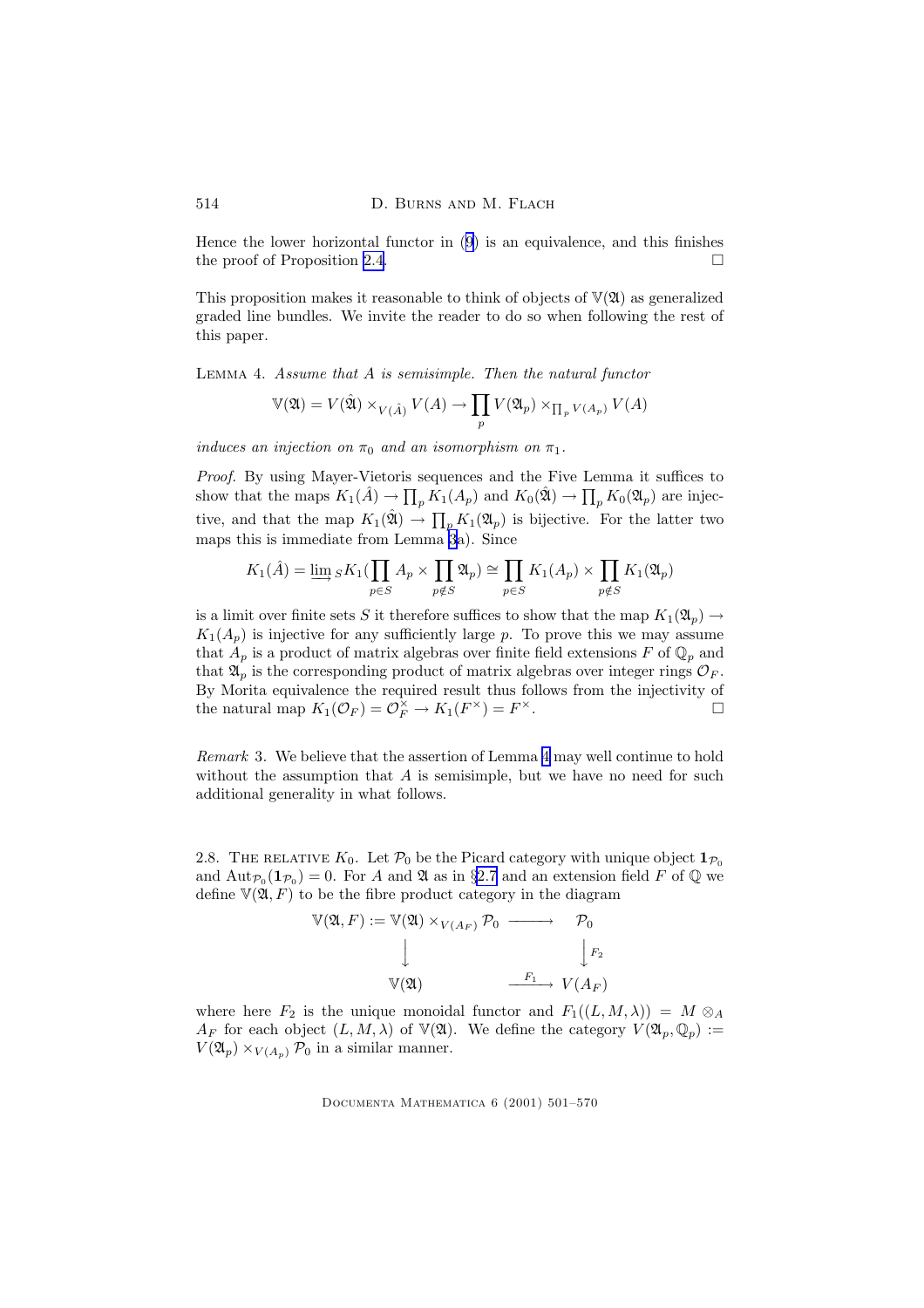<span id="page-14-0"></span>PROPOSITION 2.5. For any field extension F of  $\mathbb Q$  one has an isomorphism

$$
\pi_0 \mathbb{V}(\mathfrak{A}, F) \xrightarrow{\sim} K_0(\mathfrak{A}, F),
$$

and for any prime p an isomorphism

$$
\pi_0 V(\mathfrak{A}_p, \mathbb{Q}_p) \xrightarrow{\sim} K_0(\mathfrak{A}_p, \mathbb{Q}_p),
$$

where the respective right hand sides are the relative algebraic  $K$ -groups as defined in [[44,](#page-69-0) p. 215].

*Proof.* We recall that  $K_0(\mathfrak{A}, F)$  is an abelian group with generators  $(X, g, Y)$ , where X and Y are finitely generated projective  $\mathfrak{A}\text{-modules}$  and  $g: X \otimes_{\mathbb{Z}} F \to$  $Y \otimes_{\mathbb{Z}} F$  is an isomorphism of  $A_F$ -modules. For the defining relations we refer to [\[44](#page-69-0), p.215]. By using these relations one checks that the map

$$
(X,g,Y)\mapsto ([X]\boxtimes[Y]^{-1},[g]\boxtimes\mathrm{id}([Y\otimes_{\mathbb{Z}}F]^{-1})\in\pi_0\mathbb{V}(\mathfrak{A},F)
$$

induces a homomorphism  $c: K_0(\mathfrak{A}, F) \to \pi_0 \mathbb{V}(\mathfrak{A}, F)$ . This homomorphism fits into a natural map of the relative K-theory exact sequence  $[44, Th. 15.5]$  $[44, Th. 15.5]$  $[44, Th. 15.5]$  to the Mayer-Vietoris sequence of the fibre product defining  $\mathbb{V}(\mathfrak{A}, F)$ 

$$
K_1(\mathfrak{A}) \rightarrow K_1(A_F) \xrightarrow{\delta_{\mathfrak{A},F}^1} K_0(\mathfrak{A}, F) \xrightarrow{\delta_{\mathfrak{A},F}^0} K_0(\mathfrak{A}) \rightarrow K_0(A_F)
$$
  

$$
\downarrow \qquad \qquad \downarrow \qquad \qquad \downarrow \qquad \qquad \downarrow
$$
  

$$
\pi_1 \mathbb{V}(\mathfrak{A}) \rightarrow \pi_1 V(A_F) \rightarrow \pi_0 \mathbb{V}(\mathfrak{A}, F) \rightarrow \pi_0 \mathbb{V}(\mathfrak{A}) \rightarrow \pi_0 V(A_F).
$$

The commutativity of this diagram is easy to check, given the explicit nature of all of the maps involved. For example,  $\delta^0_{\mathfrak{A},F}((X,g,Y)) = [X] - [Y], \delta^1_{\mathfrak{A},F}$ sends the element in  $K_1(A_F)$  represented by an  $n \times n$ -matrix g to  $(\mathfrak{A}^n, g, \mathfrak{A}^n)$ and the vertical maps are as described above. Given the commutativity of this diagram, the isomorphisms [\(2](#page-5-0)) combine with Proposition [2.3](#page-10-0) and the Five Lemma to imply that c is bijective. The proof for  $V(\mathfrak{A}_n, \mathbb{Q}_n)$  is entirely similar using the long exact relative  $K$ -theory sequence

(10) 
$$
K_1(\mathfrak{A}_p) \to K_1(A_p) \xrightarrow{\delta_{\mathfrak{A}_p, \mathbb{Q}_p}^1} K_0(\mathfrak{A}_p, \mathbb{Q}_p) \xrightarrow{\delta_{\mathfrak{A}_p, \mathbb{Q}_p}^0} K_0(\mathfrak{A}_p) \to K_0(A_p).
$$

Remark 4. For any isomorphism  $\lambda : X \to Y$  of  $A_F$ -modules we write  $\lambda_{\text{Triv}}$  for the isomorphism  $[\lambda] \boxtimes id([\tilde{Y}]^{-1}) : [X] \boxtimes [Y]^{-1} \stackrel{\sim}{\longrightarrow} \mathbf{1}_{V(A_F)}$ . For any Z-graded module or morphism  $X^{\bullet}$  we write  $X^+$ , resp.  $X^-$ , for the direct sum of  $X^i$  over all even, resp. odd, indices i.

If  $P^{\bullet}$  is an object of the category  $P\text{Mod}(\mathfrak{A})^{\bullet}$  of bounded complexes of objects of PMod(R) and  $\psi$  an A<sub>F</sub>-equivariant isomorphism from  $H^+(P^{\bullet}) \otimes F$  to  $H^-(P^{\bullet}) \otimes F$ , then we set

$$
\langle P^{\bullet}, \psi \rangle := ([P^+] \boxtimes [P^-]^{-1}, [H^+(P^{\bullet}) \otimes F] \boxtimes [H^-(P^{\bullet}) \otimes F]^{-1}, h; \psi_{\text{Triv}})
$$
  

$$
\in V(\mathfrak{A}, F),
$$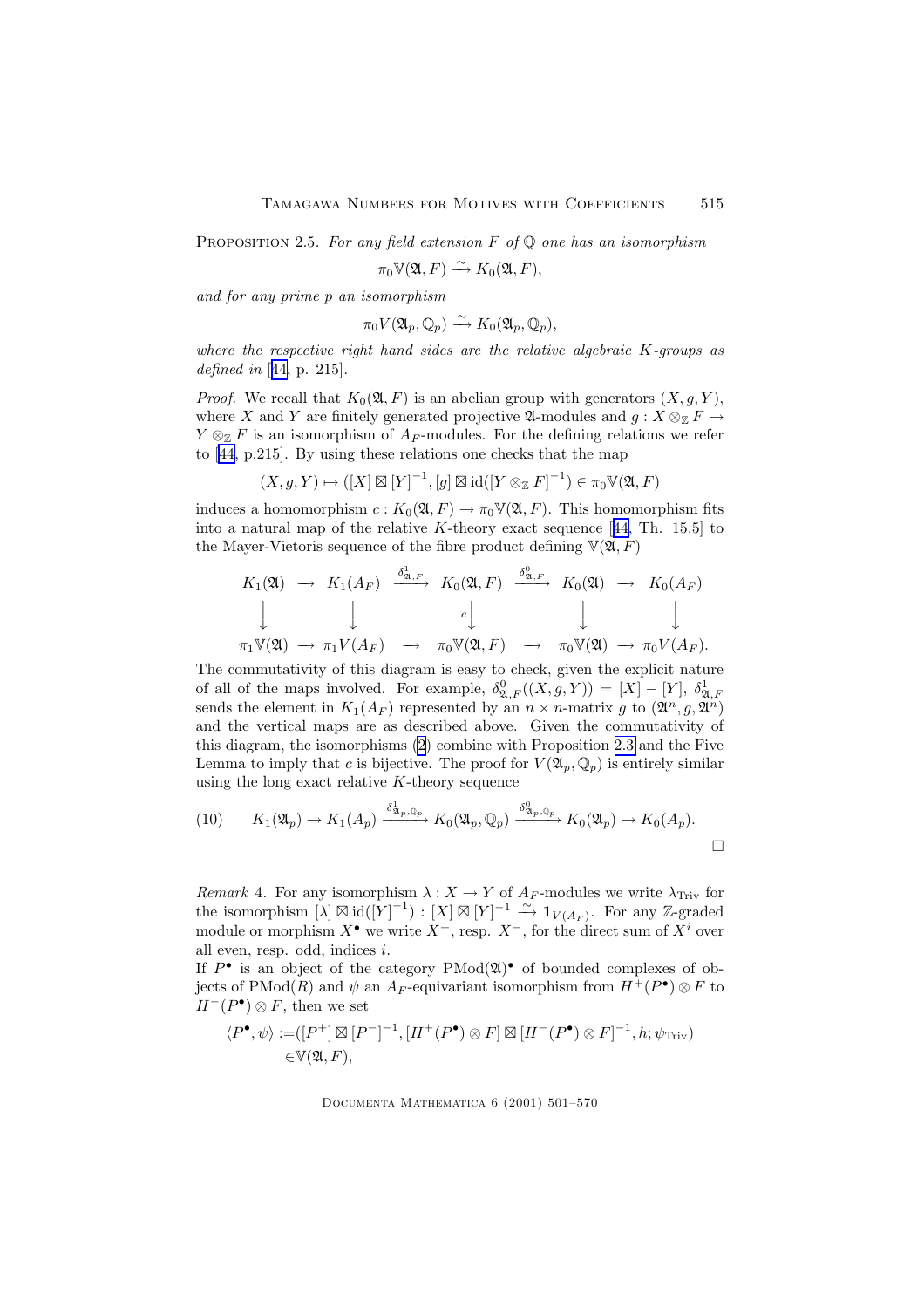where here  $h$  denotes the composite of the canonical isomorphism

$$
[P^+ \otimes F] \boxtimes [P^- \otimes F]^{-1} \xrightarrow{\sim} [P^{\bullet} \otimes F],
$$

the isomorphism [\(4](#page-7-0)) for  $X = P^{\bullet} \otimes F$  and the canonical isomorphism

$$
\boxtimes_{i\in\mathbb{Z}}[H^i(P^\bullet)\otimes F]^{(-1)^i}\xrightarrow{\sim} [H^+(P^\bullet)\otimes F]\boxtimes [H^-(P^\bullet)\otimes F]^{-1}.
$$

If now Y is any object of  $D^p(\mathfrak{A})$  and  $\psi$  is an  $A_F$ -equivariant isomorphism from  $H^+(Y) \otimes F$  to  $H^-(Y) \otimes F$ , then the pair  $(Y, \psi^{-1})$  constitutes, in the terminology of [\[5,](#page-67-0) §1.2], a 'trivialized perfect complex (of A-modules)'. Choose an  $\mathfrak A$ -equivariant quasi-isomorphism  $\xi : P^{\bullet} \to Y$  with  $P^{\bullet}$  an object of PMod $(\mathfrak A)^{\bullet}$ , and write  $\psi_{\xi}$  for the composite isomorphism  $H^{-}(\xi \otimes F)^{-1} \circ \psi \circ H^{+}(\xi \otimes F)$ :  $H^+(P^{\bullet})\otimes F \stackrel{\sim}{\longrightarrow} H^-(P^{\bullet})\otimes F$ . Then under the isomorphism  $\pi_0 \mathbb{V}(\mathfrak{A}, F) \stackrel{\sim}{\longrightarrow}$  $K_0(\mathfrak{A}, F)$  of Proposition [2.5,](#page-13-0) the image of the class of  $\langle P^{\bullet}, \psi_{\xi} \rangle$  in  $\pi_0(\mathbb{V}(\mathfrak{A}, F))$ is equal to the inverse of the 'refined Euler characteristic' class  $\chi_{\mathfrak{A}}(Y, \psi^{-1})$ which is defined in [loc. cit., Th. 1.2.1].

In the remainder of this section we recall some useful facts concerning the groups  $K_0(\mathfrak{A}, F)$ .

If  $F$  is a field of characteristic 0, then one has a commutative diagram of long exact relative K-theory sequences (cf.  $[44, Th. 15.5]$  $[44, Th. 15.5]$ )

(11)  
\n
$$
K_1(\mathfrak{A}) \rightarrow K_1(A_F) \rightarrow K_0(\mathfrak{A}, F) \rightarrow K_0(\mathfrak{A}) \rightarrow K_0(A_F)
$$
\n
$$
\downarrow \qquad \qquad \uparrow \qquad \qquad \downarrow \qquad \qquad \downarrow
$$
\n
$$
K_1(\mathfrak{A}) \rightarrow K_1(A) \rightarrow K_0(\mathfrak{A}, \mathbb{Q}) \rightarrow K_0(\mathfrak{A}) \rightarrow K_0(A).
$$

The scalar extension morphism  $\beta$  is injective and so, as a consequence of the Five Lemma, this diagram induces an inclusion

(12) 
$$
K_0(\mathfrak{A},\mathbb{Q})\subseteq K_0(\mathfrak{A},F).
$$

Furthermore, the map

$$
(X, g, Y) \mapsto \prod_p (X_p, g_p, Y_p),
$$

where  $X_p := X \otimes_{\mathbb{Z}} \mathbb{Z}_p$ ,  $Y_p := Y \otimes_{\mathbb{Z}} \mathbb{Z}_p$  and  $g_p := g \otimes_{\mathbb{Q}} \mathbb{Q}_p$  for each prime p, induces an isomorphism

(13) 
$$
K_0(\mathfrak{A}, \mathbb{Q}) \xrightarrow{\sim} \bigoplus_p K_0(\mathfrak{A}_p, \mathbb{Q}_p)
$$

where the sum is taken over all primes  $p$  (see the discussion following [[15,](#page-68-0)  $(49.12)$ ].

<span id="page-15-0"></span>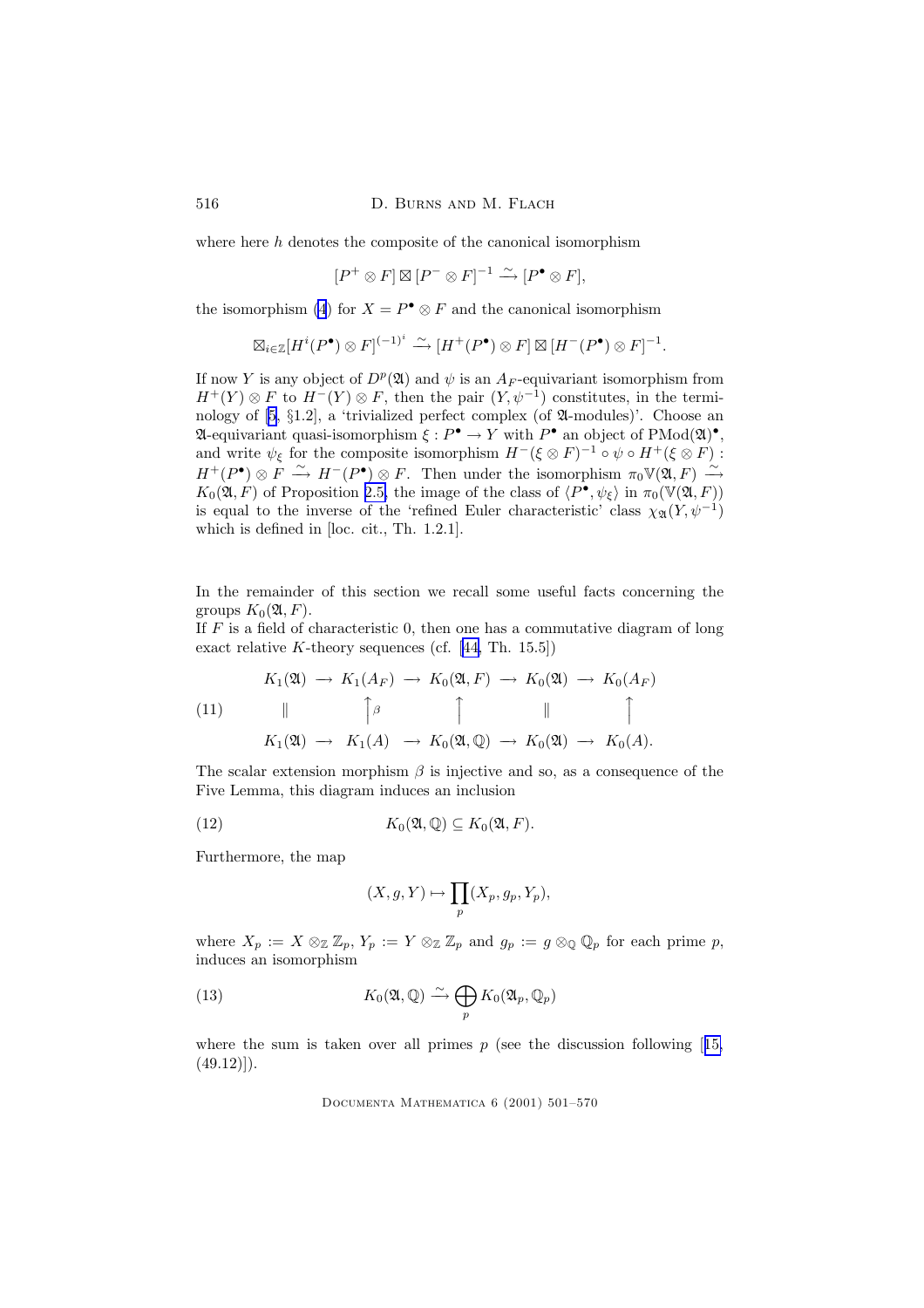<span id="page-16-0"></span>2.9. THE LOCALLY FREE CLASS GROUP. For any field  $F$  of characteristic 0 we define

$$
\mathrm{Cl}(\mathfrak{A}, F) := \ker \bigl(K_0(\mathfrak{A}, F) \to K_0(\mathfrak{A}) \to \prod_p K_0(\mathfrak{A}_p)\bigr)
$$

and

$$
\mathrm{Cl}(\mathfrak{A}) := \ker \bigl( K_0(\mathfrak{A}) \to \prod_p K_0(\mathfrak{A}_p) \bigr).
$$

The motivic invariants that we construct will belong to groups of the form  $Cl(\mathfrak{A}, \mathbb{R})$ . The group  $Cl(\mathfrak{A})$  is the 'locally free class group' of  $\mathfrak{A}$ , as discussed in [[15,](#page-68-0) §49].

We observe that the diagram  $(11)$  $(11)$  restricts to give a commutative diagram with exact rows

(14)  
\n
$$
K_{1}(A_{F}) \xrightarrow{\delta_{\mathfrak{A}, F}^1} \mathrm{Cl}(\mathfrak{A}, F) \xrightarrow{\delta_{\mathfrak{A}, F}^0} \mathrm{Cl}(\mathfrak{A}) \longrightarrow 0
$$
\n
$$
\uparrow \beta \qquad \qquad \uparrow \qquad \qquad \parallel
$$
\n
$$
K_{1}(A) \xrightarrow{\delta_{\mathfrak{A}, \mathbb{Q}}^1} \mathrm{Cl}(\mathfrak{A}, \mathbb{Q}) \xrightarrow{\delta_{\mathfrak{A}, \mathbb{Q}}^0} \mathrm{Cl}(\mathfrak{A}) \longrightarrow 0,
$$

and hence that ([12\)](#page-15-0) restricts to give an inclusion  $Cl(\mathfrak{A}, \mathbb{Q}) \subset Cl(\mathfrak{A}, F)$ . In addition, the restriction of the isomorphism ([13\)](#page-15-0) to  $Cl(\mathfrak{A}, \mathbb{Q})$  combines with the exact sequence ([10\)](#page-14-0) to induce an isomorphism

(15) 
$$
\mathrm{Cl}(\mathfrak{A},\mathbb{Q})\stackrel{\sim}{\longrightarrow}\bigoplus_{p}K_1(A_p)/\mathrm{im}(K_1(\mathfrak{A}_p)).
$$

In many cases of interest the maps

$$
K_1(A_p)/\mathrm{im}(K_1(\mathfrak{A}_p)) \to K_0(\mathfrak{A}_p, \mathbb{Q}_p)
$$

are bijective for all  $p$ , and hence one has

$$
\mathrm{Cl}(\mathfrak{A}, F) = K_0(\mathfrak{A}, F).
$$

For example, this is the case if  $\mathfrak A$  is commutative, if  $\mathfrak A = \mathbb Z[G]$  where G is any finite group [[15,](#page-68-0) Rem.  $(49.11)(iv)$ ] or if  $\mathfrak A$  is a maximal order in A [loc. cit., Th. 49.32].

# 3. MOTIVES

3.1. MOTIVIC STRUCTURES. We fix a number field K and denote by  $S_{\infty}$  the set of archimedean places of K. For each  $\sigma \in \text{Hom}(K, \mathbb{C})$  we write  $v(\sigma)$  for the corresponding element of  $S_{\infty}$ . We also fix an algebraic closure  $\overline{K}$  of K and let  $G_K$  denote the Galois group Gal $(K/K)$ .

The category of (pure Chow) motives over  $K$  is a Q-linear category with a functor to the category of realisations [\[26](#page-68-0)] and on which motivic cohomology functors are well defined. As is common in the literature on L-functions we shall treat motives in a formal sense: they are to be regarded as given by their realisations, motivic cohomology and the usual maps between these groups (that is, by a motivic structure in the sense of  $[20]$  $[20]$ ). For example, if X is a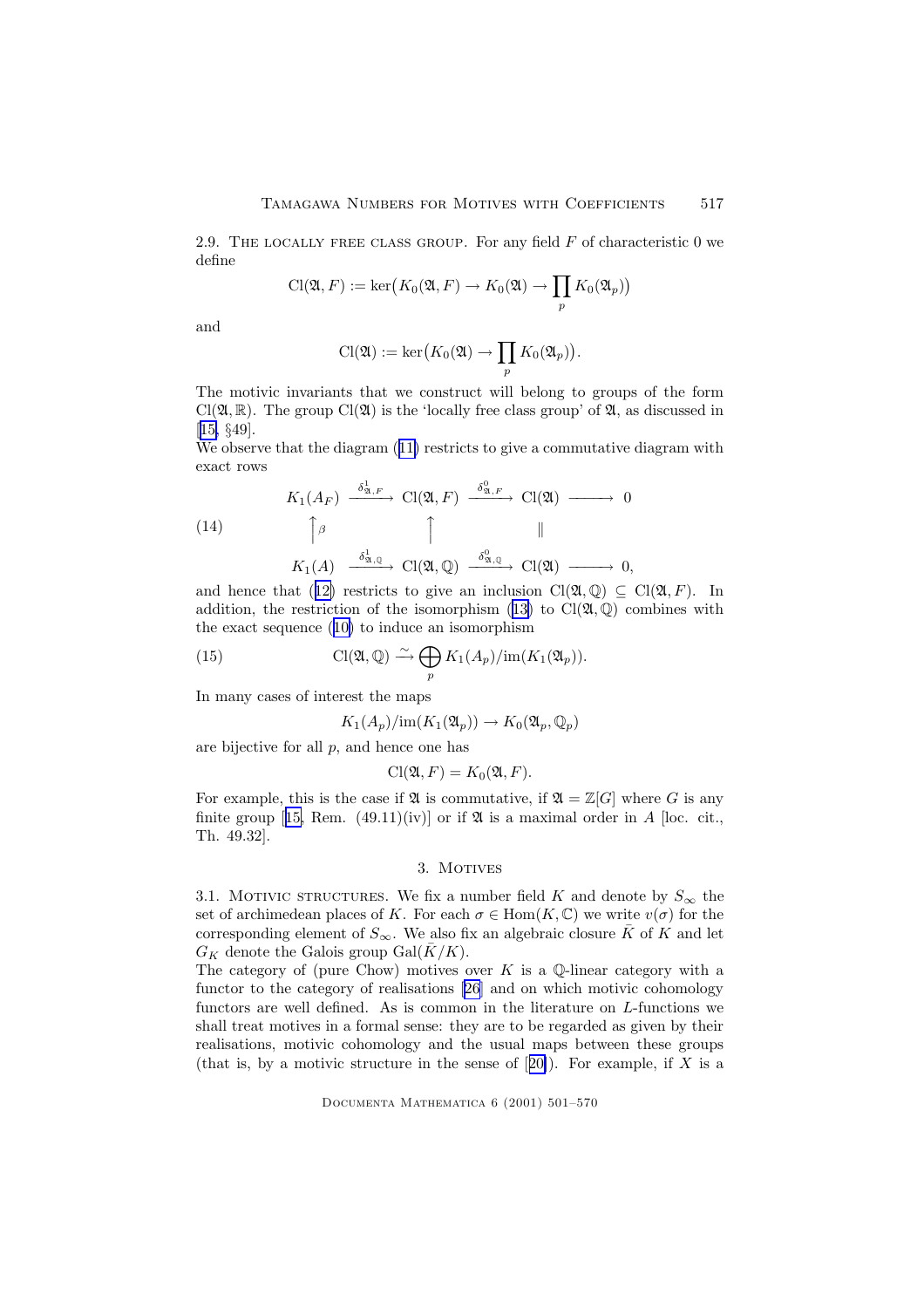smooth, projective variety over  $K$ , n a non-negative integer and r any integer, then  $M := h<sup>n</sup>(X)(r)$  is not in general known to exist as a Chow motive. However, the realisations of  $M$  are

 $H_{dR}(M) := H_{dR}^{n}(X/K)$ ,

a filtered K-space, with its natural decreasing filtration  $\{F^i H^n_{dR}(X/K)\}_{i\in\mathbb{Z}}$ shifted by  $r$ ;

$$
H_l(M) := H^n_{et}(X \times_K \overline{K}, \mathbb{Q}_l(r)),
$$

a compatible system of *l*-adic representations of  $G_K$ ;

$$
H_{\sigma}(M) := H^n(\sigma X(\mathbb{C}), (2\pi i)^r \mathbb{Q}),
$$

for each  $\sigma \in \text{Hom}(K, \mathbb{C})$  a  $\mathbb{Q}$ -Hodge structure over  $\mathbb{R}$  or  $\mathbb{C}$  according to whether  $v(\sigma)$  is real or complex. If c denotes complex conjugation, then there is an obvious isomorphism of manifolds  $\sigma X(\mathbb{C}) \stackrel{\sim}{\longrightarrow} (c \circ \sigma) X(\mathbb{C})$  which we use to identify  $H_{\sigma}(M)$  with  $H_{\infty\sigma}(M)$  if  $v = v(\sigma)$  is complex. We then denote either of the two Hodge structures by  $H<sub>v</sub>(M)$ , and we shall subsequently only make constructions which are independent of this choice.

One possible definition of the motivic cohomology of 
$$
M = hn(X)(r)
$$
 is

$$
H^{0}(K, M) := \begin{cases} (CH^{r}(X)/CH^{r}(X)_{\text{hom}\sim 0}) \otimes_{\mathbb{Z}} \mathbb{Q}, & \text{if } n = 2r \\ 0, & \text{if } n \neq 2r \end{cases}
$$

and

$$
H^1(K,M) := \begin{cases} (K_{2r-n-1}(X) \otimes_{\mathbb{Z}} \mathbb{Q})^{(r)}, & \text{if } 2r-n-1 \neq 0\\ CH^r(X)_{\text{hom}\sim 0} \otimes_{\mathbb{Z}} \mathbb{Q}, & \text{if } 2r-n-1=0. \end{cases}
$$

Here  $(K_{2r-n-1}(X)\otimes_{\mathbb{Z}}\mathbb{Q})^{(r)}$  is the eigenspace for the k-th Adams operator with eigenvalue  $k^r$ . One also defines a subspace

$$
H^1_f(K,M) \subseteq H^1(K,M)
$$

consisting of classes which are called 'finite' (or 'integral') at all nonarchimedean places of K and puts  $H_f^0(K,M) := H^0(K,M)$ . In the K-theoretical version  $H^1_f(K,M)$  is defined just as  $H^1(K,M)$  but with  $(K_{2r-n-1}(X) \otimes_{\mathbb{Z}} \mathbb{Q})^{(r)}$  replaced by

$$
\operatorname{im}((K_{2r-n-1}(\mathcal{X}) \otimes_{\mathbb{Z}} \mathbb{Q})^{(r)} \to (K_{2r-n-1}(X) \otimes_{\mathbb{Z}} \mathbb{Q})^{(r)})
$$

where X is a regular proper model of X over  $Spec(\mathcal{O}_K)$  (see [[41\]](#page-69-0) for the definition if such a model does not exist). The spaces  $H^i_f(K, M)$  are expected to be finite dimensional, but this is not yet known to be true in general.

Let  $A$  be a finite dimensional semisimple  $\mathbb Q$ -algebra. From now on we shall be interested in motives with coefficients in A, i.e. in pairs  $(M, \phi)$  where  $\phi : A \rightarrow$  $\text{End}(M)$  is a ring homomorphism. It suffices here to understand  $\text{End}(M)$  as endomorphisms of motivic structures. However, in all of the explicit examples considered in [[11\]](#page-67-0) A is in fact an algebra of correspondences, i.e. consists of endomorphisms in the category of Chow motives. If  $M$  has coefficients in  $A$ , then the dual motive  $M^*$  has coefficients in  $A^{op}$ .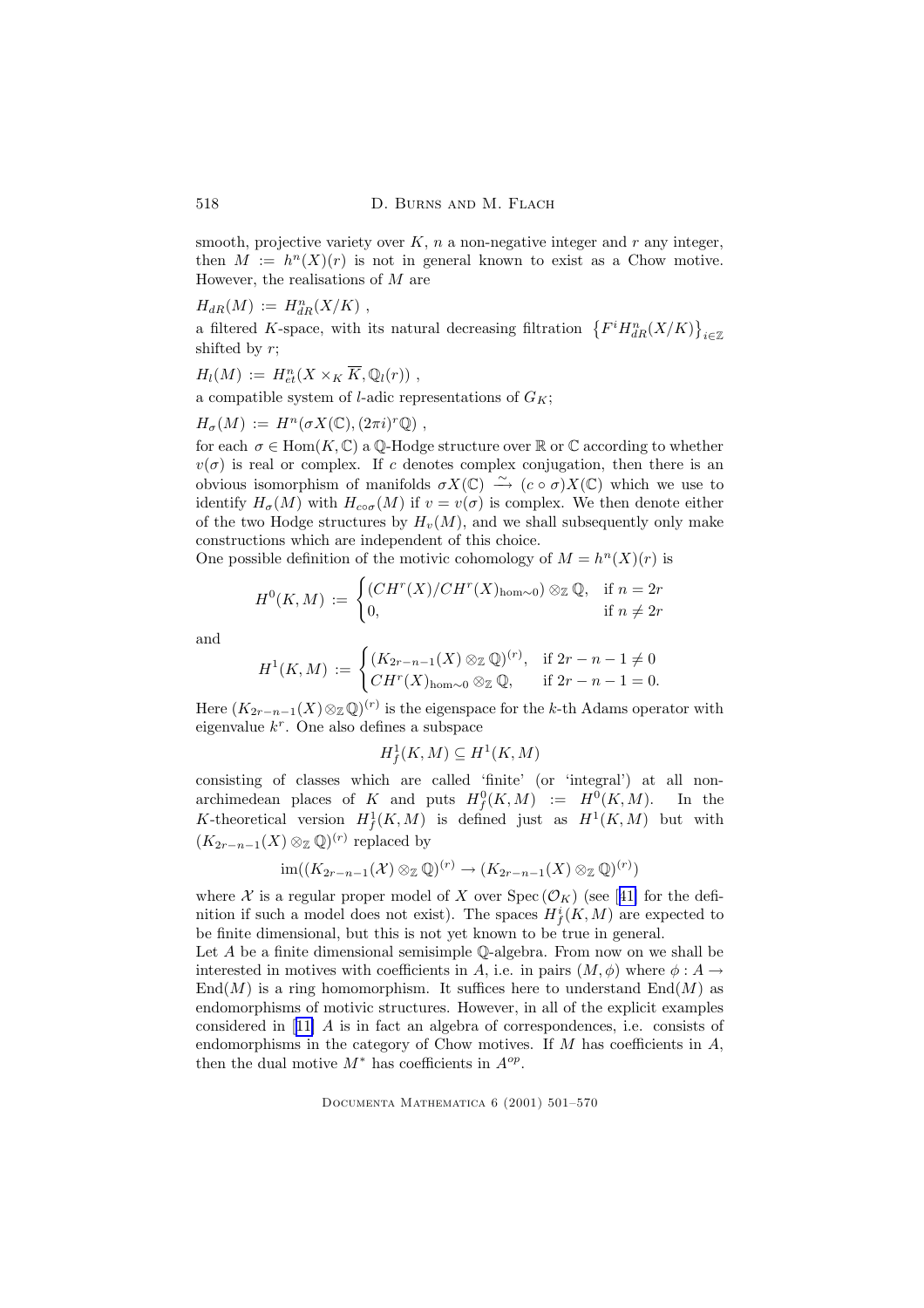<span id="page-18-0"></span>3.2. BASIC EXACT SEQUENCES. In this section we recall relevant material from [[4\]](#page-67-0) and [\[20](#page-68-0)].

We write  $K_v$  for the completion of K at a place v, and we fix an algebraic closure  $\bar{K}_v$  of  $K_v$  and an embedding of  $\bar{K}$  into  $\bar{K}_v$ . We denote by  $G_v \subseteq G_K$  the corresponding decomposition group and, if v is non-archimedean, by  $I_v \subset G_v$ and  $f_v \in G_v/I_v$  the inertia subgroup and Frobenius automorphism respectively. For  $v \in S_{\infty}$  and an R-Hodge structure H over  $K_v$  (what we call) the Deligne cohomology of  $H$  is by definition the cohomology of the complex

$$
R\Gamma_{\mathcal{D}}(K_v, H) := \left( H^{G_v} \xrightarrow{\alpha_v} (H \otimes_{\mathbb{R}} \bar{K}_v)^{G_v}/F^0 \right),
$$

where here  $G_v$  acts diagonally on  $H \otimes_{\mathbb{R}} \bar{K}_v$ , and  $\alpha_v$  is induced from the obvious inclusion  $H \hookrightarrow H \otimes_{\mathbb{R}} \overline{K}_v$ . Now if  $H = H_v(M) \otimes_{\mathbb{Q}} \mathbb{R}$ , then there is a canonical comparison isomorphism

$$
H\otimes_{\mathbb R} \bar{K}_v \,\cong\, H_{dR}(M)\otimes_{K,v} \bar{K}_v
$$

which is  $G_v$ -equivariant (the right hand side having the obvious  $G_v$  action). It follows that the complex

$$
R\Gamma_\mathcal{D}(K,M) := \bigoplus_{v\in S_\infty} R\Gamma_\mathcal{D}(K_v,H_v(M)\otimes_\mathbb{Q}\mathbb{R})
$$

can also be written as

(16) 
$$
\bigoplus_{v \in S_{\infty}} (H_v(M) \otimes_{\mathbb{Q}} \mathbb{R})^{G_v} \xrightarrow{\alpha_M} \left( \bigoplus_{v \in S_{\infty}} H_{dR}(M) \otimes_K K_v/F^0 \right)
$$

$$
= (H_{dR}(M)/F^0) \otimes_{\mathbb{Q}} \mathbb{R}.
$$

For an R-vector space W we write  $W^*$  for the linear dual  $\text{Hom}_{\mathbb{R}}(W,\mathbb{R})$ . If W is an A-module, then we always regard  $W^*$  as an  $A^{op}$ -module in the natural way.

CONJECTURE 1. (cf.  $[20]/Prop$  $[20]/Prop$  $[20]/Prop$ . III.3.2.5]): There exists a long exact sequence of finite-dimensional  $A_{\mathbb{R}}$ -spaces

$$
(17) \quad 0 \longrightarrow H^0(K,M) \otimes_{\mathbb{Q}} \mathbb{R} \stackrel{\epsilon}{\longrightarrow} \ker(\alpha_M) \stackrel{r_B^*}{\longrightarrow} (H^1_f(K,M^*(1)) \otimes_{\mathbb{Q}} \mathbb{R})^*
$$
  

$$
\stackrel{\delta}{\longrightarrow} H^1_f(K,M) \otimes_{\mathbb{Q}} \mathbb{R} \stackrel{r_B}{\longrightarrow} \text{coker}(\alpha_M) \stackrel{\epsilon^*}{\longrightarrow} (H^0(K,M^*(1)) \otimes_{\mathbb{Q}} \mathbb{R})^* \longrightarrow 0
$$

where here  $\epsilon$  is the cycle class map into singular cohomology;  $r_B$  is the Beilinson regulator map; and (if both  $H^1_f(K,M)$  and  $H^1_f(K,M^*(1))$  are non-zero so that M has weight  $-1$ , then)  $\delta$  is a height pairing. Moreover, the R-dual of (17) identifies with the corresponding sequence for  $M^*(1)$  where the isomorphisms

$$
\ker(\alpha_M)^* \cong \operatorname{coker}(\alpha_{M^*(1)}), \quad \operatorname{coker}(\alpha_M)^* \cong \ker(\alpha_{M^*(1)})
$$

are constructed in Lemma [18](#page-58-0) below.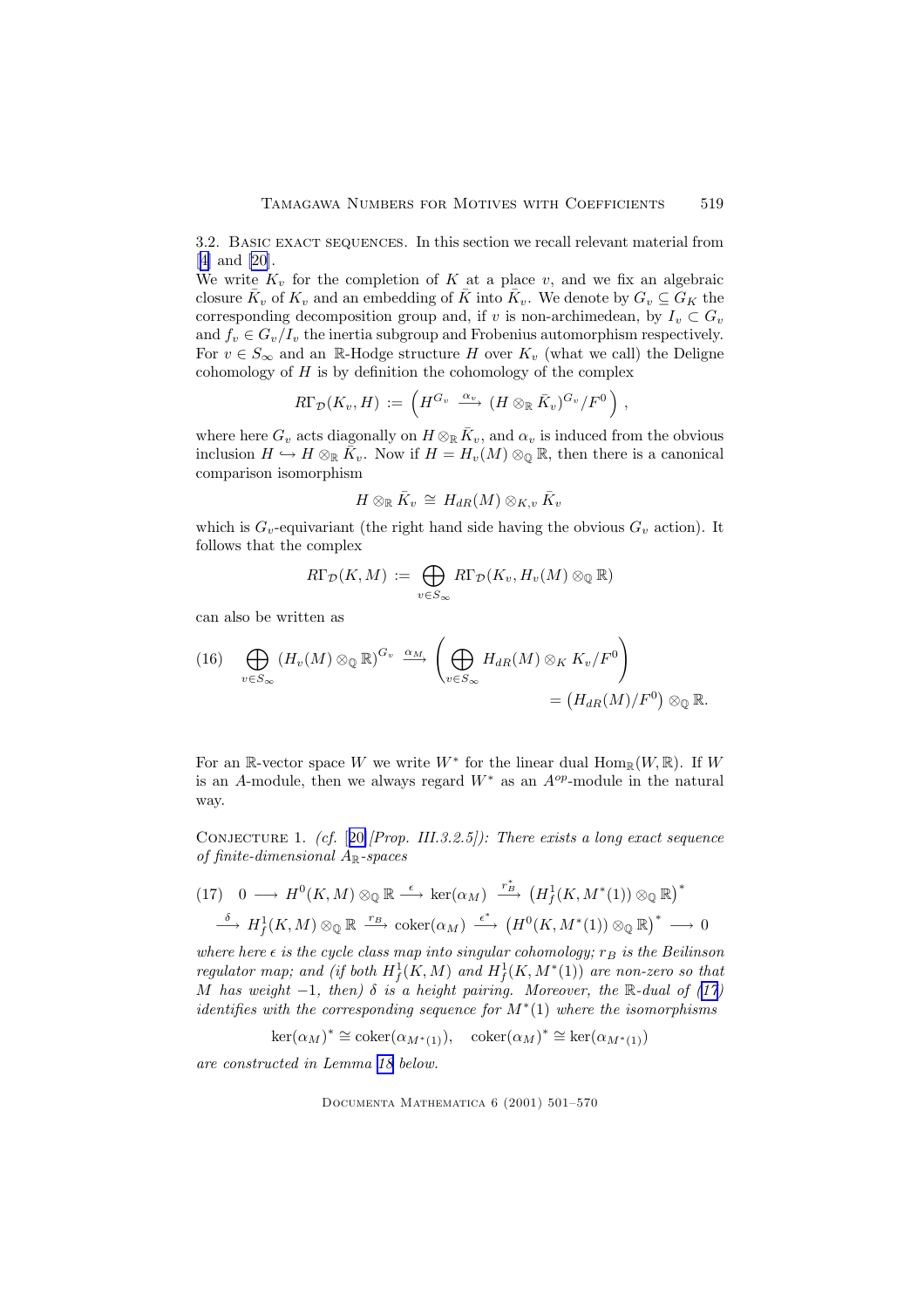For each prime number p we set  $V_p := H_p(M)$ . Following [[8,](#page-67-0) (1.8)] we shall now construct for each place v a true triangle in  $D^p(A_p)$ 

(18) 
$$
0 \to R\Gamma_f(K_v, V_p) \to R\Gamma(K_v, V_p) \to R\Gamma_f(K_v, V_p) \to 0
$$

in which all of the terms will be defined as specific complexes, rather than only to within unique isomorphism in  $D^p(A_p)$  as the notation would perhaps suggest (we have however chosen to keep the traditional notation for mnemonic purposes.)

For a profinite group  $\Pi$  and a continuous  $\Pi$ -module N we denote by  $C^{\bullet}(\Pi, N)$ the standard complex of continuous cochains.

If  $v \in S_{\infty}$ , then we set

$$
R\Gamma_f(K_v, V_p) := R\Gamma(K_v, V_p) := C^{\bullet}(G_v, V_p).
$$

We also define  $R\Gamma_{/f}(K_v, V_p) := 0$  and we take (18) to be the obvious true triangle (with second arrow equal to the identity map). If  $v \notin S_{\infty}$  and  $v \nmid p$ , then we set

$$
R\Gamma(K_v, V_p) := C^{\bullet}(G_v, V_p),
$$
  

$$
R\Gamma_f(K_v, V_p) := C^{\bullet}(G_v/I_v, V_p^{I_v}) \subseteq C^{\bullet}(G_v, V_p).
$$

We define  $R\Gamma_{/f}(K_v, V_p)$  to be the complex which in each degree i is equal to the quotient of  $C^{i}(G_v, V_p)$  by  $C^{i}(G_v/I_v, V_p^{I_v})$  (with the induced differential), and we take (18) to be the tautological true triangle. We observe that there is a canonical quasi-isomorphism

(19) 
$$
R\Gamma_f(K_v, V_p) \xrightarrow{\pi} (V_p^{I_v} \xrightarrow{1-f_v^{-1}} V_p^{I_v})
$$

$$
=:(V_{p,v} \xrightarrow{\phi_v} V_{p,v})
$$

where in the latter two complexes the spaces are placed in degrees 0 and 1, and  $\pi$  is equal to the identity map in degree 0 and is induced by evaluating a 1-cocycle at  $f_v^{-1}$  in degree 1.

If now  $v \mid p$ , then by [[4,](#page-67-0) Prop. 1.17] one has an exact sequence of continuous  $G_v$ -modules

(20) 
$$
0 \to \mathbb{Q}_p \to B^0 \xrightarrow{\beta_1 - \beta_2} B^1 \to 0
$$

where here  $B^0 := B_{cris} \times B_{dR}^+$  and  $B^1 := B_{cris} \times B_{dR}$  are certain canonical algebras and  $\beta_1(x, y) = (x, x)$  and  $\beta_2(x, y) = (\phi(x), y)$  are algebra homomorphisms. We write  $B^{\bullet}$  for the complex  $B^0 \xrightarrow{\beta_1-\beta_2} B^1$  where the modules are placed in degrees 0 and 1, and we set

$$
R\Gamma(K_v, V_p) := \text{Tot } C^{\bullet}(G_v, B^{\bullet} \otimes_{\mathbb{Q}_p} V_p),
$$
  

$$
R\Gamma_f(K_v, V_p) := H^0(K_v, B^{\bullet} \otimes_{\mathbb{Q}_p} V_p).
$$

We observe that, since  $V_p \to B^{\bullet} \otimes_{\mathbb{Q}_p} V_p$  is a resolution of  $V_p$ , the natural map (21)  $C^{\bullet}(G_v, V_p) \to R\Gamma(K_v, V_p)$ 

<span id="page-19-0"></span>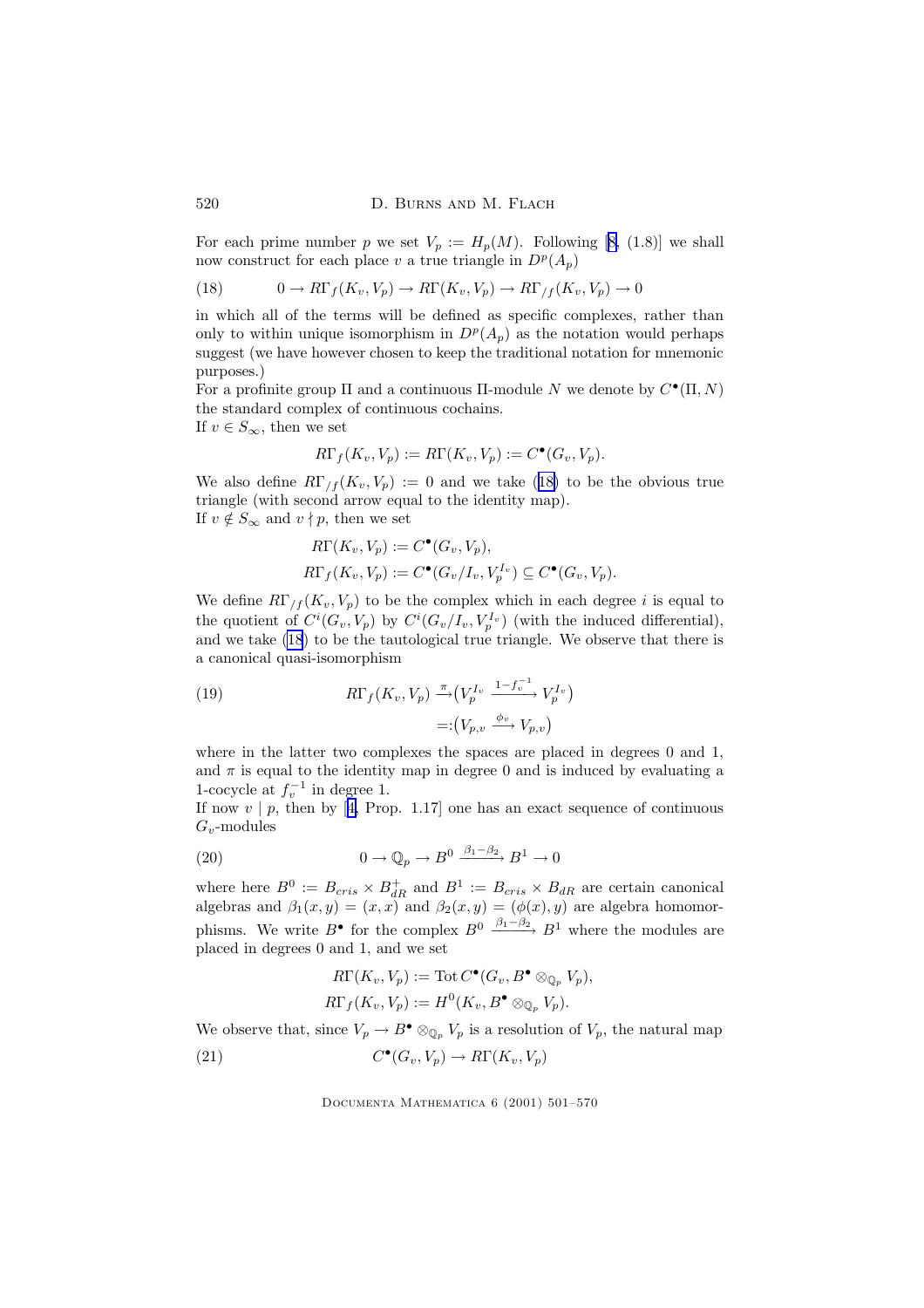<span id="page-20-0"></span>is a quasi-isomorphism. Also, since  $R\Gamma_f(K_v, V_p)$  is a subcomplex of  $R\Gamma(K_v, V_p)$ we can define  $R\Gamma_{/f}(K_v, V_p)$  to be the complex which in each degree i is equal to the quotient of the *i*-th term of  $R\Gamma(K_v, V_p)$  by the *i*-th term of  $R\Gamma_f(K_v, V_p)$ (with the induced differential). With these definitions we take [\(18](#page-19-0)) to be the tautological true triangle. Further, using the notation

$$
D_{cris}(V_p) := H^0(K_v, B_{cris} \otimes_{\mathbb{Q}_p} V_p),
$$
  
\n
$$
D_{dR}(V_p) := H^0(K_v, B_{dR} \otimes_{\mathbb{Q}_p} V_p),
$$
  
\n
$$
F^0 D_{dR}(V_p) := H^0(K_v, B_{dR}^+ \otimes_{\mathbb{Q}_p} V_p),
$$
  
\n
$$
t_v(V_p) := D_{dR}(V_p)/F^0 D_{dR}(V_p)
$$

there is a commutative diagram of complexes

0 −−−−→ tv(Vp) x x F <sup>0</sup>DdR(Vp) ⊆ −−−−→ DdR(Vp) (0,− id) y y(0,id)

$$
D_{cris}(V_p) \oplus F^0 D_{dR}(V_p) \xrightarrow{d} D_{cris}(V_p) \oplus D_{dR}(V_p)
$$

where d is induced by  $(\beta_1 - \beta_2) \otimes id_{V_p}$  so that the lower row is  $R\Gamma_f(K_v, V_p)$ , and the vertical maps are both quasi-isomorphisms. With  $t_v^{\bullet}(V_p)$  denoting the central complex in the above diagram we obtain a canonical quasi-isomorphism

$$
t_v^{\bullet}(V_p) \xrightarrow{\sim} t_v(V_p)[-1]
$$

and a canonical true triangle

(22) 
$$
t_v^{\bullet}(V_p) \to R\Gamma_f(K_v, V_p) \to (V_{p,v} \xrightarrow{\phi_v} V_{p,v})
$$

where here  $(V_{p,\upsilon} \stackrel{\phi_{\upsilon}}{\longrightarrow} V_{p,\upsilon}) := (D_{cris}(V_p) \stackrel{1-\varphi_{\upsilon}}{\longrightarrow} D_{cris}(V_p))$  and the spaces are placed in degrees 0 and 1. In addition, from Faltings' fundamental comparison theorem between  $V_p$  and  $H_{dR}(M)$  over  $K_v$  there exists a canonical  $A_p$ -equivariant isomorphism

(23) 
$$
(H_{dR}(M)/F^0) \otimes_{\mathbb{Q}} \mathbb{Q}_p \cong \bigoplus_{v|p} t_v(V_p).
$$

Let now V be any finitely generated (projective)  $A_p$ -module. If  $\phi \in \text{End}_{A_p}(V)$ and C denotes the (perfect) complex  $V \stackrel{\phi}{\rightarrow} V$  (with the modules placed in degrees 0 and 1), then there is an isomorphism in  $V(A_n)$ 

(24) 
$$
[C] = [V] \boxtimes [V]^{-1} \cong \mathbf{1}_{V(A_p)}
$$

which corresponds to the canonical isomorphism  $X \boxtimes X^{-1} \cong \mathbf{1}$  for any object X in a Picard category. Note however that if  $\phi$  is an automorphism and C is therefore acyclic, then the isomorphism (24) differs from the isomorphism  $[C] \cong \mathbf{1}_{V(A_p)}$  induced by the quasi-isomorphism  $C \to 0$  (cf. also [[8,](#page-67-0) Rem.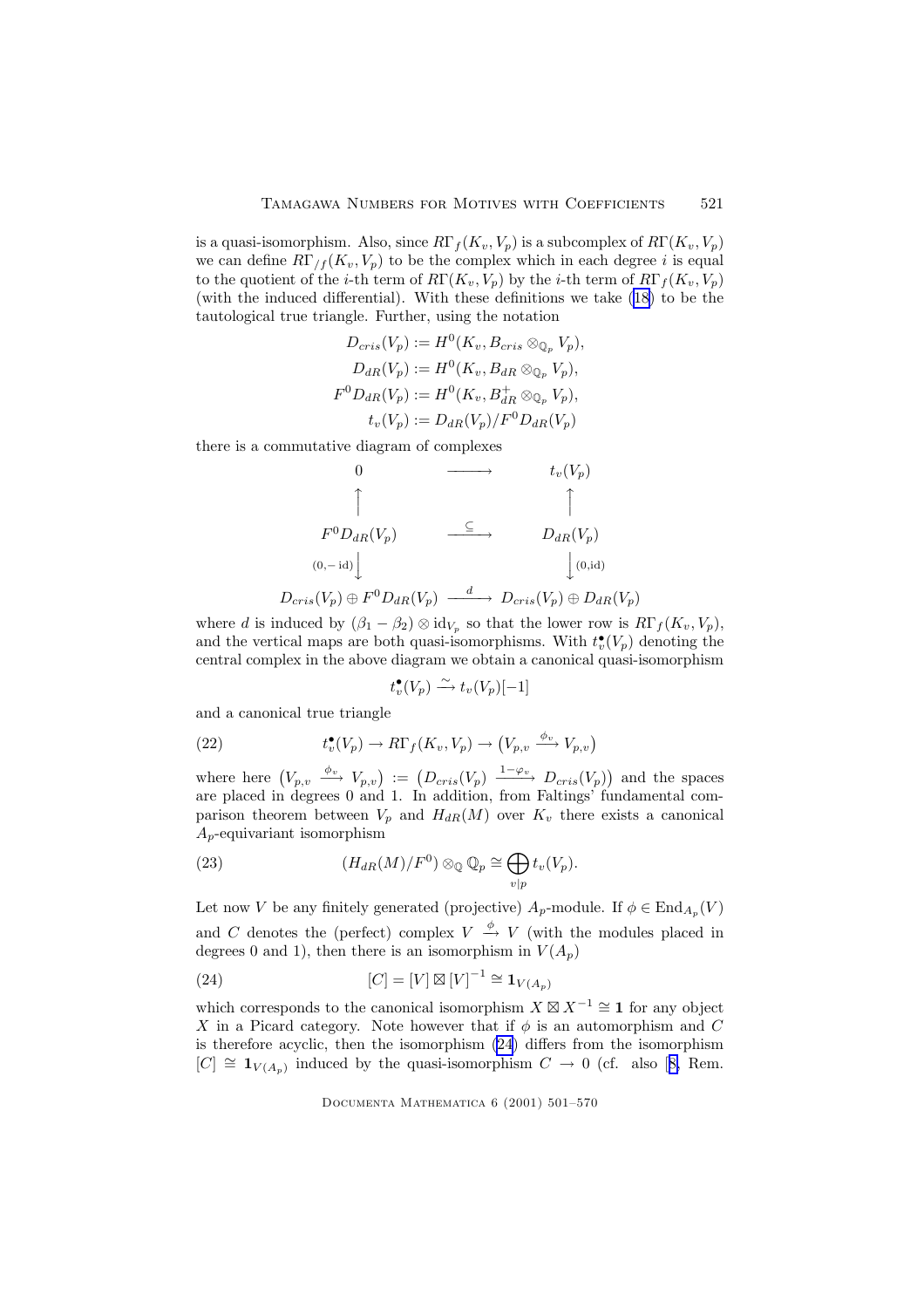<span id="page-21-0"></span>after (1.16)] in this regard). In the notation which was introduced in Remark [4](#page-14-0) after Proposition [2.5](#page-13-0) this latter isomorphism is denoted by  $\phi_{\text{Triv}}$  whereas the isomorphism [\(24](#page-20-0)) is denoted by  $\mathrm{id}_{V,\mathrm{Triv}}$ .

We now fix a finite set S of places of K containing  $S_{\infty}$  and the places where  $M$  has bad reduction. We denote by  $S_p$  the union of  $S$  and the set of places of K above p, and we set  $S_{p,f} := S_p \setminus S_{\infty}$ . We denote by  $\mathcal{O}_{K,S_p}$  the ring of  $S_p$ -integers in K and by  $G_{S_p}$  its étale fundamental group with respect to the previously chosen base point  $\overline{K}$ . For any continuous  $G_{S_p}$ -module N we set

$$
R\Gamma(\mathcal{O}_{K,S_p}, N) := C^{\bullet}(G_{S_p}, N),
$$
  

$$
R\Gamma_c(\mathcal{O}_{K,S_p}, N) := \text{Cone}\left(R\Gamma(\mathcal{O}_{K,S_p}, N) \to \bigoplus_{v \in S_p} C^{\bullet}(G_v, N)\right)[-1]
$$

where the morphism here is induced by the natural maps  $G_v \subseteq G_K \to G_{S_p}$ . For  $N = V_p$  we set

$$
{}_{1}R\Gamma_{c}(\mathcal{O}_{K,S_{p}},V_{p}) := \text{Cone}\left(R\Gamma(\mathcal{O}_{K,S_{p}},V_{p}) \to \bigoplus_{v \in S_{p}}R\Gamma(K_{v},V_{p})\right)[-1],
$$
  

$$
R\Gamma_{f}(K,V_{p}) := \text{Cone}\left(R\Gamma(\mathcal{O}_{K,S_{p}},V_{p}) \to \bigoplus_{v \in S_{p}}R\Gamma_{/f}(K_{v},V_{p})\right)[-1]
$$

where in both cases we have used the morphism [\(21](#page-19-0)) for each place  $v | p$ . Then there is a natural quasi-isomorphism

$$
R\Gamma_c(\mathcal{O}_{K,S_p},V_p)\xrightarrow{\sim} {}_1R\Gamma_c(\mathcal{O}_{K,S_p},V_p)
$$

and the maps

(25) 
$$
R\Gamma(\mathcal{O}_{K,S_p}, V_p) \to \bigoplus_{v \in S_p} R\Gamma(K_v, V_p) \leftarrow \bigoplus_{v \in S_p} R\Gamma_f(K_v, V_p)
$$

induce a true nine term diagram

(26)  
\n
$$
\bigoplus_{v \in S_p} R\Gamma_f(K_v, V_p)[-1] \longrightarrow \bigoplus_{v \in S_p} R\Gamma_f(K_v, V_p)[-1]
$$
\n
$$
\downarrow \qquad \qquad \downarrow
$$
\n
$$
\bigoplus_{v \in S_p} R\Gamma(K_v, V_p)[-1] \longrightarrow \qquad \qquad 1R\Gamma_c(\mathcal{O}_{K,S_p}, V_p) \longrightarrow R\Gamma(\mathcal{O}_{K,S_p}, V_p)
$$
\n
$$
\downarrow \qquad \qquad \downarrow \qquad \qquad \parallel
$$
\n
$$
\bigoplus_{v \in S_p} R\Gamma_{/f}(K_v, V_p)[-1] \longrightarrow R\Gamma_f(K, V_p) \longrightarrow R\Gamma(\mathcal{O}_{K,S_p}, V_p).
$$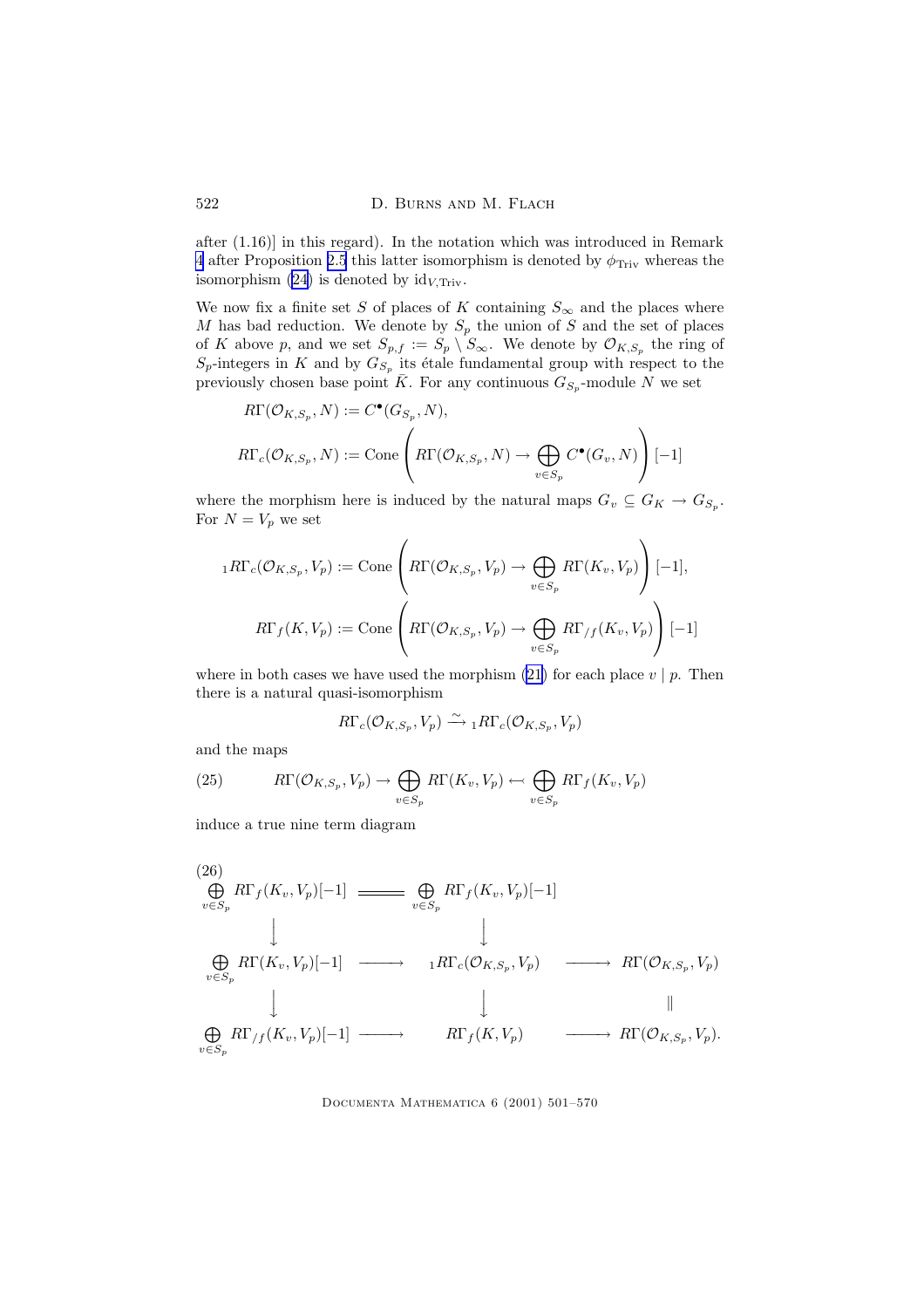<span id="page-22-0"></span>Note that in what follows we will systematically use the lower left numbering to distinguish between different but naturally quasi-isomorphic versions of a complex. When there is no danger of confusion we shall simply drop this numbering and leave implicit the resulting identifications.

The complex  $R\Gamma_f(K, V_p)$  is acyclic outside degrees 0, 1, 2 and 3 and in Lemma [19](#page-63-0) below we will define a natural isomorphism in  $D^p(A_p)$ 

$$
AV_f: R\Gamma_f(K, V_p) \cong R\Gamma_f(K, V_p^*(1))^*[-3].
$$

Conjecturally therefore, the cohomology of  $R\Gamma_f(K, V_p)$  is completely described by applying the following to both  $M$  and  $M^*(1)$ .

CONJECTURE 2. For both  $i \in \{0,1\}$  there exists a canonical  $A_p$ -equivariant isomorphism

(27) 
$$
c_p^i(M): H_f^i(K, M) \otimes_{\mathbb{Q}} \mathbb{Q}_p \xrightarrow{\sim} H^i R \Gamma_f(K, V_p).
$$

In addition, we recall that for each  $v \in S_{\infty}$  the comparison isomorphism between  $H_v(M)$  and  $V_p$  induces an isomorphism in  $D^p(A_p)$ 

(28) 
$$
R\Gamma_f(K_v, V_p) = R\Gamma(K_v, V_p) \cong V_p^{G_v}[0] \cong (H_v(M)^{G_v} \otimes_{\mathbb{Q}} \mathbb{Q}_p)[0].
$$

3.3. PROJECTIVE  $\mathfrak A$ -structures. Let M be a motive which is defined over K and admits an action of the finite dimensional semisimple  $\mathbb{O}$ -algebra A. If  $\mathfrak A$  is an R-order in A (cf. §[2.7\)](#page-9-0) and V is an A-module, then an  $\mathfrak A$ -submodule T of V will be said to be an 'A-lattice (in V)' if it is both finitely generated and full (i.e., satisfies  $V = A \otimes_{\mathfrak{A}} T$ ).

DEFINITION 1. Let  $\mathfrak A$  be an R-order in A. An  $\mathfrak A$ -structure  $T$  on M is a set  ${T_v : v \in S_{\infty}}$  where, for each  $v \in S_{\infty}$ ,  ${T_v}$  is an A-lattice in  $H_v(M)$  and for each prime  $l \in \text{Spec}(R)$  the image  $T_l$  of  $T_v \otimes_{\mathbb{Z}} \mathbb{Z}_l$  under the comparison isomorphism  $H_v(M) \otimes_{\mathbb{Q}} \mathbb{Q}_l \cong H_l(M)$  is both independent of v and  $G_K$ -stable. An  $\mathfrak A$ -structure T on M is projective, resp. free, if each  $T_n$  is a projective, resp. free, A-module.

If M is a motive with A-action, then there always exist  $\mathfrak{A}$ -structures on M. For example, if  $M = h<sup>n</sup>(X)$  for a smooth projective variety X defined over K, then there is an  $\mathfrak{A}$ -structure  $h^n(X, \mathfrak{A})$  on M such that, for each  $v \in S_{\infty}$ ,  $h^n(X, \mathfrak{A})_v$ is the  $\mathfrak{A}$ -lattice in  $H_v(M)$  which is generated by the image of  $H^n(\sigma X(\mathbb{C}), \mathbb{Z})$ for an embedding  $\sigma : K \to \mathbb{C}$  which corresponds to v. However, there need not exist projective  $\mathfrak A$ -structures on M. Indeed, even if there are full projective  $\mathfrak A$ modules  $T_v$  in each space  $H_v(M)$ , it can occur that none of the corresponding modules  $T_l$  is  $G_K$ -stable (this is the case if, for example,  $M = h^1(E)$  for an elliptic curve E defined over an imaginary quadratic field A for which  $\text{End}_A(E)$  is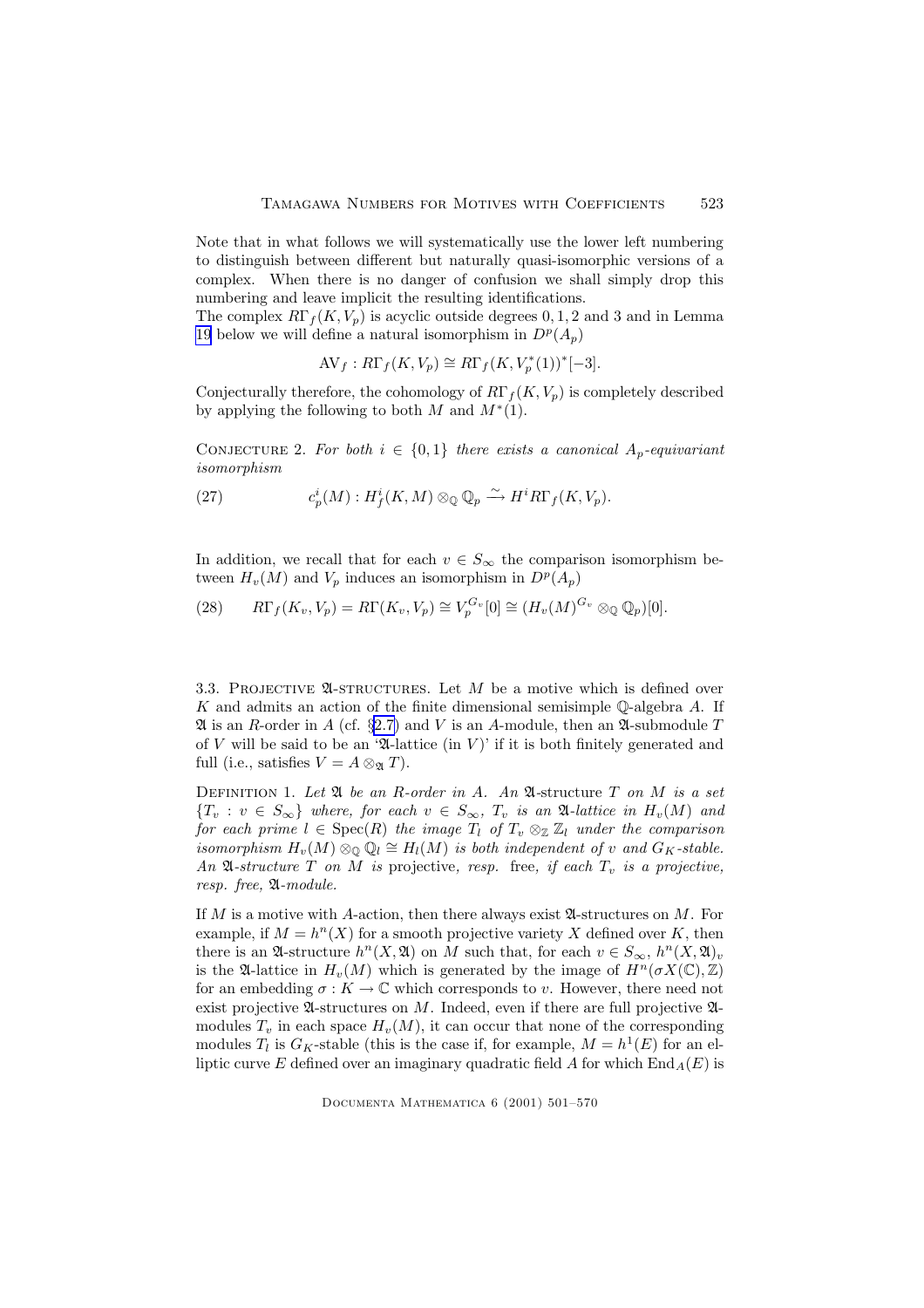the maximal order in A and  $\mathfrak A$  is any proper suborder of  $\text{End}_A(E)$ . Nevertheless, the following examples show that a projective  $\mathfrak A$ -structure on M naturally exists in a variety of interesting cases.

#### Examples.

- a) If  $\mathfrak A$  is an hereditary R-order, and hence a fortiori if it is a maximal Rorder, then there always exists a projective  $\mathfrak{A}\text{-structure on }M$  (cf. [[15,](#page-68-0) Th. (26.12)]).
- b) ('The Galois case') Let  $L/K$  be a finite Galois extension, and set  $G :=$  $Gal(L/K)$ . If  $M_K$  is any motive which is defined over K, then the motive  $M := h^0(\text{Spec}(L)) \otimes M_K$  has a natural action of the semisimple algebra  $\mathbb{Q}[G]$  via the first factor. Furthermore, if  $T_K$  is any Z-structure on  $M_K$ , then  $H^0(\operatorname{Spec}(L \otimes_{K,\sigma} \mathbb{C}), \mathbb{Z}) \otimes_{\mathbb{Z}} T_K$  is a free  $\mathbb{Z}[G]$ -structure on M. Recall here that for any embedding  $\sigma : K \to \mathbb{C}$  the scheme  $Spec(L \otimes_{K,\sigma} \mathbb{C})$ naturally identifies with the G-set  $\Sigma := {\tau \in Hom(L, \mathbb{C}) : \tau|_K = \sigma}$  and hence that  $H^0(\text{Spec}(L \otimes_{K,\sigma} \mathbb{C}), \mathbb{Z}) = \text{Maps}(\Sigma, \mathbb{Z})$  is a free  $\mathbb{Z}[G]$ -module of rank one.
- c) (Cf. [[42,](#page-69-0)  $\S 4$ , Rem. following Cor. 2]). If X is a simple abelian variety defined over K which admits complex multiplication over K by a  $CM$ field A, then the motive  $h^1(X)$  has a natural A-action. In addition, if the order  $\mathfrak{A} = \text{End}_K(X) \subseteq A$ , consisting of those elements which preserve each lattice  $H^1(\sigma X(\mathbb{C}), \mathbb{Z})$ , is Gorenstein then each  $h^1(X, \mathfrak{A})_v$  is a projective A-lattice by [[15,](#page-68-0) (37.13)] and hence there exists a projective  $\mathfrak A$ -structure on M. We note in particular that if X is an elliptic curve, then  $\mathfrak A$  is automatically Gorenstein as a consequence of [[1,](#page-67-0) 6.3].
- d) Continuing the previous example, we assume now that  $X$  is an elliptic curve defined over K and so that  $\mathfrak{A} := \text{End}_K(X)$  is an order in an imaginary quadratic field  $A$ . Then  $A$  is contained in  $K$  and one can consider the  $[K : A]$ -dimensional abelian variety Y over A which is defined as the Weil restriction of X from K to A. If moreover  $K/A$  is an abelian Galois extension and  $X$  is isogenous to all of its Galois conjugates over A then  $T := \text{End}_A(Y) \otimes \mathbb{Q}$  is an algebra of dimension  $[K : A]$  over A and  $\mathfrak{T} := \text{End}_{A}(Y)$  is an order in T, nonmaximal at primes dividing  $[K : A][\mathcal{O}_A : \mathfrak{A}]$ . This is shown in [[21](#page-68-0)][15.1.6] for maximal  $\mathfrak{A}$  but the arguments there extend to general  $\mathfrak{A}$ . The description of End<sub>A</sub>(Y) in [[21\]](#page-68-0)[15.1.5] also shows that  $H^1(Y(\mathbb{C}), \mathbb{Z})$  is a projective *X*-module, and hence that the motive  $M = h^1(Y)$  over the base field A admits a projective  $\Sigma$ -structure.
- e) Let N be a prime number and consider the modular curve  $X = X_0(N)$ defined over  $K = \mathbb{Q}$ . The *Hecke algebra A* is a finite dimensional commutative semisimple Q-algebra consisting of correspondences which act on X, and  $H^1(X(\mathbb{C}), \mathbb{Q})$  is known to be a free rank two A-space. If  $\mathfrak A$ denotes the integral Hecke algebra (i.e., the subring of A which is generated by the Hecke correspondences over  $\mathbb{Z}$ ), then  $\mathfrak A$  is an order in A and Mazur shows in [[34,](#page-69-0) II, (14.2), (16.3), (15.1)] that  $H^1(X(\mathbb{C}), \mathbb{Z})_{\mathfrak{m}}$  is a free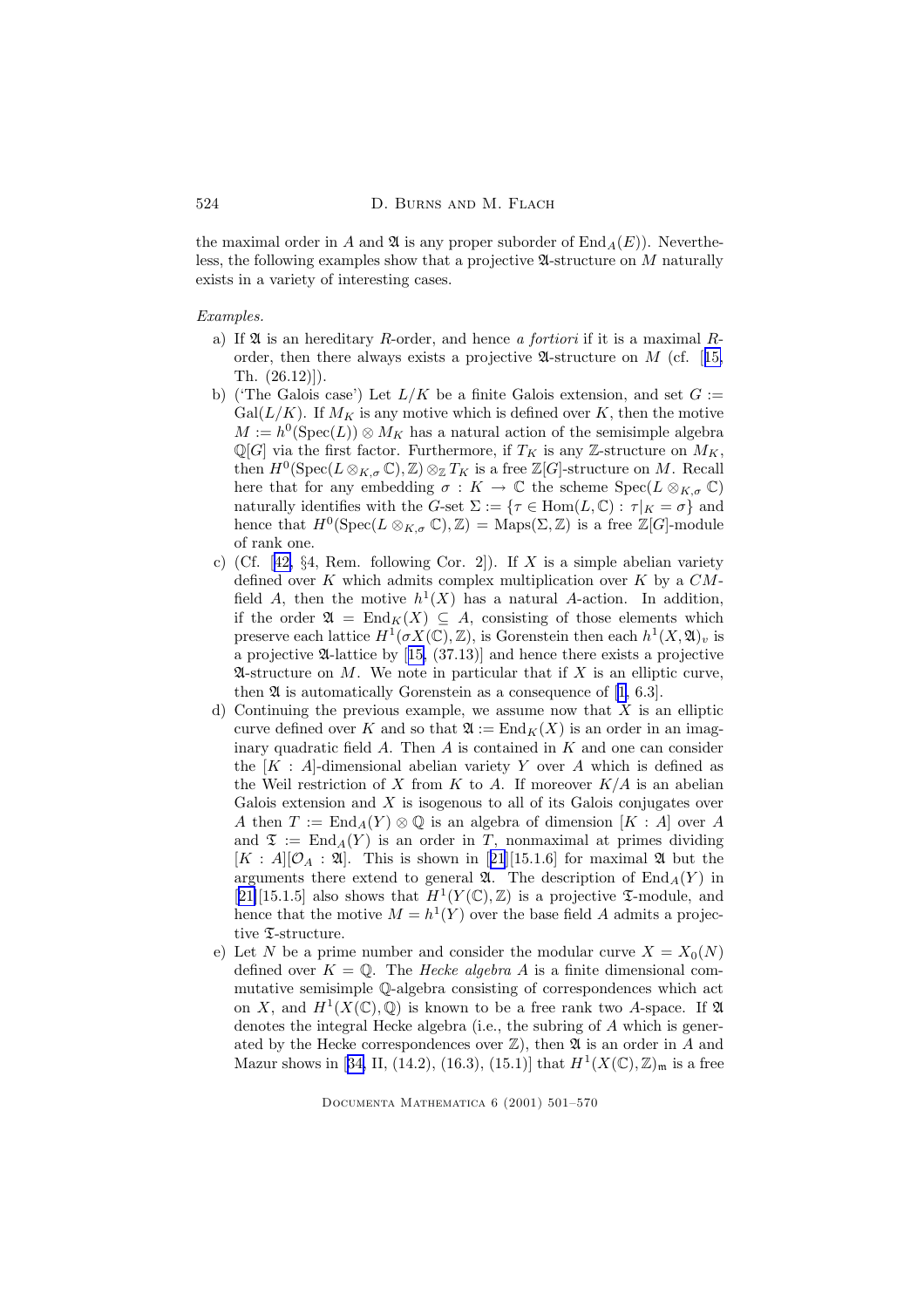module over  $\mathfrak{A}_{\mathfrak{m}}$  for all maximal ideals  $\mathfrak{m}$  of  $\mathfrak A$  which do not contain 2. This implies that  $H^1(X(\mathbb{C}), \mathbb{Z}[\frac{1}{2}])$  is a projective module over  $\mathfrak{A}[\frac{1}{2}]$ , and hence that there exists a projective  $\mathfrak{A}[\frac{1}{2}]$ -structure on M.

We shall henceforth assume that  $\mathfrak A$  is an order (leaving to the reader the obvious modifications which are necessary for R-orders as discussed above) and that we are given a projective  $\mathfrak{A}\text{-structure }T$  on M. We assume that p is a prime number which satisfies neither of the following conditions:

- (P1) The motive  $\operatorname{Res}_{\mathbb{Q}}^K M$  has bad reduction at p.
- $(P2)$   $p 2 < \min\{i \ge 0 | F^{i+1} H_{dR}(M) = 0 \} \max\{i \le 0 | F^{i} H_{dR}(M) = 0 \}$  $H_{dR}(M)$ .

Then, as explained in [[8,](#page-67-0) 1.5.1], one can use the theory of Fontaine-Laffaille to define complexes  $R\Gamma_f(K_v, T_p)$  for each place v in exactly the same way as for  $V_p$ . The same arguments which lead to diagram [\(26\)](#page-21-0) can then be used to derive an analogous diagram in  $D(\mathfrak{A}_p)$  in which  $V_p$  is replaced by  $T_p$ , and which naturally identifies with [\(26](#page-21-0)) after tensoring with  $\mathbb{Q}_p$ .

For any finite set of primes S we write  $\mathfrak{A}_{\mathcal{S}}$  for the localisation of  $\mathfrak A$  at the multiplicative set generated by the primes in S. For  $i \in \{2,3\}$  we set  $H^i_f(K,M) := H^{3-i}_f(K,M^*(1))^*$  and  $c_p^i(M) := H^i(\text{AV}_f)^{-1} \circ (c_p^{3-i}(M^*(1))^*)^{-1}$ . We now introduce an additional hypothesis on the pair  $(M, A)$ .

COHERENCE HYPOTHESIS: For each  $i \in \{0, 1, 2, 3\}$  there exists a finitely generated  $\mathfrak{A}\text{-module } H^i_f(K,M;T)$  and an  $\mathfrak{A}\text{-equivariant map }\tau^i: H^i_f(K,M;T) \to$  $H^i_f(K,M)$  such that  $\tau^i \otimes_{\mathbb{Z}} \mathbb{Q}$  is an isomorphism. In addition, there exists a finite set  $S$  of primes containing all primes satisfying either (P1) or (P2) and such that for each  $p \notin S$  and  $i \in \{0, 1, 2, 3\}$  there is a commutative diagram of  $\mathfrak{A}_p$ -modules

$$
H_f^i(K, M; T) \otimes_{\mathbb{Z}} \mathbb{Z}_p \xrightarrow{\tau^i \otimes_{\mathbb{Z}} \mathbb{Q}_p} H_f^i(K, M) \otimes_{\mathbb{Q}} \mathbb{Q}_p
$$

$$
c_p^i(T) \downarrow \qquad \qquad \downarrow c_p^i(M)
$$

$$
H^i R \Gamma_f(K, T_p) \xrightarrow{\otimes_{\mathbb{Z}_p} \mathbb{Q}_p} H^i R \Gamma_f(K, V_p)
$$

in which  $c_p^i(T)$  is an isomorphism.

Remark 5. This hypothesis is identical to an assumption on integral structures in motivic cohomology which is made in [[8,](#page-67-0) §1.5], and is independent of the choices of both  $\mathfrak A$  and  $T$ . As we shall see below, the hypothesis is not actually required in order to formulate conjectures on special values of motivic L-functions and is correspondingly not made in either of [[4\]](#page-67-0) or [\[20](#page-68-0)]. However, under the Coherence hypothesis one can define an invariant in  $Cl(\mathfrak{A})$  without reference to the  $L$ -function of  $M$ , and this ties in well with the approach of classical Galois module theory. Indeed, in concrete cases, the A-module structure of the groups  $H^i_f(K, M; T)$  can be of considerable interest (see for example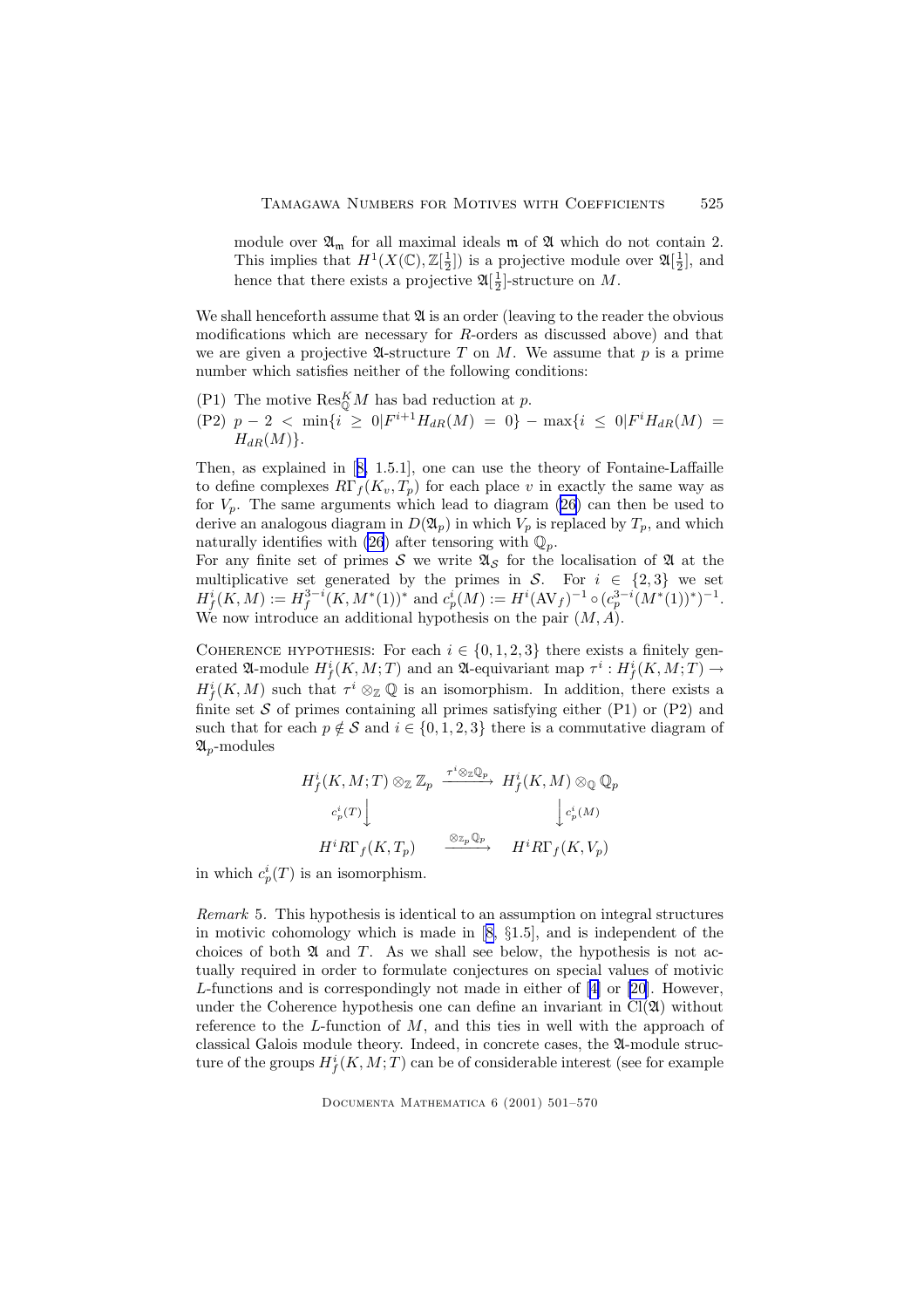<span id="page-25-0"></span>[[8,](#page-67-0) §1.6]), and this structure can be studied via the conjectures formulated in §[4](#page-31-0) below.

3.4. VIRTUAL OBJECTS ATTACHED TO MOTIVES. Let  $M$  be a motive which is defined over K and admits an action of a finite dimensional semisimple  $\mathbb{O}$ algebra A. In this section we fix an order  $\mathfrak A$  in A and a projective  $\mathfrak A$ -structure T on M (always assuming that such a structure exists).

We shall henceforth use the following notational convention. When referring to the individual triangles in a true nine term diagram with equation number  $(n)$ we denote by  $(n)$ ? with ? equal to 'top', 'bot', 'left', 'rght', 'hor' or 'vert' the top, bottom, left, right, central horizontal and central vertical triangle respectively. We define an object  $\Xi(M)$  of  $V(A)$  by setting

$$
(29) \quad \Xi(M) := [H_f^0(K, M)] \boxtimes [H_f^1(K, M)]^{-1} \boxtimes [H_f^1(K, M^*(1))^*]
$$

$$
\boxtimes [H_f^0(K, M^*(1))^*]^{-1} \boxtimes \boxtimes_{v \in S_{\infty}} [H_v(M)^{G_v}]^{-1} \boxtimes [H_{dR}(M)/F^0].
$$

Note that this is the inverse of the space  $\Xi$  used in both [\[8](#page-67-0)] and [[27\]](#page-68-0) (because our choice of normalisation for the virtual object associated to a perfect complex is the inverse of that of  $[8, (0.2)]$  $[8, (0.2)]$ .

Applying the functor  $[]$  to the isomorphisms  $(27), (28), (23),$  $(27), (28), (23),$  $(27), (28), (23),$  $(27), (28), (23),$  $(27), (28), (23),$  $(27), (28), (23),$  $(27), (28), (23),$  the isomorphisms [\(24\)](#page-20-0), [\(19](#page-19-0)) or the triangle ([22](#page-20-0)) for all  $v \in S_{p,f}$  and finally to the triangle [\(26](#page-21-0))<sub>vert</sub>, we obtain for each prime p an isomorphism in  $V(A_p)$ 

$$
\vartheta_p(M,S): A_p \otimes_A \Xi(M) \xrightarrow{\sim} [R\Gamma_c(\mathcal{O}_{K,S_p}, V_p)] \cong A_p \otimes_{\mathfrak{A}_p} [R\Gamma_c(\mathcal{O}_{K,S_p}, T_p)]
$$

which we shall also abbreviate as  $\vartheta_p(M)$  or even  $\vartheta_p$  if there is no danger of confusion. We note here that  $R\Gamma_c(\mathcal{O}_{K,S_p}, T_p)$  is a perfect complex of  $\mathfrak{A}_p$ -modules by [[18,](#page-68-0) Th. 5.1], and hence we obtain an object

$$
\Xi(M,T_p,S):=([R\Gamma_c(\mathcal{O}_{K,S_p},T_p)],\Xi(M),\vartheta_p)
$$

of  $V(\mathfrak{A}_p)\times_{V(A_p)}V(A)$ .

LEMMA 5. For another choice  $T'$  of projective  $\mathfrak A$ -structure on M and another choice of the finite set of places S' the objects  $\Xi(M, T_p, S)$  and  $\Xi(M, T'_p, S')$  are isomorphic in  $V(\mathfrak{A}_p)\times_{V(A_p)} V(A)$ .

*Proof.* By embedding S and S' into the union  $S \cup S'$  we can assume that  $S \subseteq S'$ , and by induction we can then reduce to the case that  $S' = S \cup \{w\}$ and  $w \nmid p$ . For any continuous  $G_{S_p}$ -module N one has a commutative diagram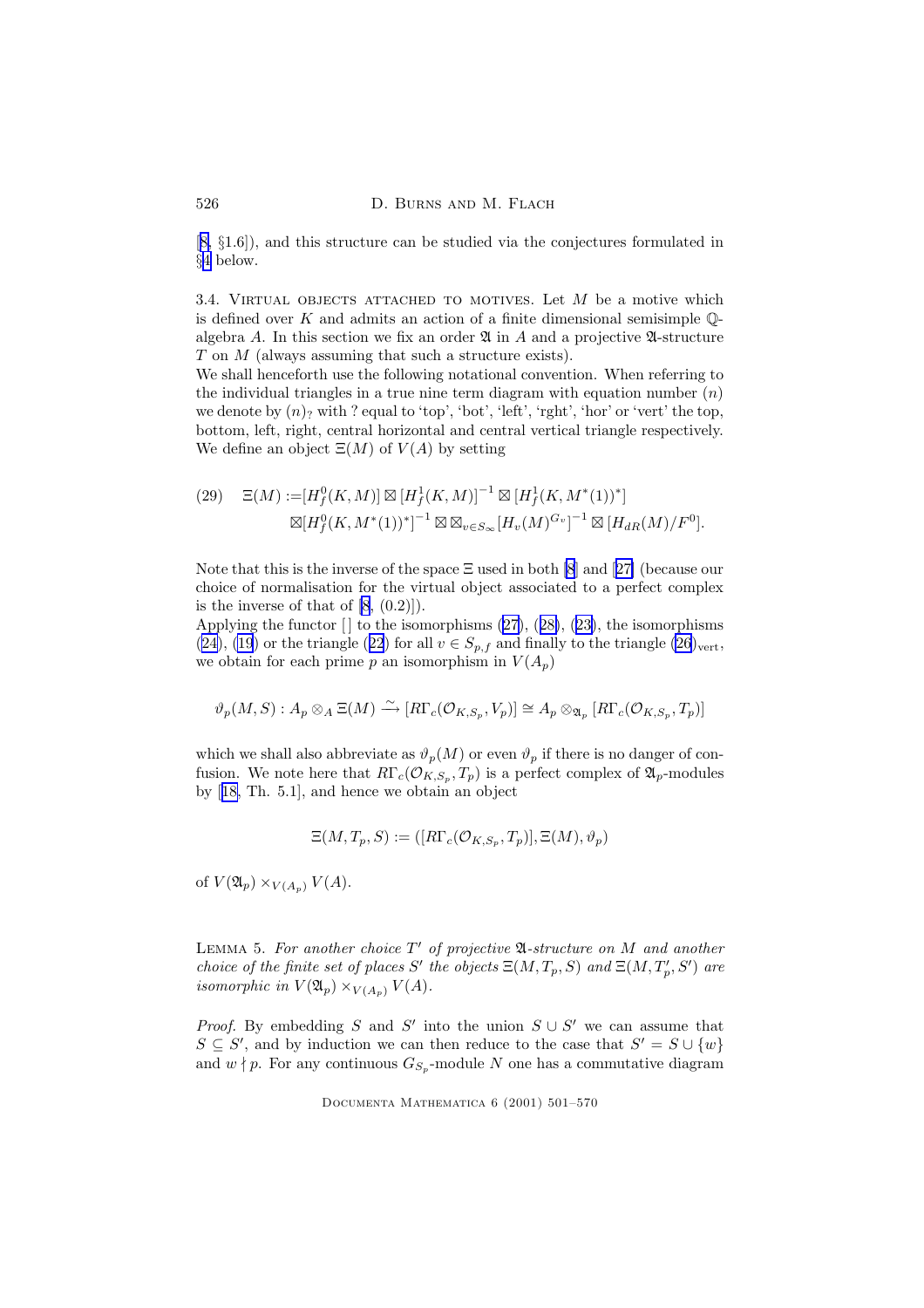<span id="page-26-0"></span>of complexes

$$
C^{\bullet}(G_{S_p}, N) \longrightarrow \bigoplus_{v \in S_p} C^{\bullet}(G_v, N)
$$
  
\n
$$
\downarrow \qquad \qquad \downarrow
$$
  
\n
$$
C^{\bullet}(G_{S'_p}, N) \longrightarrow C^{\bullet}(G_w, N) / C^{\bullet}(G_w/I_w, N) \oplus \bigoplus_{v \in S_p} C^{\bullet}(G_v, N)
$$
  
\n
$$
\uparrow
$$
  
\n
$$
C^{\bullet}(G_{S'_p}, N) \longrightarrow \bigoplus_{v \in S'_p} C^{\bullet}(G_v, N)
$$

which induces a quasi-isomorphism  $R\Gamma_c(\mathcal{O}_{K,S_p}, N) \xrightarrow{\sim} \text{Cone}(r)[-1]$  and a true triangle

(30) 
$$
R\Gamma_f(K_w, N)[-1] \to R\Gamma_c(\mathcal{O}_{K,S'_p}, N) \to \text{Cone}(r)[-1]
$$

where  $R\Gamma_f(K_w, N) = C^{\bullet}(G_w/I_w, N)$  is naturally quasi-isomorphic to

$$
N \xrightarrow{1 - f_v^{-1}} N
$$

(compare [\[36](#page-69-0), Chap. II, Prop. 2.3d]). For  $N = T_p$  the true triangle (30) lies in  $D(\mathfrak{A}_p)$ . In conjunction with isomorphisms of the form ([24\)](#page-20-0), it therefore induces an isomorphism  $\iota : [R\Gamma_c(\mathcal{O}_{K,S_p}, T_p)] \xrightarrow{\sim} [R\Gamma_c(\mathcal{O}_{K,S'_p}, T_p)]$  in  $V(\mathfrak{A}_p)$ . We have a natural map from diagram ([25\)](#page-21-0) to the diagram

(32)

$$
R\Gamma(\mathcal{O}_{K,S'_p}, V_p) \to \bigoplus_{v \in S_p} R\Gamma(K_v, V_p) \oplus R\Gamma_{/f}(K_w, V_p) \leftarrow \bigoplus_{v \in S_p} R\Gamma_f(K_v, V_p).
$$

We now denote by  $T9(S)$ , resp. T9, the diagram ([26\)](#page-21-0), resp. the true nine term diagram which is induced by (32). Then we obtain a map  $\phi : T9(S) \rightarrow T9$ which restricts to give quasi-isomorphisms on all terms in the central column. In a similar way, there is a map  $\psi : T9(S') \to T9$  which is moreover a termwise surjection. The kernel of  $\psi$  is naturally quasi-isomorphic to a sum of complexes (31) and hence naturally trivialized by isomorphisms of the form ([24\)](#page-20-0). Since the same trivializations are used in the construction of  $\vartheta_p(M, S')$ , we have  $(A_p \otimes_{\mathfrak{A}_p} \iota) \circ \vartheta_p(M, S) = \vartheta_p(M, S')$ . Hence the pair  $(\iota, id)$  defines an isomorphism

$$
(\iota, \mathrm{id}): ([R\Gamma_c(\mathcal{O}_{K,S_p}, T_p)], \Xi(M), \vartheta_p) \xrightarrow{\sim} ([R\Gamma_c(\mathcal{O}_{K,S'_p}, T_p)], \Xi(M), \vartheta'_p)
$$

in the category  $V(\mathfrak{A}_p) \times_{V(A_p)} V(A)$ .

Replacing  $T_p$  by  $p^n T_p \subseteq T_p \cap T'_p$  we can assume that  $T_p \subseteq T'_p$ . Then there is a true triangle of perfect complexes of  $\mathfrak{A}_p$ -modules

(33) 
$$
R\Gamma_c(\mathcal{O}_{K,S_p},T_p) \to R\Gamma_c(\mathcal{O}_{K,S_p},T_p') \to R\Gamma_c(\mathcal{O}_{K,S_p},T_p'/T_p).
$$

Since  $T_p'/T_p$  is finite  $R\Gamma_c(\mathcal{O}_{K,S_p}, T_p'/T_p) \otimes_{\mathbb{Z}_p} \mathbb{Q}_p$  is acyclic and hence there is a canonical isomorphism  $\tau_{\mathbb{Q}}$ :  $[R\Gamma_c(\mathcal{O}_{K,S_p}, T_p'/T_p) \otimes_{\mathbb{Z}_p} \mathbb{Q}_p] \cong \mathbf{1}_{V(A_p)}$ . By [[18,](#page-68-0) Th. 5.1] the class of  $(R\Gamma_c(\mathcal{O}_{K,S_p}, T_p'/T_p), \mathbf{1}_{V(\mathfrak{A}_p)}, \tau_{\mathbb{Q}})$  in  $\pi_0(V(\mathfrak{A}_p, \mathbb{Q}_p)) \cong$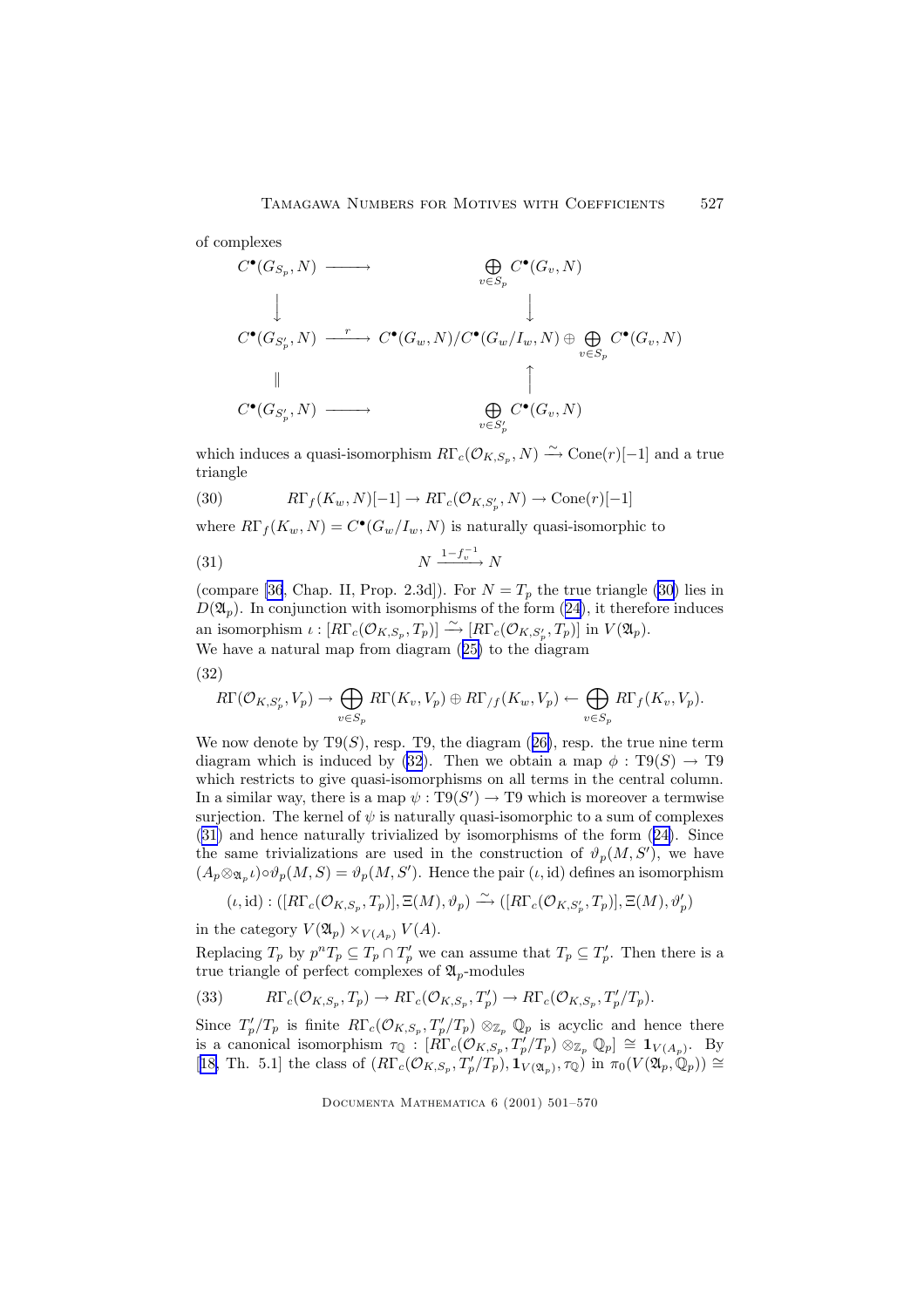<span id="page-27-0"></span> $K_0(\mathfrak{A}_p,\mathbb{Q}_p)$  is 0. Upon unraveling the definition of  $V(\mathfrak{A}_p,\mathbb{Q}_p)$  this means that  $\tau_{\mathbb{Q}}$  is induced by an isomorphism  $\tau: [R\Gamma_c(\mathcal{O}_{K,S_p}, T_p'/T_p)] \cong \mathbf{1}_{V(\mathfrak{A}_p)}$ . Hence the isomorphism induced by the triangle ([33\)](#page-26-0)

$$
\iota : [R\Gamma_c(\mathcal{O}_{K,S_p}, T'_p)] \cong [R\Gamma_c(\mathcal{O}_{K,S_p}, T_p)] \boxtimes [R\Gamma_c(\mathcal{O}_{K,S_p}, T'_p/T_p)]
$$
  

$$
\xrightarrow{\text{id}\boxtimes\tau} [R\Gamma_c(\mathcal{O}_{K,S_p}, T_p)]
$$

is part of an isomorphism

$$
(\iota, id) : ([R\Gamma_c(\mathcal{O}_{K,S_p}, T'_p)], \Xi(M), \vartheta_p) \xrightarrow{\sim} ([R\Gamma_c(\mathcal{O}_{K,S_p}, T_p)], \Xi(M), \vartheta_p)
$$
  
in the category  $V(\mathfrak{A}_p) \times_{V(A_p)} V(A)$ .

By taking the product over all primes  $p$  we now obtain an object

$$
\Xi(M,T,S)_{\mathbb{Z}} := (\prod_{p} [R\Gamma_c(\mathcal{O}_{K,S_p}, T_p)], \Xi(M), \prod_{p} \vartheta_p)
$$

of the fibre product category  $\prod_p V(\mathfrak{A}_p) \times_{\prod_p V(A_p)} V(A)$ .

LEMMA 6. If the Coherence hypothesis is satisfied, then  $\Xi(M,T,S)_{\mathbb{Z}}$  is isomorphic to the image of an object of  $V(2\mathfrak{l})$  under the functor of Lemma [4](#page-13-0).

*Proof.* Assume that  $S$  is a finite set of primes as in the Coherence hypothesis and also containing all primes p at which  $\mathfrak{A}_p$  is not a maximal  $\mathbb{Z}_p$ -order in  $A_p$ . Then  $\mathfrak{A}_{\mathcal{S}}$  is a (left) regular ring [[15,](#page-68-0) Th. (26.12)], and so any finitely generated  $\mathfrak{A}_{\mathcal{S}}$ -module is of finite projective dimension. As in [\[8](#page-67-0), (1.24)] there exists a full  $\mathfrak{A}_{\mathcal{S}}$ -sublattice  $D_{dR}$  of  $H_{dR}(M)$  so that for  $p \notin \mathcal{S}$  the isomorphism ([23\)](#page-20-0) is induced by an isomorphism

(34) 
$$
(D_{dR}/F^0) \otimes_{\mathbb{Z}} \mathbb{Z}_p \cong \bigoplus_{v|p} D_{cr,v}(T_p)/F^0
$$

where here  $D_{cr,v}(-)$  is an integral version of the functor  $D_{cris}(-)$  for  $K_v$  [\[8](#page-67-0), p. 82. We define an object  $\Xi_{\mathcal{S}}$  of  $V(\mathfrak{A}_{\mathcal{S}})$  by setting

$$
\Xi_{\mathcal{S}} := \Xi_{\mathcal{S}}(M,T,S) := [H_f^0(K,M;T)_{\mathcal{S}}] \boxtimes [H_f^1(K,M;T)_{\mathcal{S}}]^{-1} \boxtimes [H_f^2(K,M;T)_{\mathcal{S}}]
$$

$$
\boxtimes [H_f^3(K,M;T)_{\mathcal{S}}]^{-1} \boxtimes \boxtimes_{v \in S_{\infty}} [(T_v)_{\mathcal{S}}^{G_v}]^{-1} \boxtimes [D_{dR}/F^0].
$$

We set  $\hat{\mathfrak{A}}' := \prod_{p \notin \mathcal{S}} \mathfrak{A}_p$ . Then the finite product decomposition  $\hat{\mathfrak{A}} \cong \prod_{p \in \mathcal{S}} \mathfrak{A}_p \times$  $\hat{\mathfrak{A}}'$  induces a decomposition  $V(\hat{\mathfrak{A}}) \cong \prod_{p \in \mathcal{S}} V(\mathfrak{A}_p) \times V(\hat{\mathfrak{A}}')$ , and via this we define an object

$$
\Xi':=((\prod_{p\in\mathcal{S}}[R\Gamma_c(\mathcal{O}_{K,S_p},T_p)],\hat{\mathfrak{A}}'\otimes_{\mathfrak{A}_{\mathcal{S}}}\Xi_{\mathcal{S}}),A\otimes_{\mathfrak{A}_{\mathcal{S}}}\Xi_{\mathcal{S}},\prod_{p\in\mathcal{S}}\vartheta_p\times\mathrm{id}_{\Xi_{\mathcal{S}}})
$$

of  $V(\mathfrak{A})$ . Under the Coherence hypothesis, there exists a natural isomorphism  $A \otimes_{\mathfrak{A}_{\mathcal{S}}} \Xi_{\mathcal{S}}(M,T,S) \stackrel{\sim}{\longrightarrow} \Xi(M)$ . The image of  $\Xi'$  under the functor of Lemma [4](#page-13-0) is isomorphic to  $\Xi(M,T,S)_{\mathbb{Z}}$  because for each  $p \notin S$  the isomorphism  $\vartheta_p$  is induced by an isomorphism

 $\vartheta_p^T : \mathfrak{A}_p \otimes_{\mathfrak{A}_\mathcal{S}} \Xi_\mathcal{S}(M,T,S) \xrightarrow{\sim} [R\Gamma_c(\mathcal{O}_{K,S_p},T_p)]$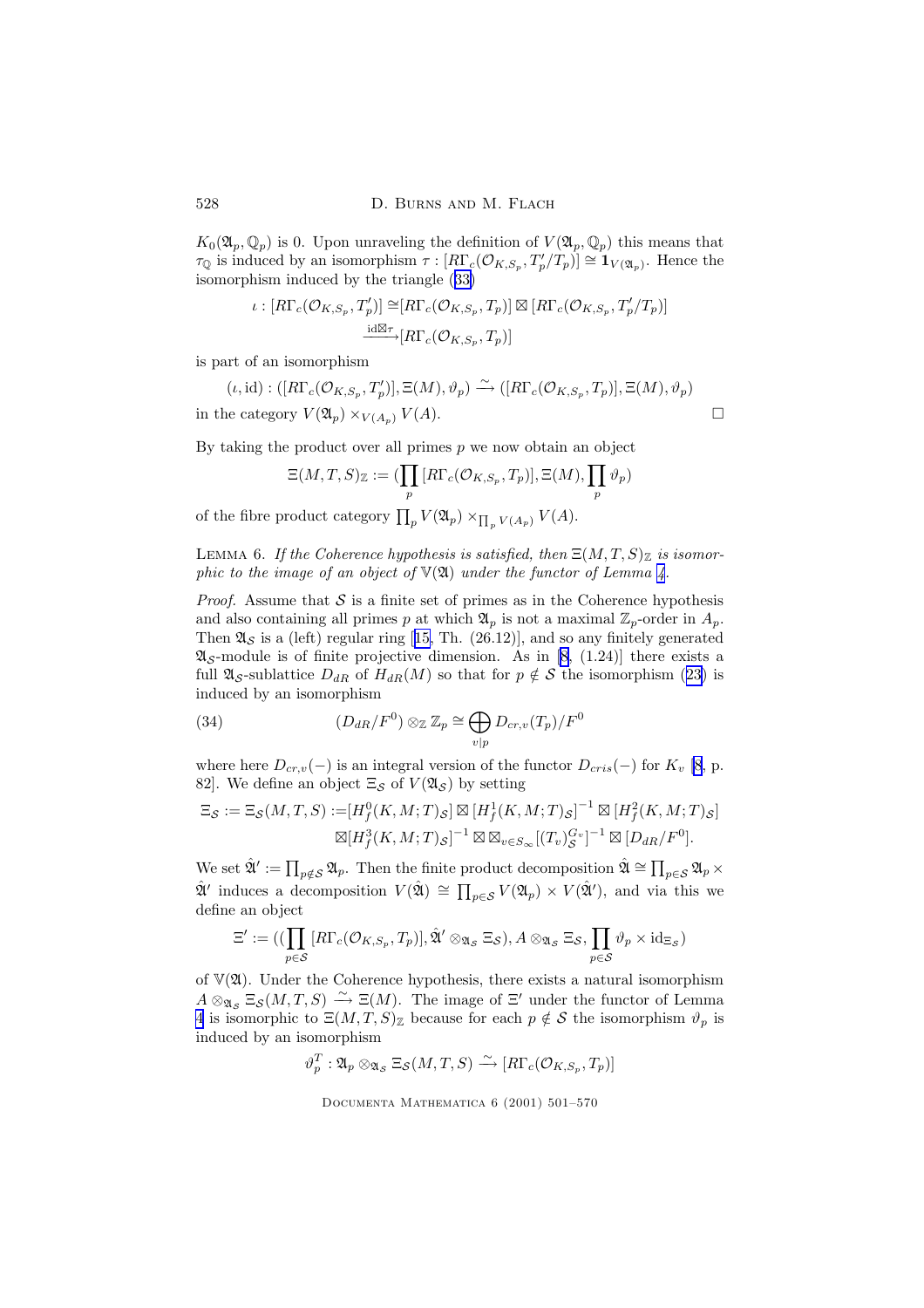<span id="page-28-0"></span>in  $V(\mathfrak{A}_n)$  (see [\[8](#page-67-0)] for more details). This finishes the proof of Lemma [6.](#page-27-0)  $\Box$ 

Lemma [6,](#page-27-0) Lemma [5](#page-25-0) and Lemma [4](#page-13-0) now combine to imply that

$$
\Xi(M)_{\mathbb{Z}}:=\Xi(M,T,S)_{\mathbb{Z}}
$$

is an object of  $V(2\mathfrak{l})$  which is independent to within isomorphism in  $V(2\mathfrak{l})$  of the choices of both  $S$  and  $T$ . The conjectural exact sequence ([17\)](#page-18-0) combines with ([16\)](#page-18-0) to induce an isomorphism in  $V(A_{\mathbb{R}})$ 

$$
\vartheta_{\infty}: A_{\mathbb{R}} \otimes_{A} \Xi(M) \cong \mathbf{1}_{V(A_{\mathbb{R}})}.
$$

Under the Coherence hypothesis, we therefore obtain an object

$$
(\Xi(M)_{\mathbb{Z}},\vartheta_{\infty}):=(\prod_p\, [R\Gamma_c({\mathcal{O}}_{K,S_p},T_p)], \Xi(M), \prod_p \vartheta_p; \vartheta_{\infty})
$$

of  $\mathbb{V}(\mathfrak{A}, \mathbb{R})$ . We let  $R\Omega(M, \mathfrak{A})$  denote the class of this element in  $\pi_0(\mathbb{V}(\mathfrak{A}, \mathbb{R})) \cong$  $K_0(\mathfrak{A}, \mathbb{R}).$ 

LEMMA 7.  $R\Omega(M, \mathfrak{A}) \in \mathrm{Cl}(\mathfrak{A}, \mathbb{R}).$ 

*Proof.* We need to show that the class of  $R\Gamma_c(\mathcal{O}_{K,S_p}, T_p)$  in  $K_0(\mathfrak{A}_p)$  vanishes, and this follows as an easy consequence of results in [\[18](#page-68-0)]. More precisely, if Γ denotes the image of  $G_S$  in  $Aut(T_p)$  and  $\mathbb{Z}_p[[\Gamma]]$  the profinite group algebra of  $\Gamma$ , then [[18,](#page-68-0) Prop. 5.1] shows that there exists a bounded complex  $P_{\bullet}$  of finitely generated projective  $\mathbb{Z}_p[[\Gamma]]$ -modules and an isomorphism  $R\Gamma_c(\mathcal{O}_{K,S_p}, N) \cong$  $\text{Hom}_{\mathbb{Z}_p[[\Gamma]]}(P_{\bullet}, N)$  in  $D(\mathfrak{A}_p)$  for any continuous, profinite or discrete,  $\mathfrak{A}_p[\Gamma]$ module  $\tilde{N}$ . If  $\Sigma$  is a set of representatives for the isomorphism classes of simple  $\mathbb{Z}_p[[\Gamma]]$ -modules and  $P_I \to I$  a projective hull for each  $I \in \Sigma$ , then we have isomorphisms of  $\mathbb{Z}_p[[\Gamma]]$ -modules  $P_i \cong \prod_{I \in \Sigma} P_I^{n_{I,i}}$  for some integers  $n_{I,i}$  (note that  $\Sigma$  is finite since  $\Gamma$  contains a pro-p group of finite index). The  $\mathfrak{A}_p$ -module  $N_I := \text{Hom}_{\mathbb{Z}_p[[\Gamma]]}(P_I, N)$  is a direct summand of N, and hence is projective if  $N$  is projective.

We write  $\text{cl}_{\mathfrak{A}_p}(X)$ , resp.  $\text{cl}_{\mathbb{Z}_p}(Y)$ , for the class in  $K_0(\mathfrak{A}_p)$  of any perfect complex of  $\mathfrak{A}_p$ -modules, resp. for the class in the Grothendieck group  $K_0(\mathbb{Z}_p, \mathbb{Q}_p) \cong \mathbb{Z}$  of the category of finite  $\mathbb{Z}_p$ -modules of any bounded complex of finite  $\mathbb{Z}_p$ -modules Y. Then if either  $\Lambda = \mathfrak{A}_p$ , or if  $\Lambda = \mathbb{Z}_p$  and N is finite, there is an identity

(35) 
$$
\mathrm{cl}_{\Lambda}(R\Gamma_c(\mathcal{O}_{K,S_p}, N)) = \sum_{I \in \Sigma} \left( \sum_{i \in \mathbb{Z}} (-1)^i n_{I,i} \right) \mathrm{cl}_{\Lambda}(N_I).
$$

Assume now that  $N \in \Sigma$ . Then  $N_I = 0$  for each  $I \in \Sigma$  with  $I \neq N$ , and hence (35) with  $\Lambda = \mathbb{Z}_p$  implies that

$$
\sum_{i\in\mathbb{Z}}(-1)^{i}n_{N,i}\cdot\operatorname{cl}_{\mathbb{Z}_p}(N)=\operatorname{cl}_{\mathbb{Z}_p}(R\Gamma_c(\mathcal{O}_{K,S_p},N))
$$
  

$$
=\sum_{i\in\mathbb{Z}}(-1)^{i}\operatorname{cl}_{\mathbb{Z}_p}(H_c^i(\mathcal{O}_{K,S_p},N))=0,
$$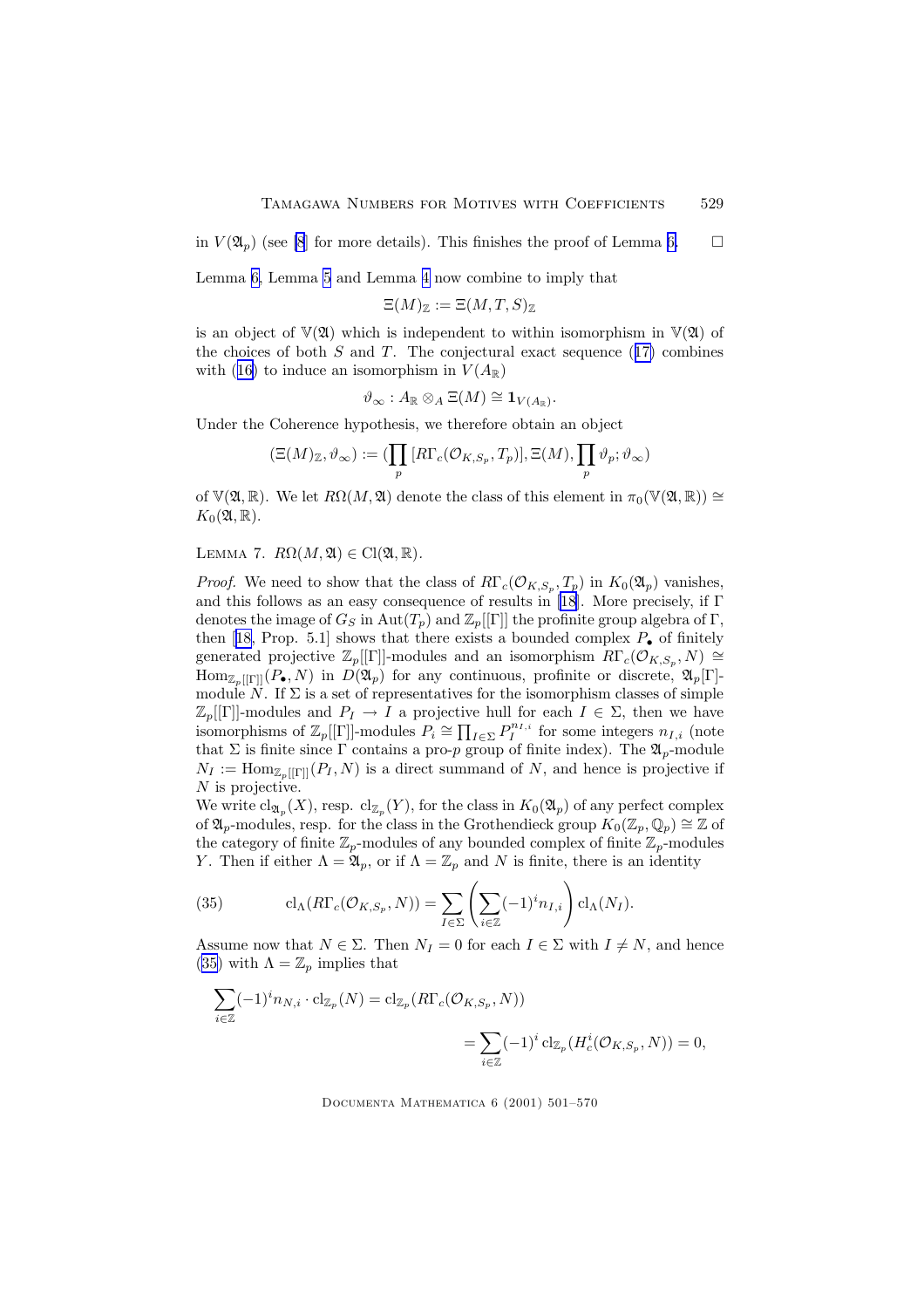<span id="page-29-0"></span>530 D. BURNS AND M. FLACH

where the last equality follows from Tate's formula for the Euler characteristic of a finite  $G_S$ -module. Since  $\text{cl}_{\mathbb{Z}_p}(N) \neq 0$ , it follows that  $\sum_{i \in \mathbb{Z}} (-1)^i n_{I,i} = 0$ for all  $I \in \Sigma$ .

From [\(35](#page-28-0)) with  $\Lambda = \mathfrak{A}_p$  and  $N = T_p$  we now deduce that  $\text{cl}_{\mathfrak{A}_p}(R\Gamma_c(\mathcal{O}_{K,S_p}, T_p)) = 0$ , as required.

3.5. FUNCTORIALITIES. Let  $\rho : \mathfrak{A} \to \mathfrak{B}$  be a homomorphism between orders  $\mathfrak{A}$ and  $\mathfrak B$  in finite-dimensional, semisimple Q-algebras A and B respectively. We denote by  $\rho_{\mathbb{Q}} : A \to B$  the induced homomorphism of algebras. For any field F of characteristic 0, the scalar extension functor  $\mathfrak{B} \otimes_{\mathfrak{A}}$  – induces a natural homomorphism

$$
\rho_*: K_0(\mathfrak{A}, F) \to K_0(\mathfrak{B}, F)
$$

which sends the class of  $(X, g, Y)$  to that of  $(\mathfrak{B} \otimes_{\mathfrak{A}} X, 1 \otimes g, \mathfrak{B} \otimes_{\mathfrak{A}} Y)$ . If  $\mathfrak{B}$ is a projective  $\mathfrak A$ -module via  $\rho$ , then there also exists a homomorphism in the reverse direction

$$
\rho^*: K_0(\mathfrak{B}, F) \to K_0(\mathfrak{A}, F)
$$

which is simply induced by restriction of scalars. If  $\mathfrak A$  is commutative and  $\mathfrak{B} = M_n(\mathfrak{A})$  is a matrix algebra over  $\mathfrak{A}$ , then we set

(36) 
$$
e := \begin{pmatrix} 1 & 0 & \dots & 0 \\ 0 & 0 & \dots & 0 \\ \vdots & \vdots & \ddots & \vdots \\ 0 & \dots & \vdots & 0 \end{pmatrix} \in \mathfrak{B}.
$$

In this case the exact functor  $V \mapsto \text{Im}(e) \subset V$  induces an equivalence of exact categories  $\mu$ : PMod( $\mathfrak{B}$ ) → PMod( $\mathfrak{A}$ ) and hence also an isomorphism

(37) 
$$
\mu_*: K_0(\mathfrak{B}, F) \xrightarrow{\sim} K_0(\mathfrak{A}, F).
$$

If M is a motive over K with A-action, then we define  $B \otimes_A M$  to be the motive over K with B-action which occurs as the largest direct factor of  $B \otimes_{\mathbb{Q}} M$  upon which the left action of  $A$  on  $M$  and the right action of  $A$  on  $B$  coincide. Here  $B \otimes_{\mathbb{Q}} M$  is the direct sum of  $[B : \mathbb{Q}]$  copies of M (see [[16,](#page-68-0) 2.1]). With this definition one has

(38) 
$$
H(B\otimes_A M)\cong B\otimes_A H(M)
$$

for  $H(-)$  equal to any of the functors  $H_v(-)$ ,  $H_v(-)^{G_v}$ ,  $H_{dR}(-)$ ,  $F^n H_{dR}(-)$ ,  $H_l(-)$ ,  $H_l(-)^{I_v}$ ,  $H_f^0(K, -)$  or  $H_f^1(K, -)$ . If now T is a projective  $\mathfrak{A}$ -structure in M (as defined in §[3.3\)](#page-22-0), then each  $\mathfrak{B} \otimes_{\mathfrak{A}} T_v$  is a projective  $\mathfrak{B}\text{-module}$  and hence a lattice in  $B \otimes_A H_v(M) \cong H_v(B \otimes_A M)$ . It follows that if M admits a projective  $\mathfrak{A}\text{-structure}$ , then  $B\otimes_A M$  admits a projective  $\mathfrak{B}\text{-structure}$ .

If  $M$  is a motive over  $K$  with  $B$ -action, then it can be regarded as a motive with A-action via  $\rho_{\mathbb{Q}}$ . Assuming that **B** is a projective **A**-module via  $\rho$ , any projective  $\mathfrak{B}$ -lattice  $T_v$  in  $H_v(M)$  is also a projective  $\mathfrak{A}$ -lattice (via  $\rho$ ). Hence, if in this case  $M$  admits a projective  $\mathfrak{B}\text{-structure}$ , then it also admits a projective A-structure.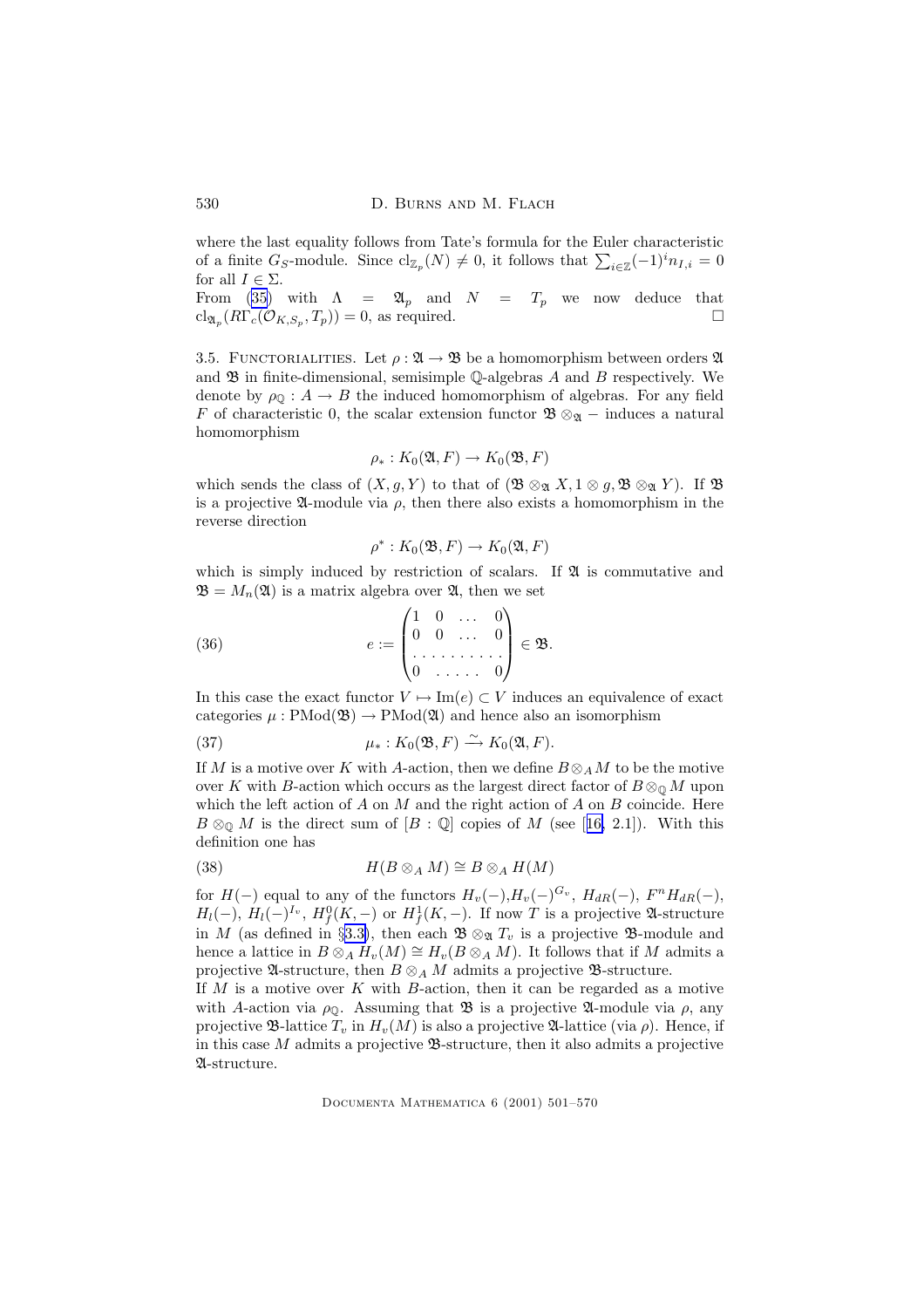<span id="page-30-0"></span>Suppose now that A is commutative, that  $B = M_n(A)$  for a natural number n and that  $M$  is a motive over  $K$  with  $B$ -action. Since the category of motives is pseudo-abelian (i.e., contains images of idempotents)  $eM$  is a motive with A-action. Also, if  $T_v$  is a projective  $M_n(\mathfrak{A})$ -lattice in  $H_v(M)$ , then  $eT_v$  is a projective  $\mathfrak{A}$ -lattice in  $eH_v(M) = H_v(eM)$ . Hence, if M admits a projective  $M_n(\mathfrak{A})$ -structure, then eM admits a projective  $\mathfrak{A}$ -structure.

THEOREM 3.1. a) If M admits a projective  $\mathfrak{A}\text{-}structure$ , then  $B \otimes_A M$  admits a projective B-structure and

$$
\rho_*(R\Omega(M,\mathfrak{A}))=R\Omega(B\otimes_A M,\mathfrak{B}).
$$

b) If M admits a projective  $\mathfrak{B}\text{-}structure$  and  $\mathfrak{B}$  is a projective  $\mathfrak{A}\text{-}module$  via  $\rho$ , then M admits a projective  $\mathfrak{A}$ -structure (via  $\rho_{\mathbb{Q}}$ ) and

$$
\rho^*(R\Omega(M, \mathfrak{B})) = R\Omega(M, \mathfrak{A}).
$$

c) If  $\mathfrak A$  is commutative and M admits a projective  $M_n(\mathfrak A)$ -structure, then eM admits a projective A-structure and

$$
\mu_*(R\Omega(M,M_n(\mathfrak{A}))) = R\Omega(eM,\mathfrak{A}).
$$

*Proof.* In case a) the exact functor  $B \otimes_A - : \text{PMod}(A) \to \text{PMod}(B)$  induces a monoidal functor  $B \otimes_A - : V(A) \to V(B)$  and hence a natural isomorphism  $[B \otimes_A -] \cong B \otimes_A [-]$ . Together with [\(38](#page-29-0)) this yields an isomorphism of virtual B-modules

(39) 
$$
B \otimes_A \Xi(M) \cong \Xi(B \otimes_A M).
$$

The map  $\vartheta_p$  is induced by the A-equivariant isomorphisms and exact sequences [\(28\)](#page-22-0), ([27\)](#page-22-0), [\(19\)](#page-19-0), ([22\)](#page-20-0), [\(23](#page-20-0)), ([24\)](#page-20-0) for all  $v \in S_{p,f}$  and [\(26](#page-21-0))<sub>vert</sub>, all of which transform into the corresponding isomorphisms and exact sequences for  $B \otimes_A M$ when tensored over A with  $B$ : this follows from the canonical isomorphisms [\(38\)](#page-29-0) together with 'projection formula' isomorphisms of the type

(40) 
$$
B_p \otimes_{A_p} R\Gamma_? (X, H_p(M)) \cong R\Gamma_? (X, B_p \otimes_{A_p} H_p(M))
$$

for  $(?, X)$  equal to any of the pairs  $(c, \mathcal{O}_{K,S_p}), (f, K)$  or  $(\acute{e}t, K_v)$ . Hence, if  $\vartheta_p^{B\otimes_A M}$  denotes the isomorphism  $\vartheta_p$  for the B-equivariant motive  $B\otimes_A M$ , then one has a commutative diagram

$$
B \otimes_A \Xi(M) \xrightarrow{\ 1 \otimes \vartheta_p \ \ } B_p \otimes_{A_p} R\Gamma_c(\mathcal{O}_{K,S_p}, H_p(M))
$$
  
\n(39)\n
$$
\downarrow \qquad (40)\downarrow
$$
  
\n
$$
\Xi(B \otimes_A M) \xrightarrow{\vartheta_p^B \otimes_A M} R\Gamma_c(\mathcal{O}_{K,S_p}, B_p \otimes_{A_p} H_p(M)).
$$

Moreover, the isomorphism (40) for the pair  $(?, X) = (c, \mathcal{O}_{K,S_p})$  is induced by an isomorphism

$$
\mathfrak{B}_{p} \otimes_{\mathfrak{A}_{p}} R\Gamma_{c}(\mathcal{O}_{K,S_{p}}, T_{p}) \cong R\Gamma_{c}(\mathcal{O}_{K,S_{p}}, \mathfrak{B}_{p} \otimes_{\mathfrak{A}_{p}} T_{p})
$$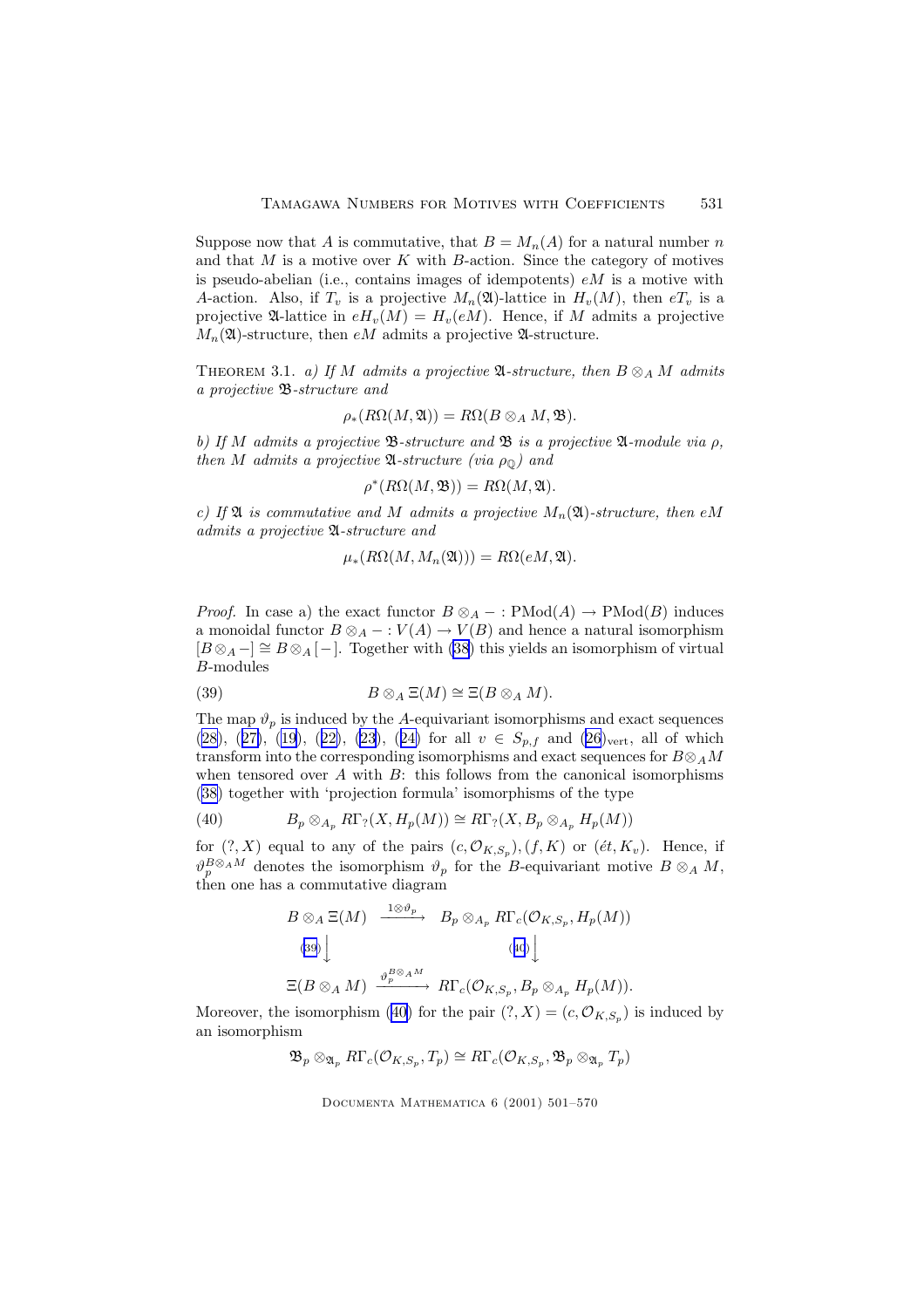where  $T_p$  is a projective  $\mathfrak{A}_p$ -lattice in  $H_p(M)$  [\[18](#page-68-0), Prop. 4.2]. We deduce that there exists an isomorphism in  $V(\mathfrak{B})$ 

$$
\Xi(B\otimes_A M)_\mathbb{Z}\cong \mathfrak{B}\otimes_\mathfrak{A} \Xi(M)_\mathbb{Z}.
$$

The map  $\vartheta_{\infty}$  is induced by the A-equivariant exact sequence ([17\)](#page-18-0) which, as a consequence of ([38\)](#page-29-0), is transformed into the corresponding B-equivariant exact sequence for  $B \otimes_A M$  when one applies  $B \otimes_A -$ . So the map  $\vartheta_{\infty}$  for  $B \otimes_A M$ , which we denote by  $\vartheta_{\infty}^{B\otimes_A M}$ , is equal to the composite

$$
\Xi(B\otimes_AM)\otimes_\mathbb{Q}\mathbb{R}\cong B_\mathbb{R}\otimes_{A_\mathbb{R}} (\Xi(M)\otimes_\mathbb{Q}\mathbb{R})\xrightarrow{1\otimes\vartheta_\infty} B_\mathbb{R}\otimes_{A_\mathbb{R}}\mathbf{1}_{V(A_\mathbb{R})}\cong \mathbf{1}_{V(B_\mathbb{R})}.
$$

Hence one has

$$
\rho_*(R\Omega(M, \mathfrak{A})) = \rho_*((\Xi(M)_{\mathbb{Z}}, \vartheta_{\infty})) = (\mathfrak{B} \otimes_{\mathfrak{A}} \Xi(M)_{\mathbb{Z}}, 1 \otimes \vartheta_{\infty})
$$
  
= (\Xi(B \otimes\_A M)\_{\mathbb{Z}}, \vartheta\_{\infty}^{B \otimes\_A M}) = R\Omega(B \otimes\_A M, \mathfrak{B}).

This proves a).

We now simply observe that the proofs of b) and c) follow along exactly the same lines with the role of the functor  $B \otimes_A -$  being played by the exact functor  $\text{Res}_{A}^{B}$ :  $\text{PMod}(B) \rightarrow \text{PMod}(A)$  which is restriction of scalars in b) and restriction of scalars and passage to the direct summand cut out by the idempotent  $e$  in c). The analogues of the isomorphisms  $(38)$  $(38)$  and  $(40)$  for the functor  $\text{Res}_{A}^{B}$  are in both of these cases obvious.  $\square$ 

### 4. L-FUNCTIONS

4.1. EQUIVARIANT L-FACTORS AND  $\epsilon$ -FACTORS. Let A be a finite-dimensional semisimple  $\mathbb Q$ -algebra and W a pseudo-abelian,  $\mathbb C$ -linear category. We define  $W_A$  to be the category of A-modules in W. Thus the objects of  $W_A$  are pairs  $(V, A \to \text{End}_W(V))$ , and morphisms in  $W_A$  are morphisms in W which commute with the A-actions.

We fix a maximal set  $i(A)$  of non-conjugate indecomposable idempotents in  $A_{\mathbb{C}}$ . More concretely, if

$$
A_{\mathbb{C}} \cong \prod_{i=1}^r M_{n_i}(\mathbb{C}),
$$

then we can take  $i(A) = \{e_1, \dots, e_r\}$  where  $e_i$  is the matrix [\(36\)](#page-29-0) of size  $n_i$  in the *i*-th factor, and 0 in all others factors. The functors  $V \mapsto (\text{im}(e_i))_{1 \leq i \leq r}$  and  $(V_i)_{1 \leq i \leq r} \mapsto \prod_{i=1}^r V_i \otimes_{\mathbb{C}} \mathbb{C}^{n_i}$  set up an equivalence of pseudo-abelian categories

$$
(41) \t\t W_A \cong \prod_{i=1}^r W.
$$

If C is a set and  $\epsilon$  : Ob(W)  $\rightarrow$  C is any map which is constant on isomorphism classes, then we get a well defined induced map

(42) 
$$
\epsilon : Ob(W_A) \to C^{i(A)} \qquad V \mapsto \epsilon(\text{im}(e_i))
$$

<span id="page-31-0"></span>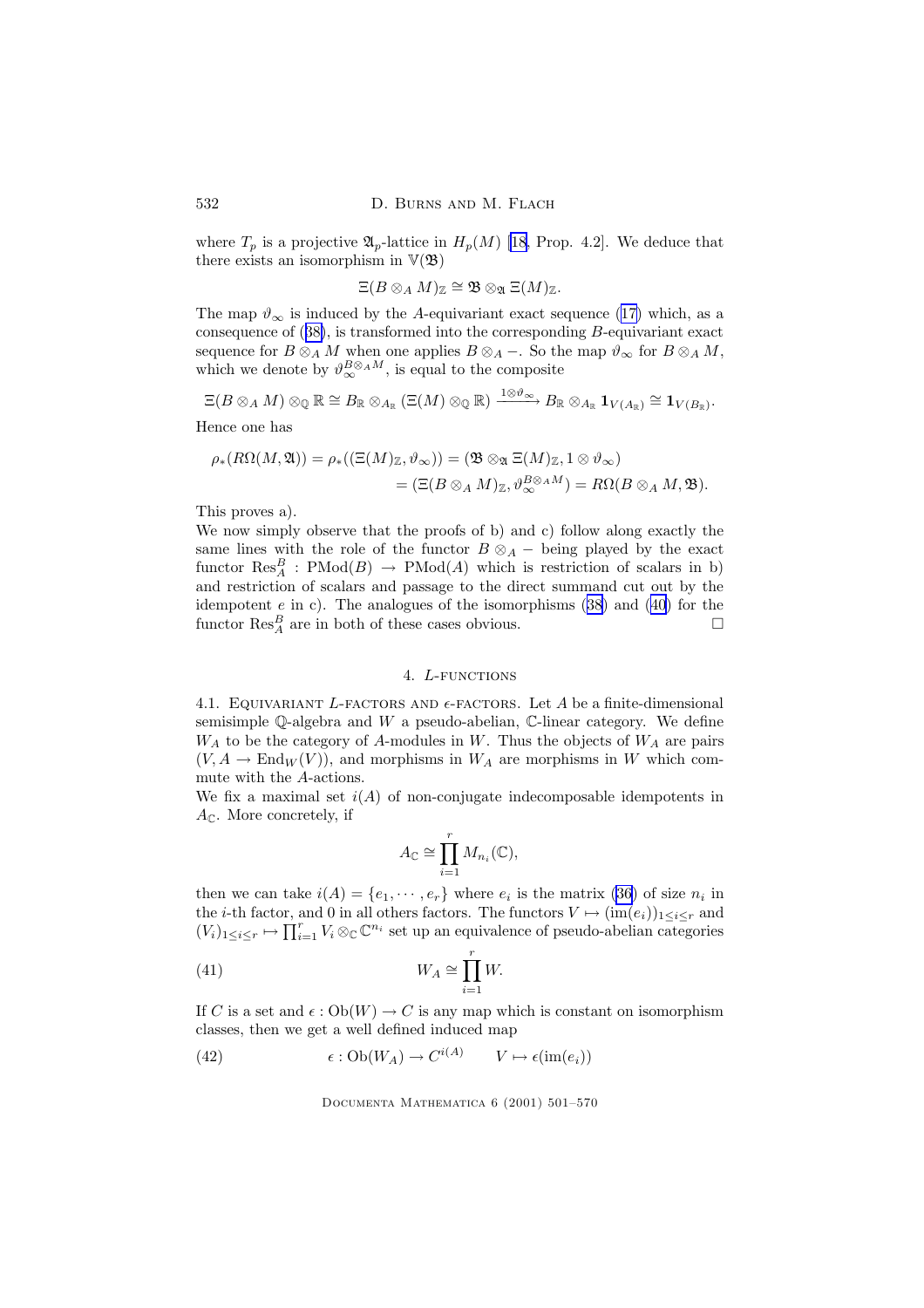<span id="page-32-0"></span>which does not depend on the choice of  $i(A)$  and is constant on isomorphism classes.

We now suppose given a motive  $M$  over  $K$  with an action of  $A$ . For any nonarchimedean, resp. archimedean, place v of  $K$  we let  $W_v$  be the category of complex representations of the Weil-Deligne group, resp. of the Weil group, of  $K_v$  [\[45](#page-69-0)]. In order to apply the preceding considerations to  $W_v$  we need the following

CONJECTURE 3. (Compatibility) For any finite place v of  $K$ , any rational prime  $l \nmid v$  and any embedding  $\tau : \mathbb{Q}_l \to \mathbb{C}$  consider the object  $H_l(M) \otimes_{\mathbb{Q}_{l},\tau} \mathbb{C}$ of  $W_{v,A}$ . Then the isomorphism class of the Frobenius semisimplification [[45,](#page-69-0) (4.1.3)] of  $H_l(M) \otimes_{\mathbb{Q}_l,\tau} \mathbb{C}$  in  $W_{v,A}$  is independent of the choices of l and  $\tau$ .

Remark 6. If A is a number field, then this reduces to the compatibility conjecture formulated in [[45,](#page-69-0) (4.2.4)].

Let  $\mathcal{K}(\mathbb{C})$  be the multiplicative group of meromorphic functions on  $\mathbb{C}$ . As in [[45\]](#page-69-0) one attaches to any  $V \in Ob(W_v)$  an L-factor  $L_v(V, s) \in \mathcal{K}(\mathbb{C})$  and an  $\epsilon$ factor  $\epsilon_v(V, s, \psi_v, dx_v) \in \mathcal{K}(\mathbb{C})$  (also depending upon a choice of Haar measure  $dx_v$  on  $K_v$  and of an additive character  $\psi_v : K_v \to \mathbb{C}^\times$ ). Assuming Conjecture 3 we use ([42\)](#page-31-0) to associate to the pair  $(M, A)$  equivariant L-factors  $L_v(A, M, s)$ and equivariant  $\epsilon$ -factors  $\epsilon_v(AM, s, \psi_v, dx_v)$  in  $\mathcal{K}(\mathbb{C})^{i(A)}$ , and we view these as meromorphic functions with values in

(43) 
$$
\mathbb{C}^{i(A)} \cong \zeta(A_{\mathbb{C}}) \cong \zeta(A) \otimes_{\mathbb{Q}} \mathbb{C} \cong \prod_{\sigma \in \text{Hom}(\zeta(A), \mathbb{C})} \mathbb{C}.
$$

We then define

$$
\epsilon(AM, s) := \prod_v \epsilon_v(AM, s, \psi_v, dx_v)
$$

$$
\Lambda(AM, s) := \prod_v L_v(AM, s)
$$

where the products are taken over all places v of K and  $\psi_v$ ,  $dx_v$  are chosen as in [[45](#page-69-0), (3.5)]. We also set

$$
L_{\infty}(AM, s) := \prod_{v \in S_{\infty}} L_v(AM, s)
$$

and for any finite set S of places of K

$$
L_S({}_AM,s) := \prod_{v \notin S} L_v({}_AM,s).
$$

We usually abbreviate  $L_{S_{\infty}}(AM, s)$  to  $L(AM, s)$ . We observe that the product for  $L(A,M,s)$  converges in a half plane  $\text{Re}(s) >> 0$  and that in the product for  $\epsilon(A,M,s)$  almost all of the terms are equal to 1. If there is no danger of confusion we shall often suppress the dependence on A and so write  $L(M, s)$ etc.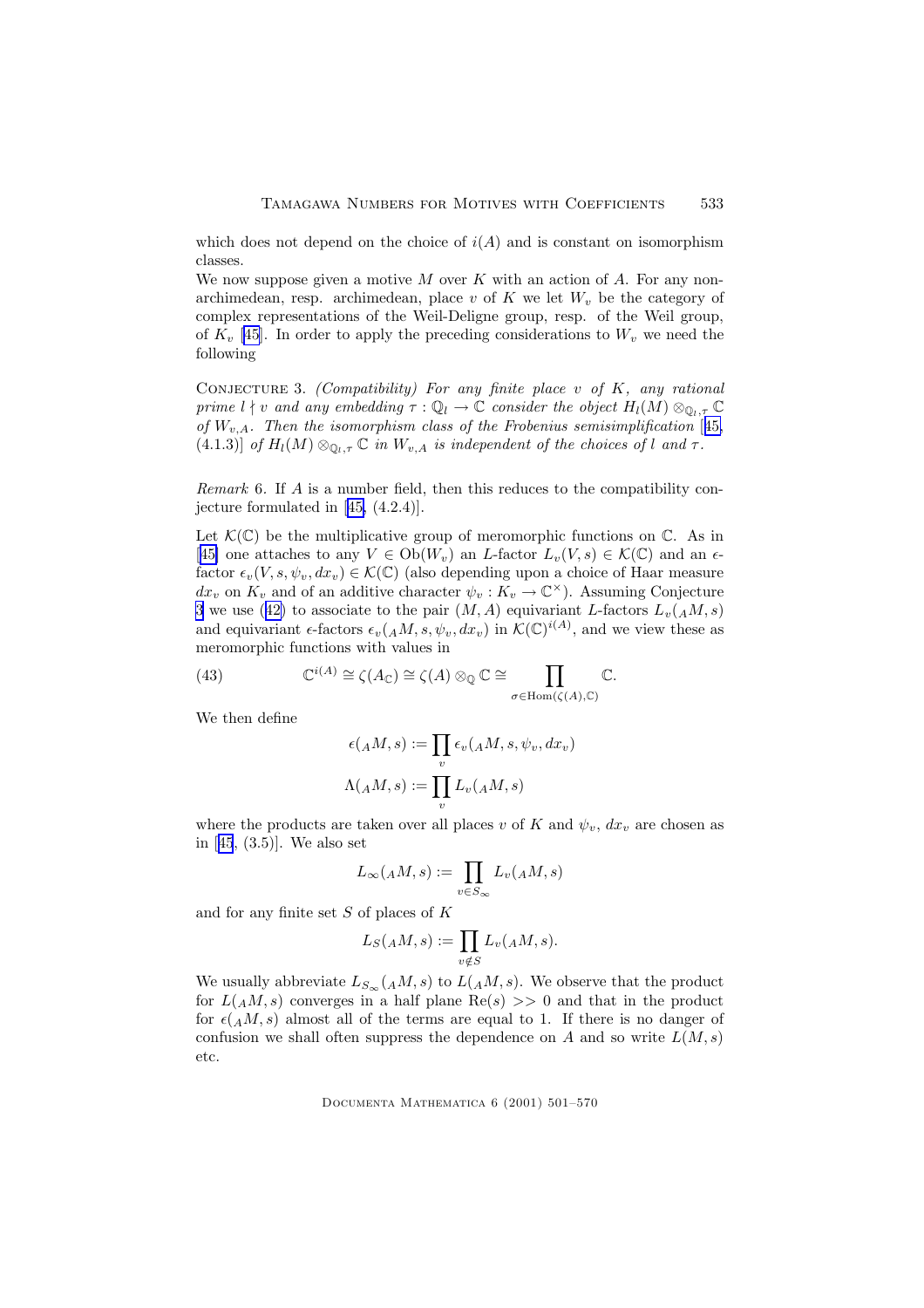Remark 7. Following [[16,](#page-68-0) Rem. 2.12] one can define the L-factors  $L_v(A, M, s)$ in a more direct way than the above, and this allows one to assume a slightly weaker compatibility than that of Conjecture [3.](#page-32-0) To be more precise, for each finite place v of K of residue characteristic p and any prime  $l \neq p$ , one considers the  $A_l$ -module  $V_l := H_l(M)^{I_v}$  together with its action of the Frobenius automorphism  $f_v \in \text{End}_{A_l}(V_l)$ . Under the assumption that

$$
P_v(H_l(AM),X) := \det \mathrm{red}_{A_l}(1 - f_v^{-1} \cdot X|V_l) \in \zeta(A_l)[X].
$$

belongs to  $\zeta(A)[X]$  and is independent of the choice of l, one can define  $L_v(A M, s)$  to be equal to  $P_v(H_l(A M), N v^{-s}) \in \zeta(A_{\mathbb{C}})$  for each  $s \in \mathbb{C}$ . We observe that the above assumption on  $P_{v}(H_{l}(AM), X)$  is a consequence of Con-jecture [3,](#page-32-0) and conversely that it implies Conjecture [3](#page-32-0) if  $H_l(M)$  is unramified at v.

LEMMA 8. If s is real, then  $L_v(AM, s)$ ,  $\epsilon(AM, s)$  and  $L_S(AM, s)$  all belong to  $\zeta(A) \otimes_{\mathbb{O}} \mathbb{R} \cong \zeta(A_{\mathbb{R}}).$ 

*Proof.* For any  $\alpha \in \zeta(A_{\mathbb{C}})$  we denote by  $\alpha_{\sigma}$  its  $\sigma$ -component under the isomorphism  $(43)$  $(43)$ . If c denotes complex conjugation the isomorphism  $(43)$  identifies  $\zeta(A) \otimes_{\mathbb{Q}} \mathbb{R} = \zeta(A_{\mathbb{R}}) \subset \zeta(A_{\mathbb{C}})$  with the set  $\{(\alpha_{\sigma}) | \alpha_{c \circ \sigma} = c(\alpha_{\sigma})\}$ . If v is non-archimedean and s is real, then  $L_v(A,M,s)$  belongs to this set because  $P_v(H_l(AM), X)$  has coefficients in  $\zeta(A)$ . Since the action of c is continuous, the same is therefore true for  $L_S(A,M,s)$ . If v is archimedean and s is real, then  $L_v(A,M,s)_{\sigma} \in \mathbb{R}$  since the Γ-function is real valued for real arguments. On the other hand, if  $V \in Ob(W_v)$  arises from a R-Hodge structure then there is an isomorphism  $V^c \cong V$  in  $W_v$  given by complex conjugation of the coefficients. Finally for any  $v, V \in Ob(W_v)$  and  $s \in \mathbb{R}$  one has  $\epsilon(V^c, s, \psi_v^c, dx_v) = \epsilon(V, s, \psi_v, dx_v)^c$  by [[45,](#page-69-0) 3.6]. If  $V = V_\sigma$  arises from M and  $\sigma \in \text{Hom}(\zeta(A), \mathbb{C})$  we have  $V^c_{\sigma} = V_{c \circ \sigma}$  and

$$
\epsilon(AM, s)_{\sigma}^{c} := \prod_{v} \epsilon(V_{\sigma}, s, \psi_{v}, dx_{v})^{c} = \prod_{v} \epsilon(V_{\sigma}^{c}, s, \psi_{v}^{c}, dx_{v}) = \epsilon(AM, s)_{c \circ \sigma}
$$

where this last equality follows because  $\psi_v^c$  and  $dx_v$  also satisfy the conditions of [\[45](#page-69-0),  $(3.5)$ ].

4.2. The extended boundary homomorphism. Recall that the reduced norm homomorphism  $nr_{A_{\mathbb{R}}} : K_1(A_{\mathbb{R}}) \to \zeta(A_{\mathbb{R}})^{\times}$  is injective but not in general surjective (cf. Proposition [2.2](#page-8-0)). In this section we define a canonical homomorphism  $\zeta(A_{\mathbb{R}})^{\times} \to \text{Cl}(\mathfrak{A}, \mathbb{R})$  which upon restriction to  $\text{im}(\text{nr}_{A_{\mathbb{R}}})$  is equal to the composite  $\delta^1_{\mathfrak{A}, \mathbb{R}} \circ \text{nr}^{-1}_{A_{\mathbb{R}}},$  where here  $\delta^1_{\mathfrak{A}, \mathbb{R}}$  is the homomorphism  $K_1(A_{\mathbb{R}}) \to \text{Cl}(\mathfrak{A}, \mathbb{R})$  which occurs in diagram [\(14](#page-16-0)). This construction plays a key role in the formulation of conjectures in the next section.

Lemma 9. There exists a canonical homomorphism

$$
\hat{\delta}_{\mathfrak{A},\mathbb{R}}^1:\zeta(A_\mathbb{R})^\times\to\mathrm{Cl}(\mathfrak{A},\mathbb{R})
$$

<span id="page-33-0"></span>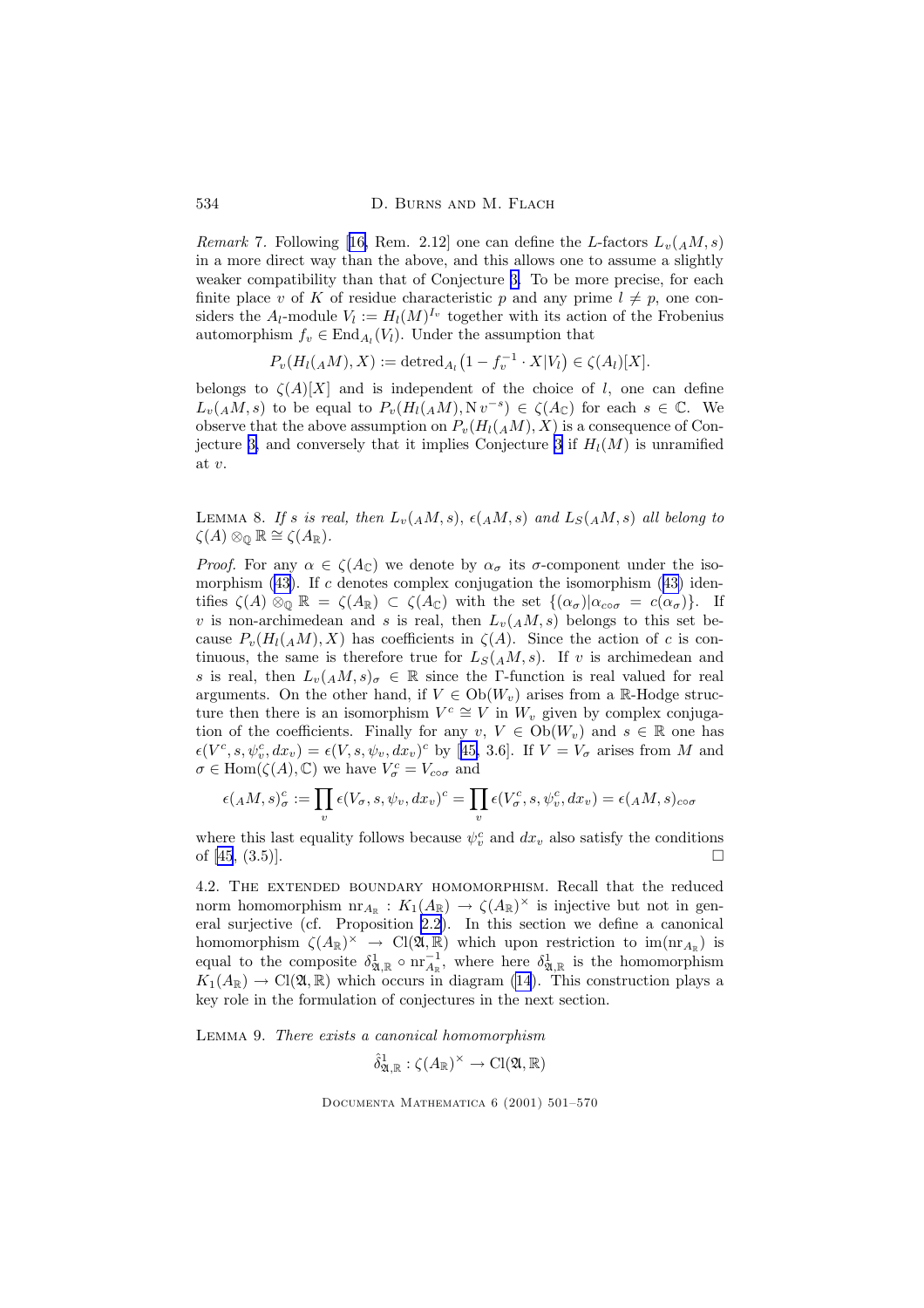<span id="page-34-0"></span>which satisfies  $\hat{\delta}_{\mathfrak{A},\mathbb{R}}^{1}(\text{nr}_{A_{\mathbb{R}}}(x)) = \delta_{\mathfrak{A},\mathbb{R}}^{1}(x)$  for each  $x \in K_1(A_{\mathbb{R}})$ .

Proof. In conjunction with the equality ([7\)](#page-8-0), the Weak Approximation Theorem guarantees that for each  $y \in \zeta(A_{\mathbb{R}})^{\times}$  there exists an element  $\lambda$  of  $\zeta(A)^{\times}$  such that  $\lambda y \in \text{im}(\text{nr}_{A_{\mathbb{R}}})$ . For each prime p we also view  $\lambda$  as an element of  $\zeta(A_p)^{\times} =$  $\text{im}(\text{nr}_{A_p})$ , and we then set

(44) 
$$
\hat{\delta}_{\mathfrak{A},\mathbb{R}}^1(y) := \delta_{\mathfrak{A},\mathbb{R}}^1(\text{nr}_{A_{\mathbb{R}}}^{-1}(\lambda y)) - \sum_p \delta_{\mathfrak{A}_p,\mathbb{Q}_p}^1(\text{nr}_{A_p}^{-1}(\lambda)) \in \text{Cl}(\mathfrak{A},\mathbb{R}).
$$

Here we view  $K_1(A_p)/\text{im}(K_1(\mathfrak{A}_p))$  as a subgroup of  $Cl(\mathfrak{A}, \mathbb{R})$  via the isomor-phism [\(15](#page-16-0)) and the inclusion ([12\)](#page-15-0). The sum is taken over all primes  $p$  but is finite since for almost all p both  $\lambda \in \zeta(\mathfrak{A}_p)^\times$  and  $\mathrm{nr}_{A_p}^{-1}(\zeta(\mathfrak{A}_p)^\times)$  is contained in the image of  $K_1(\mathfrak{A}_p)$ . If  $\lambda'$  is any other element of  $\zeta(A)^\times$  such that  $\lambda' y \in \text{im}(\text{nr}_{A_{\mathbb{R}}})$ , then [\(7](#page-8-0)) implies that  $\lambda/\lambda' \in \text{im}(\text{nr}_A)$ . Hence, if  $\hat{\delta}_{\mathfrak{A},\mathbb{R}}^1(y)'$  is the element (44) formed with respect to  $\lambda'$  rather than  $\lambda$ , then

$$
\hat{\delta}_{\mathfrak{A},\mathbb{R}}^{1}(y)-\hat{\delta}_{\mathfrak{A},\mathbb{R}}^{1}(y)'=\delta_{\mathfrak{A},\mathbb{R}}^{1}(\text{nr}_{A_{\mathbb{R}}}^{-1}(\lambda/\lambda'))-\sum_{p}\delta_{\mathfrak{A}_{p},\mathbb{Q}_{p}}^{1}(\text{nr}_{A_{p}}^{-1}(\lambda/\lambda'))
$$

and this difference is zero since both terms on the right hand side are equal to  $\delta^1_{\mathfrak{A},\mathbb{Q}}(\text{nr}_A^{-1}(\lambda/\lambda'))$ . It now only remains to check that the assignment  $y \mapsto$  $\hat{\delta}_{\mathfrak{A},\mathbb{R}}^1(y)$  is a homomorphism, and this is easy to verify directly.

4.3. The main conjectures. We can now formulate the central conjecture of this paper. This conjecture is a generalisation to non-commutative coefficients of [[8,](#page-67-0) Conj. 4] (which in turn generalized the central conjectures of [\[4](#page-67-0), [20,](#page-68-0) [27\]](#page-68-0)).

CONJECTURE 4. Let  $M$  be a motive which carries an action of the finitedimensional semisimple  $\mathbb Q$ -algebra A, and let  $\mathfrak A$  be any order in A for which M admits a projective  $\mathfrak{A}$ -structure. Assume that  $(M, A)$  satisfies the Coherence hypothesis.

- (i)  $L(AM, s)$  can be analytically continued to  $s = 0$ .
- (ii) Regarding ord<sub>s=0</sub>L( $_A$ M, s) as a locally constant function on Spec( $\zeta(A_{\mathbb{C}})$ ) one has

$$
\text{ord}_{s=0}L(A M,s) = \text{rr}_A(H^1_f(K, M^*(1))^*) - \text{rr}_A(H^0_f(K, M^*(1))^*)
$$

where the map  $rr_A$  is as defined in §[2.6](#page-8-0).

(iii) (Rationality) Set

$$
L^*(AM,0) := \lim_{s \to 0} s^{-\text{ord}_{s=0}L(AM,s)} L(AM,s) \in \zeta(A_{\mathbb{R}})^{\times},
$$
  

$$
L(M,\mathfrak{A}) := \hat{\delta}_{\mathfrak{A},\mathbb{R}}^1(L^*(AM,0)) \in \text{Cl}(\mathfrak{A},\mathbb{R})
$$

and

$$
T\Omega(M, \mathfrak{A}) := L(M, \mathfrak{A}) + R\Omega(M, \mathfrak{A}) \in \mathrm{Cl}(\mathfrak{A}, \mathbb{R}).
$$

Then  $T\Omega(M, \mathfrak{A}) \in \mathrm{Cl}(\mathfrak{A}, \mathbb{O}).$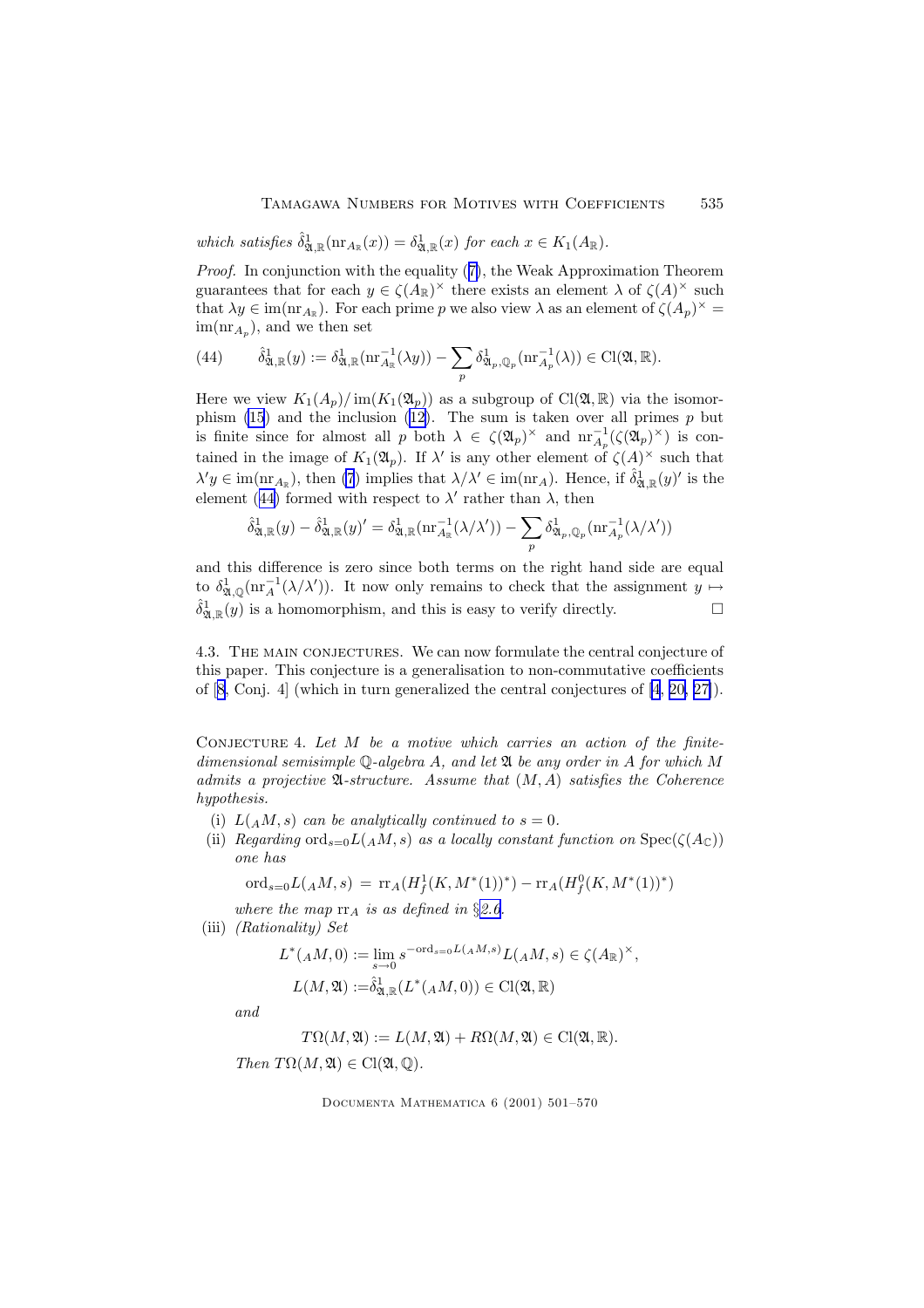536 D. BURNS AND M. FLACH

(iv)  $(Integrality)$   $T\Omega(M, \mathfrak{A}) = 0.$ 

Remark 8. It is possible to formulate an equivalent conjecture without assuming the Coherence hypothesis (which was required to define  $R\Omega(M, \mathfrak{A})$ ). To do this, we note that the pair  $(\Xi(M), \vartheta_\infty)$  represents an object of  $V(A, \mathbb{R}) :=$  $V(A) \times_{V(A_{\mathbb{P}})} \mathcal{P}_0$ , and we consider the Mayer-Vietoris sequence for this fibre product

$$
\cdots \to K_1(A_{\mathbb{R}}) \stackrel{\delta}{\to} \pi_0(V(A, \mathbb{R})) \to K_0(A) \to K_0(A_{\mathbb{R}}) \to \cdots
$$

Just as in the proof of Lemma [9](#page-33-0), we let  $\lambda \in \zeta(A)^{\times}$  be any element such that  $\lambda L^*(A M, 0)$  belongs to im $(\text{nr}_{A_{\mathbb{R}}})$ . Then Conjecture [4](#page-34-0)(iii) is equivalent to

CONJECTURE 5. In  $\pi_0(V(A,\mathbb{R}))$  one has  $[\Xi(M), \vartheta_\infty]+\delta(\text{nr}_{A_\mathbb{R}}^{-1}(\lambda L^*(AM,0)))$  = 0.

It is clear that this conjecture does not involve  $\Xi(M)_{\mathbb{Z}}$ . Further, as a consequence of the definition of  $\delta$  and the definition of isomorphism in the category  $V(A, \mathbb{R})$ , Conjecture 5 implies the existence of an isomorphism in  $V(A)$ 

$$
\vartheta^{(\lambda)} : \Xi(M) \cong \mathbf{1}_{V(A)}
$$

which maps to  $-\operatorname{nr}_{A_{\mathbb{R}}}^{-1}(\lambda L^*(A M, 0)) \circ \vartheta_{\infty}$  in  $V(A_{\mathbb{R}})$ . Since the map  $K_1(A) \cong$  $\pi_1(V(A)) \to \pi_1(V(A_{\mathbb{R}})) \cong K_1(A_{\mathbb{R}})$  is injective, the isomorphism  $\vartheta^{(\lambda)}$  is unique. One can therefore define an object

$$
\xi(M, \mathfrak{A}_p, \lambda) := ([R\Gamma_c(\mathcal{O}_{K,S_p}, T_p)], (\vartheta^{(\lambda)} \otimes \mathbb{Q}_p) \circ \vartheta_p^{-1})
$$

of  $V(\mathfrak{A}_p, \mathbb{Q}_p)$  and formulate the following

Conjecture 6. Assuming Conjecture 5, the class

$$
T\Omega(M, \mathfrak{A}_p) := [\xi(M, \mathfrak{A}_p, \lambda)] - \delta_{\mathfrak{A}_p, \mathbb{Q}_p}^1(\text{nr}_{A_p}^{-1}(\lambda))
$$

vanishes in  $\pi_0(V(\mathfrak{A}_p, \mathbb{Q}_p)) \cong K_0(\mathfrak{A}_n, \mathbb{Q}_p).$ 

Under the Coherence hypothesis (and Conjecture 5) one can show that  $T\Omega(M, \mathfrak{A}_p)$  is equal to the p-component of the element  $T\Omega(M, \mathfrak{A})$  of  $K_0(\mathfrak{A}, \mathbb{Q})$ under the decomposition ([13\)](#page-15-0). This implies that, under the Coherence hypothesis, Conjecture  $6$  is valid for all but finitely many primes  $p$ , and that its validity for all  $p$  is equivalent to the validity of Conjecture  $4(iv)$  $4(iv)$ .

*Remark* 9. In this remark we assume that  $\mathfrak A$  is commutative. Then Proposition [2.4](#page-11-0) implies that the Picard category  $\mathbb{V}(\mathfrak{A})$  is equivalent to the category  $\mathcal{P}(\mathfrak{A})$  of graded invertible A-modules. Hence one can work with the graded determinant functor and the category  $\mathcal{P}(\mathfrak{A})$  to formulate conjectures which are equivalent to those of Conjecture [4](#page-34-0). This is the approach taken in [[8\]](#page-67-0), and also in [[20\]](#page-68-0) and [[28\]](#page-68-0), except that in each of these references ordinary rather than graded determinants are used.

<span id="page-35-0"></span>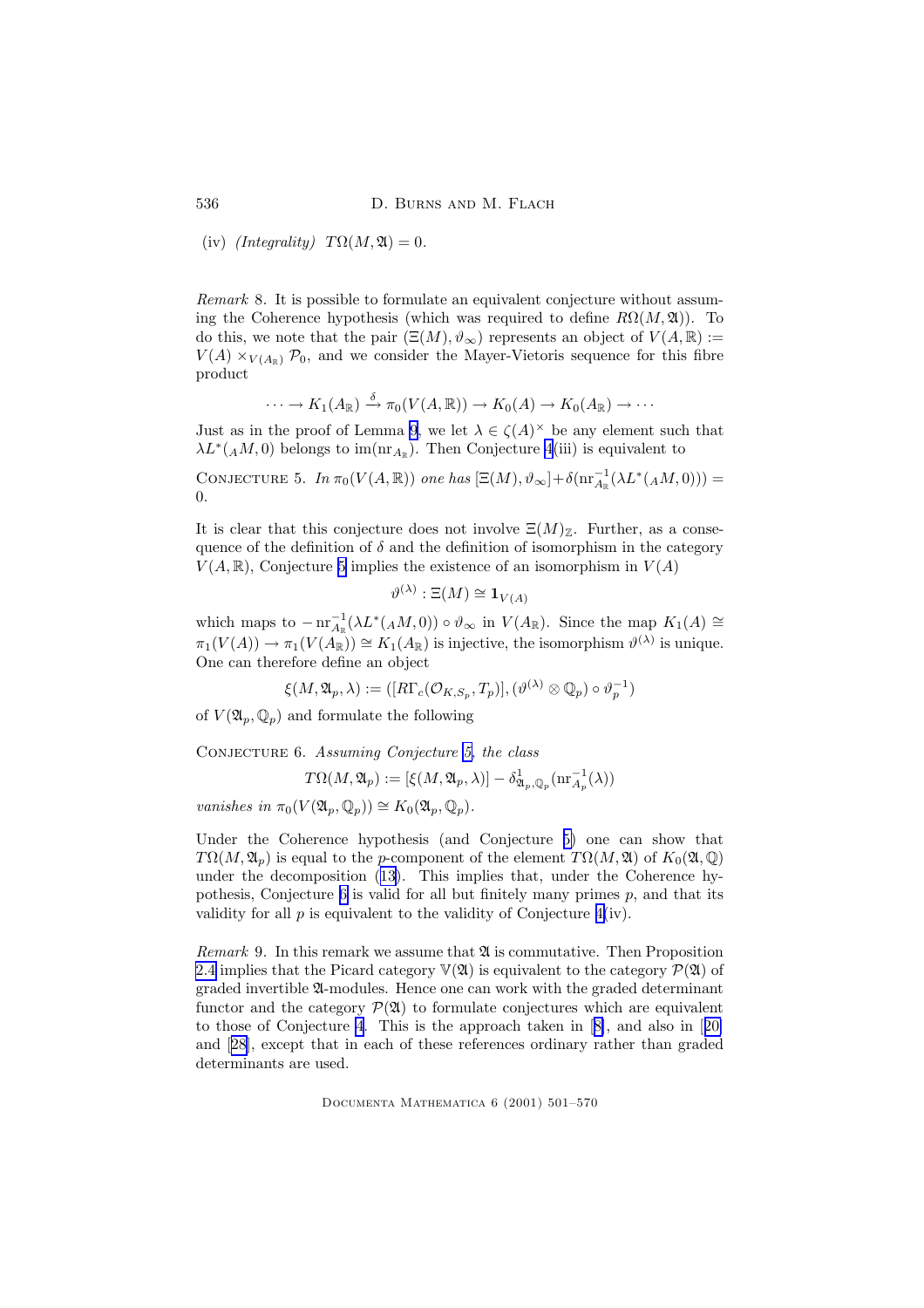<span id="page-36-0"></span>We recall that, for any commutative ring R, an isomorphism in  $\mathcal{P}(R)$  of the form

(45) 
$$
\operatorname{Det}_R(\bigoplus_{i \in I} P_i) \cong \bigotimes_{i \in I} \operatorname{Det}_R(P_i)
$$

is well defined because one can define an isomorphism for any given ordering of I and the isomorphisms so obtained are compatible with reordering  $I$  in the same way on both sides. (This is a consequence of standard coherence theorems for symmetric monoidal categories [[32](#page-68-0)]). However, if one ignores rank data, then  $(45)$  depends upon an ordering of I. As a consequence, for example, unless an ordering of the set  $S_p$  is specified the definition of the isomorphism  $\vartheta_p$  in [[8,](#page-67-0) §1.4] is ambiguous to within multiplication by an element  $\eta$  of  $A_p^{\times}$  which corresponds to a locally constant map  $Spec(A_p) \to {\pm 1}$  (see also the remarks in [[20,](#page-68-0) 0.4] or [\[28,](#page-68-0) Rem. 3.2.3(3) and 3.2.6] to this effect). It is clear that such ambiguity cannot be permitted in the formulation of Conjecture [4\(](#page-34-0)iv) because in general  $\eta \notin \mathfrak{A}_p^{\times}$ . By working in  $\mathcal{P}(A)$  the definition of  $\vartheta_p$  in [[8\]](#page-67-0) becomes unambiguous and the same is true for all of the other determinant computations in loc. cit. All computations involving the determinant functor in both loc. cit. and [\[9](#page-67-0)], and also in the work [[20,](#page-68-0) [28\]](#page-68-0) of other authors, should therefore be understood to take place in categories of the form  $\mathcal{P}(R)$ .

Remark 10. We quickly review some of the current evidence for Conjecture [4.](#page-34-0) At the outset, we remark that any proven case of the central conjectures of [[4,](#page-67-0) [20\]](#page-68-0) provides evidence for Conjecture [4](#page-34-0) for pairs of the form  $(M, \mathbb{Z})$  (in this regard see also Remark [11](#page-40-0) in §[4.5\)](#page-39-0). Moreover, in [\[11](#page-67-0)] it is shown that Conjecture [4](#page-34-0) implies the central conjecture of Kato's paper [[27\]](#page-68-0) (in all cases to which the latter applies), and that in the context of Tate motives Conjecture  $4(iv)$  $4(iv)$  refines a number of previously formulated (and much studied) conjectures. For example, if  $L/K$  is a finite Galois extension of number fields, then it is shown in [[11\]](#page-67-0) that Conjecture [4](#page-34-0)(iv) for  $M = h^0(\text{Spec}(L))$  and with  $\mathfrak{A}$  equal to  $\mathbb{Z}[\text{Gal}(L/K)]$ , resp. equal to any maximal order in  $\mathbb{Q}[\text{Gal}(L/K)]$  which contains  $\mathbb{Z}[\text{Gal}(L/K)]$ , is a refinement of the main conjecture formulated by Chinburg in [\[13\]](#page-67-0), resp. is equivalent to the so called 'Strong Stark Conjecture' (that is, [loc. cit., Conj. 2.2]). In this direction, the reader can also consult [[6\]](#page-67-0).

We now fix a Galois extension L of  $\mathbb Q$  and set  $G := \text{Gal}(L/\mathbb Q)$ . The main result of [[25\]](#page-68-0) is equivalent to the validity of Conjecture [4\(](#page-34-0)iv) for pairs  $(h^0(\text{Spec}(L))(r), \mathfrak{M}_{(2)})$  where here G is abelian,  $\mathfrak{M}_{(2)}$  denotes the maximal  $\mathbb{Z}[\frac{1}{2}]$ -order in  $\mathbb{Q}[G]$  and r is any integer. In addition, the main result of [[12\]](#page-67-0) implies that Conjecture [4\(](#page-34-0)iv) is valid for all pairs  $(h^0(\text{Spec}(L))(r), \mathbb{Z}[\frac{1}{2}][G])$ with  $G$  abelian and  $r$  any integer less than 1 (in this regard see also Remark [19](#page-67-0) in §[5.3\)](#page-55-0). Relaxing the condition that  $G$  is abelian, it is also known that Conjecture [4](#page-34-0)(iv) is valid for the pairs  $(h^0(\text{Spec}(L)), \mathbb{Z}[G])$  where L ranges over a natural (infinite) family of fields for which  $G$  is isomorphic to the quaternion group of order 8 [[11\]](#page-67-0).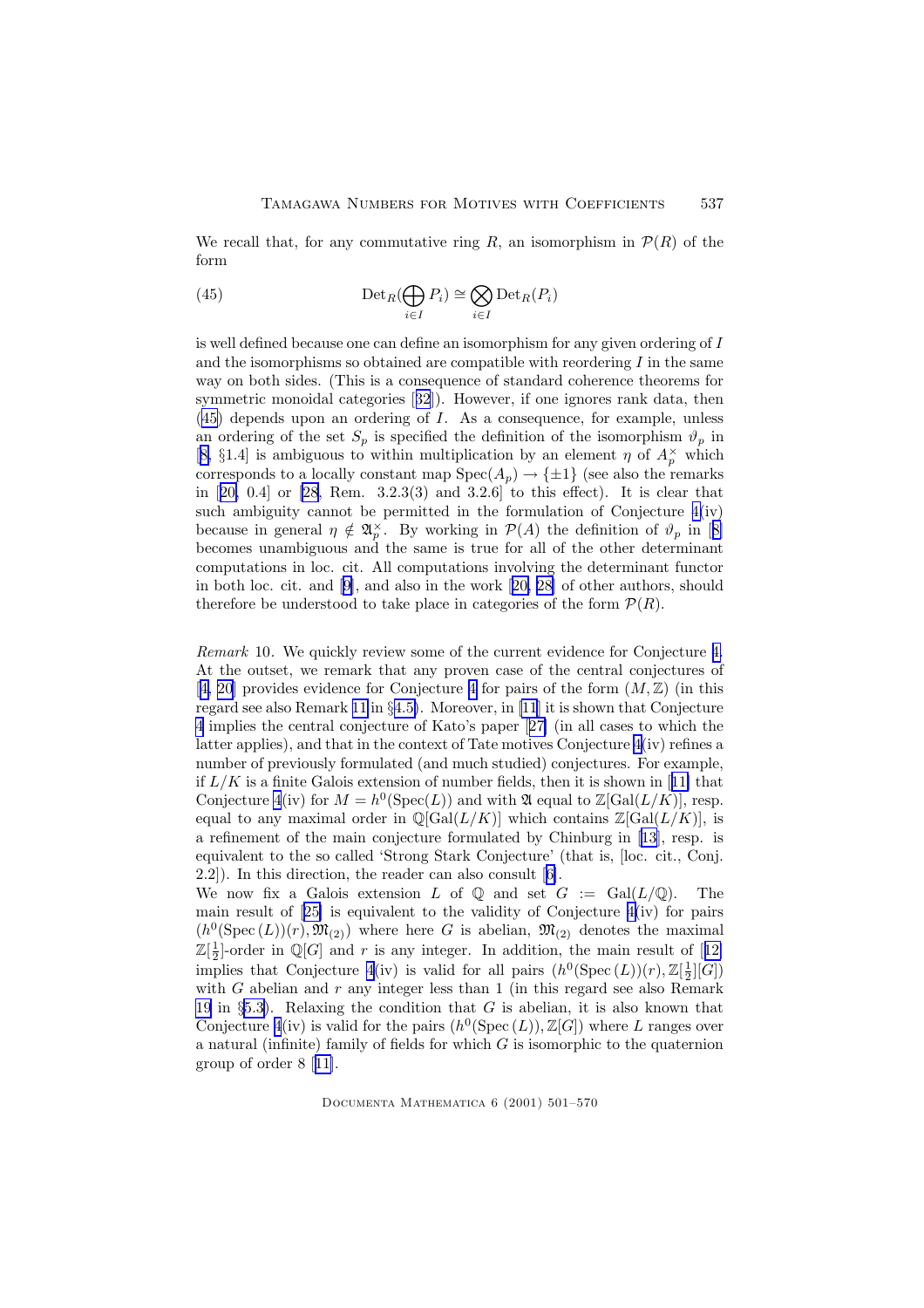<span id="page-37-0"></span>538 D. BURNS AND M. FLACH

The above examples can all be regarded as providing evidence for Conjecture [4](#page-34-0) in the setting of Example b) in §[3.3](#page-22-0) ('The Galois case'). The equivariant Birch-Swinnerton Dyer conjecture for elliptic curves with CM by the maximal order  $\mathcal O$  of the CM-field, as formulated by Gross in [[22\]](#page-68-0), is perhaps the earliest integral equivariant special value conjecture in a setting other than the Galois case. Moreover, the relative algebraic K-group  $K_0(\mathcal{O}, \mathbb{R})$  is introduced in [[22\]](#page-68-0) in an ad-hoc manner in order to formulate the conjecture (which can indeed be shown to be equivalent to Conjecture  $4(iv)$  $4(iv)$  in all relevant cases). Some instances of Gross' conjecture have been proved by Rubin [\[40](#page-69-0)]. However, at present we are unaware of any examples in which Conjecture  $4(iv)$  $4(iv)$  has been verified in a non-Galois case and with  $\mathfrak A$  non-maximal.

4.4. FUNCTORIALITIES. In this section we shall discuss the behaviour of the element  $L(M, \mathfrak{A})$ , and hence (given Theorem [3.1](#page-30-0)) also of  $T\Omega(M, \mathfrak{A})$ , under the functorialities discussed in §[3.5](#page-29-0).

We let  $\rho : \mathfrak{A} \to \mathfrak{B}$  be as in §[3.5,](#page-29-0) and we use the notation  $\rho_*$  for any of the maps induced by the exact functor  $\mathfrak{B} \otimes_{\mathfrak{A}} - : \mathrm{PMod}(\mathfrak{A}) \to \mathrm{PMod}(\mathfrak{B})$  or its scalar extensions on algebraic K-groups. These maps  $\rho_*$  combine to give a map of the localization sequence ([11\)](#page-15-0) into the corresponding sequence with  $\mathfrak{A}$ replaced by **3**. The same holds for the maps  $\rho^*$  (resp.  $\mu_*$ ) induced by the functor  $res^{\mathfrak{B}}_{\mathfrak{A}}: \mathrm{PMod}(\mathfrak{B}) \to \mathrm{PMod}(\mathfrak{A})$  if  $\mathfrak{B}$  is a projective  $\mathfrak{A}\text{-module (resp. by }$ the functor  $\mu : \text{PMod}(M_n(\mathfrak{A})) \to \text{PMod}(\mathfrak{A})$  if  $\mathfrak{A}$  is commutative).

Our first result describes the functorial properties of the extended boundary homomorphism.

LEMMA 10. There exists a homomorphism  $\rho_* : \zeta(A_{\mathbb{R}})^{\times} \to \zeta(B_{\mathbb{R}})^{\times}$  which fits into a commutative diagram

 $\lambda_1$ 

(46) 
$$
K_1(A_{\mathbb{R}}) \xrightarrow{\operatorname{nr}_{A_{\mathbb{R}}}} \zeta(A_{\mathbb{R}})^{\times} \xrightarrow{\delta_{\mathfrak{A}, \mathbb{R}}^{\star}} \operatorname{Cl}(\mathfrak{A}, \mathbb{R})
$$
\n
$$
\rho_* \downarrow \qquad \rho_* \downarrow \qquad \rho_* \downarrow
$$
\n
$$
\operatorname{nr}_{A_{\mathbb{R}}^{\star}} \qquad \varphi_* \downarrow \qquad \delta_{\mathfrak{B}, \mathbb{R}}^{\star} \qquad \operatorname{gr}(\mathfrak{A}, \mathbb{R})
$$

$$
K_1(B_{\mathbb{R}}) \xrightarrow{\text{nr}_{B_{\mathbb{R}}}} \zeta(B_{\mathbb{R}})^{\times} \xrightarrow{\delta_{\mathfrak{B}, \mathbb{R}}^{\mathfrak{h}}} \text{Cl}(\mathfrak{B}, \mathbb{R}).
$$

The analogous statements also hold for both  $\rho^*$  and  $\mu_*$ .

*Proof.* For any field F of characteristic 0 the ring homomorphism  $\rho_F : A_F \to$  $B_F$  induces an exact functor  $B_F \otimes_{A_F} -$ : PMod $(A_F) \to \text{PMod}(B_F)$  and hence also a group homomorphism  $\rho_{F,*}: K_1(A_F) \to K_1(B_F)$ . Although the reduced norm map  $\operatorname{nr}_{A_F}$  is not in general bijective it identifies  $\zeta(A_F)^\times$  with the sheaffication of the presheaf  $F \mapsto K_1(A_F)$  for the étale topology on  $Spec(F)$ . If  $\overline{F}$ is an algebraic closure of F and  $\Gamma = \text{Gal}(\overline{F}/F)$ , then we have

$$
H^0(\Gamma, K_1(A_{\overline{F}})) \cong H^0(\Gamma, \zeta(A_{\overline{F}})^{\times}) \cong H^0(\Gamma, (\zeta(A_F) \otimes_F \overline{F})^{\times}) \cong \zeta(A_F)^{\times},
$$

and the map  $\rho_{F,*}$  can be defined on  $\zeta(A_F)^\times$  via this formula. By construction then, the left hand square in  $(46)$  commutes (even with R replaced by any field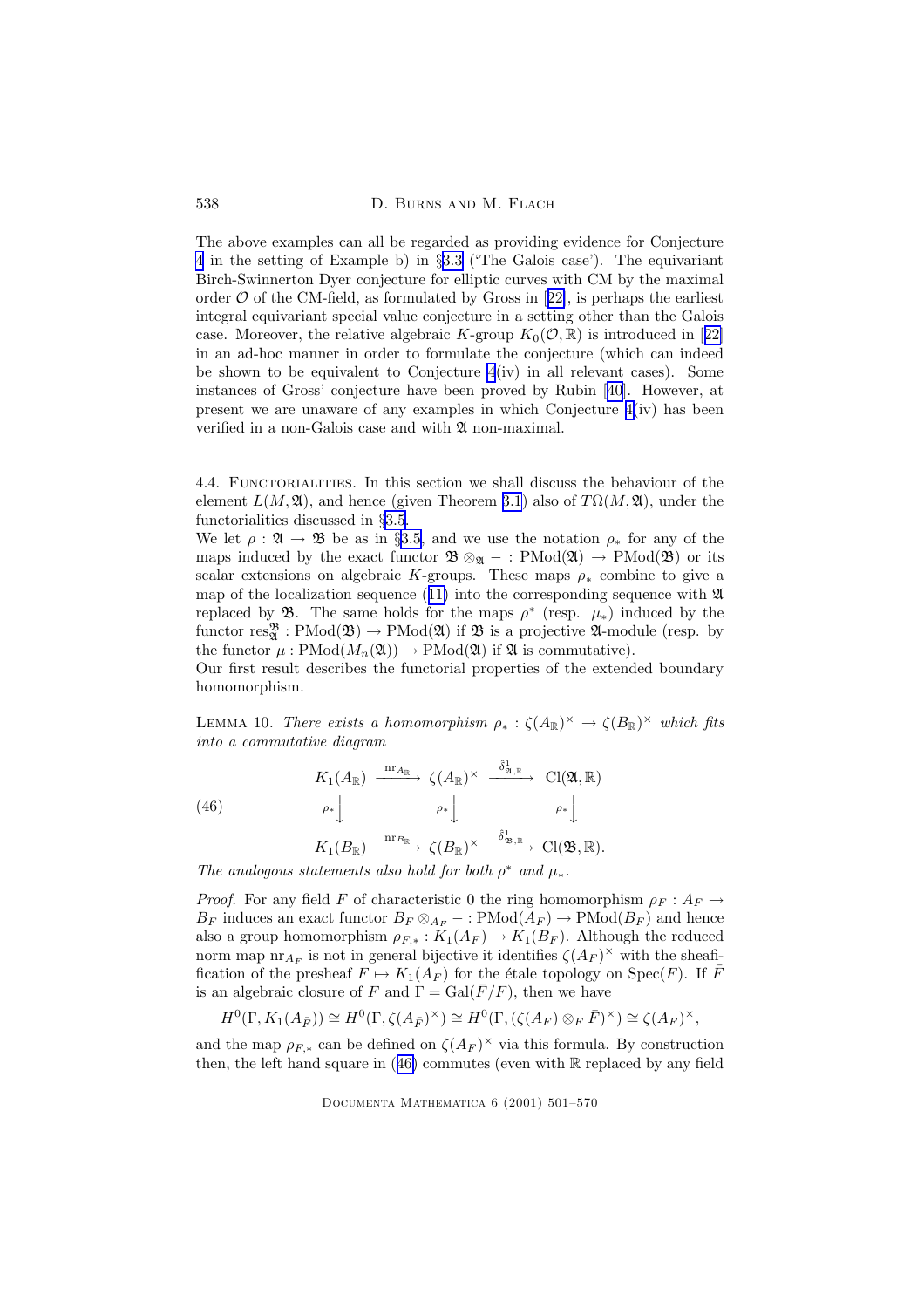<span id="page-38-0"></span>of characteristic 0) and we also have a commutative diagram

(47) 
$$
\zeta(A_F)^\times \xrightarrow{\rho_{F,*}} \zeta(B_F)^\times
$$

$$
\subseteq \bigcup_{\zeta(A_E)^\times} \bigcup_{\rho_{E,*}} \zeta(B_F)^\times
$$

for any fields  $E \supseteq F \supseteq \mathbb{Q}$ . The localisation sequences [\(11](#page-15-0)) for A and B form a commutative diagram with the maps induced by  $\rho$ . With notation as in the proof of Lemma [9,](#page-33-0) the commutativity of the left hand square in ([46\)](#page-37-0) therefore implies that

$$
\rho_{*}(\hat{\delta}_{\mathfrak{A},\mathbb{R}}^{1}(y)) = \rho_{*}(\delta_{\mathfrak{A},\mathbb{R}}^{1}(\text{nr}_{A_{\mathbb{R}}}^{-1}(\lambda y))) - \sum_{p} \rho_{*}(\delta_{\mathfrak{A}_{p},\mathbb{Q}_{p}}^{1}(\text{nr}_{A_{p}}^{-1}(\lambda)))
$$
  

$$
= \delta_{\mathfrak{B},\mathbb{R}}^{1}(\text{nr}_{B_{\mathbb{R}}}^{-1}(\rho_{\mathbb{R},*}(\lambda y))) - \sum_{p} \delta_{\mathfrak{B}_{p},\mathbb{Q}_{p}}^{1}(\text{nr}_{B_{p}}^{-1}(\rho_{\mathbb{Q}_{p},*}(\lambda))).
$$

From the commutativity of (47) with  $E/F = \mathbb{Q}_p/\mathbb{Q}$  and  $E/F = \mathbb{R}/\mathbb{Q}$  it is clear that one can use the element  $\rho_{\mathbb{Q},*}(\lambda)$  of  $\zeta(B)^{\times}$  to compute  $\hat{\delta}_{\mathfrak{B},\mathbb{R}}^1(\rho_{\mathbb{R},*}(y))$ . It follows that the above displayed formula is equal to  $\hat{\delta}_{\mathfrak{B},\mathbb{R}}^1(\rho_{\mathbb{R},*}(y))$ , and hence that the right hand square in ([46\)](#page-37-0) commutes.

The arguments for  $\rho^*$  and  $\mu_*$  are entirely similar.  $\Box$ 

THEOREM 4.1. All assertions of Theorem [3.1](#page-30-0) remain valid with  $R\Omega(-, -)$  replaced by either  $L(-, -)$  or  $T\Omega(-, -)$ .

Proof. We have a commutative diagram of exact functors

(48) 
$$
\text{PMod}(A_{\mathbb{C}}) \xrightarrow{\kappa_A} \prod_{i(A)} \text{PMod}(\mathbb{C})
$$

$$
B \otimes_{A} - \downarrow \qquad \eta \downarrow
$$

$$
\text{PMod}(B_{\mathbb{C}}) \xrightarrow{\kappa_B} \prod_{i(B)} \text{PMod}(\mathbb{C})
$$

where  $\kappa_A$  and  $\kappa_B$  are given by ([41\)](#page-31-0), and  $\eta := \kappa_B \circ (B \otimes_A -) \circ \kappa_A^{-1}$  is essentially given by an  $|i(A)| \times |i(B)|$  – matrix  $N = (n_{i,j})$  with non-negative integer entries. Indeed, one checks easily that  $\eta$  sends  $(V_i)_{i \in i(A)} \in Ob(\prod_{i(A)} \text{PMod}(\mathbb{C}))$  to  $(\bigoplus_i V_i^{n_{i,j}})_{j \in i(B)}$ . There exists a similar diagram involving the same matrix N for any pseudo-abelian C-linear category W in place of  $\text{PMod}(\mathbb{C})$ . For an abelian group C and any map  $\epsilon$  defined as in ([42\)](#page-31-0) which is *additive* for direct sums in  $W$ , we therefore obtain a commutative diagram

Ob
$$
(W_A)
$$
  $\xrightarrow{\epsilon}$   $C^{i(A)}$   
\n $B \otimes_A - \bigcup_{N \atop \text{Ob}(W_B)} \xrightarrow{\epsilon}$   $N \bigcup_{N \atop \text{Ob}(W_B)} \xrightarrow{\epsilon}$   $C^{i(B)}$ .

This observation applies to  $L_v(M, s)$  and so by taking into account [\(38](#page-29-0)) it follows that  $N(L_v(A M, s)) = L_v(B ( \otimes_A M), s) \in \mathbb{C}^{i(B)}$ . Now since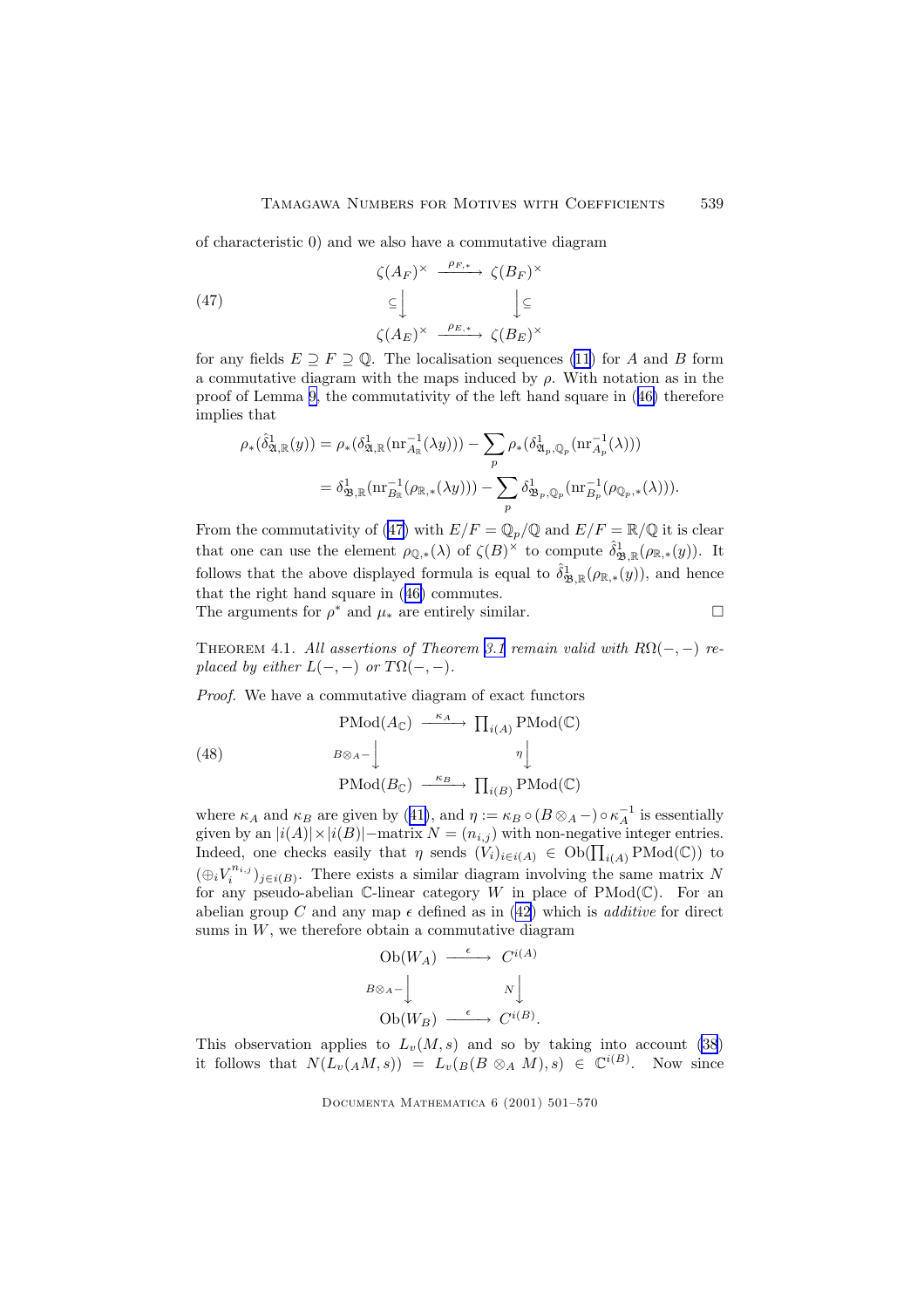<span id="page-39-0"></span>540 D. BURNS AND M. FLACH

 $\mathbb{C}^{i(A)} \stackrel{N}{\longrightarrow} \mathbb{C}^{i(B)}$  is an analytic map it commutes with the Euler product and hence  $N(L(A,M,s)) = L(B(B \otimes_A M), s) \in \mathbb{C}^{i(B)}$ . By analytic continuation it follows that  $N(L^*(AM, 0)) = L^*(B \otimes_A M), 0) \in \zeta(B_\mathbb{R})^\times$ . We now recall that the map  $\rho_*$  defined on  $\zeta(A_{\mathbb{C}})^{\times} \cong (\mathbb{C}^{\times})^{i(A)}$  in Lemma [10](#page-37-0) is compatible with the induced map on  $K_1(A_{\mathbb{C}})$ . The diagram of exact categories ([48](#page-38-0)) then shows that  $\rho_*$  is given by the matrix N after making the canonical identification  $K_1(\mathbb{C}) \cong \mathbb{C}^{\times}$ . Lemma [10](#page-37-0) then implies that  $\rho_*(L(M,\mathfrak{A})) = L(B \otimes_A M, \mathfrak{B}),$ i.e. the precise analogue of Theorem [3.1a](#page-30-0)).

The analogues of b) and c) in Theorem [3.1](#page-30-0) follow by exactly the same argument using the maps  $\rho^*$  and  $\mu_*$ .

4.5. Consequences of functoriality. In terms of the notation of Theorem [3.1,](#page-30-0) Theorem [4.1](#page-38-0) implies that if Conjecture  $4(iv)$  $4(iv)$  is valid for the pair  $(M, \mathfrak{A}),$ then it is also valid for the pair  $(B \otimes_A M, \mathfrak{B})$ . In addition, if  $\rho_*$  is injective, then the converse is also true. Analogous statements also hold for  $\rho^*$ . It is therefore of some interest to know when the maps  $\rho_*$  and  $\rho^*$  are injective. The next result investigates ker( $\rho_*$ ) in the case that  $\rho$  is injective.

LEMMA 11. Let  $\iota : \mathfrak{A} \to \mathfrak{B}$  denote the inclusion map between orders in finite dimensional semisimple  $\mathbb Q$ -algebras  $A \subseteq B$ . Assume that  $\zeta(B) \cap A = \zeta(A)$ .

- a) The natural map  $\iota_* : Cl(\mathfrak{A}, \mathbb{R}) \to Cl(\mathfrak{B}, \mathbb{R})$  has finite kernel contained in  $Cl(\mathfrak{A}, \mathbb{Q})$ . Moreover,  $\iota_*^{-1}(Cl(\mathfrak{B}, \mathbb{Q})) = Cl(\mathfrak{A}, \mathbb{Q})$ .
- b) If either  $\mathfrak A$  is a maximal order, or B is commutative and  $\mathfrak B \cap A = \mathfrak A$ , then  $\iota_*$  is injective.
- c) The group  $Cl(\mathfrak{A}, \mathbb{Q})$  is torsion-free if and only if for each prime p the image of the natural map  $K_1(\mathfrak{A}_p) \to K_1(A_p) \cong \zeta(A_p)^\times$  is equal to the group of units of the maximal  $\mathbb{Z}_p$ -order in  $\zeta(A_p)$ . This condition holds if A is a maximal order in A.
- d) If **B** is a maximal order, then  $\ker(\iota_*)$  is the torsion subgroup of Cl( $\mathfrak{A}, \mathbb{Q}$ ).

*Proof.* For any finite dimensional semisimple  $\mathbb{Q}$ -algebra C and field F of characteristic 0 we set  $\zeta(C_F)^{\times+} := \text{im}(\text{nr}_{C_F}) \subset \zeta(C_F)^{\times}$ . The map  $\text{nr}_{C_F}$  induces an isomorphism  $K_1(C_F) \cong \zeta(C_F)^{\times +}$ , and in what follows we regard this as an identification. We will often use the fact that since  $\zeta(B) \cap A = \zeta(A)$  the natural map  $K_1(A_F) \to K_1(B_F)$  corresponds under the above identifications to the inclusion  $\zeta(A_F)^{\times+} \subseteq \zeta(B_F)^{\times+}$  [\[15](#page-68-0), (45.3)]. We also use the fact that Proposition [2.2](#page-8-0) implies an explicit description of  $\zeta(C_F)^{\times +}$  in terms of positivity conditions at each quaternion component of C.

We first prove that  $\iota_*^{-1}(\text{Cl}(\mathfrak{B},\mathbb{Q})) = \text{Cl}(\mathfrak{A},\mathbb{Q})$ . We thus suppose that x is any element of Cl( $\mathfrak{A}, \mathbb{R}$ ) for which  $\iota_*(x) \in \text{Cl}(\mathfrak{B}, \mathbb{Q})$ . The fact that diagram [\(14](#page-16-0)) is exact implies that, after possibly adding to x an element of  $Cl(\mathfrak{A}, \mathbb{Q})$ , we can assume that there exists an element  $\tilde{x}$  of  $K_1(A_{\mathbb{R}}) = \zeta(A_{\mathbb{R}})^{\times +}$  such that  $x = \delta^1_{\mathfrak{A}, \mathbb{R}}(\tilde{x})$ . Since the image of  $\tilde{x}$  in  $K_0(\mathfrak{B}, \mathbb{R})$  lies in  $K_0(\mathfrak{B}, \mathbb{Q})$  diagram [\(11](#page-15-0)) (with A replaced by B) implies that  $\tilde{x} \in \zeta(B)^{\times +}$ . Now  $B \cap A_{\mathbb{R}} = A$  and so  $\zeta(B)^{\times+} \cap \zeta(A_{\mathbb{R}})^{\times+} = \zeta(A)^{\times+}$  (as a consequence of Proposition [2.2](#page-8-0)). Hence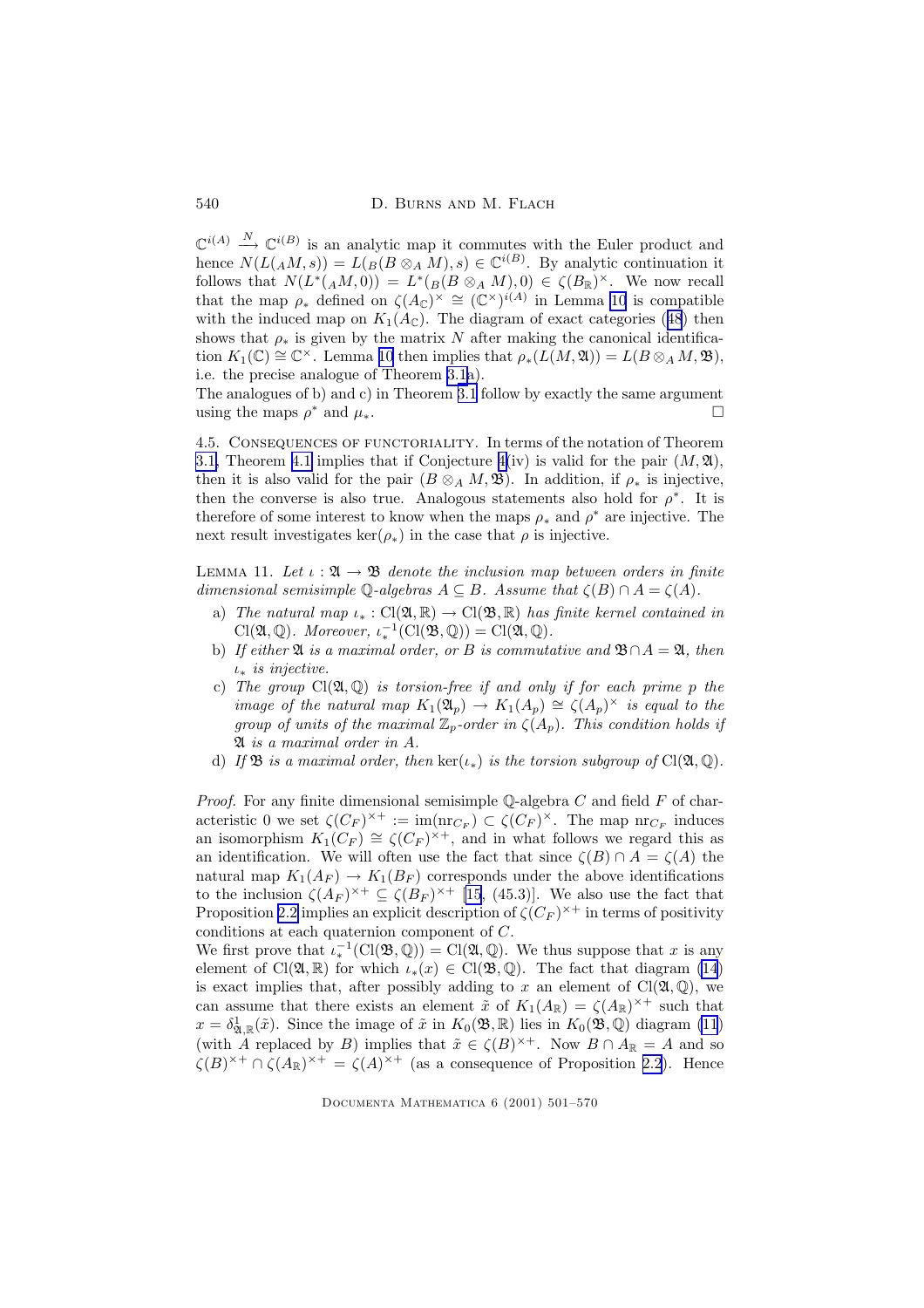<span id="page-40-0"></span> $x \in \text{Cl}(\mathfrak{A}, \mathbb{Q}) \subset \text{Cl}(\mathfrak{A}, \mathbb{R})$ , as required. We note in particular that this implies that ker( $\iota_*\$ )  $\subseteq$  Cl( $\mathfrak{A}, \mathbb{Q}$ ).

We write

(49) 
$$
\iota_{*,p} : \zeta(A_p)^\times / \operatorname{im}(K_1(\mathfrak{A}_p)) \to \zeta(B_p)^\times / \operatorname{im}(K_1(\mathfrak{B}_p))
$$

for the natural map which is induced by the inclusion  $\zeta(A_p) \subseteq \zeta(B_p)$ . We observe that the decomposition [\(15](#page-16-0)) induces a corresponding decomposition  $u_* = \bigoplus_{p} \iota_{*,p}$ , and hence that  $\iota_*$  is injective if and only if each map  $\iota_{*,p}$  is injective.

We now consider b). If firstly  $B$  and hence  $A$  are commutative, then the image of  $K_1(\mathfrak{A}_p)$  in  $K_1(A_p) = A_p^{\times}$  is isomorphic to  $\mathfrak{A}_p^{\times}$  [\[15](#page-68-0), (45.12)] and similarly for  $B_p$ . Hence if  $\mathfrak{B}_p \cap A_p = \mathfrak{A}_p$ , then the map  $\iota_{*,p}$  is injective, as required. We assume now that  $\mathfrak{A}_p$  is a maximal  $\mathbb{Z}_p$ -order in  $A_p$ . In this case  $\zeta(\mathfrak{A}_p)$  is the (unique) maximal  $\mathbb{Z}_p$ -order in  $\zeta(A_p)$  and the map  $n r_{A_p}$ induces an identification  $\text{im}(K_1(\mathfrak{A}_p)) = \zeta(\mathfrak{A}_p)^\times \subset \zeta(A_p)^\times$  by [\[15,](#page-68-0) (45.8)]. To prove injectivity of  $\iota_{*,p}$  we embed  $\mathfrak{B}_p$  in a maximal  $\mathbb{Z}_p$ -order  $\mathfrak{M}_p$  of  $B_p$ . Then  $\text{im}(K_1(\mathfrak{B}_p)) \subseteq \text{im}(K_1(\mathfrak{M}_p)) = \zeta(\mathfrak{M}_p)^{\times}$ . In addition, the intersection  $C_p := \zeta(\mathfrak{M}_p) \cap \zeta(A_p)$  is a  $\mathbb{Z}_p$ -order in  $\zeta(A_p)$  and is therefore contained in  $\zeta(\mathfrak{A}_p)$ . Hence one has

$$
\operatorname{im}(K_1(\mathfrak{B}_p)) \cap \zeta(A_p)^{\times} \subseteq C_p^{\times} \subseteq \zeta(\mathfrak{A}_p)^{\times} = \operatorname{im}(K_1(\mathfrak{A}_p))
$$

and so  $\iota_{*,p}$  is indeed injective. This finishes the proof of b). We next prove c) and also the first (and only remaining) assertion of a). We observe that

$$
\ker(\iota_{*,p}) = (\operatorname{im}(K_1(\mathfrak{B}_p)) \cap \zeta(A_p)^\times) / \operatorname{im}(K_1(\mathfrak{A}_p)),
$$

and that this quotient is finite since its numerator and denominator are both of finite index in the unit group of the maximal  $\mathbb{Z}_p$ -order in  $\zeta(A_p)$  (cf. [\[15](#page-68-0), Exer. (45.4)]). In addition if  $\mathfrak{A}_p$  is maximal, then  $\zeta(A_p)$  is a product of local fields and  $\zeta(\mathfrak{A}_p)$  is the corresponding product of valuation rings, and hence  $K_0(\mathfrak{A}_p, \mathbb{Q}_p) \cong$  $\zeta(A_p)^\times/\zeta(\mathfrak{A}_p)^\times$  is torsion free (in fact free abelian of finite rank). Hence in this case ker( $\iota_{*,p}$ ) is trivial. This implies that ker( $\iota_{*}$ ) is finite (as claimed in a)) since  $\mathfrak{A}_p$  is a maximal  $\mathbb{Z}_p$ -order for almost all p. This argument also implies that the torsion subgroup of  $\zeta(A_p)^{\times}/\text{im}(K_1(\mathfrak{A}_p))$  is equal to  $\mathfrak{M}_p^{\times}/\text{im}(K_1(\mathfrak{A}_p))$ where  $\mathfrak{M}_p$  is the maximal  $\mathbb{Z}_p$ -order in  $\zeta(A_p)$ . It follows that  $\text{Cl}(\mathfrak{A},\mathbb{Q})$  is indeed torsion free if and only if the condition in c) is satisfied. We remark that if  $\mathfrak A$  is a maximal order, then this condition is satisfied as a consequence of [[15,](#page-68-0)  $(45.8)$ ].

We observe finally that d) follows immediately upon combining a) and c).  $\Box$ 

Remark 11. The original conjecture of Bloch and Kato (as formulated in [[4\]](#page-67-0) and reworked in [\[20](#page-68-0)]) is equivalent to Conjecture  $4(iv)$  $4(iv)$  for the pair  $(M,\mathbb{Z})$ . Now for any order  $\mathfrak A$  the unique homomorphism  $\mathbb Z \to \mathfrak A$  is flat. Hence, if  $\mathfrak A$  is any order in A for which M admits a projective  $\mathfrak{A}$ -structure, then Conjecture  $4(iv)$  $4(iv)$ for the pair  $(M, \mathfrak{A})$  implies the conjecture of Bloch and Kato.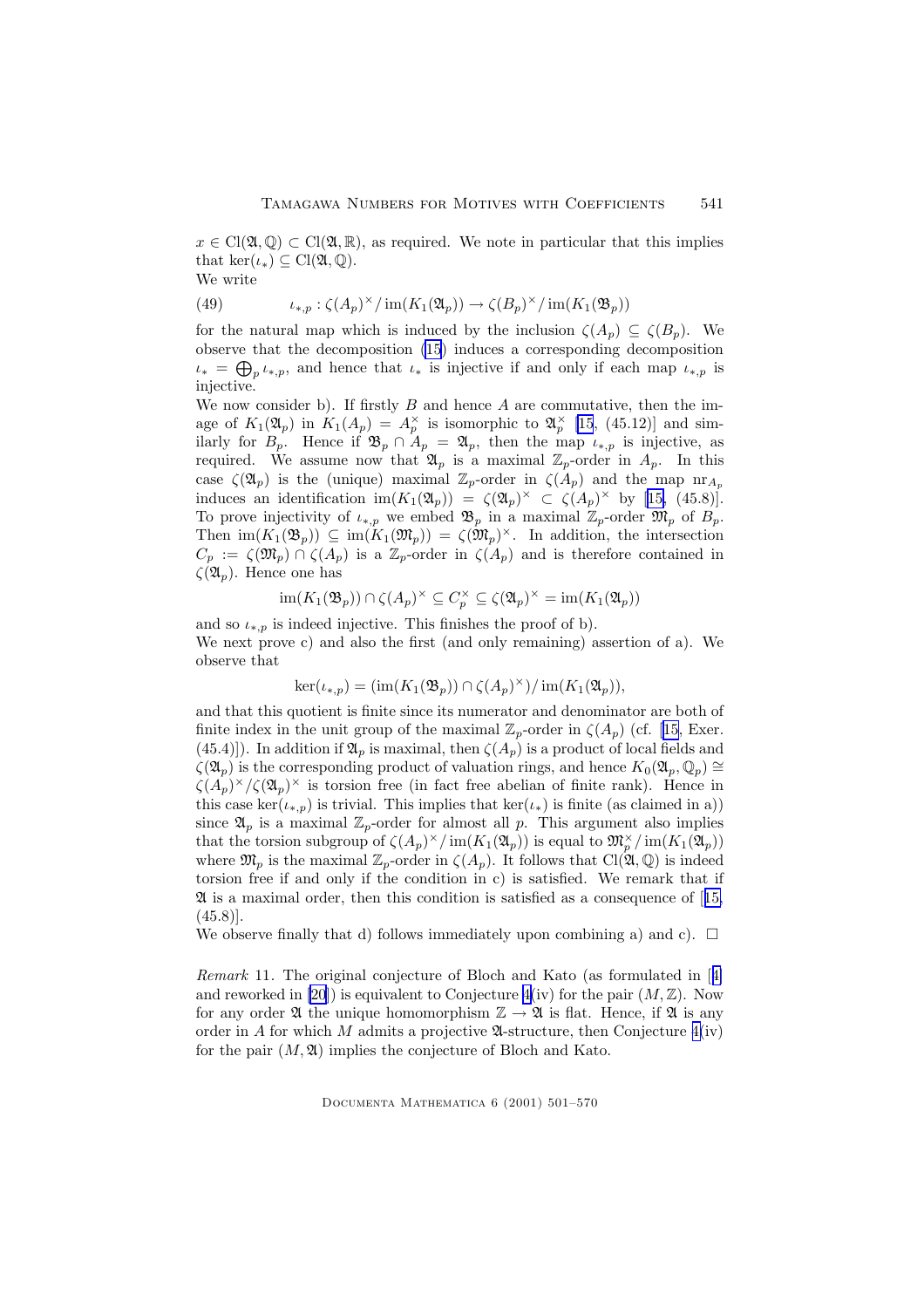*Remark* 12. From Lemma [11](#page-39-0)a), it follows that Conjecture  $4(iii)$  $4(iii)$  for any given pair  $(M, \mathfrak{A})$  is equivalent to Conjecture [4\(](#page-34-0)iii) for any pair  $(B \otimes_A M, \mathfrak{B})$  where  $\mathfrak{A} \subseteq \mathfrak{B}$ . As a consequence, it suffices to verify Conjecture [4\(](#page-34-0)iii) after an arbitrary extension  $A \subseteq B$  of the operating algebra and for any choice of order in B.

Remark 13. In the Galois case (cf. Example b) in §[3.3](#page-22-0)) there is a natural interplay between a change of coefficients and a change of field extension. This situation is described precisely by the following result.

PROPOSITION 4.1. Let  $M_K$  be a motive over K and  $L/K$  a Galois extension with group G so that  $\mathbb{Q}[G]$  acts on  $M := M_L = h^0(\text{Spec}(L)) \otimes M_K$ . Let H be a subgroup of G.

a) Let  $K' = L^H$  denote the fixed field of H and  $T\Omega(M', \mathbb{Z}[H])$  the element constructed from the base change  $M'_{K'}$  of  $M_K$  to  $K'$  and the extension  $L/K'$ with group H. Then

(50) 
$$
\rho_H^{G,*}(T\Omega(M,\mathbb{Z}[G])) = T\Omega(M,\mathbb{Z}[H]) = T\Omega(M',\mathbb{Z}[H])
$$

where  $\rho_H^G : \mathbb{Z}[H] \to \mathbb{Z}[G]$  is the natural inclusion morphism (which is flat). b) Set  $Q := G/H$ ,  $L' := L^H$  and  $M_{L'} := h^0(\text{Spec}(L')) \otimes M_K$ . Then

(51)  $q_{Q,*}^G(T\Omega(M,\mathbb{Z}[G])) = T\Omega(\mathbb{Q}[Q] \otimes_{\mathbb{Q}[G]} M,\mathbb{Z}[Q]) = T\Omega(M_{L'},\mathbb{Z}[Q])$ 

where  $q_Q^G : \mathbb{Z}[G] \to \mathbb{Z}[Q]$  is the natural projection.

Proof. After taking into account Theorem [4.1,](#page-38-0) we need only prove the second equalities of (50) and (51).

We observe first that the second equality of (51) is an immediate consequence of the isomorphism  $\mathbb{Q}[Q] \otimes_{\mathbb{Q}[G]} h^0(\text{Spec}(L)) \cong h^0(\text{Spec}(L'))$  of motives over K with  $\mathbb{Q}[Q]$ -action.

On the other hand, the second equality of (50) is best understood by thinking of  $M_K$  as arising from a variety  $X \to \text{Spec}(K)$ . Then both M and M' will arise from the same variety  $X' = \text{Spec}(L) \times_{\text{Spec}(K)} X$ , respectively viewed over K and  $K'$  (and with H-action in both cases). It is well known that the L-functions taken over either K or K' are the same [[16,](#page-68-0) Rem 2.9]. In addition, the groups  $H_f^i(-,-)$  and  $H_{dR}(-,-)$  are the same from both points of view since they only depend on the underlying scheme X'. Since also  $H_v(M)$  = since they only depend on the underlying scheme X'. Since also  $H_v(M) = \bigoplus_{v'|v} H_{v'}(M')$  for each  $v \in S_{\infty}$  it follows that  $\Xi(M) = \Xi(M')$ . The exact sequence ([17\)](#page-18-0) is the same for M and M'. Further, if  $\pi$ : Spec $(\mathcal{O}_{K',S_p}) \to$  $Spec(\mathcal{O}_{K,S_p})$  denotes the natural finite morphism, then  $\pi_*(H_p(M')) = H_p(M)$ and so  $R\Gamma_c(\mathcal{O}_{K',S_p}, H_p(M')) \cong R\Gamma_c(\mathcal{O}_{K,S_p}, H_p(M)).$  The map  $\vartheta_p$  is therefore the same for both M and M' and hence  $\Xi(M)_{\mathbb{Z}} = \Xi(M')_{\mathbb{Z}}$ . This in turn implies that  $T\Omega(M,\mathbb{Z}[H]) = T\Omega(M',\mathbb{Z}[H]),$  as required.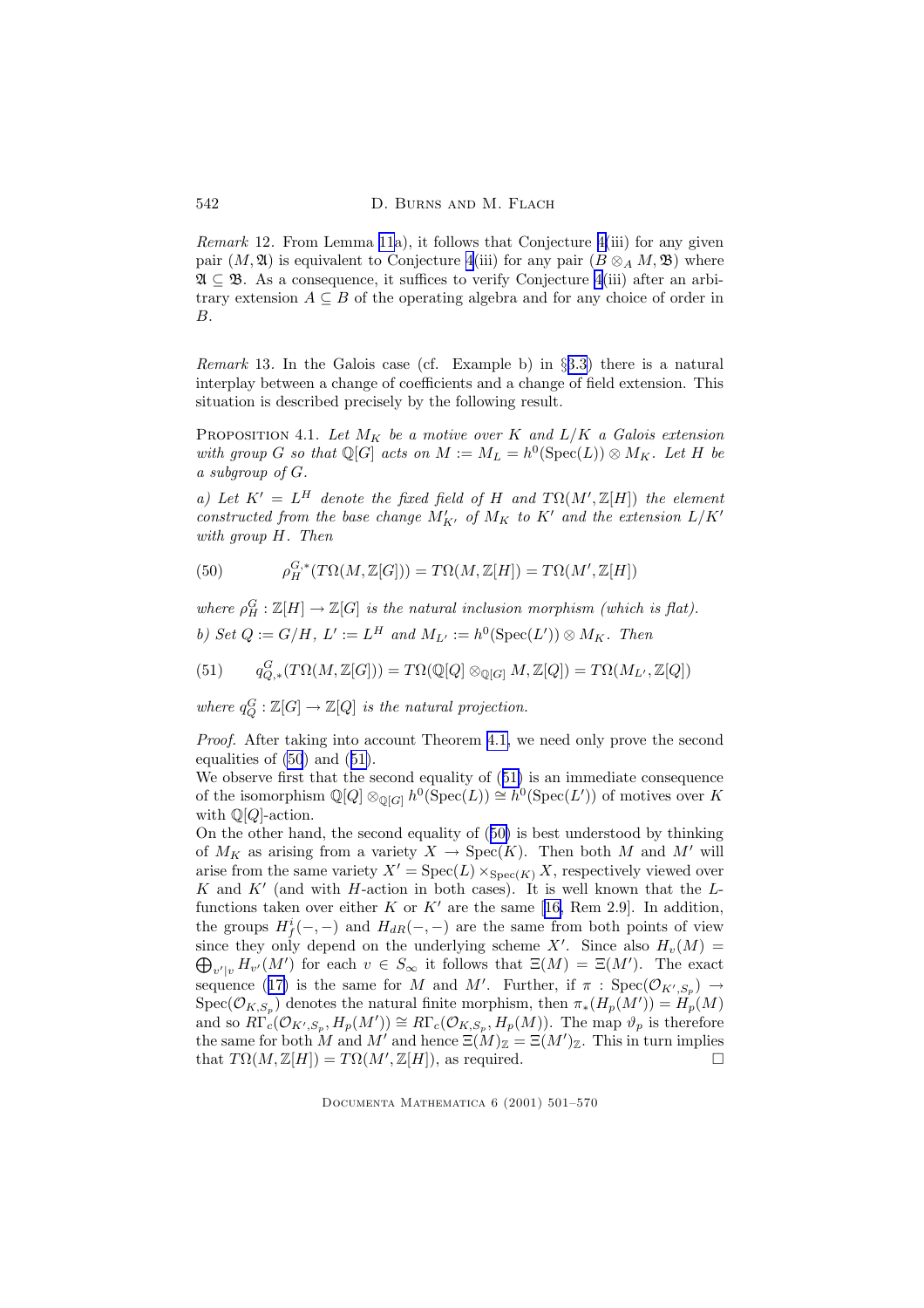<span id="page-42-0"></span>4.6. Reduction to the commutative case. In this section we use Theorem [4.1](#page-38-0) to prove that Conjecture [4\(](#page-34-0)iii), and also Conjecture [4\(](#page-34-0)iv) for all pairs  $(M, \mathfrak{A})$  with  $\mathfrak{A}$  a maximal order, can be verified by restricting to motives with commutative coefficients.

PROPOSITION [4](#page-34-0).2. a) Conjecture  $\chi(iii)$  holds for all pairs  $(M, \mathfrak{A})$  if it holds for all such pairs with  $\mathfrak A$  commutative and maximal.

b) Conjecture  $\mathcal{L}(iv)$  holds for all pairs  $(M, \mathfrak{A})$  where  $\mathfrak{A}$  is a maximal order, if it holds for all such pairs with  $\mathfrak A$  commutative and maximal.

*Proof.* By remark [12](#page-40-0) after Lemma [11](#page-39-0) we may assume throughout that  $\mathfrak A$  is maximal. Consider the Wedderburn decomposition  $A \cong \prod_{i=1}^r M_{m_i}(D_i)$  of A and put  $F_i := \zeta(D_i)$ . Pick a splitting field  $E_i$  for each i so that  $M_{m_i}(D_i) \otimes_{F_i}$  $E_i \cong M_{n_i}(E_i)$  with  $n_i = m_i \sqrt{[D_i : F_i]}$ . Then  $B = \prod_{i=1}^r M_{n_i}(E_i)$  contains A and we have  $\zeta(B) \cap A = \zeta(A)$ . The image of  $\mathfrak A$  can be embedded into a maximal order  $\mathfrak{B}$  in B, and we write  $\iota : \mathfrak{A} \to \mathfrak{B}$  for the corresponding morphism. One has  $\iota_*(T\Omega(M, \mathfrak{A})) = T\Omega(B\otimes_A M, \mathfrak{B})$  by Theorem [4.1,](#page-38-0) and so Lemma [11](#page-39-0) implies that Conjecture [4\(](#page-34-0)iii), resp. (iv), is valid for  $(M, \mathfrak{A})$  if and only if it is valid for  $(B\otimes_A M,\mathfrak{B}).$ 

Now [\[15](#page-68-0), Th.  $(26.25)$ ] implies that, perhaps after enlarging each field  $E_i$ , we can assume that  $\mathfrak{B} = b \cdot \mathfrak{B}' \cdot b^{-1}$  with  $\mathfrak{B}' = \prod_{i=1}^r M_{n_i}(\mathcal{O}_{E_i})$  and  $b \in B^{\times}$ . In this case multiplication by b gives an isomorphism of pairs  $(B \otimes_A M, B) \cong$  $(B \otimes_A M, b \cdot B \cdot b^{-1})$  which in turn induces an equality

$$
T\Omega(B \otimes_A M, \mathfrak{B}) = T\Omega(B \otimes_A M, \mathfrak{B}')
$$
  
= 
$$
\prod_{i=1}^r T\Omega(\epsilon_i(B \otimes_A M), M_{n_i}(\mathcal{O}_{E_i}))
$$
  

$$
\in \bigoplus_{i=1}^r K_0(M_{n_i}(\mathcal{O}_{E_i}), \mathbb{R}) \cong K_0(\mathfrak{B}', \mathbb{R})
$$

where  $\epsilon_i$  are the central idempotents of B. From Theorem [4.1](#page-38-0) one has

$$
\mu_{i,*}(T\Omega(\epsilon_i(B\otimes_A M),M_{n_i}(\mathcal{O}_{E_i})))=T\Omega(e_i\epsilon_i(B\otimes_A M),\mathcal{O}_{E_i})
$$

where here  $e_i$  is the matrix ([36\)](#page-29-0) of size  $n_i$ , and  $\mu_{i,*} : K_0(M_{n_i}(\mathcal{O}_{E_i}), \mathbb{R}) \stackrel{\sim}{\rightarrow}$  $K_0(\mathcal{O}_{E_i}, \mathbb{R})$  is the associated isomorphism ([37\)](#page-29-0). Since also  $K_0(M_{n_i}(\mathcal{O}_{E_i}), \mathbb{Q}) =$  $\mu_{i,*}^{-1}(K_0(\mathcal{O}_{E_i},\mathbb{Q}))$ , it is clear that Conjecture [4\(](#page-34-0)iii), resp. (iv), is true for  $(B\otimes_A)$  $(M, \mathfrak{B})$  if and only if it is true for each pair  $(e_i \epsilon_i (B \otimes_A M), \mathcal{O}_{E_i})$ . This finishes the proof of the proposition.  $\Box$ 

*Remark* 14. Let A be a central simple algebra over a number field  $F$  with ring of integers  $\mathcal{O}$ . If  $\mathfrak A$  is any maximal order in A, then the reduction to commutative coefficients effected by Proposition 4.2b) implies that Conjecture  $4(iv)$  $4(iv)$  for the pair  $(M, \mathfrak{A})$  can only determine  $L^*(A, M, 0)$  to within multiplication by all elements of  $\mathcal{O}^\times$  (inside  $(F \otimes_{\mathbb{Q}} \mathbb{R})^\times = \zeta(A_\mathbb{R})^\times$ ). This reflects the general fact that if  $\mathfrak A$  is any maximal order in a finite dimensional semisimple  $\mathbb O$ -algebra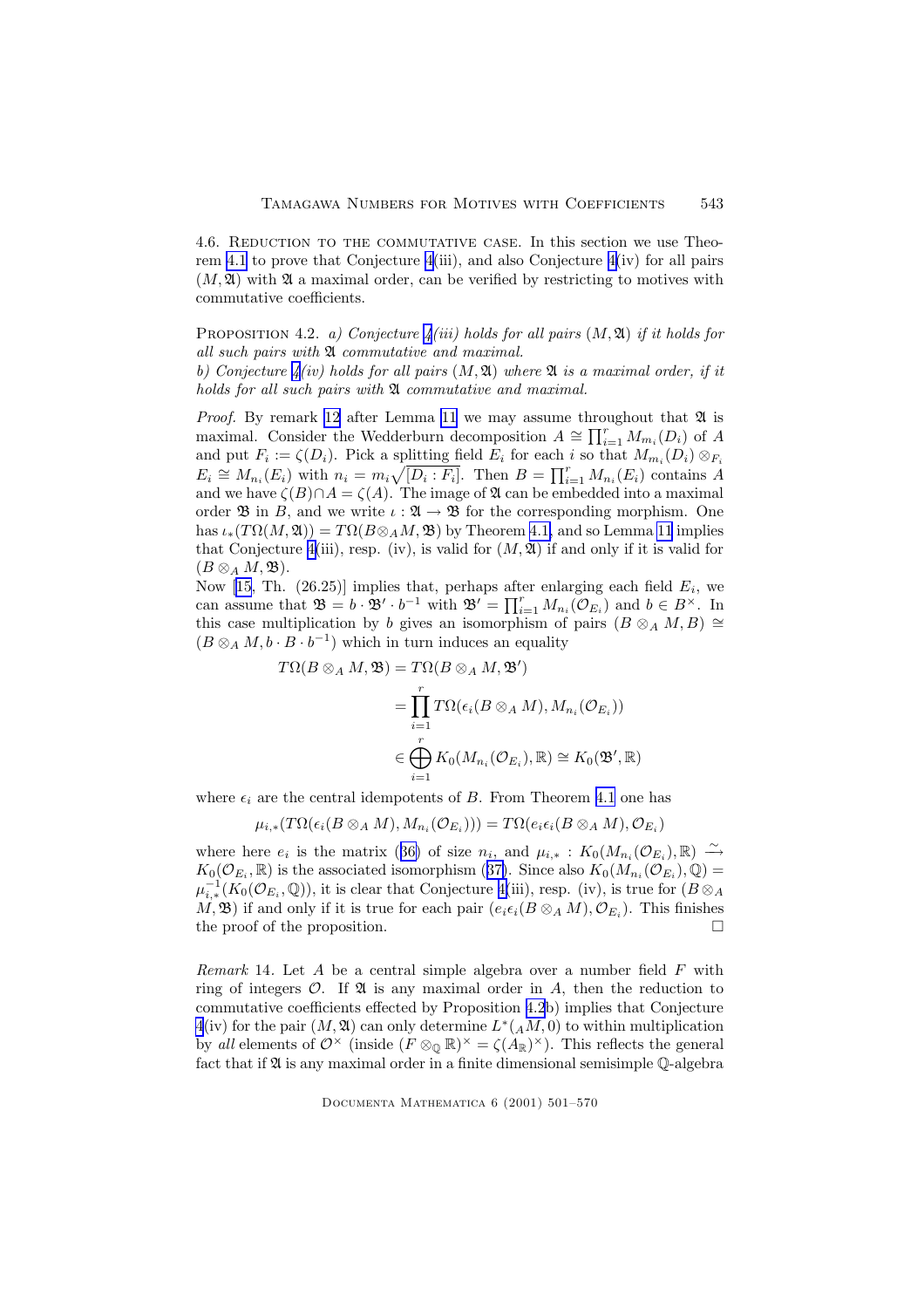A, then  $\hat{\delta}_{\mathfrak{A},\mathbb{R}}^1$  vanishes on all of  $\zeta(\mathfrak{A})^\times$  rather than only on  $\zeta(\mathfrak{A})^\times \cap \text{im}(\text{nr}_{A_{\mathbb{R}}}).$ (The latter fact follows as an easy consequence of [\[15](#page-68-0), (45.7), (45.8)]).

Remark 15. Non-maximal non-commutative orders  $\mathfrak A$  arise as natural operating rings in many interesting examples. In general, when attempting to verify Conjecture  $4(iv)$  $4(iv)$  for any such pair  $(M, \mathfrak{A})$  no reduction to commutative coefficients is possible. In [\[11](#page-67-0)] we give a detailed discussion of Conjecture [4\(](#page-34-0)iv) for a number of such examples.

## 5. Kummer duality

We recall that if  $M$  is any motive with an action of a semisimple  $\mathbb Q$ -algebra  $A$ , then the dual motive  $M^*$  is naturally endowed with an action of the opposite algebra  $A^{op}$ . After fixing an isomorphism  $A^* \cong A^{op}$  of  $A^{op}$ -modules [\[15](#page-68-0), (9.8)], we then have a functorial isomorphism of  $A^{op}$ -modules

(52) 
$$
W^* = \text{Hom}_{\mathbb{Q}}(W, \mathbb{Q}) \cong \text{Hom}_{\mathbb{Q}}(A \otimes_A W, \mathbb{Q})
$$

$$
\cong \text{Hom}_A(W, \text{Hom}_{\mathbb{Q}}(A^{op}, \mathbb{Q})) \cong \text{Hom}_A(W, A)
$$

for any A-module W. It follows that if M has a projective  $\mathfrak{A}\text{-structure }{T_v : v \in}$  $S_{\infty}$ , then  $M^*(1)$  has a projective  $\mathfrak{A}^{op}\text{-}structure \{Hom_{\mathfrak{A}}(T_v, \mathfrak{A})(1) : v \in S_{\infty}\}.$ In this section we shall compare the elements  $T\Omega(M, \mathfrak{A})$  and  $T\Omega(M^*(1), \mathfrak{A}^{op}).$ This comparison is naturally motivated by the problem of deciding whether Conjecture [4\(](#page-34-0)iv) is compatible with the functional equation of  $L(A, M, s)$ . The comparison result we prove in this section is most conveniently formulated in terms of an element  $T\Omega^{loc}(M, \mathfrak{A})$  of Cl( $\mathfrak{A}, \mathbb{R}$ ) the theory of which is strikingly parallel to that of  $T\Omega(M, \mathfrak{A})$  but involves no assumptions on the motivic cohomology of M. Indeed,  $T\Omega^{loc}(M, \mathfrak{A})$  takes the form  $L^{loc}(M, \mathfrak{A}) + R\Omega^{loc}(M, \mathfrak{A})$ where the first term is defined in terms of the equivariant archimedean Euler factors and epsilon factors which are attached to  $M$  and  $M^*(1)$  and the second term is of an algebraic nature, involving the realisations of M.

5.1. DEFINITION OF  $R\Omega^{loc}(M, \mathfrak{A})$ . We first define a virtual A-module

$$
\Xi^{loc}(M) := [H_{dR}(M)] \boxtimes [H_B(M)]^{-1}
$$

where

$$
H_B(M) := \bigoplus_{\sigma \in \text{Hom}(K,\mathbb{C})} H_{\sigma}(M).
$$

Recall that for each  $\sigma \in \text{Hom}(K, \mathbb{C})$  we write  $v(\sigma)$  for the corresponding element of  $S_{\infty}$ . The action of Gal( $\mathbb{C}/K_{v(\sigma)}$ ) on each space  $H_{\sigma}(M)$  induces upon  $H_B(M)$ an action of Gal $(\mathbb{C}/\mathbb{R})$ . In addition, by taking the direct sum over the A  $\times$  $Gal(\mathbb{C}/K_{v(\sigma)})$ -equivariant period isomorphisms

$$
H_{\sigma}(M)\otimes_{\mathbb{Q}}\mathbb{C}\cong H_{dR}(M)\otimes_{K,\sigma}\mathbb{C}
$$

<span id="page-43-0"></span>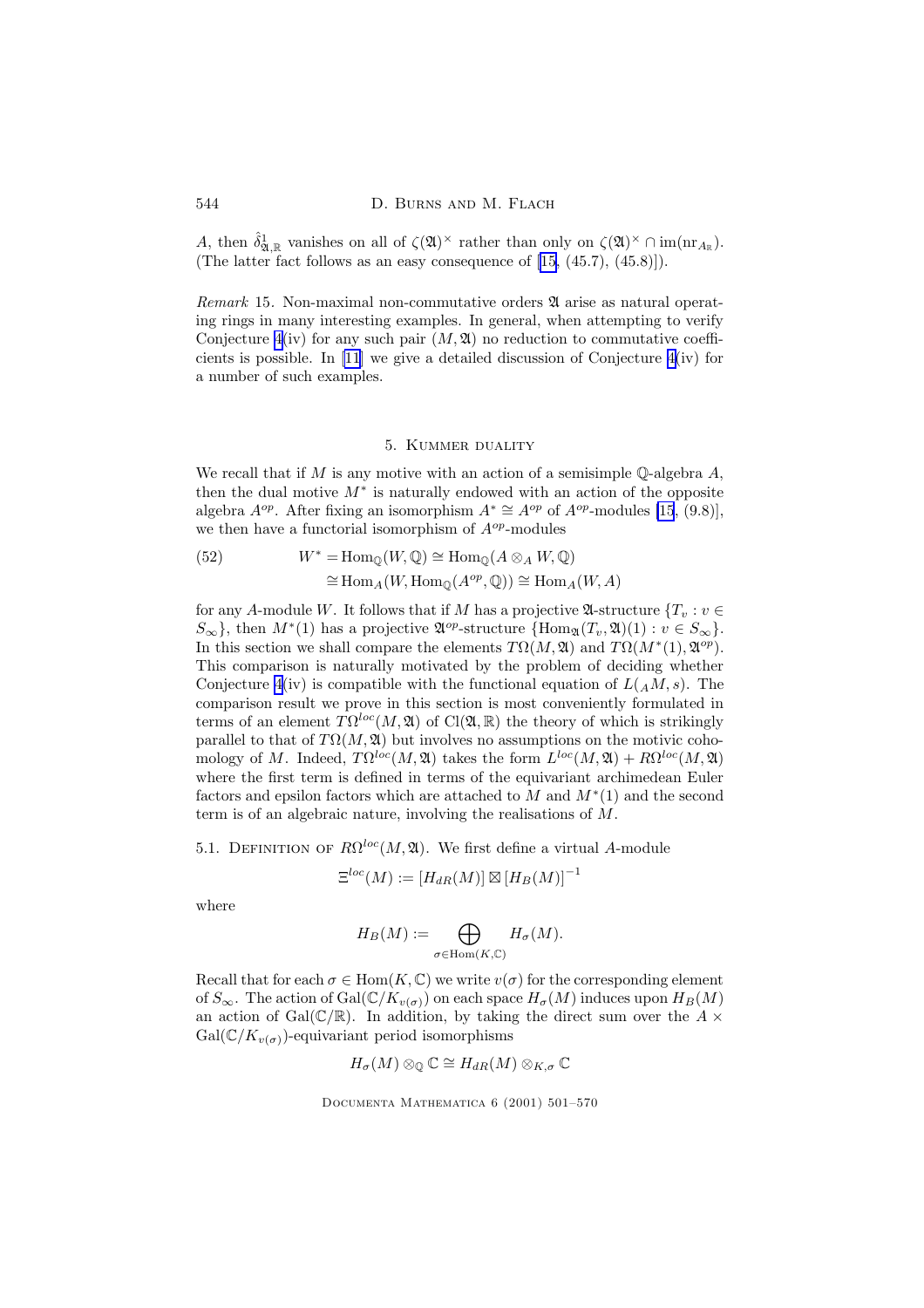<span id="page-44-0"></span>one obtains an  $A \times \text{Gal}(\mathbb{C}/\mathbb{R})$ -equivariant isomorphism

(53) 
$$
H_B(M) \otimes_{\mathbb{Q}} \mathbb{C} \cong \bigoplus_{\sigma \in \text{Hom}(K, \mathbb{C})} H_{dR}(M) \otimes_{K, \sigma} \mathbb{C} = H_{dR}(M) \otimes_{\mathbb{Q}} \mathbb{C}
$$

and after taking Gal $(\mathbb{C}/\mathbb{R})$ -invariants this in turn induces an  $A_{\mathbb{R}}$ -equivariant isomorphism

(54) 
$$
(H_B(M) \otimes_{\mathbb{Q}} \mathbb{C})^+ \cong H_{dR}(M) \otimes_{\mathbb{Q}} \mathbb{R}.
$$

Here and in what follows, for any commutative ring R and  $R[\text{Gal}(\mathbb{C}/\mathbb{R})]$ -module X we write  $X^+$  and  $X^-$  for the R-submodules of X upon which complex conjugation acts as multiplication by 1 and −1 respectively. There is also an A-equivariant direct sum decomposition

(55) 
$$
(H_B(M) \otimes_{\mathbb{Q}} \mathbb{C})^+ = (H_B(M)^+ \otimes_{\mathbb{Q}} \mathbb{R}) \oplus (H_B(M)^- \otimes_{\mathbb{Q}} \mathbb{R}(2\pi i)^{-1})
$$

and an isomorphism

(56) 
$$
H_B(M)^{-} \otimes_{\mathbb{Q}} \mathbb{R}(2\pi i)^{-1} \cong H_B(M)^{-} \otimes_{\mathbb{Q}} \mathbb{R}
$$

which is induced by identifying  $\mathbb{R}(2\pi i)^{-1}$  with  $\mathbb R$  by sending  $(2\pi i)^{-1}$  to 1. Let  $\epsilon_B$  (resp.  $\epsilon_{dR}$ ) be the automorphism [ − 1] in  $\pi_1 V(A_{\mathbb{R}}) \cong K_1(A_{\mathbb{R}})$  which is induced by multiplication by -1 on  $H_B(M)^+ \otimes_{\mathbb{Q}} \mathbb{R}$  (resp.  $F^0H_{dR}(M) \otimes_{\mathbb{Q}} \mathbb{R}$ ). We write

(57) 
$$
\vartheta_{\infty}^{loc} : \Xi^{loc}(M) \otimes_{\mathbb{Q}} \mathbb{R} \cong \mathbf{1}_{V(A_{\mathbb{R}})}
$$

for the isomorphism of virtual  $A_{\mathbb{R}}$ -modules which is obtained by applying the functor  $\lceil \ \ \rceil$  to (54), (55) and (56) and then multiplying by  $\epsilon_B \epsilon_{dR}$ . The reason for the introduction of  $\epsilon_B \epsilon_{dR}$  will become clear in the proof of Theorem [5.3](#page-55-0) below.

As in previous sections, we now fix a finite set  $S$  of places of  $K$  which contains  $S_{\infty}$  and all places at which M has bad reduction, and for each rational prime p we set  $V := V_p := H_p(M)$ . For a finite group  $\Pi$  and a  $\Pi$ -module N we denote by  $C_{\text{Tate}}^{\bullet}(\Pi, N)$  the standard complex computing Tate cohomology. By a slight abuse of notation we also set  $C^{\bullet}_{\text{Tate}}(\Pi, N) := C^{\bullet}(\Pi, N)$  for any infinite profinite group Π.

For any continuous  $G_{S_p}$ -module N we set

$$
\tilde{R}\Gamma_c(\mathcal{O}_{K,S_p}, N) := \text{Cone}\left(C^\bullet(G_{S_p}, N) \to \bigoplus_{v \in S_p} C^\bullet_{\text{Tate}}(G_v, N)\right)[-1]
$$

and if  $N = V_p$  is a  $\mathbb{Q}_p$ -vector space we define

$$
{}_{1}\tilde{R}\Gamma_{c}(\mathcal{O}_{K,S_p}, V_p) := \text{Cone}\left(C^{\bullet}(G_{S_p}, N) \to \bigoplus_{v \in S_{p,f}} R\Gamma(K_v, V_p)\right)[-1]
$$

so that there is a natural quasi-isomorphism

(58) 
$$
\tilde{R}\Gamma_c(\mathcal{O}_{K,S_p}, V_p) \to {}_1\tilde{R}\Gamma_c(\mathcal{O}_{K,S_p}, V_p).
$$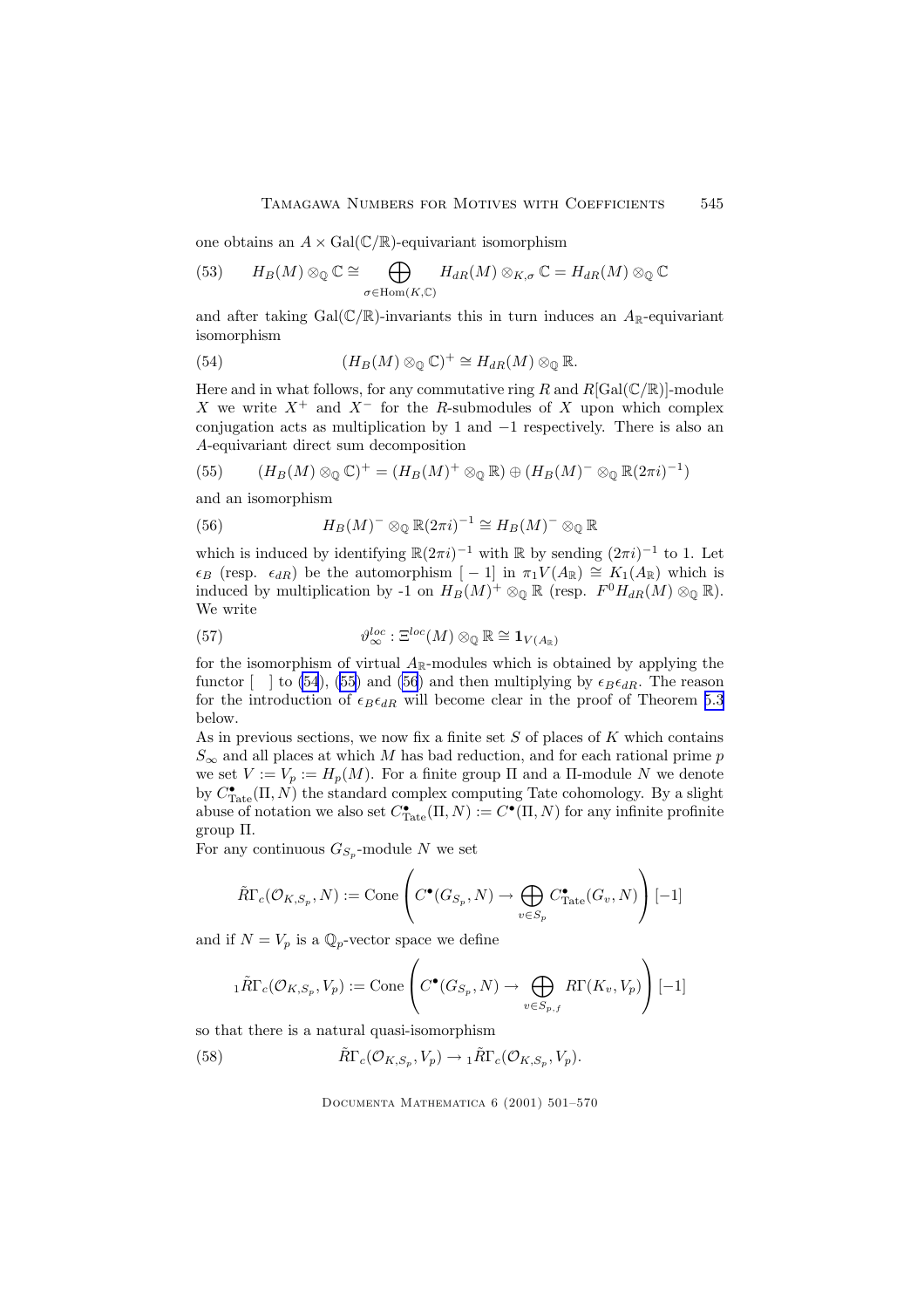<span id="page-45-0"></span>546 D. BURNS AND M. FLACH

We fix once and for all an injective resolution  $\mathfrak{A}_p \to I^{\bullet}$  of  $\mathfrak{A}_p$ - $\mathfrak{A}_p$ -bimodules, and for any complex  $N$  of  $\mathfrak{A}_p$ -modules (which is cohomologically bounded above) we define a complex of  $\mathfrak{A}_p^{op}$ -modules by  $N^* := \text{Hom}_{\mathfrak{A}_p}(N, I^{\bullet})$ . Note here that, since the natural map  $\mathfrak{A}_p \to \mathfrak{A}_p \otimes_{\mathbb{Z}_p} \mathfrak{A}_p^{op}$  is flat, each  $I^n$  is an injective  $\mathfrak{A}_p$ module and hence that  $N^* = \text{RHom}_{\mathfrak{A}_p}(N, \mathfrak{A}_p)$  in  $D(\mathfrak{A}_p^{op})$ . We shall moreover assume that  $I^0 = A_p$  and that each  $I^n$  is torsion if  $n \geq 1$ . There is then an isomorphism of complexes of  $A_p - A_p$ -bimodules

(59) 
$$
I_{\mathbb{Q}_p}^{\bullet} := \mathbb{Q}_p \otimes_{\mathbb{Z}_p} I^{\bullet} \cong A_p[0].
$$

If  $N = T = T_p \subset V_p$  is a projective  $\mathfrak{A}_p$ -lattice, and in that case only, we put  $T^* = \text{Hom}_{\mathfrak{A}_p}(T, \mathfrak{A}_p)$ . The isomorphism ([52\)](#page-43-0) then induces an identification

(60) 
$$
\mathbb{Q}_p \otimes_{\mathbb{Z}_p} T^*(1) \cong \text{Hom}_{A_p}(V, A_p(1)) \cong \text{Hom}_{\mathbb{Q}_p}(V, \mathbb{Q}_p(1)) = V^*(1)
$$

of  $T^*(1)$  with an  $\mathfrak{A}_p^{op}$ -lattice in  $V^*(1)$ .

LEMMA 12. a) There is a commutative diagram of maps of complexes

$$
R\Gamma(\mathcal{O}_{K,S_p}, V) \longrightarrow \bigoplus_{v \in S_{p,f}} R\Gamma(K_v, V) \longrightarrow \bigoplus_{v \in S_{p,f}} R\Gamma/f(K_v, V)
$$
  
\n
$$
\downarrow \text{AV}_{v}
$$
\n
$$
\downarrow \text{R}\Gamma_c(\mathcal{O}_{K,S_p}, V^*(1))^*[-3] \longrightarrow \bigoplus_{v \in S_{p,f}} R\Gamma(K_v, V^*(1))^*[-2] \longrightarrow \bigoplus_{v \in S_{p,f}} R\Gamma f(K_v, V^*(1))^*[-2]
$$

in which all of the vertical maps are quasi-isomorphisms. Moreover  $[1 \text{ AV}]$ ,  $[N_v]$  and  $[N_{f,v}]$  are independent of any choices made in the construction of this diagram.

b) There is a natural quasi-isomorphism

(61) 
$$
R\Gamma(\mathcal{O}_{K,S_p},T) \xrightarrow{\text{AV}} \tilde{R}\Gamma_c(\mathcal{O}_{K,S_p},T^*(1))^*[-3]
$$

so that  $\mathbb{Q}_p \otimes_{\mathbb{Z}_p} \mathrm{AV} = \nu[-3] \circ {}_1 \mathrm{AV}$  where  $\nu$  is the composite isomorphism

$$
{}_{1}\tilde{R}\Gamma_{c}(\mathcal{O}_{K,S_{p}},V^{*}(1))^{*} = \text{Hom}_{\mathbb{Q}_{p}}({}_{1}\tilde{R}\Gamma_{c}(\mathcal{O}_{K,S_{p}},V^{*}(1)),\mathbb{Q}_{p})
$$
\n
$$
\xrightarrow{\text{(52)}} \text{Hom}_{A_{p}}({}_{1}\tilde{R}\Gamma_{c}(\mathcal{O}_{K,S_{p}},V^{*}(1)), A_{p})
$$
\n
$$
\xrightarrow{\text{(59)}} \text{Hom}_{A_{p}}({}_{1}\tilde{R}\Gamma_{c}(\mathcal{O}_{K,S_{p}},V^{*}(1)), I_{\mathbb{Q}_{p}}^{\bullet})
$$
\n
$$
\xrightarrow{\text{(58)}} \text{Hom}_{A_{p}}(\tilde{R}\Gamma_{c}(\mathcal{O}_{K,S_{p}},V^{*}(1)), I_{\mathbb{Q}_{p}}^{\bullet})
$$
\n
$$
\xrightarrow{\text{(60)}} \text{Hom}_{\mathfrak{A}_{p}}(\tilde{R}\Gamma_{c}(\mathcal{O}_{K,S_{p}},T^{*}(1)), I^{\bullet}) \otimes_{\mathbb{Z}_{p}} \mathbb{Q}_{p}.
$$

*Proof.* We first define local pairings for places  $v \mid p$ . To do this we continue to use the notation introduced in §[3.2.](#page-18-0)

Recall that  $B^i$  is an algebra for  $i = 0, 1$  and that the differential of  $B^{\bullet}$  is a difference of two algebra homomorphisms  $\beta_1$  and  $\beta_2$  (cf. ([20\)](#page-19-0)). There therefore exists a natural morphism of complexes  $\mu : B^{\bullet} \otimes_{\mathbb{Q}_p} B^{\bullet} \to B^{\bullet}$  for which  $\mu^0$ :  $B^0\otimes_{\mathbb{Q}_p} B^0 \to B^0$  is given by multiplication,  $\mu^1:(B^0\otimes_{\mathbb{Q}_p} B^1) \oplus (B^1\otimes_{\mathbb{Q}_p} B^0) \to$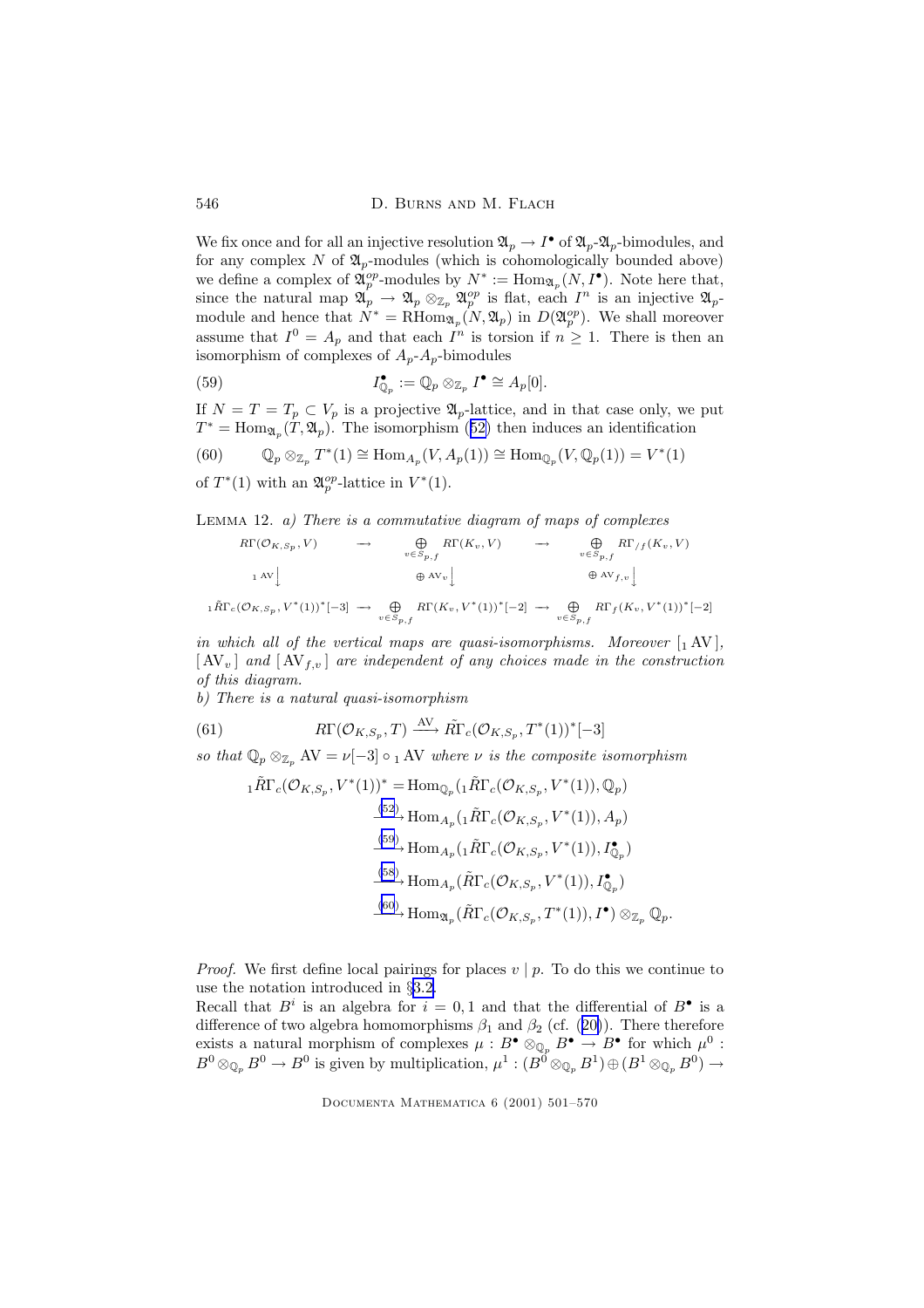<span id="page-46-0"></span> $B^1$  is defined by  $\mu_1(x\otimes y, y'\otimes x') = \beta_2(x)y + \beta_1(x')y'$ , and  $\mu^2 : B^1 \otimes_{\mathbb{Q}_p} B^1 \to 0$ is the zero map. This morphism induces a commutative diagram of pairings



and also a commutative diagram of cup product pairings

$$
C^{\bullet}(G_v, V) \times C^{\bullet}(G_v, V^*(1)) \qquad \qquad \xrightarrow{\cup} \qquad \qquad C^{\bullet}(G_v, \mathbb{Q}_p(1))
$$

 $\mathrm{Tot}\, C^{\bullet}(G_v, B^{\bullet} \otimes_{\mathbb{Q}_p} V) \times \mathrm{Tot}\, C^{\bullet}(G_v, (B^{\bullet} \otimes_{\mathbb{Q}_p} V^*(1))) \longrightarrow \mathrm{Tot}\, C^{\bullet}(G_v, B^{\bullet} \otimes_{\mathbb{Q}_p} \mathbb{Q}_p(1)).$ We thereby obtain a commutative diagram of local and global cup product pairings

(62)  
\n
$$
C^{\bullet}(G_{S_p}, V) \times C^{\bullet}(G_{S_p}, V^*(1)) \longrightarrow C^{\bullet}(G_{S_p}, \mathbb{Q}_p(1))
$$
\n
$$
\xrightarrow[\text{res}_V]{} \times \text{res}_{V^*(1)} \qquad \qquad \downarrow \text{res}_{\mathbb{Q}_p(1)} \qquad \qquad \downarrow \text{res}_{\mathbb{Q}_p(1)}
$$
\n
$$
\bigoplus_{v \in S_{p,f}} R\Gamma(K_v, V) \times \bigoplus_{v \in S_{p,f}} R\Gamma(K_v, V^*(1)) \longrightarrow \bigoplus_{v \in S_{p,f}} R\Gamma(K_v, \mathbb{Q}_p(1))
$$

and hence an induced pairing on the mapping cone

(63) 
$$
C^{\bullet}(G_{S_p}, V) \times {}_1\tilde{R}\Gamma_c(\mathcal{O}_{K,S_p}, V^*(1)) \xrightarrow{\cup} {}_1\tilde{R}\Gamma_c(\mathcal{O}_{K,S_p}, \mathbb{Q}_p(1)) \xrightarrow{\tilde{\text{Tr}}}\mathbb{Q}_p[-3]
$$
  
so that

(64) 
$$
\operatorname{res}_{\mathbb{Q}_p(1)}^{ad}(\operatorname{res}_V(x) \cup y) = x \cup \operatorname{res}_{V^*(1)}^{ad}(y)
$$

where here

$$
\text{res}_{V}^{ad}: \bigoplus_{v \in S_{p,f}} R\Gamma(K_v,V) \to {}_1\tilde{R}\Gamma_c(\mathcal{O}_{K,S_p},V)[1]
$$

is the natural map. The morphism  $\tilde{T}$ r in (63) is chosen to be a lift of the map

$$
{}_{1}\tilde{R}\Gamma_{c}(\mathcal{O}_{K,S_{p}},\mathbb{Q}_{p}(1)) \supseteq \tau^{\leq 3} {}_{1}\tilde{R}\Gamma_{c}(\mathcal{O}_{K,S_{p}},\mathbb{Q}_{p}(1)) \n\rightarrow H_{c}^{3}(\mathcal{O}_{K,S_{p}},\mathbb{Q}_{p}(1))[-3] \xrightarrow{\text{Tr}} \mathbb{Q}_{p}[-3]
$$

(such a lift exists because  $\mathbb{Q}_p$  is an injective  $\mathbb{Q}_p$ -module).

In the diagram of claim a) the map  $_1$  AV is induced by (63) and the maps  $AV_v$ by the local cup product pairing composed with  $\tilde{\text{Tr}} \circ \text{res}_{\mathbb{Q}_p(1)}^{ad}$ . These maps are quasi-isomorphisms by local and global duality and the compatibility of local and global trace maps [\[36](#page-69-0), Chap. II, §3]. In addition, the commutativity of the left hand square of the diagram in a) is a consequence of (64).

The right hand square of the diagram in a) arises as a direct sum of commutative squares over the places in  $S_{p,f}$ , and for each such place v the existence of the appropriate square will follow directly if we can show that the complexes  $R\Gamma_f(K_v, V)$  and  $R\Gamma_f(K_v, V^*(1))$  (and not only their cohomology) annihilate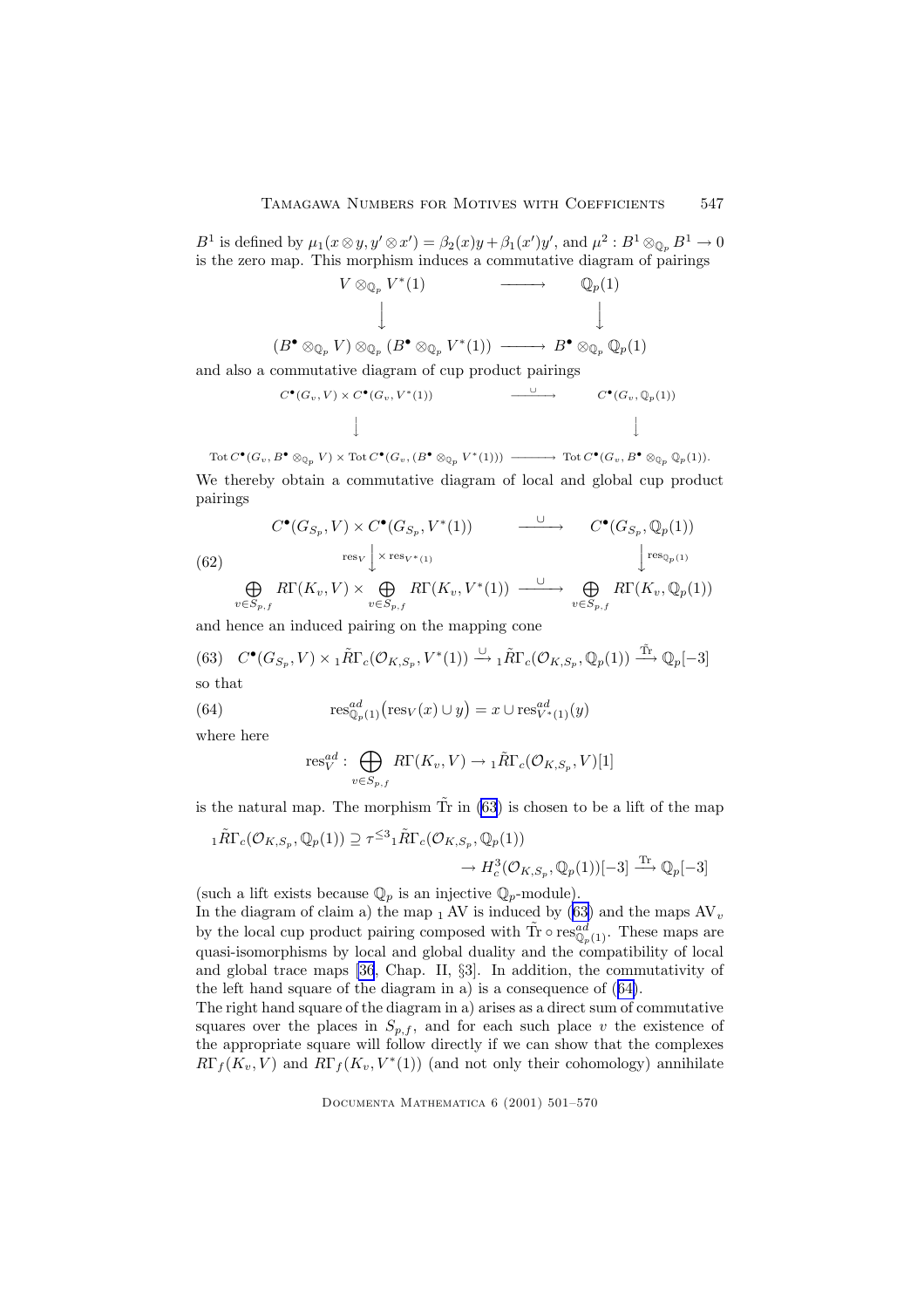each other under the pairing  $\tilde{\text{Tr}} \circ \text{res}_{\mathbb{Q}_p(1)}^{ad} \circ \cup \text{ constructed above.}$  To prove the required annihilation property, we consider separately the cases  $v \nmid p$  and  $v \mid p$ . If firstly  $v \nmid p$ , then  $R\Gamma_f(K_v, V)$  coincides with the subcomplex  $C^{\bullet}(G_v/I_v, V^{I_v})$ of  $C^{\bullet}(G_v, V)$ . In addition, since  $H^2(G_v/I_v, \mathbb{Q}_p(1)) = 0$ , we can certainly choose the lifting  $\tilde{T}r$  in such a way that it vanishes on the subcomplex

$$
\mathrm{res}_{\mathbb{Q}_p(1)}^{ad} \left( \bigoplus_{v \in S_{p,f}} C^{\bullet}(G_v/I_v, \mathbb{Q}_p(1)) \right) \subseteq {}_1\tilde{R}\Gamma_c(\mathcal{O}_{K,S_p}, \mathbb{Q}_p(1))[1].
$$

If now  $v \mid p$ , then the subcomplex  $R\Gamma_f(K_v, V) = H^0(G_v, B^{\bullet} \otimes_{\mathbb{Q}_p} V)$  is concentrated in degrees 0 and 1 and the cup product of  $x \in H^0(G_v, B^1 \otimes_{\mathbb{Q}_p} V)$  and  $x' \in H^0(G_v, B^1 \otimes_{\mathbb{Q}_p} V^*(1))$  is given by  $\mu_2(x \otimes x') = 0$ . Hence  $R\Gamma_f(K_v, V)$  and  $R\Gamma_f(K_v, V^*(1))$  do indeed annihilate each other.

We observe that, for each  $v \in S_{p,f}$ , the resulting morphism  $AV_{f,v}$ :  $R\Gamma_f(K_v, V) \to R\Gamma_f(K_v, V^*(1))^*[-2]$  is a quasi-isomorphism as a consequence of [\[4](#page-67-0), Prop. 3.8].

Also, since all of the maps which are induced on cohomology by  $_1$  AV, AV<sub>v</sub> and  $AV_{f,v}$  are independent of the choice of the lift Tr, and their sources and targets all belong to  $D^{p,p}(A_p) = D^p(A_p)$ , Proposition [2.1e](#page-7-0)) implies the final assertion of claim a).

To prove claim b), we argue in a similar way starting with the diagram

$$
(65)
$$

$$
C^{\bullet}(G_{S_p}, T) \times C^{\bullet}(G_{S_p}, T^*(1)) \longrightarrow C^{\bullet}(G_{S_p}, \mathfrak{A}_p(1))
$$
  
\n
$$
\underset{v \in S_p}{\bigoplus} C^{\bullet}_{\text{Tate}}(G_v, T) \times \underset{v \in S_p}{\bigoplus} C^{\bullet}_{\text{Tate}}(G_v, T^*(1)) \longrightarrow \underset{v \in S_p}{\longrightarrow} C^{\bullet}_{\text{Tate}}(G_v, \mathfrak{A}_p(1))
$$

and using a lift  $\tilde{Tr}_{\mathfrak{A}}$  of the map

$$
\tilde{R}\Gamma_c(\mathcal{O}_{K,S_p},\mathfrak{A}_p(1)) \supseteq \tau^{\leq 3} \tilde{R}\Gamma_c(\mathcal{O}_{K,S_p},\mathfrak{A}_p(1)) \n\to H_c^3(\mathcal{O}_{K,S_p},\mathfrak{A}_p(1))[-3] \xrightarrow{\text{Tr}_{\mathfrak{A}}} \mathfrak{A}_p[-3] \to I^{\bullet}[-3].
$$

The resulting map AV (as in [\(61\)](#page-45-0)) is a quasi-isomorphism by [\[9](#page-67-0), Lem. 16]. In addition, there is a natural map from diagram  $(65)$  to diagram  $(62)$  $(62)$ , inducing a commutative diagram

$$
C^{\bullet}(G_{S_p}, T) \times \tilde{R}\Gamma_c(\mathcal{O}_{K,S_p}, T^*(1)) \longrightarrow \tilde{R}\Gamma_c(\mathcal{O}_{K,S_p}, \mathfrak{A}_p(1))) \xrightarrow{\tilde{\text{Tr}}_{\mathfrak{A}}} I^{\bullet}[-3]
$$
  
\n
$$
\downarrow \qquad \qquad \downarrow \qquad \qquad \downarrow \qquad \qquad \downarrow
$$
  
\n
$$
C^{\bullet}(G_{S_p}, V) \times {}_1\tilde{R}\Gamma_c(\mathcal{O}_{K,S_p}, V^*(1)) \longrightarrow {}_1\tilde{R}\Gamma_c(\mathcal{O}_{K,S_p}, \mathbb{Q}_p(1))) \xrightarrow{\tilde{\text{Tr}}_{\bullet}} \mathbb{Q}_p[-3]
$$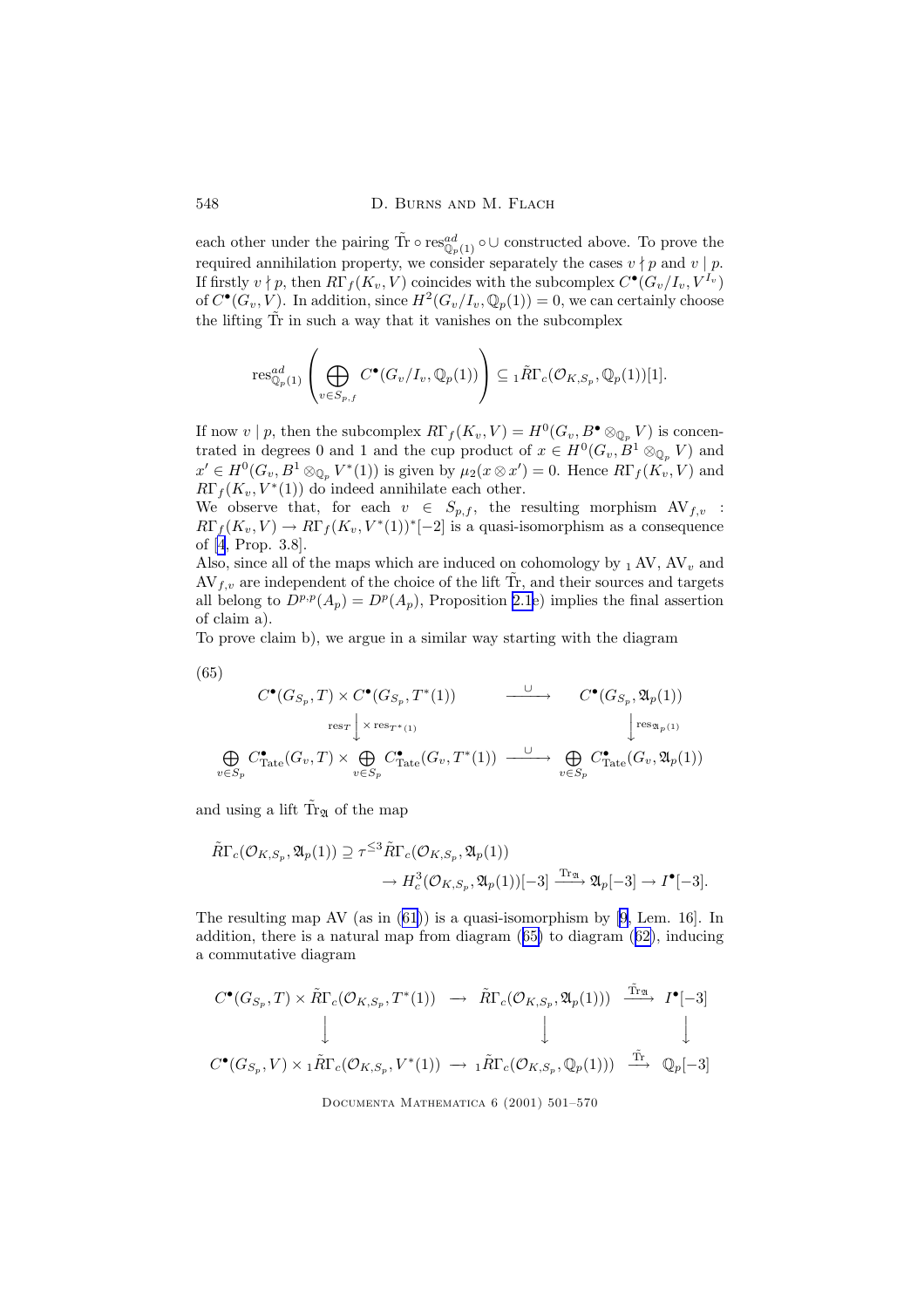<span id="page-48-0"></span>where the left vertical arrow involves [\(60](#page-45-0)) and the middle and right vertical arrows involve the map  $A \to \mathbb{Q}$  which is the image of  $1 \in A^{op}$  under the isomorphism  $A^{op} \cong A^* = \text{Hom}_{\mathbb{Q}}(A, \mathbb{Q})$  chosen before ([52\)](#page-43-0). The second statement in b) then follows easily from this last commutative diagram. in b) then follows easily from this last commutative diagram.

We now define a virtual  $A_p$ -module  $\Lambda_p(S, V_p)$  by setting

(66) 
$$
\Lambda_p(S, V_p) := \underset{v \in S_{p,f}}{\boxtimes} \left[ R\Gamma(K_v, V_p) \right]^{-1} \boxtimes \left[ \operatorname{Ind}_K^{\mathbb{Q}} V_p \right]^{-1}.
$$

We also define

(67) 
$$
\theta_p : A_p \otimes_A \Xi^{loc}(M) \cong \Lambda_p(S, V_p)
$$

to be the isomorphism in  $V(A_p)$  which results from composing the isomorphisms obtained by applying  $[\ ]$  to the canonical  $A \times \text{Gal}(\mathbb{C}/\mathbb{R})$ -equivariant comparison isomorphism

(68) 
$$
H_B(M) \otimes_{\mathbb{Q}} \mathbb{Q}_p \cong \text{Ind}_K^{\mathbb{Q}} V_p,
$$

to the  $A$ -equivariant (Poincaré duality) exact sequence

(69) 
$$
0 \to (H_{dR}(M^*(1))/F^0)^* \to H_{dR}(M) \to H_{dR}(M)/F^0 \to 0,
$$

to [\(23](#page-20-0)) for both M and  $M^*(1)$ , to [\(18\)](#page-19-0) and the maps  $AV_{f,v}$  for each  $v \in S_{p,f}$ , to [\(19](#page-19-0)) for each  $v \in S$  with  $v \nmid p$  and ([22\)](#page-20-0) for each  $v \mid p$ , and by then using the isomorphisms [\(24](#page-20-0)) for  $V = V_{p,v}$  and  $V = V_p^*(1)_v$  and each  $v \in S_{p,f}$ .

Given a projective  $\mathfrak A$ -structure T on M we define  $C(K,T_p)$  to be the mapping cone of the composite map

(70)  
\n
$$
R\Gamma_c(\mathcal{O}_{K,S_p}, T_p)[-1] \rightarrow R\Gamma(\mathcal{O}_{K,S_p}, T_p)[-1]
$$
\n
$$
\Lambda V \downarrow
$$
\n
$$
\tilde{R}\Gamma_c(\mathcal{O}_{K,S_p}, T_p^*(1))^*[-4] \rightarrow R\Gamma_c(\mathcal{O}_{K,S_p}, T_p^*(1))^*[-4]
$$

and we set

(71) 
$$
\Lambda_p(S,T_p) := [C(K,T_p)].
$$

We next define a canonical isomorphism in  $V(A_p)$ 

$$
\theta_p': \Lambda_p(S, V_p) \xrightarrow{\sim} A_p \otimes_{\mathfrak{A}_p} \Lambda_p(S, T_p).
$$

To do this we first define  $_1C(K, V_p)$  just as  $C(K, T_p)$  but using diagram  $A_p \otimes_{\mathfrak{A}_p} (70)$  with  $R\Gamma_c(\mathcal{O}_{K,S_p}, V_p)$  replaced by  ${}_1R\Gamma_c(\mathcal{O}_{K,S_p}, V_p)$ , and we define  $_2C(K, V_p)$  by also replacing  $\widetilde{R}\Gamma_c(\mathcal{O}_{K,S_p}, V_p^*(1)), R\Gamma_c(\mathcal{O}_{K,S_p}, V_p^*(1))$  and AV by their respective versions indexed by 1. Then there are natural quasiisomorphisms

(72) 
$$
A_p \otimes_{\mathfrak{A}_p} C(K,T_p) \xrightarrow{\sim} {}_1C(K,V_p) \xleftarrow{\sim} {}_2C(K,V_p)
$$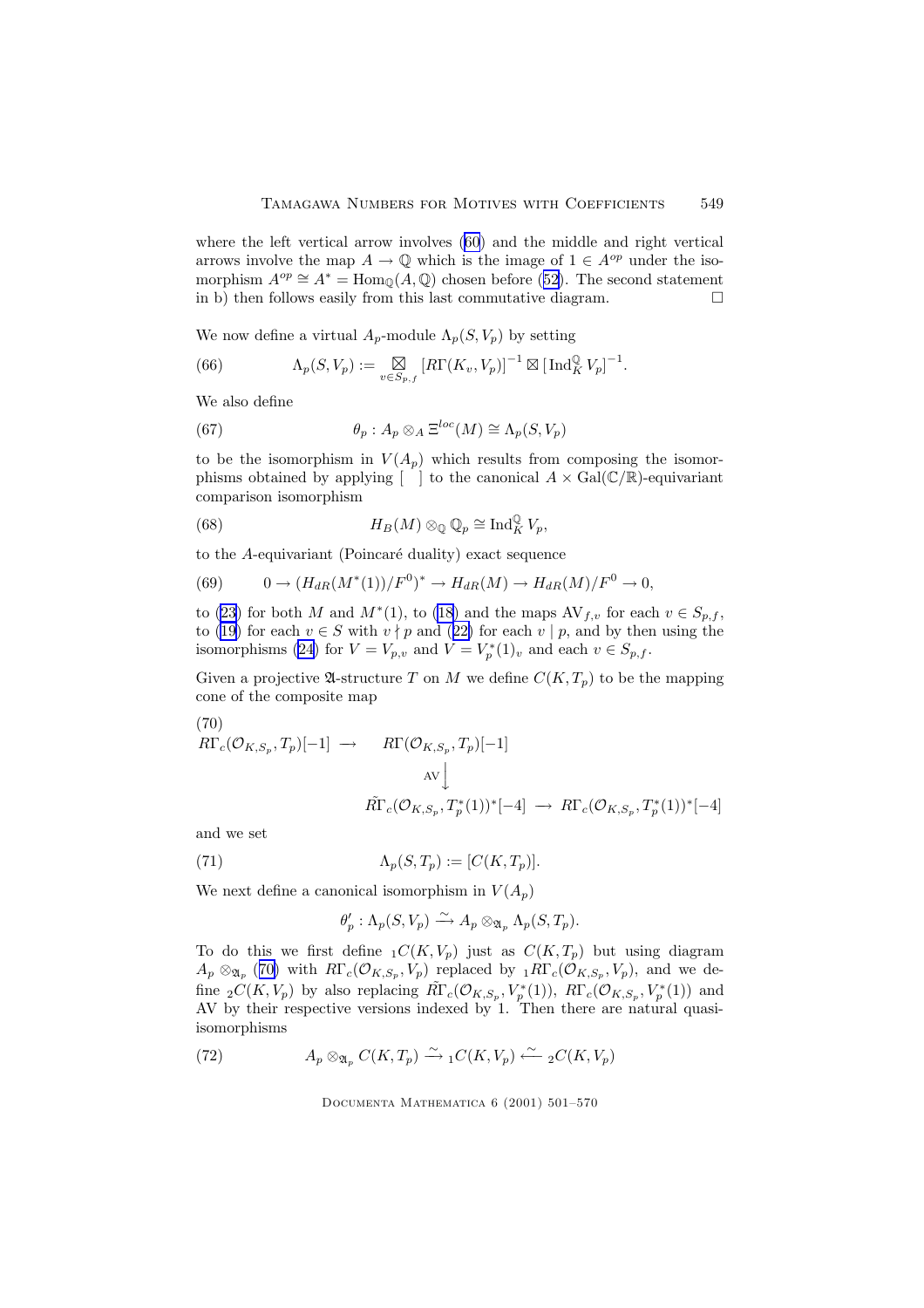where we have used the last assertion in Lemma [12b](#page-45-0)) for the second quasiisomorphism. Setting

$$
{}_{2}L(S_p, V_p) :=
$$
  
Cone $\left( {}_{1}R\Gamma_c(\mathcal{O}_{K,S_p}, V_p) \to R\Gamma(\mathcal{O}_{K,S_p}, V_p) \xrightarrow{1 \text{ AV}} {}_{1}\tilde{R}\Gamma_c(\mathcal{O}_{K,S_p}, V_p^*(1))^*[-3] \right)$ 

we obtain a true nine term diagram

$$
\bigoplus_{v \in S_{\infty}} R\Gamma(K_v, V_p^*(1))^*[-4] \implies \bigoplus_{v \in S_{\infty}} R\Gamma(K_v, V_p^*(1))^*[-4]
$$
\n
$$
\downarrow \qquad \qquad \downarrow
$$
\n
$$
(73) \qquad 1 \tilde{R}\Gamma_c(\mathcal{O}_{K,S_p}, V_p^*(1))^*[-4] \longrightarrow 2L(S_p, V_p)[-1] \qquad \longrightarrow 1 R\Gamma_c(\mathcal{O}_{K,S_p}, V_p)
$$
\n
$$
\downarrow \qquad \qquad \downarrow \qquad \qquad \parallel
$$
\n
$$
1 R\Gamma_c(\mathcal{O}_{K,S_p}, V_p^*(1))^*[-4] \longrightarrow 2C(K, V_p) \qquad \longrightarrow 1 R\Gamma_c(\mathcal{O}_{K,S_p}, V_p).
$$

There is also a commutative diagram of true triangles

$$
R\Gamma(\mathcal{O}_{K,S_p}, V_p)[-1] \longrightarrow {}_{1}L(S_p, V_p)[-1] \longrightarrow {}_{1}R\Gamma_c(\mathcal{O}_{K,S_p}, V_p)
$$
  
(74)  

$$
{}_{1}\tilde{R}\Gamma_c(\mathcal{O}_{K,S_p}, V_p^*(1))^*[-4] \longrightarrow {}_{2}L(S_p, V_p)[-1] \longrightarrow {}_{1}R\Gamma_c(\mathcal{O}_{K,S_p}, V_p)
$$

where the bottom row coincides with the central row in (73) and

$$
{}_{1}L(S_{p},V_{p}) := \text{Cone}\left({}_{1}R\Gamma_{c}(\mathcal{O}_{K,S_{p}},V_{p}) \to R\Gamma(\mathcal{O}_{K,S_{p}},V_{p})\right).
$$

Lemma 13. Let

$$
E: 0 \longrightarrow A \xrightarrow{\iota} B \xrightarrow{\pi} C \longrightarrow 0
$$

be any true triangle, and let  $E'$  denote the associated canonical true triangle

$$
0 \longrightarrow C \longrightarrow \text{Cone}(\pi) \longrightarrow B[1] \longrightarrow 0.
$$

Then there is a natural quasi-isomorphism  $A[1] \stackrel{q}{\rightarrow} \text{Cone}(\pi)$  for which the following diagram commutes

$$
[A[1]] \longrightarrow [A[1]] \boxtimes [C] \boxtimes [C]^{-1}
$$
  

$$
[q] \downarrow \qquad [E] \downarrow
$$
  

$$
[\text{Cone}(\pi)] \xrightarrow{[E']} \qquad [C] \boxtimes [B[1]].
$$

<span id="page-49-0"></span>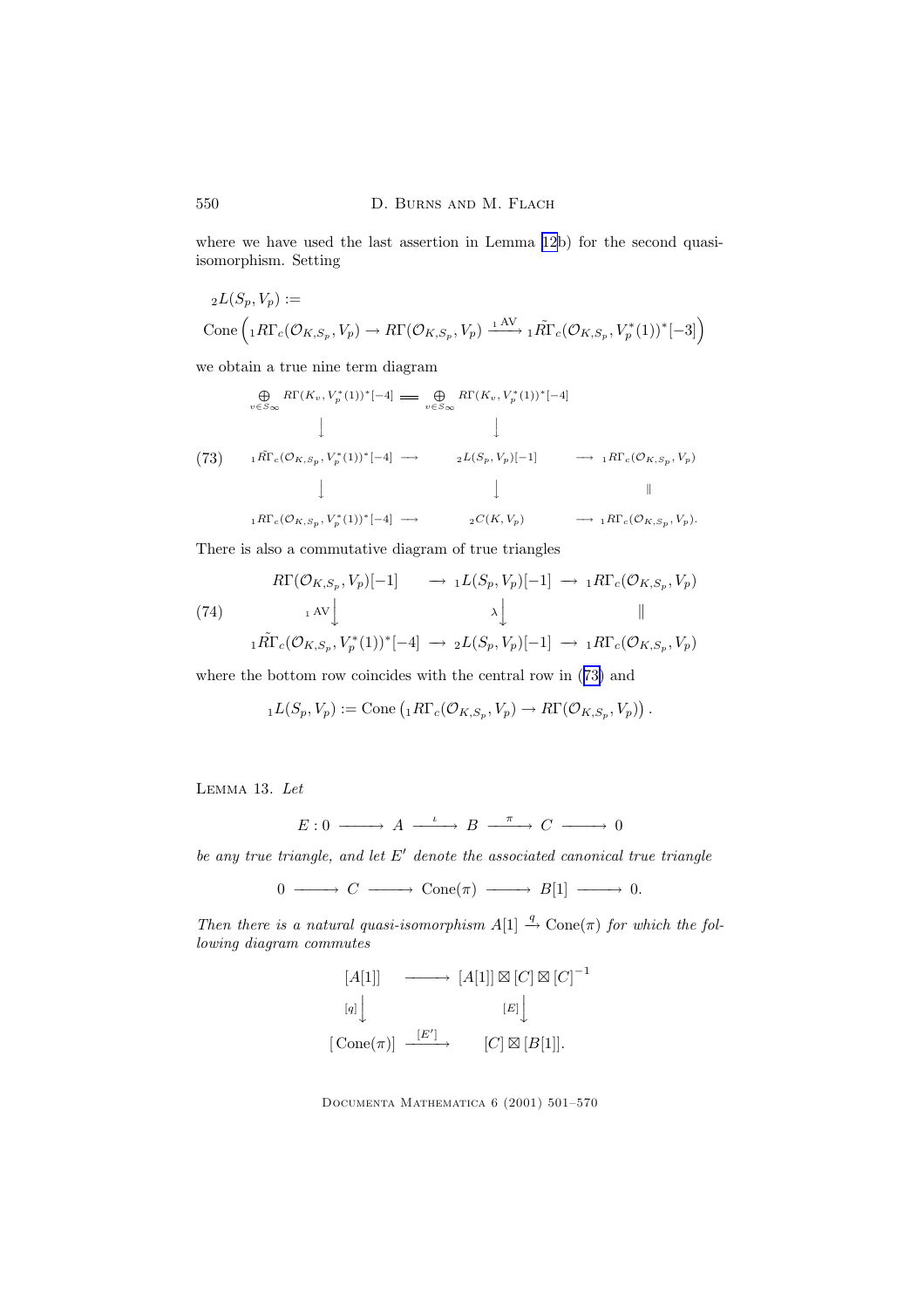<span id="page-50-0"></span>Proof. This is an immediate consequence of the true nine term diagram



where here  $q(x) = (0, \iota(x)) \in C \oplus B[1] = \text{Cone}(\pi)$  and Z is acyclic.

By applying Lemma [13](#page-49-0) to the short exact sequence given by the central row in [\(26\)](#page-21-0) we obtain a canonical quasi-isomorphism

(75) 
$$
L(S_p, V_p) := \bigoplus_{v \in S_p} R\Gamma(K_v, V_p) \xrightarrow{q} {}_1L(S_p, V_p).
$$

Upon composing the isomorphisms in  $V(A_p)$  which are induced by ([72\)](#page-48-0), the central column in [\(73](#page-49-0)) and the isomorphisms  $\lambda^{-1}$  from ([74\)](#page-49-0),  $q^{-1}$  from (75),

$$
\bigoplus_{v \in S_{\infty}} R\Gamma(K_v, V_p^*(1))^* \cong \text{Ind}_K^{\mathbb{Q}} V_p^*(1)^{**}[0],
$$

(76) 
$$
(\text{Ind}_{K}^{\mathbb{Q}} V_{p}^{*}(1))^{*+} \cong (\text{Ind}_{K}^{\mathbb{Q}} V_{p}(-1))^{+} \cong (\text{Ind}_{K}^{\mathbb{Q}} V_{p})^{-}
$$

and

(77) 
$$
\operatorname{Ind}_K^{\mathbb{Q}} V_p \cong (\operatorname{Ind}_K^{\mathbb{Q}} V_p)^+ \oplus (\operatorname{Ind}_K^{\mathbb{Q}} V_p)^-,
$$

we obtain the desired isomorphism

(78) 
$$
\theta'_p : \Lambda_p(S, V_p) = [L(S_{p,f}, V_p)]^{-1} \boxtimes [\operatorname{Ind}_K^{\mathbb{Q}} V_p]^{-1} \cong A_p \otimes_{\mathfrak{A}_p} \Lambda_p(S, T_p).
$$

LEMMA 14. If p is odd, then the isomorphism  $\theta'_p$  is induced by an isomorphism

(79) 
$$
\underset{v \in S_{p,f}}{\boxtimes} [R\Gamma(K_v, T_p)]^{-1} \boxtimes [\operatorname{Ind}_K^{\mathbb{Q}} T_p]^{-1} \cong \Lambda_p(S, T_p).
$$

*Proof.* For each  $v \in S_{\infty}$  and continuous  $G_{S_p}$ -module N we define  $R\Gamma_{\Delta}(K_v, N)$ by the short exact sequence

$$
0 \to C^{\bullet}(G_v, N) \to C^{\bullet}_{\text{Tate}}(G_v, N) \to R\Gamma_{\Delta}(K_v, N)[1] \to 0
$$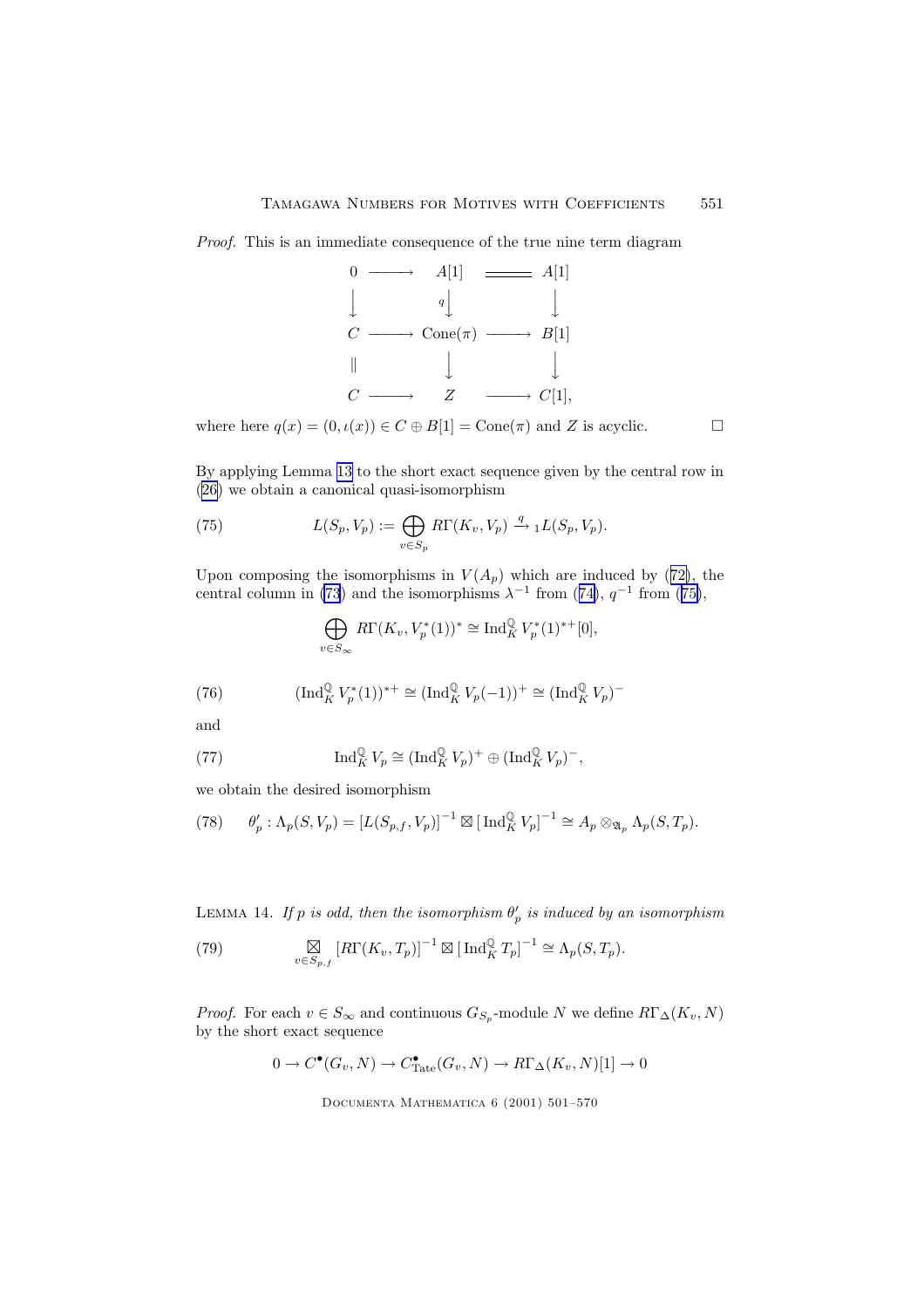where the second map is the natural inclusion. We then have a true nine term diagram

$$
\bigoplus_{v \in S_p} C^{\bullet}(G_v, N)[-1] \rightarrow R\Gamma_c(\mathcal{O}_{K, S_p}, N) \rightarrow R\Gamma(\mathcal{O}_{K, S_p}, N)
$$
\n
$$
\downarrow \qquad \qquad \downarrow \qquad \qquad \parallel
$$
\n
$$
(80) \bigoplus_{v \in S_p} C^{\bullet}_{\text{Tate}}(G_v, N)[-1] \rightarrow \tilde{R}\Gamma_c(\mathcal{O}_{K, S_p}, N) \rightarrow R\Gamma(\mathcal{O}_{K, S_p}, N)
$$
\n
$$
\downarrow \qquad \qquad \downarrow
$$
\n
$$
\bigoplus_{v \in S_{\infty}} R\Gamma_{\Delta}(K_v, N) \Longrightarrow \bigoplus_{v \in S_{\infty}} R\Gamma_{\Delta}(K_v, N).
$$

Upon defining

$$
{}_{3}L(S_{p},T_{p}) :=
$$
  
Cone $\left(R\Gamma_{c}(\mathcal{O}_{K,S_{p}},T_{p}) \to R\Gamma(\mathcal{O}_{K,S_{p}},T_{p}) \xrightarrow{AV} \tilde{R}\Gamma_{c}(\mathcal{O}_{K,S_{p}},T_{p}^{*}(1))^{*}[-3]\right)$ 

there is in addition a true nine term diagram

$$
\bigoplus_{v \in S_{\infty}} R\Gamma_{\Delta}(K_v, T_p^*(1))^*[-4] \implies \bigoplus_{v \in S_{\infty}} R\Gamma_{\Delta}(K_v, T_p^*(1))^*[-4]
$$
\n
$$
\downarrow \qquad \qquad \downarrow
$$
\n
$$
(81) \qquad \tilde{R}\Gamma_c(\mathcal{O}_{K,S_p}, T_p^*(1))^*[-4] \longrightarrow \qquad 3L(S_p, T_p)[-1] \qquad \longrightarrow R\Gamma_c(\mathcal{O}_{K,S_p}, T_p)
$$
\n
$$
\downarrow \qquad \qquad \downarrow \qquad \qquad \parallel
$$
\n
$$
R\Gamma_c(\mathcal{O}_{K,S_p}, T_p^*(1))^*[-4] \longrightarrow \qquad C(K, T_p) \qquad \longrightarrow R\Gamma_c(\mathcal{O}_{K,S_p}, T_p)
$$

in which the left hand column is the dual of the central column in (80) with  $N = T_p^*(1)$ . If p is odd, then all terms in the central column of (81) belong to  $D^p(\mathfrak{A}_p)$ , and  $R\Gamma_\Delta(K_v,T^*_p(1))$  is naturally quasi-isomorphic to  $R\Gamma(K_v,T^*_p(1))$ . In addition, setting

$$
{}_{4}L(S_p, T_p) := \text{Cone}\left(R\Gamma_c(\mathcal{O}_{K,S_p}, T_p) \to R\Gamma(\mathcal{O}_{K,S_p}, T_p)\right)
$$

there exists a commutative diagram of true triangles similar to ([74](#page-49-0)) and quasiisomorphisms

$$
\bigoplus_{v \in S_p} R\Gamma(K_v, T_p) \xrightarrow{q} {}_4L(S_p, T_p) \leftarrow {}_3L(S_p, T_p)
$$
\nwhich together give (79).

*Remark* 16. If  $p$  is odd, then the isomorphism  $(79)$  $(79)$  allows a more direct definition of  $\Lambda_p(S, T_p)$  than that given by ([71\)](#page-48-0). However, we do not expect the statement of Lemma [14](#page-50-0) to hold for  $p = 2$ . More concretely, if for example  $\mathfrak{A} = \mathbb{Z}, p = 2$  and we interpret virtual objects as graded determinants, then the  $\mathbb{Z}_2$ -lattices in the  $\mathbb{Q}_2$ -line  $\Lambda_p(S, V_p)$  given respectively by  $\Lambda_p(S, T_p)$  and  $\boxtimes_{v \in S_{p,f}} [\textit{R}\Gamma(K_v, T_p)]^{-1} \boxtimes [\text{Ind}_K^{\mathbb{Q}} T_p]^{-1}$  may well differ.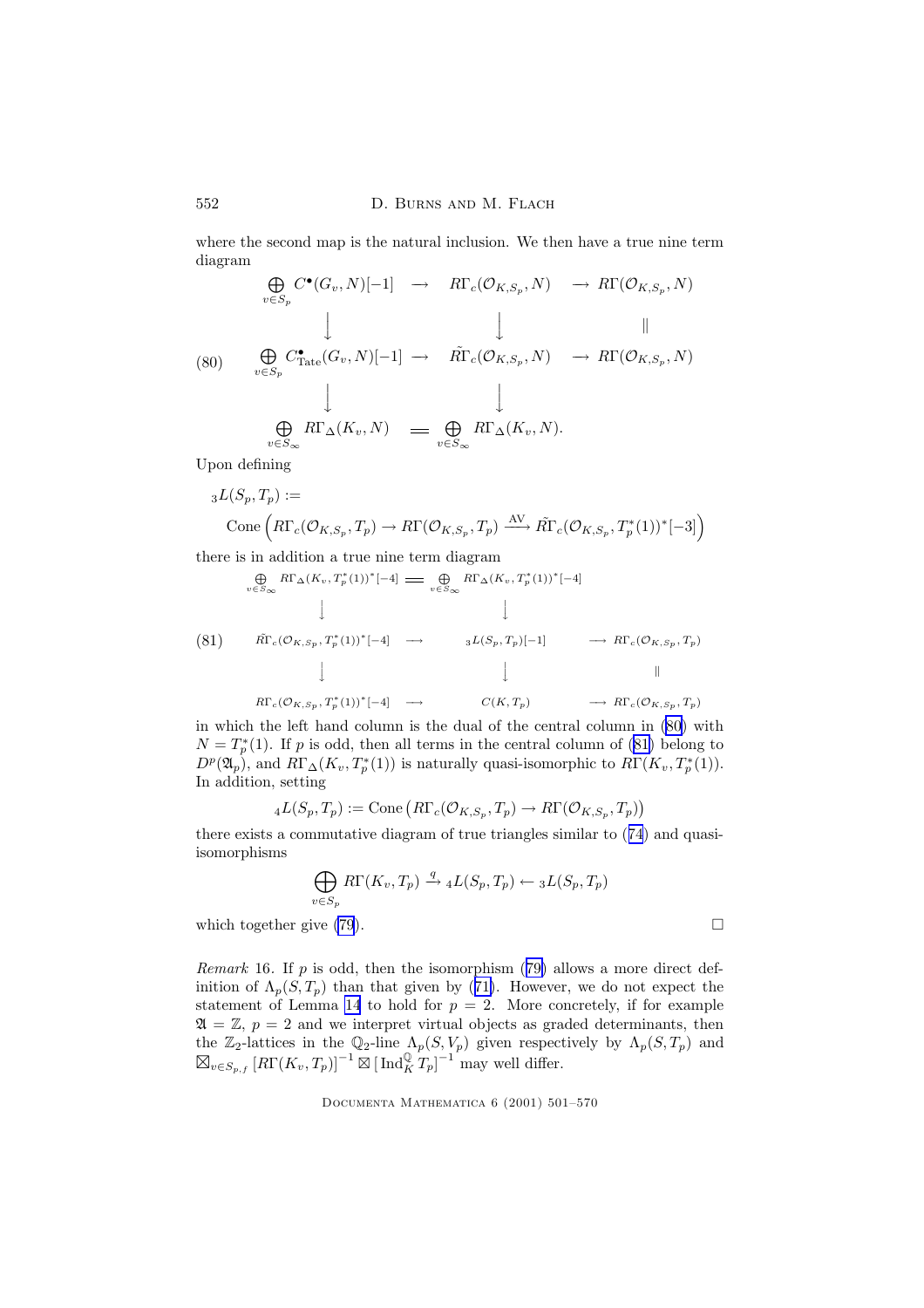We now define

(82) 
$$
\vartheta_p^{loc} := \epsilon(S, p) \circ \theta_p' \circ \theta_p : A_p \otimes_A \Xi^{loc}(M) \cong A_p \otimes_{\mathfrak{A}_p} \Lambda_p(S, T_p)
$$

where  $\theta_p$  was defined in [\(67](#page-48-0)),  $\theta'_p$  in [\(78](#page-50-0)) and where  $\epsilon(S, p) \in \pi_1(V(A_p))$  $\bigoplus_{v\in S_p,f}R\Gamma_{/f}(K_v,V_p)$  (again, the reason for the introduction of  $\epsilon(S,p)$  will is the automorphism  $[-1]$  which is induced by multiplication by  $-1$  on become clear in the proof of Theorem [5.3](#page-55-0) below). We then define an object of the category  $V(\mathfrak{A}_p) \times_{V(A_p)} V(A)$  by setting

$$
\Xi^{loc}(M,T_p,S):=(\Lambda_p(S,T_p),\Xi^{loc}(M),\vartheta_p^{loc}).
$$

The following result is a natural analogue of Lemmas [5](#page-25-0) and [6](#page-27-0) for  $\Xi^{loc}(M, T_p, S)$ .

LEMMA 15. a) For a different choice of projective  $\mathfrak{A}$ -structure  $T'$  on M and a different set of places S' the objects  $\Xi^{loc}(M,T_p,S)$  and  $\Xi^{loc}(M,T'_p,S')$  are isomorphic in  $V(\mathfrak{A}_p)\times_{V(A_n)} V(A)$ .

b) Let M be a direct factor of  $h<sup>n</sup>(X)(r)$  for a smooth projective variety X over K. If  $(M, A)$  satisfies Conjecture [3](#page-32-0), then the object

$$
\Xi^{loc}(M)_{\mathbb{Z}} := (\prod_{p} \Lambda_p(S, T_p), \Xi^{loc}(M), \prod_{p} \vartheta_p^{loc})
$$

of the category  $\prod_p V(\mathfrak{A}_p) \times_{\prod_p V(A_p)} V(A)$  is isomorphic to the image of an object of  $V(\mathfrak{A})$  under the functor of Lemma [4.](#page-13-0)

*Proof.* Under further assumptions on  $M$  both of these claims follow from the proof of Theorem [5.3](#page-55-0) given below. For brevity, we shall therefore just sketch a proof here.

For a second lattice  $T' \subseteq T$  one has a commutative diagram

$$
R\Gamma_c(\mathcal{O}_{K,S_p}, T'_p)[-1] \longrightarrow R\Gamma_c(\mathcal{O}_{K,S_p}, T_p)[-1]
$$
  
\n
$$
AV \downarrow \qquad \qquad \text{AV} \downarrow
$$
  
\n
$$
R\Gamma_c(\mathcal{O}_{K,S_p}, (T'_p)^*(1))^*[-4] \longrightarrow R\Gamma_c(\mathcal{O}_{K,S_p}, T^*_p(1))^*[-4].
$$

One can then argue just as in the proof of Lemma [5](#page-25-0) using [[18,](#page-68-0) Th. 5.1] for both of the modules  $\mathcal{F} := T_p/T_p'$  and  $\text{Hom}_{\mathbb{Z}_p}(\mathcal{F}, \mathbb{Q}_p/\mathbb{Z}_p(1)) \cong \text{Ext}^1_{\mathfrak{A}_p}(\mathcal{F}, \mathfrak{A}_p(1)).$ For the independence of S it is enough for us to consider the case  $\dot{S}' = S \cup \{w\}$ with  $w \notin S_p$ . In this case, the true triangle ([18\)](#page-19-0) is induced from a triangle in  $D^p(\mathfrak{A}_p)$ 

(83) 
$$
\left(T_p \xrightarrow{1-f_w^{-1}} T_p\right) \to R\Gamma(K_w, T_p) \to \left(T_p^*(1) \xrightarrow{1-f_w^{-1}} T_p^*(1)\right)^* [-2]
$$

and the isomorphism ([24\)](#page-20-0) is induced by an isomorphism  $[T_p \xrightarrow{1-f_w^{-1}} T_p] \cong$  $\mathbf{1}_{V(\mathfrak{A}_p)}$ , and similarly for  $T_p^*(1)$ . Moreover,  $\epsilon(S',p)\epsilon(S,p)^{-1}$  coincides with the automorphism which is induced by multiplication by  $-1$  on  $[T_p^*(1) \xrightarrow{1-f_w^{-1}}$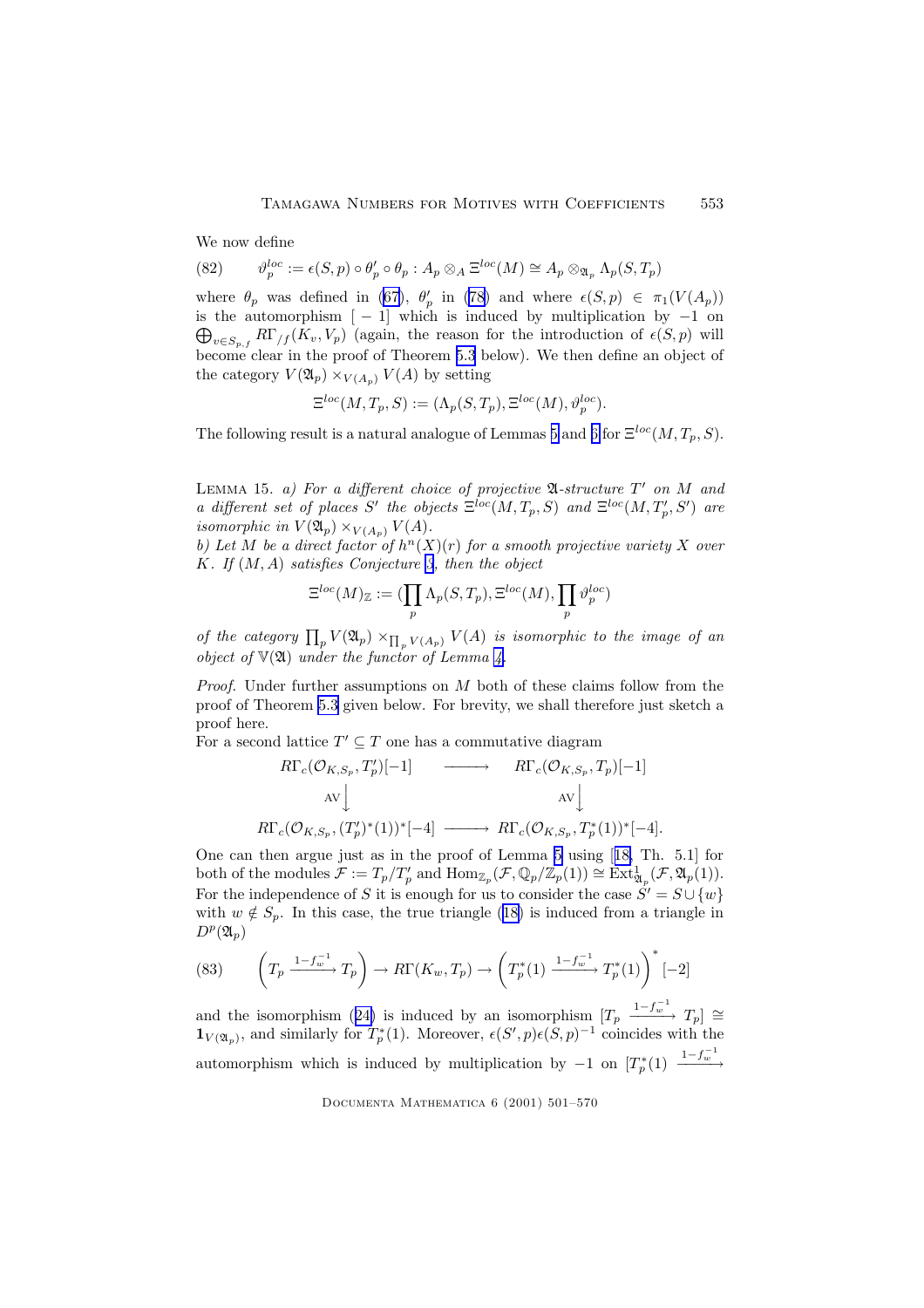<span id="page-53-0"></span> $T_p^*(1)$ <sup>\*</sup>{-2} and hence lies in the image of  $\pi_1(V(\mathfrak{A}_p))$ . This suffices to construct an isomorphism between  $\Xi^{loc}(M,T_p,S)$  and  $\Xi^{loc}(M,T_p,S')$ .

Claim b) is proved by choosing a smooth proper model of X over  $Spec(\mathcal{O}_{K,S})$ and then arguing just as in  $[8, pp. 81-83]$  $[8, pp. 81-83]$  $[8, pp. 81-83]$ .

Following the last result, we define  $R\Omega^{loc}(M, \mathfrak{A})$  to be the class of  $(\Xi^{loc}(M)_\mathbb{Z}, \vartheta^{loc}_\infty)$  in  $\pi_0(\mathbb{V}(\mathfrak{A}, \mathbb{R})) \cong K_0(\mathfrak{A}, \mathbb{R}).$ 

We observe that, as a consequence of ([71\)](#page-48-0), one has

$$
R\Omega^{loc}(M,\mathfrak{A})\in \mathrm{Cl}(\mathfrak{A},\mathbb{R}).
$$

5.2. DEFINITION OF  $L^{loc}(M, \mathfrak{A})$ . Recall that  $L_{\infty}(AM, s) = \prod_{v \in S_{\infty}} L_v(AM, s)$ and  $\Lambda(AM, s) = L_{\infty}(AM, s)L(AM, s)$ . The following conjecture is standard.

CONJECTURE 7. There is an identity of meromorphic  $\zeta(A_{\mathbb{C}})$ -valued functions of the complex variable s

$$
\Lambda({}_AM,s)=\epsilon({}_AM,s)\Lambda({}_{A^{op}}M^*(1),-s).
$$

Letting  $\rho \in \mathbb{Z}^{\pi_0(\text{Spec}(\zeta(A_{\mathbb{R}})))}$  denote the algebraic order at  $s = 0$  of the meromorphic function  $\Lambda(A^{\rho p}M^*(1), s)$ , we set

$$
\mathcal{E}({}_AM):=(-1)^{\rho}\epsilon({}_AM,0)\frac{L_{\infty}^*({}_{A^{op}}M^*(1),0)}{L_{\infty}^*({}_AM,0)}\in\zeta(A_{\mathbb{R}})^{\times}
$$

and

$$
L^{loc}(M,\mathfrak{A}) := \hat{\delta}_{\mathfrak{A},\mathbb{R}}^1(\mathcal{E}(AM)) \in \mathrm{Cl}(\mathfrak{A},\mathbb{R}).
$$

We then set

$$
T\Omega^{loc}(M, \mathfrak{A}) := L^{loc}(M, \mathfrak{A}) + R\Omega^{loc}(M, \mathfrak{A}) \in \mathrm{Cl}(\mathfrak{A}, \mathbb{R}).
$$

The following result can be proved by mimicking the proofs of Theorems [3.1](#page-30-0) and [4.1](#page-38-0).

THEOREM 5.1. All assertions of Theorem [3.1](#page-30-0) remain valid with  $R\Omega(-, -)$  replaced by either  $R\Omega^{loc}(-,-)$ ,  $L^{loc}(-,-)$  or  $T\Omega^{loc}(-,-)$ .

We now describe conditions under which  $T\Omega^{loc}(M, \mathfrak{A})$  can be shown to belong to  $Cl(\mathfrak{A},\mathbb{Q})$ .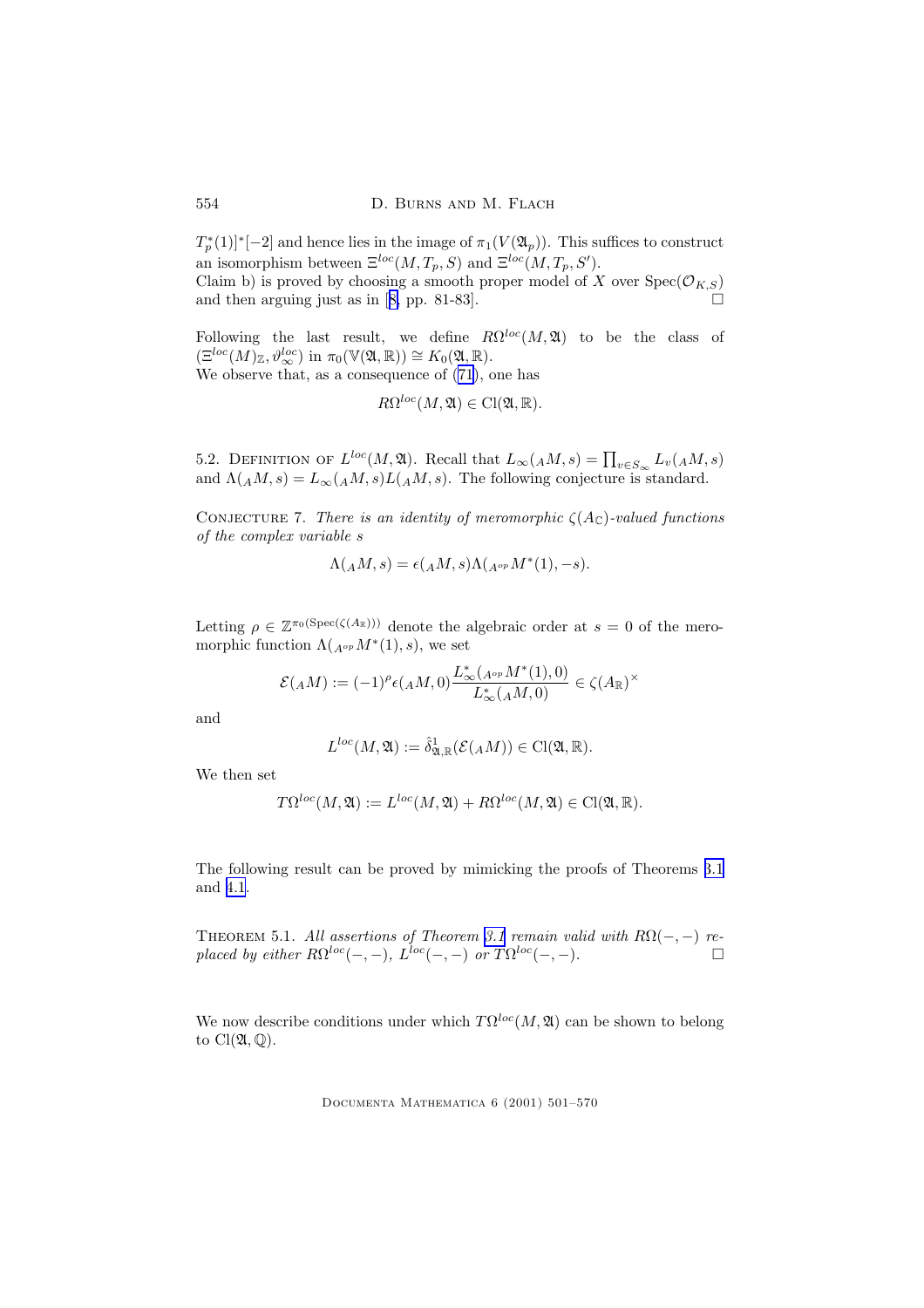Theorem 5.2. If Deligne's conjecture [[16,](#page-68-0) Conj. 6.6] on the nature of rank one motives over  $\mathbb Q$  is valid, then  $T\Omega^{loc}(M,\mathfrak{A}) \in \mathrm{Cl}(\mathfrak{A},\mathbb Q)$ . More precisely, if (in the notation of the proof of Proposition [4.2b](#page-42-0)) in  $\S 4.6$ ) for each index  $i \in \{1, \ldots, r\}$  there exists an integer  $p_i$ , an  $E_i$ -valued Dirichlet character  $\chi_i$ and an isomorphism of motives over  $\mathbb Q$  with coefficients in  $E_i$ 

(84) 
$$
\bigwedge_{E_i}^{max} e_i \epsilon_i (\text{Res}_{\mathbb{Q}}^K(B \otimes_A M)) \cong E_i(p_i)(\chi_i),
$$

then  $T\Omega^{loc}(M, \mathfrak{A}) \in \mathrm{Cl}(\mathfrak{A}, \mathbb{Q}).$ 

*Proof.* Upon combining the functorial behaviour of  $T\Omega^{loc}(-,-)$  which is described in Theorem [5.1](#page-53-0) together with the arguments used to prove Proposition [4.2](#page-42-0) one finds that the containment  $T\Omega^{loc}(M, \mathfrak{A}) \in \mathrm{Cl}(\mathfrak{A}, \mathbb{Q})$  can be decided by considering the motives which occur on the left hand side of (84). Indeed, it follows that  $T\Omega^{loc}(M, \mathfrak{A}) \in \mathrm{Cl}(\mathfrak{A}, \mathbb{Q})$  if and only if  $T\Omega^{loc}(e_i \epsilon_i(\mathrm{Res}_{\mathbb{Q}}^K(B \otimes_A \mathbb{Q}))$  $(M), \mathcal{O}_{E_i}$ )  $\in K_0(\mathcal{O}_{E_i}, \mathbb{Q})$  for each index  $i \in \{1, \ldots, r\}.$ 

We now fix such an index i and set  $N := e_i \epsilon_i (\text{Res}_{\mathbb{Q}}^K (B \otimes_A M))$  and  $E := E_i$ . Following [[11,](#page-67-0) Lemma 1a)], one has  $T\Omega^{loc}(N, \mathcal{O}_E) \in K_0(\mathcal{O}_E, \mathbb{Q})$  if and only if

$$
\mathcal{E}({}_E N)^{-1} \vartheta_{\infty}^{loc}(\Xi^{loc}(N)) \subseteq E,
$$

where here  $\vartheta_{\infty}^{loc}$  is the isomorphism ([57](#page-44-0)) for the pair  $(N, E)$ . It therefore suffices to prove the displayed inclusion and to do this we adapt the proof of [[16,](#page-68-0) Th. 5.6].

After fixing E-bases of  $H_B(N)$  and  $H_{dR}(N)$  we let  $\delta(N) \in E_{\mathbb{C}}$  denote the corresponding determinant of the isomorphism ([53\)](#page-44-0) (with  $M = N$  and  $K =$ Q). We set  $d^{\pm} := \text{rank}_E(H_B(N)^{\pm})$ . After adjoining E-bases of  $H_B(N)^{+}$  and  $H_B(N)^-$  the isomorphism ([56\)](#page-44-0) (with  $M = N$ ) implies that  $\vartheta_{\infty}^{loc}(\Xi^{loc}(N))$  is the E-subspace of  $E_{\mathbb{R}}$  which is generated by the element  $(2\pi i)^{-d^-} \delta(N)$ , and so we need to prove that

(85) 
$$
\mathcal{E}(_EN)^{-1}(2\pi i)^{-d^-}\delta(N) \in E.
$$

Now from [\[37](#page-69-0), Lem. C.3.7] one has

$$
\frac{L^*_{\infty}({}_EN^*(1),0)}{L^*_{\infty}({}_EN,0)}.(2\pi)^{d^-+t}\in E
$$

where here  $t := \frac{1}{2}w(d^+ + d^-) \in \mathbb{Z}$  with w equal to the weight of N. On the other hand, by assuming that there is an isomorphism of the form (84) Deligne has proved that

$$
\epsilon ({}_EN,0)i^{d^-}(2\pi)^{-t}\delta (N)^{-1}\in E
$$

 $([16, second formula on p. 331]).$  $([16, second formula on p. 331]).$  $([16, second formula on p. 331]).$  Upon combining the last two displayed containments we obtain  $(85)$ .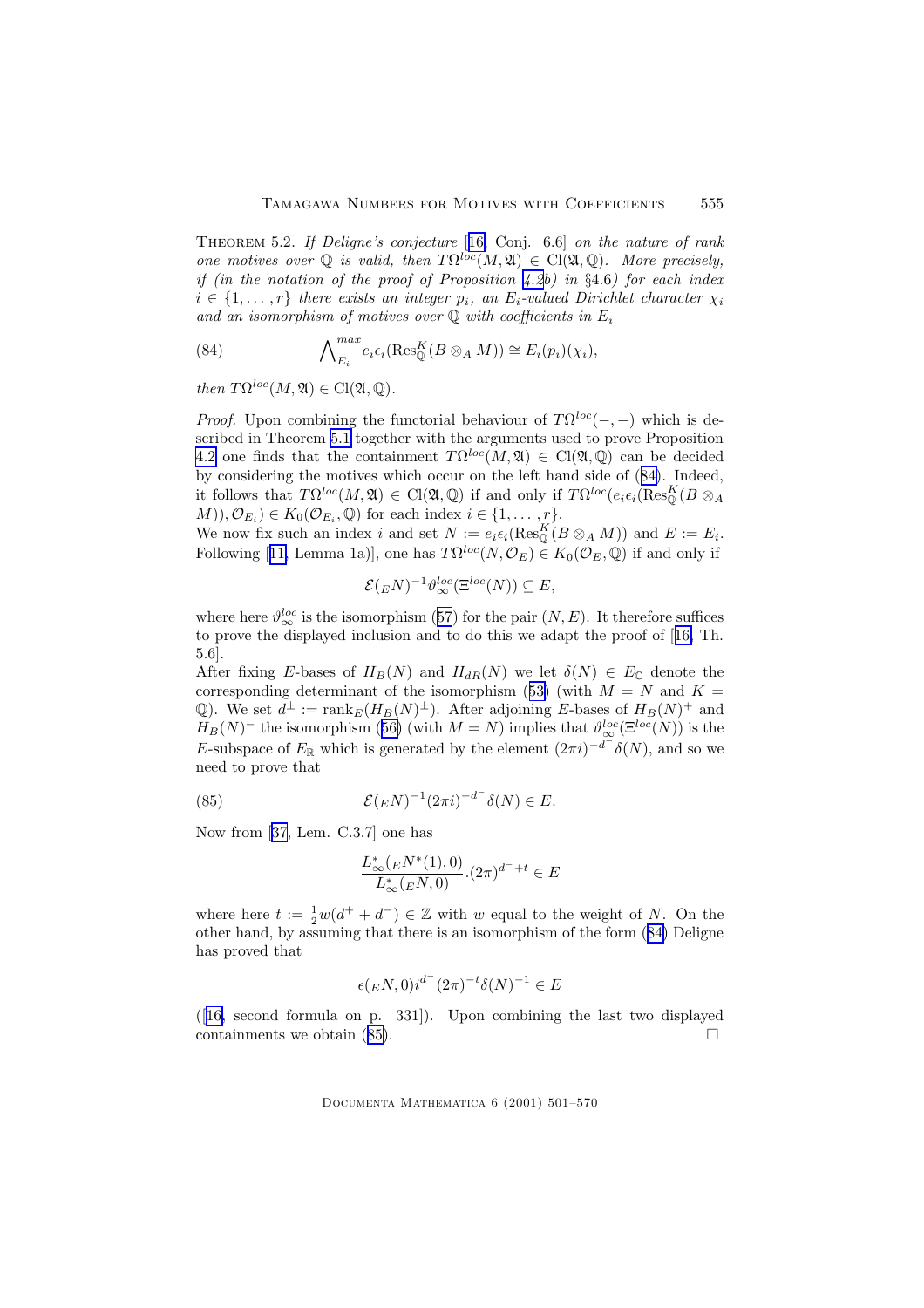5.3. THE COMPARISON OF  $T\Omega(M, \mathfrak{A})$  AND  $T\Omega(M^*(1), \mathfrak{A}^{op})$ . The exact functor  $P \mapsto P^* := \text{Hom}_{\mathfrak{A}^{op}}(P, \mathfrak{A}^{op})$  induces an equivalence of exact categories  $\text{PMod}(\mathfrak{A}^{op}) \to \text{PMod}(\mathfrak{A})^{op}$ . We obtain induced equivalences  $\text{PMod}(A^{op}) \to$  $\text{PMod}(A)^{op}$  under scalar extension and also induced equivalences of Picard categories

$$
\mathbb{V}(\mathfrak{A}^{op})\xrightarrow{\ast}\mathbb{V}(\mathfrak{A})^{op}\xrightarrow{\iota}\mathbb{V}(\mathfrak{A}),\quad\mathbb{V}(\mathfrak{A}^{op},\mathbb{R})\xrightarrow{\ast}\mathbb{V}(\mathfrak{A},\mathbb{R})^{op}\xrightarrow{\iota}\mathbb{V}(\mathfrak{A},\mathbb{R})
$$

where the functor  $\iota$  sends each morphism to its inverse. We denote each of these composite functors by  $X \mapsto X^*$  and we use  $\psi^*$  to denote the induced isomorphisms on algebraic K-groups.

If F is any field of characteristic 0, then the maps  $\psi^*$  combine to give an isomorphism of localisation sequences

(86)  
\n
$$
\cdots \longrightarrow K_1(A_F^{op}) \xrightarrow{\delta_{\mathfrak{A}^{op},F}^1} \mathrm{Cl}(\mathfrak{A}^{op}, F) \xrightarrow{\delta_{\mathfrak{A}^{op},F}^0} \mathrm{Cl}(\mathfrak{A}^{op}) \longrightarrow 0
$$
\n
$$
\psi^* \downarrow \qquad \psi^* \downarrow \qquad \psi^* \downarrow
$$
\n
$$
\cdots \longrightarrow K_1(A_F) \xrightarrow{\delta_{\mathfrak{A},F}^1} \mathrm{Cl}(\mathfrak{A}, F) \xrightarrow{\delta_{\mathfrak{A},F}^0} \mathrm{Cl}(\mathfrak{A}) \longrightarrow 0.
$$

Lemma 16. One has

$$
\psi^*\circ\hat\delta^1_{{\mathfrak A}^{op},{\mathbb R}}=-\hat\delta^1_{{\mathfrak A},{\mathbb R}}
$$

on  $\zeta(A_{\mathbb{R}}^{op})$  $\binom{op}{\mathbb{R}}^{\times} = \zeta(A_{\mathbb{R}})^{\times}.$ 

*Proof.* For any field  $F$  of characteristic 0 there is a commutative diagram

(87) 
$$
K_1(A_F^{op}) \xrightarrow{\psi^*} K_1(A_F)
$$

$$
\operatorname{nr}_{A_F^{op}} \downarrow \qquad \operatorname{nr}_{A_F} \downarrow
$$

$$
\zeta(A_F)^{\times} \xrightarrow{-1} \zeta(A_F)^{\times}.
$$

This is a consequence of the fact that if  $V \in Ob(PMod(A_F^{op}))$  and  $\phi \in$ Aut<sub> $A_{F}^{op}(V)$ </sub>, then  $\psi^*(\phi) = \text{Hom}_F(\phi, F)^{-1}$ .

The claimed equality thus follows from the definition of  $\hat{\delta}^1_{\mathfrak{A},\mathbb{R}}$  in terms of  $\delta^1_{\mathfrak{A},\mathbb{R}}$ and  $\delta^1_{\mathfrak{A}_p,\mathbb{Q}_p}$  by using the commutativity of (86) and (87) (cf. the proof of Lemma  $10)$  $10)$ .

THEOREM 5.3. Assume that Conjectures [1](#page-18-0) and [2](#page-22-0) and the Coherence hypothesis are valid for both  $(M, A)$  and  $(M^*(1), A^{op})$ , and also that Conjecture [7](#page-53-0) is valid for  $(M, A)$ . Let  $\mathfrak A$  be an order in A for which M has a projective  $\mathfrak A$ -structure. Then  $M^*(1)$  has a projective  $\mathfrak{A}^{op}\text{-}structure$  and there is an equality

(88) 
$$
T\Omega(M, \mathfrak{A}) + \psi^*(T\Omega(M^*(1), \mathfrak{A}^{op})) = T\Omega^{loc}(M, \mathfrak{A})
$$

in  $K_0(\mathfrak{A}, \mathbb{R})$ .

<span id="page-55-0"></span>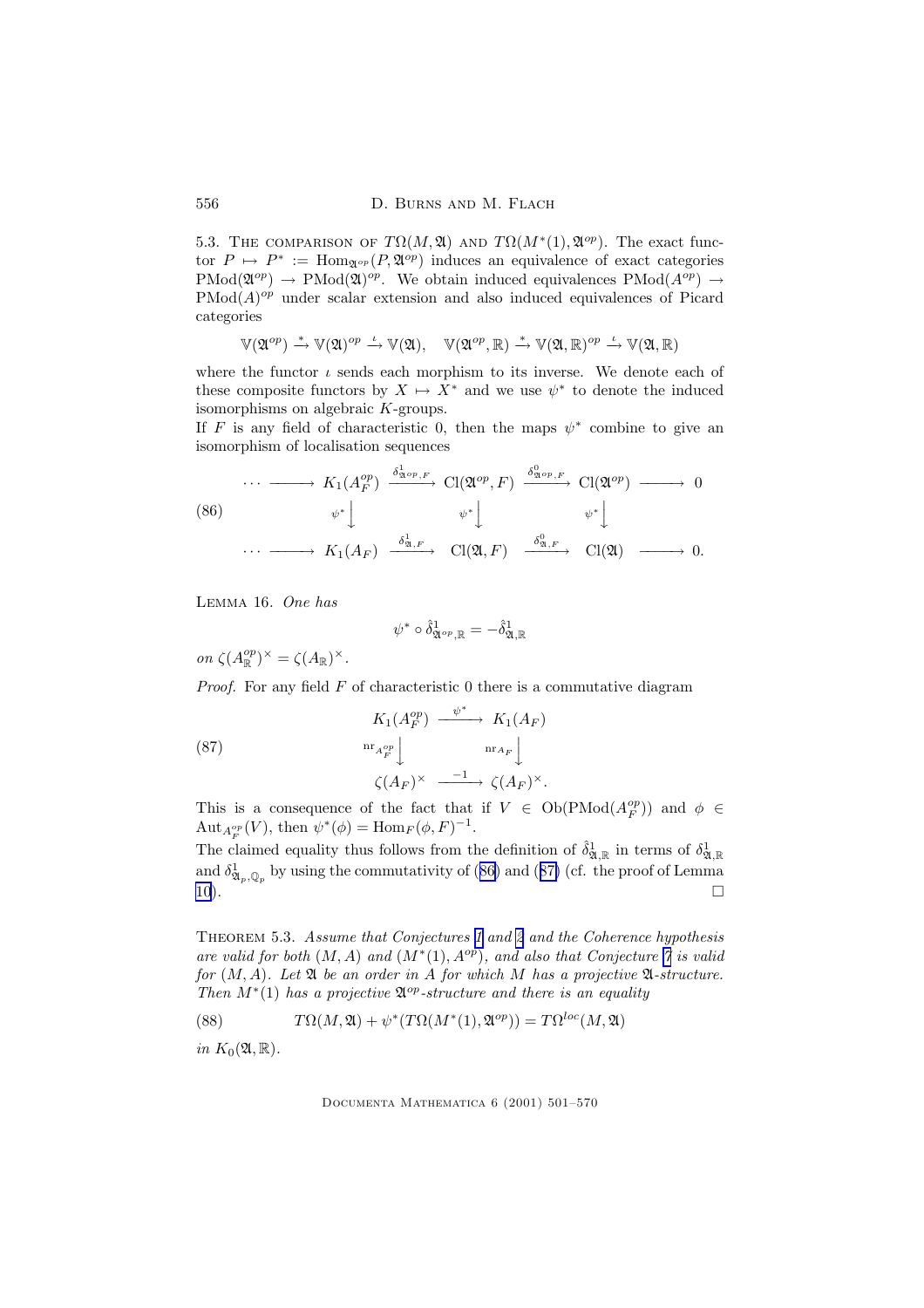<span id="page-56-0"></span>COROLLARY 1. Assume that Conjecture [4](#page-34-0) is valid for the pair  $(M, \mathfrak{A})$ . Then Conjecture  $\mathcal{A}(iii)$ , resp.  $\mathcal{A}(iv)$ , is valid for the pair  $(M^*(1), \mathfrak{A}^{op})$  if and only if  $T\Omega^{loc}(M, \mathfrak{A}) \in \mathrm{Cl}(\mathfrak{A}, \mathbb{Q}), \; resp. \; T\Omega^{loc}(M, \mathfrak{A}) = 0.$ 

Proof. This follows as an immediate consequence of Theorem [5.3](#page-55-0) and the fact that  $\psi^*$  restricts to give an isomorphism  $\text{Cl}(\mathfrak{A}^{op},\mathbb{Q})\cong\text{Cl}(\mathfrak{A},\mathbb{Q})$ .

Remark 17. If  $\mathfrak A$  is commutative, then  $\mathfrak A = \mathfrak A^{op}$  and  $\psi^*$  coincides with multiplication by  $-1$  on  $K_0(\mathfrak{A}, \mathbb{R})$  and so [\(88\)](#page-55-0) simplifies to give an equality

$$
T\Omega(M, \mathfrak{A}) - T\Omega(M^*(1), \mathfrak{A}) = T\Omega^{loc}(M, \mathfrak{A}).
$$

To justify the claim that  $\psi^* = -1$  whenever  $\mathfrak A$  is commutative we first recall that, as a consequence of Propositions [2.5](#page-13-0) and [2.4,](#page-11-0) all elements in  $K_0(\mathfrak{A}, \mathbb{R})$ can be represented by pairs  $((L, \alpha), g)$  where  $(L, \alpha)$  is a graded invertible 24module and  $g : A_{\mathbb{R}} \otimes_{\mathfrak{A}} (L, \alpha) \cong \mathbf{1}_{A_{\mathbb{R}}} = (A_{\mathbb{R}}, 0)$  is an isomorphism in  $\mathcal{P}(A_{\mathbb{R}})$ . Since the image of  $Spec(A_{\mathbb{R}})$  is dense in  $Spec(\mathfrak{A})$ , this implies that  $\alpha = 0$  and also that  $g: L \otimes_{\mathbb{Z}} \mathbb{R} \xrightarrow{\sim} A_{\mathbb{R}}$  is an isomorphism of ordinary line bundles. Then  $\psi^*(L,0) = (L^*,0)$  and

$$
\psi^*((L,0)_{\mathbb{R}} \xrightarrow{g} (A_{\mathbb{R}},0)) = ((L^*,0)_{\mathbb{R}} \xrightarrow{(g^*)^{-1}} (\mathfrak{A}_{\mathbb{R}}^*,0) \cong (\mathfrak{A}_{\mathbb{R}},0))
$$

where this last isomorphism sends the identity map in  $\mathfrak{A}^* = \text{Hom}_{\mathfrak{A}}(\mathfrak{A}, \mathfrak{A})$  to the identity element of  $\mathfrak{A}$ . Now since  $(L \otimes_{\mathfrak{A}} L^*)_{\mathbb{R}} \xrightarrow{g \otimes (g^*)^{-1}} \mathfrak{A}_{\mathbb{R}} \otimes \mathfrak{A}_{\mathbb{R}} = \mathfrak{A}_{\mathbb{R}}$  is isomorphic to  $\mathfrak{A}_{\mathbb{R}} \stackrel{\text{id}}{\longrightarrow} \mathfrak{A}_{\mathbb{R}}$  via the evaluation map  $L \otimes_{\mathfrak{A}} L^* \to \mathfrak{A}$ , it follows that  $\psi^*((L, 0), g)$  does indeed represent the inverse of  $((L, 0), g)$  in  $K_0(\mathfrak{A}, \mathbb{R})$ .

*Proof of Theorem [5.3](#page-55-0).* By applying the (monoidal) functor  $(-)^*$  to the object  $\Xi(M^*(1))$  of  $V(A^{op})$  (as defined in ([29\)](#page-25-0)) one finds that there is an isomorphism in  $V(A)$ 

$$
\Xi(M^*(1))^* \cong [H_f^0(K, M^*(1))^*] \boxtimes [H_f^1(K, M^*(1))^*]^{-1}
$$
  

$$
\boxtimes [H_f^1(K, M)] \boxtimes [H_f^0(K, M)]^{-1}
$$
  

$$
\boxtimes \left(\bigotimes_{v \in S_{\infty}} [H_v(M^*(1))^{G_v,*}]^{-1}\right) \boxtimes [(H_{dR}(M^*(1))/F^0)^*]
$$

and hence also an isomorphism

(89) 
$$
\Xi(M) \boxtimes \Xi(M^*(1))^* \cong [\bigoplus_{v \in S_{\infty}} H_v(M)^{G_v}]^{-1} \boxtimes [(H_{dR}(M)/F^0)]
$$

$$
\boxtimes [\bigoplus_{v \in S_{\infty}} H_v(M^*(1))^{G_v,*}]^{-1} \boxtimes [(H_{dR}(M^*(1))/F^0)^*].
$$

We now observe that

(90) 
$$
\bigoplus_{v \in S_{\infty}} H_v(M)^{G_v} = H_B(M)^+
$$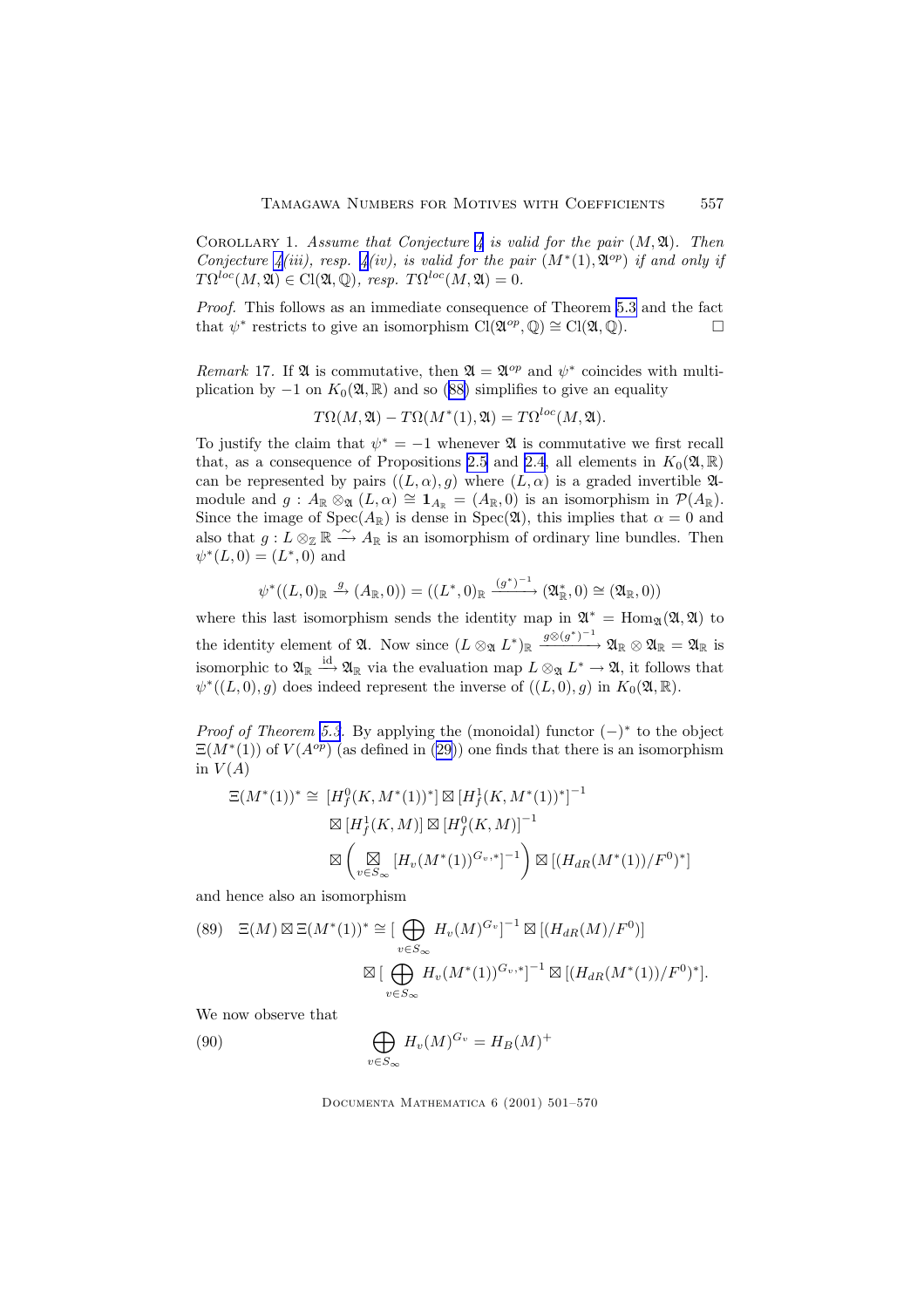<span id="page-57-0"></span>558 D. BURNS AND M. FLACH

and that there are natural A-equivariant isomorphisms

(91) 
$$
H_B(M^*(1))^{+*} \cong H_B(M^*(1))^{*+} \cong H_B(M)^-(-1) \cong H_B(M)^-
$$

where the last map is induced by sending each element  $y \otimes (2\pi i)^{-1}$  to y. After applying  $\lceil \ \ \rceil$  to [\(90](#page-56-0)), to the linear dual of (90) for  $M^*(1)$ , to (91), to the natural isomorphism

(92) 
$$
H_B(M) \cong H_B(M)^+ \oplus H_B(M)^-
$$

and to the Poincaré duality sequence  $(69)$  $(69)$ , the right hand side of  $(89)$  $(89)$  identifies with  $\Xi^{loc}(M)$ , and hence one obtains an isomorphism of virtual A-modules

$$
\vartheta^{PD} : \Xi(M) \boxtimes \Xi(M^*(1))^* \cong \Xi^{loc}(M).
$$

LEMMA 17. a)  $\vartheta_{\infty}^{loc} \circ (A_{\mathbb{R}} \otimes_A \vartheta^{PD}) = \vartheta_{\infty}(M) \boxtimes \vartheta_{\infty}(M^*(1))^*.$ b) For each projective  $\mathfrak{A}$ -structure T on M and each prime p there is a commutative diagram in  $V(A_n)$ 

$$
A_p \underset{\mathcal{A}}{\otimes} (\Xi(M) \boxtimes \Xi(M^*(1))^*) \xrightarrow{A_p \underset{\mathcal{A}}{\otimes} \vartheta^{PD}} A_p \underset{\mathcal{A}}{\otimes} \Xi^{loc}(M)
$$
  

$$
\longrightarrow A_p \underset{\mathcal{A}}{\otimes} \Xi^{loc}(M)
$$
  

$$
A_p \underset{\mathcal{A}_p}{\otimes} [R\Gamma_c(\mathcal{O}_{K,S_p}, T_p)] \boxtimes [R\Gamma_c(\mathcal{O}_{K,S_p}, T_p^*(1))^*] \xrightarrow{A_p \underset{\mathcal{A}_p}{\otimes} \vartheta_p^{AV}} A_p \underset{\mathcal{A}_p}{\otimes} \Lambda_p(S, T_p)
$$

where

$$
\vartheta_p^{AV}: [R\Gamma_c(\mathcal{O}_{K,S_p}, T_p)] \boxtimes [R\Gamma_c(\mathcal{O}_{K,S_p}, T_p^*(1))^*] \xrightarrow{\sim} \Lambda_p(S, T_p)
$$

is the isomorphism in  $V(\mathfrak{A}_n)$  which is induced by the definition ([71\)](#page-48-0) of  $\Lambda_p(S,T_p)$ .

We assume for the moment that this lemma is true. Then from claim b) we deduce that there is an isomorphism in  $\mathbb{V}(\mathfrak{A})$ 

$$
\vartheta_{\mathbb{Z}}^{PD} : \Xi(M)_{\mathbb{Z}} \boxtimes \Xi(M^*(1))_{\mathbb{Z}}^* \cong \Xi^{loc}(M)_{\mathbb{Z}}.
$$

Taken in conjunction with the equality of claim a), this isomorphism in turn implies that there is an equality

(93) 
$$
R\Omega(M, \mathfrak{A}) + \psi^*(R\Omega(M^*(1), \mathfrak{A}^{op})) = R\Omega^{loc}(M, \mathfrak{A})
$$

in  $K_0(\mathfrak{A}, \mathbb{R})$ .

On the other hand, by taking leading coefficients at  $s = 0$  in Conjecture [7](#page-53-0) we find that

$$
L^*({}_AM,0) = \mathcal{E}({}_AM)L^*({}_{A^{op}}M^*(1),0)
$$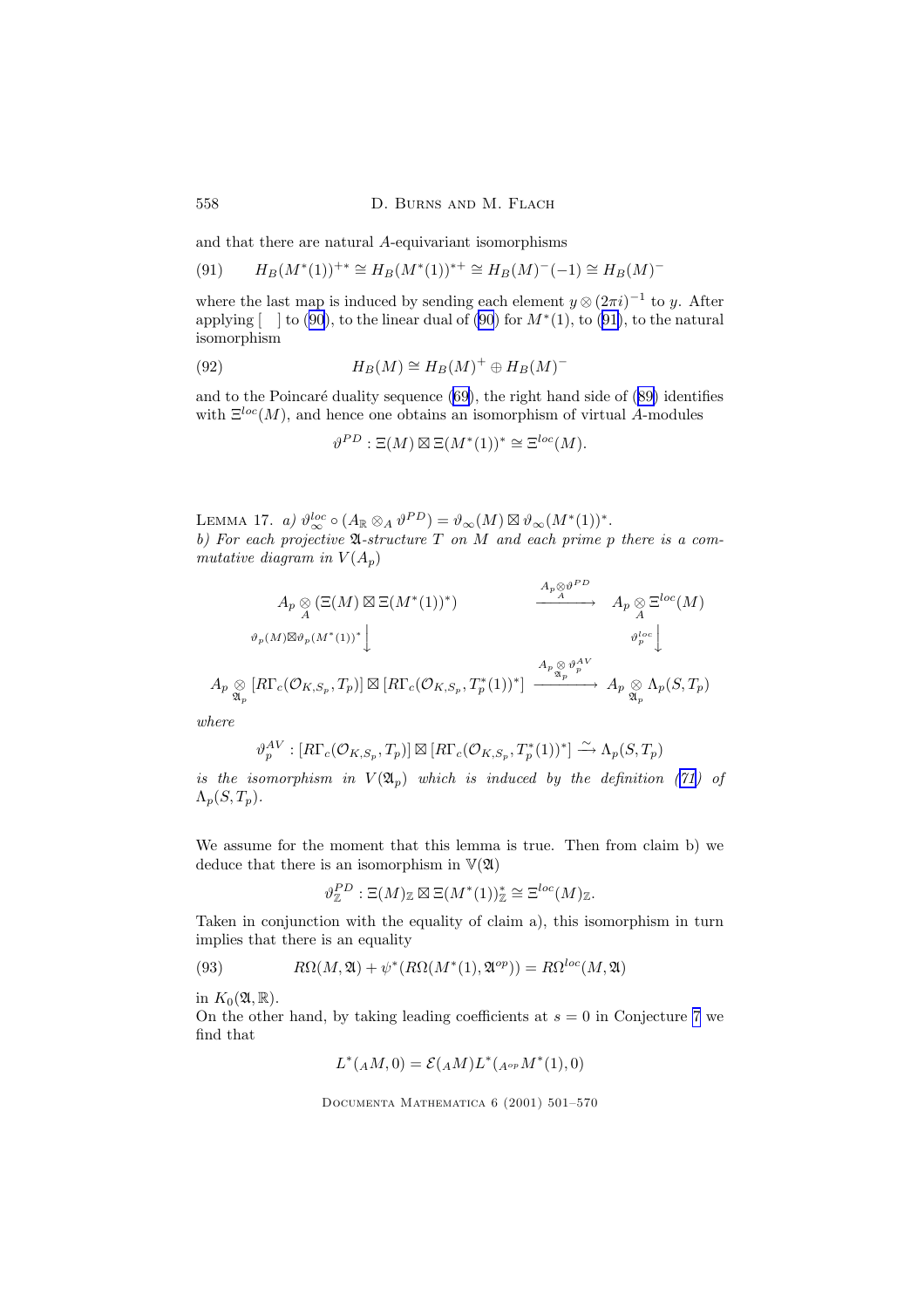<span id="page-58-0"></span>in  $\zeta(A_\mathbb{R})^{\times}$ . By applying  $\hat{\delta}_{\mathfrak{A},\mathbb{R}}^1$  to this equality and then using Lemma [16](#page-55-0) we obtain an equality

$$
L(M, \mathfrak{A}) = L^{loc}(M, \mathfrak{A}) + \hat{\delta}_{\mathfrak{A}, \mathbb{R}}^1(L^*(M^*(1), 0))
$$
  
=  $L^{loc}(M, \mathfrak{A}) - \psi^*(L(M^*(1), \mathfrak{A}^{op}))$ 

in  $K_0(\mathfrak{A}, \mathbb{R})$ . Upon comparing this equality to ([93\)](#page-57-0) we finally obtain the formula of Theorem [5.3](#page-55-0).

It therefore only remains to prove Lemma [17,](#page-57-0) and our proof of this result will occupy the rest of this section. Before starting the proof however we introduce another useful convention. For any integer  $n$  the symbol  $(n)^*$  refers to the equality, isomorphism or exact triangle which is obtained by applying the functor \* to the displayed formula (n) with  $M^*(1)$  in place of M and  $V_p^*(1)$  in place of  $V_p$ ;  $(n)^+$  refers to the equality, isomorphism or exact triangle obtained by taking Gal( $\mathbb{C}/\mathbb{R}$ )-invariants of  $(n)$ ;  $(n)_v$  indicates that the formula  $(n)$  is to be used for all places v in  $S_{p,f}$  to which it applies.

Proof of Lemma [17.](#page-57-0) We begin with the proof of part a).

LEMMA 18. (cf.  $[20]/Prop.$  $[20]/Prop.$  III.1.1.6 iii)]) With notation as in section [3.2](#page-18-0) there are natural isomorphisms of  $A_{\mathbb{R}}$ -modules

$$
\ker(\alpha_M) \cong \mathrm{coker}(\alpha_{M^*(1)})^*, \quad \mathrm{coker}(\alpha_M) \cong \ker(\alpha_{M^*(1)})^*.
$$

*Proof.* For any Q-space W and field of characteristic zero F we set  $W_F :=$  $W \otimes_F \mathbb{Q}$ . There is a commutative diagram of  $A_{\mathbb{R}} \times \text{Gal}(\mathbb{C}/\mathbb{R})$ -modules

$$
H_B(M)_{\mathbb{R}} \longrightarrow H_{dR}(M)_{\mathbb{C}}/F^0
$$
\n
$$
F^0 H_{dR}(M)_{\mathbb{C}} \oplus H_B(M)_{\mathbb{R}} \longrightarrow H_{dR}(M)_{\mathbb{C}}
$$
\n
$$
H_B(M)_{\mathbb{C}}
$$
\n
$$
F^0 H_{dR}(M)_{\mathbb{C}} \oplus H_B(M)_{\mathbb{R}} \longrightarrow H_B(M)_{\mathbb{C}}
$$
\n
$$
F^0 H_{dR}(M)_{\mathbb{C}} \longrightarrow H_B(M)_{\mathbb{C}}/H_B(M)_{\mathbb{R}}
$$
\n
$$
\beta_1 \downarrow \qquad \beta_2 \downarrow
$$
\n
$$
(H_{dR}(M^*(1))_{\mathbb{C}}/F^0)^* \xrightarrow{\alpha_{M^*(1),\mathbb{C}}^*} H_B(M^*(1))_{\mathbb{R}}^*
$$

where all arrows other than  $\beta_1, \beta_2$  are natural projections, inclusions or sum maps, possibly combined with the comparison isomorphism ([53\)](#page-44-0). The maps  $\beta_1$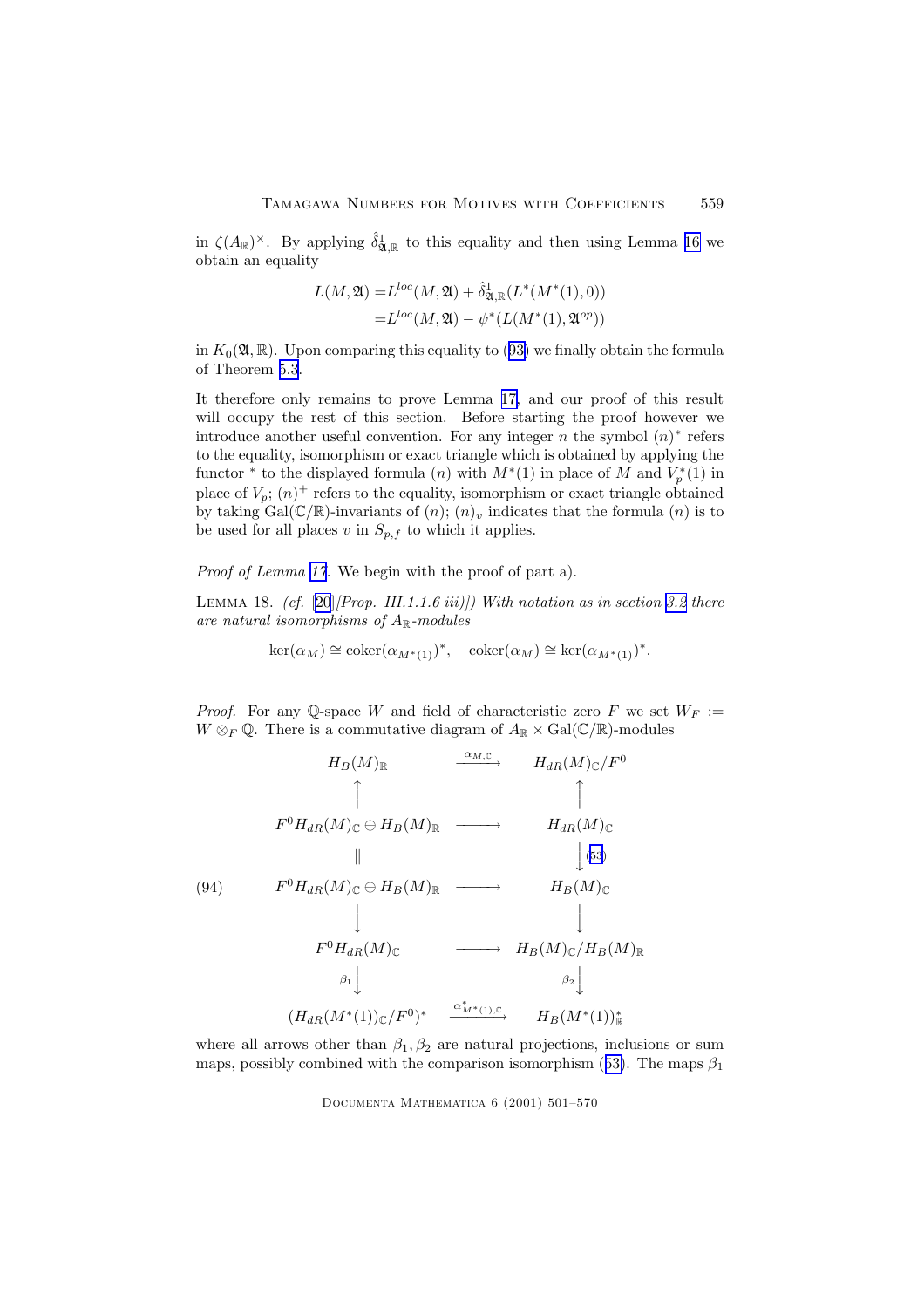and  $\beta_2$  arise as follows. There is a perfect duality of R-vector spaces

$$
H_B(M)_{\mathbb{C}} \times H_B(M^*(1))_{\mathbb{C}} \longrightarrow H_B(\mathbb{Q}(1))_{\mathbb{C}}
$$
  

$$
\downarrow \cong \qquad \qquad \downarrow \cong
$$
  

$$
H_{dR}(M)_{\mathbb{C}} \times H_{dR}(M^*(1))_{\mathbb{C}} \longrightarrow H_{dR}(\mathbb{Q}(1))_{\mathbb{C}} \longrightarrow \mathbb{R}
$$

where the vertical isomorphisms are given by [\(53](#page-44-0)) for  $M, M^*(1)$  and  $\mathbb{Q}(1)$ , and  $\tau$  is the R-linear splitting of the inclusion

$$
\mathbb{R} = H_{dR}(\mathbb{Q}(1))_{\mathbb{R}} \subset H_{dR}(\mathbb{Q}(1))_{\mathbb{C}} = \mathbb{C}
$$

with kernel  $H_B(\mathbb{Q}(1))_{\mathbb{R}} = 2\pi i \cdot \mathbb{R}$ . One verifies that  $H_B(M)_{\mathbb{R}}$  is the orthogonal complement of  $H_B(M^*(1))_{\mathbb{R}}$  under this pairing, and it is also well known that  $F^0H_{dR}(M)$  is the orthogonal complement of  $F^0H_{dR}(M^*(1))$ . Hence we obtain the isomorphisms  $\beta_i$ . Viewing the rows of [\(94](#page-58-0)) as complexes concentrated in degrees zero and one, an easy inspection shows that all rows are quasiisomorphic. The same is then true for the diagram  $(94)^+$  $(94)^+$  whose top (resp. bottom) row coincides with  $R\Gamma_{\mathcal{D}}(K,M)$  (resp.  $R\Gamma_{\mathcal{D}}(K,M^*(1))^*[-1]$ ). This proves the Lemma.  $\Box$ 

We shall next establish existence of the following commutative diagram in  $V(A_{\mathbb{R}})$ 

(95)

$$
A_{R} \otimes_{A} (\Xi(M) \boxtimes \Xi(M^{*}(1))^{*}) \longrightarrow A_{R} \otimes_{A} \Xi^{loc}(M)
$$
\n
$$
A_{R} \otimes_{A} \Xi^{loc}(M)
$$
\n
$$
H_{B}(M)^{+}_{R}^{-1} \boxtimes [(H_{dR}(M)/F^{0})_{R}] \boxtimes
$$
\n
$$
[H_{B}(M^{*}(1))^{*,+}_{R}^{-1}]^{-1} \boxtimes [(H_{dR}(M^{*}(1))/F^{0})^{*}_{R}] \longrightarrow [H_{B}(M)_{R}]^{-1} \boxtimes [H_{dR}(M)_{R}]
$$
\n
$$
[H_{B}(M)^{+}_{R}]^{-1} \boxtimes [(H_{dR}(M)/F^{0})_{R}] \boxtimes
$$
\n
$$
[(H_{B}(M)_{C})^{+}/H_{B}(M)^{+}_{R}]^{-1} \boxtimes [F^{0}H_{dR}(M)_{R}] \longrightarrow [(H_{B}(M)_{C})^{+}]^{-1} \boxtimes [H_{dR}(M)_{R}]
$$
\n
$$
[F^{0}H_{dR}(M)_{R}]^{-1} \boxtimes [H_{B}(M)^{+}_{R}]^{-1} \boxtimes [H_{dR}(M)_{R}] \longrightarrow [(H_{B}(M)_{C})^{+}]^{-1} \boxtimes [H_{dR}(M)_{R}]
$$
\n
$$
A_{R} \otimes_{A} \Box_{\mathcal{E}}^{loc}(M)
$$
\n
$$
= \left[ (H_{B}(M)_{C})^{+} \right]^{-1} \boxtimes [H_{dR}(M)_{R}] \longrightarrow [(H_{B}(M)_{C})^{+}]^{-1} \boxtimes [H_{dR}(M)_{R}]
$$
\n
$$
A_{R} \otimes_{A} \Box_{\mathcal{E}}^{loc}(M)
$$
\n
$$
A_{R} \otimes_{A} \Box_{\mathcal{E}}^{loc}(M)
$$
\n
$$
= \left[ (H_{B}(M)_{C})^{+} \right]^{-1} \boxtimes [H_{dR}(M)_{R}]
$$
\n
$$
A_{R} \otimes_{A} \Box_{\mathcal{E}}^{loc}(M)
$$
\n
$$
A_{R} \otimes_{A} \Box_{\mathcal{E}}^{loc}(M)
$$
\n
$$
A_{R} \otimes_{A} \Box_{\mathcal{E}}^{loc}(M)
$$
\n $$ 

The first square in (95) is commutative by the definition of  $\vartheta^{PD}$  if we define  $\gamma_1$  to be induced by equations  $A_{\mathbb{R}} \otimes_A (91)$  $A_{\mathbb{R}} \otimes_A (91)$ ,  $A_{\mathbb{R}} \otimes_A (92)$  $A_{\mathbb{R}} \otimes_A (92)$  $A_{\mathbb{R}} \otimes_A (92)$  and  $A_{\mathbb{R}} \otimes_A (69)$  $A_{\mathbb{R}} \otimes_A (69)$  $A_{\mathbb{R}} \otimes_A (69)$ . The

<span id="page-59-0"></span>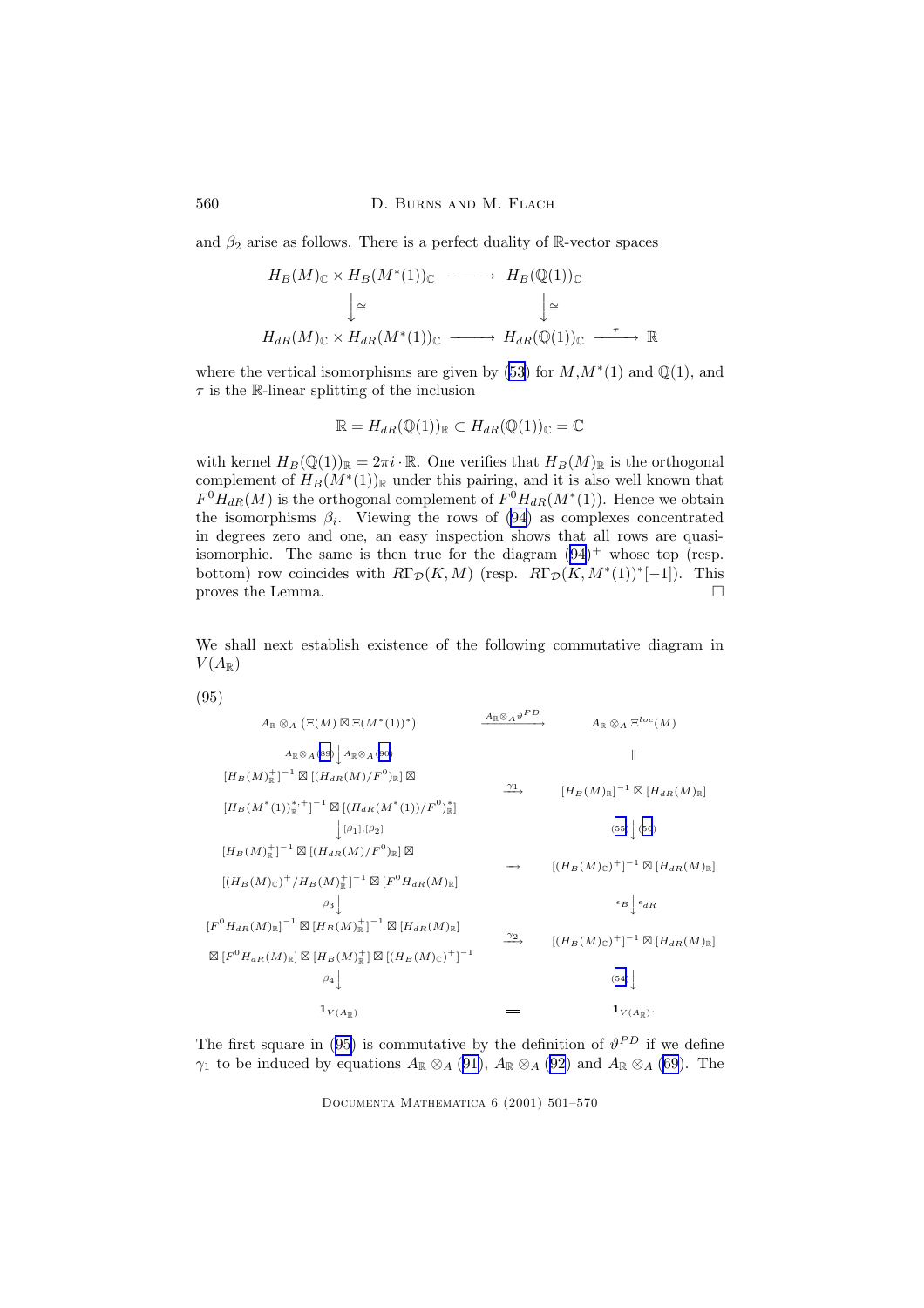<span id="page-60-0"></span>second square in  $(95)$  $(95)$  is the  $\boxtimes$ -product of the two commutative squares

$$
(96) \qquad [H_B(M)^+_{{\mathbb R}}]^{-1} \boxtimes \qquad \xrightarrow{A_{\mathbb R} \otimes \{(91),(92)\}} [H_B(M)^*_{\mathbb R}]^{-1}
$$
\n
$$
(96) \qquad \qquad \downarrow [\beta_2] \qquad (55) \qquad (56)
$$
\n
$$
[H_B(M)^+_{{\mathbb R}}]^{-1} \boxtimes \qquad (57) \qquad [(H_B(M)_{\mathbb C})^+/H_B(M)^+_{{\mathbb R}}]^{-1}
$$

and

$$
[(H_{dR}(M)/F^{0})_{\mathbb{R}}] \boxtimes
$$
  
\n
$$
[(H_{dR}(M^{*}(1))/F^{0})_{\mathbb{R}}]
$$
  
\n
$$
[H_{dR}(M)/F^{0})_{\mathbb{R}}] \boxtimes
$$
  
\n
$$
[(H_{dR}(M)/F^{0})_{\mathbb{R}}] \boxtimes
$$
  
\n
$$
[F^{0}H_{dR}(M)_{\mathbb{R}}]
$$
  
\n
$$
[H_{dR}(M)_{\mathbb{R}}].
$$
  
\n
$$
[H_{dR}(M)_{\mathbb{R}}].
$$

In both of those squares the bottom horizontal maps are induced by the obvious short exact sequences. The square (96) commutes since the identification  $H_B(M)_\mathbb{R}^- \cong H_B(M)^-\otimes (2\pi i)^{-1}\mathbb{R}$  used in  $A_\mathbb{R} \otimes_A(91)$  $A_\mathbb{R} \otimes_A(91)$  $A_\mathbb{R} \otimes_A(91)$  is inverse to that used in [\(56\)](#page-44-0).

Concerning the third square in ([95\)](#page-59-0), the map  $\beta_3$  is the  $\boxtimes$ -product of the isomorphism

$$
[R\Gamma_{\mathcal{D}}(K,M)]^{-1} = [H_B(M)_{\mathbb{R}}^+]^{-1} \boxtimes [(H_{dR}(M)/F^0)_{\mathbb{R}}] \xrightarrow{\sim}
$$

$$
[F^0 H_{dR}(M)_{\mathbb{R}}]^{-1} \boxtimes [H_B(M)_{\mathbb{R}}^+]^{-1} \boxtimes [H_{dR}(M)_{\mathbb{R}}]
$$

induced by the quasi-isomorphism between the first and second row in  $(94)^+$  $(94)^+$  $(94)^+$ and a similar isomorphism induced by the quasi-isomorphism between the fourth and third row in  $(94)^+$  $(94)^+$  $(94)^+$ . The map  $\gamma_2$  is induced by canceling mutually inverse terms in the first and second row of its source term. Effectively then, the third square in  $(95)$  $(95)$  $(95)$  is the  $\boxtimes$ -product of the squares

$$
\begin{array}{ccc}\n\mathbf{1}_{V(A_{\mathbb{R}})} \boxtimes & & & & [F^{0}H_{dR}(M)_{\mathbb{R}}] \\
& & & [F^{0}H_{dR}(M)_{\mathbb{R}}] & & & & [F^{0}H_{dR}(M)_{\mathbb{R}}] \\
& & & \downarrow & & & & \\
& & & [F^{0}H_{dR}(M)_{\mathbb{R}}]^{-1} \boxtimes [F^{0}H_{dR}(M)_{\mathbb{R}}] & & & \longrightarrow & \mathbf{1}_{V(A_{\mathbb{R}})} \boxtimes [F^{0}H_{dR}(M)_{\mathbb{R}}] \\
& & & [F^{0}H_{dR}(M)_{\mathbb{R}}] & & & \longrightarrow & \mathbf{1}_{V(A_{\mathbb{R}})} \boxtimes [F^{0}H_{dR}(M)_{\mathbb{R}}]\n\end{array}
$$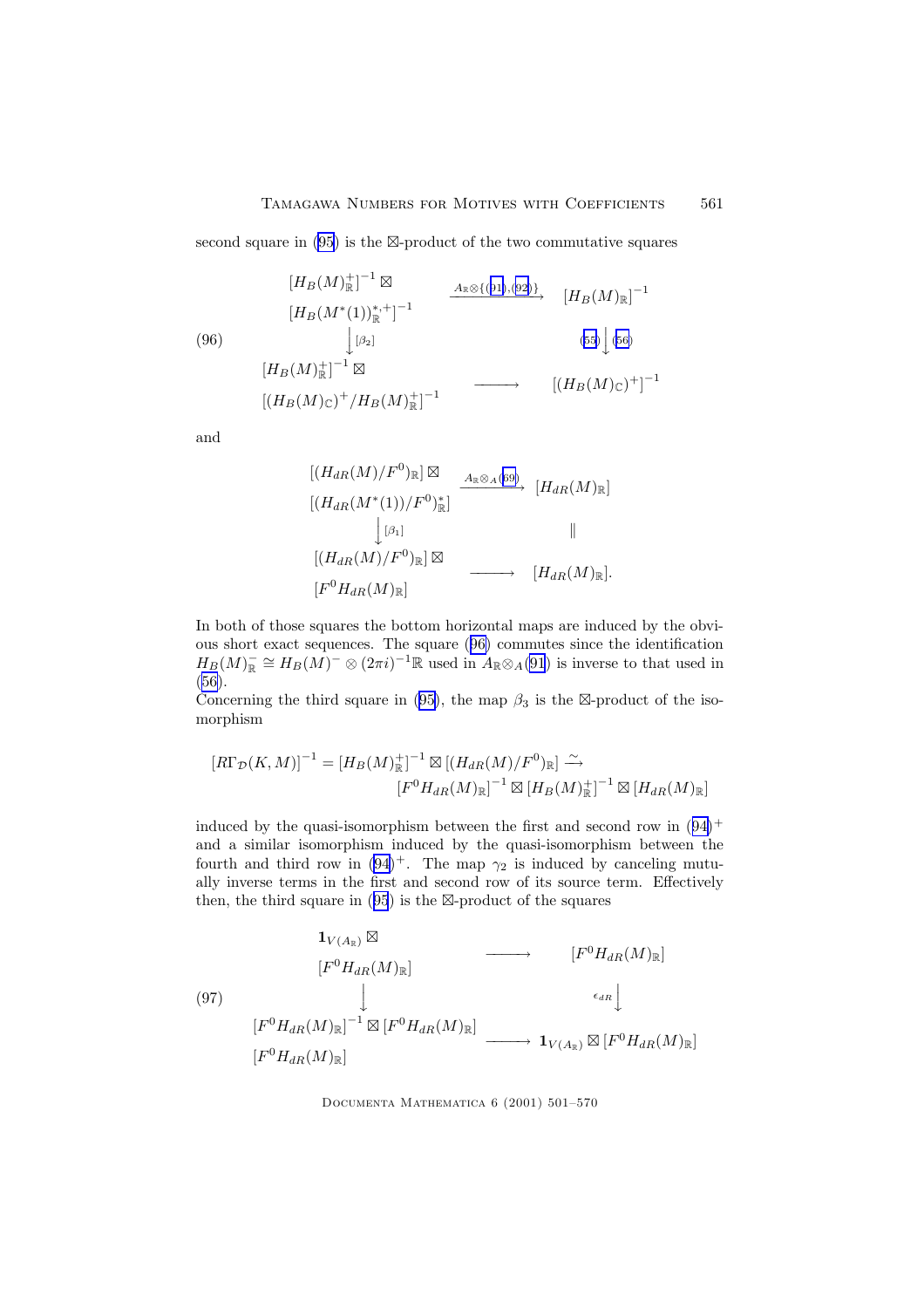and

$$
(98)
$$
\n
$$
[H_B(M)^+_{{\mathbb{R}}}]^{-1}
$$
\n
$$
\otimes \mathbf{1}_{V(A_{\mathbb{R}})}
$$
\n
$$
[H_B(M)^+_{{\mathbb{R}}}]^{-1}
$$
\n
$$
\otimes [H_B(M)^+_{{\mathbb{R}}}]^{-1}
$$
\n
$$
\otimes [H_B(M)^+_{{\mathbb{R}}}] \otimes [H_B(M)^+_{{\mathbb{R}}}]^{-1}
$$
\n
$$
\otimes [H_B(M)^+_{{\mathbb{R}}}] \otimes [H_B(M)^+_{{\mathbb{R}}}]^{-1}
$$

with (the identity maps on)  $[(H_{dR}(M)/F^0)_\mathbb{R}]$  and  $[(H_B(M)_\mathbb{C})^+/H_B(M)_\mathbb{R}^+]^{-1}$ . In both diagrams ([97](#page-60-0)) and (98) the left and bottom arrows are respectively induced by the two different ways to parenthesize the lower left term, and we have written this term so that the positions of its factors roughly match with their position in [\(95](#page-59-0)). We refer to  $[17] [(4.1.1)]$  $[17] [(4.1.1)]$  $[17] [(4.1.1)]$  for the commutativity of [\(97](#page-60-0)) and (98), with the particular correcting factors  $\epsilon_{dR}$  and  $\epsilon_B$  given in [[17\]](#page-68-0)[(4.9)]. Finally, the map  $\beta_4$  in [\(95](#page-59-0)) is induced by the quasi-isomorphism between the second and third row in  $(94)^+$  $(94)^+$  $(94)^+$ , and the commutativity of the bottom square in [\(95\)](#page-59-0) simply follows from the identity  $(53)^{+} = (54)$  $(53)^{+} = (54)$  $(53)^{+} = (54)$  $(53)^{+} = (54)$ .

We now observe that the right hand vertical map in ([95\)](#page-59-0) coincides with  $\vartheta_{\infty}^{loc}$ by definition, and that the left hand vertical map

$$
A_{\mathbb{R}} \otimes_{A} (\Xi(M) \boxtimes \Xi(M^{*}(1))^{*})
$$
  

$$
\xrightarrow{\sim} [R\Gamma_{\mathcal{D}}(K,M)]^{-1} \boxtimes [R\Gamma_{\mathcal{D}}(K,M^{*}(1))^{*}[-1]] \xrightarrow{(94)^{+}} \mathbf{1}_{V(A_{\mathbb{R}})}
$$

does indeed coincide with  $\vartheta_{\infty}(M) \boxtimes \vartheta_{\infty}(M^*(1))^*$  (using the second condition in Conjecture [1](#page-18-0)). Lemma [17](#page-57-0)a) then follows from the commutativity of diagram [\(95\)](#page-59-0).

We now consider claim b) of Lemma [17.](#page-57-0) To further shorten notation we henceforth write  $R\Gamma$ ? for  $R\Gamma$ ? ( $\mathcal{O}_{K,S_p}, V_p$ ),  $R\Gamma_f$  for  $R\Gamma_f(K, V_p)$ ,  $\tilde{R}\Gamma_c$  for  $\widetilde{R}\Gamma_c(\mathcal{O}_{K,S_p}, V_p)$  and  $L_?(S)$  for  $\bigoplus_{v\in S} R\Gamma_?(K_v, V_p)$ . In addition we use  $R\Gamma_?^*$ as an abbreviation for  $R\Gamma_?(\mathcal{O}_{K,S_p}, \tilde{V}_p^*(1))^*$ , and also introduce similar abbreviations  $R\Gamma_f^*, \tilde{R}\Gamma_c^*$  and  $L_? (S)^*.$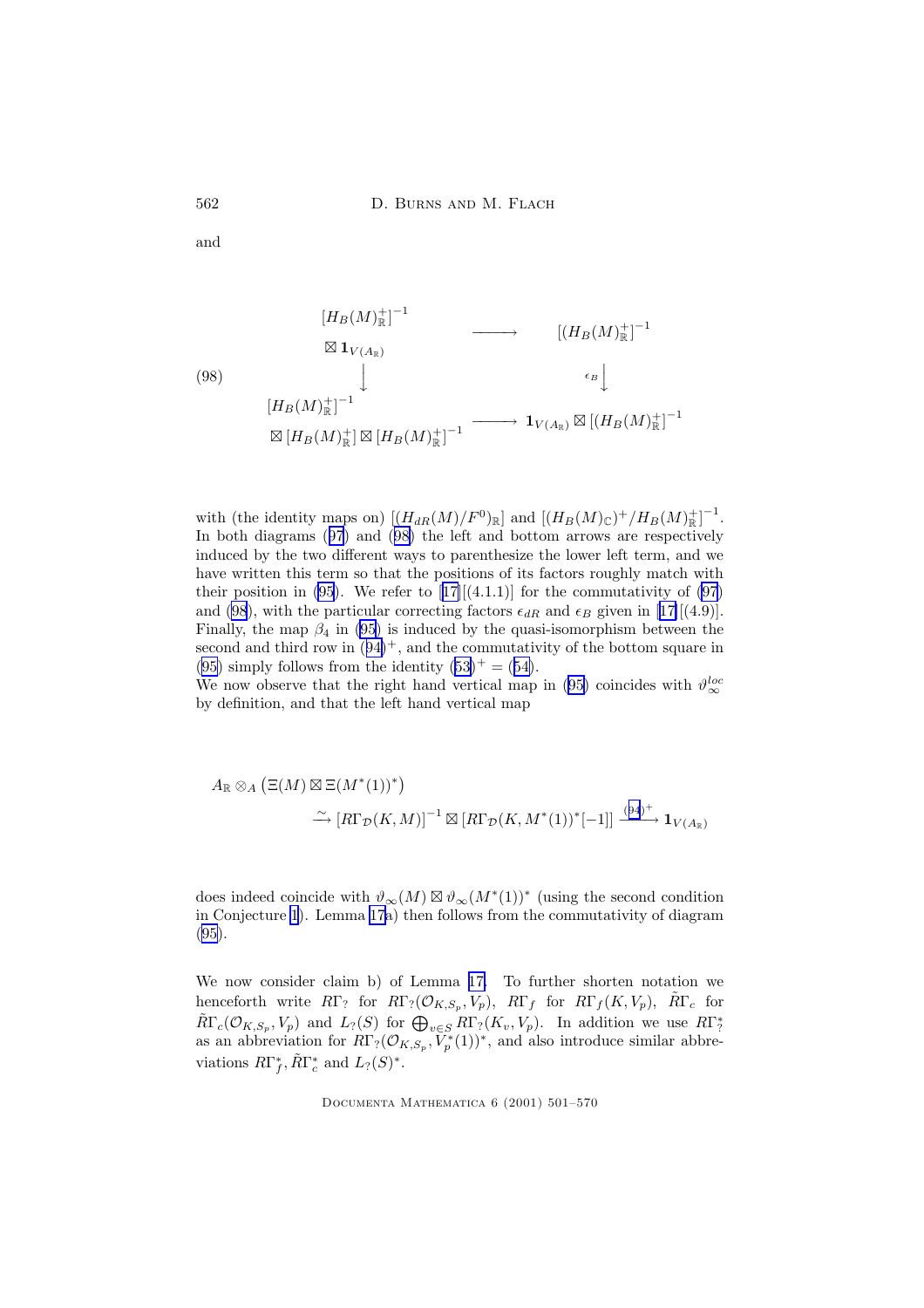<span id="page-62-0"></span>We shall first establish the existence of the following commutative diagram in  $V(A_p)$ 

(99)

$$
A_{p} \otimes_{A} (\Xi(M) \boxtimes \Xi(M^{*}(1))^{*}) \longrightarrow A_{p} \otimes_{A} \Xi^{loc}(M)
$$
\n
$$
\alpha_{1} \Big\downarrow \qquad \beta_{p} \Big\downarrow \qquad A_{p} \otimes_{A} \Xi^{loc}(M)
$$
\n
$$
[\overline{R}\Gamma_{f}] \boxtimes [L_{f}(S_{p,f})]^{-1} \boxtimes [L(S_{\infty})]^{-1}
$$
\n
$$
\boxtimes [\overline{R}\Gamma_{f}^{*}] \boxtimes [L_{f}(S_{p,f})^{*}]^{-1} \boxtimes [L(S_{\infty})^{*}]^{-1}
$$
\n
$$
=:\Lambda(S,V_{p})
$$
\n
$$
(26)_{\text{bot}} \boxtimes \Big[\begin{matrix} 1000 \text{bot} \in [\alpha_{2}] \\ 1000 \text{bot} \in [\alpha_{2}] \end{matrix} \Big] \qquad [[L_{f}(S_{p,f})]^{-1} \boxtimes [L(S_{\infty})]^{-1}
$$
\n
$$
\boxtimes [L_{f}(S_{p,f})^{*}] \boxtimes [R\Gamma] \boxtimes [L_{f}(S_{p,f})^{*}]^{-1} \boxtimes [L(S_{\infty})]^{-1}
$$
\n
$$
[\overline{L}(S_{p,f})]^{-1} \boxtimes [I_{f}(S_{p,f})^{*}]^{-1} \boxtimes [L(S_{\infty})^{*}]^{-1}
$$
\n
$$
[\overline{L}(S_{p,f})]^{-1} \boxtimes [I_{f}(S_{p,f})^{*}]^{-1} \qquad \overline{L}(S_{p,f})^{-1} \qquad (76) (77) \Big] \epsilon(S,p)
$$
\n
$$
[\overline{L}(S_{p})]^{-1} \boxtimes [R\Gamma] \boxtimes [I_{f}(S_{f})]^{-1} \qquad \overline{L}(S_{p,f})^{-1}
$$
\n
$$
[\overline{L}(S_{p})]^{-1} \boxtimes [L(S_{p})^{*}]^{-1}
$$
\n
$$
[\overline{L}(S_{p})]^{-1} \boxtimes [L(S_{p})^{*}]^{-1}
$$
\n
$$
[\overline{L}(S_{p})]^{-1} \boxtimes [L(S_{p})^{*}]^{-1}
$$
\n
$$
[\overline{L}(S_{p})]^{-1} \boxtimes [L(S_{p})^{*}]^{-1}
$$
\n<math display="block</math>

The maps  $\alpha_1, \alpha_2, \alpha_3, \beta_1, \beta_2$  which occur in this diagram will all be defined in the course of our proof that the diagram is commutative. Concerning the first square, we recall that the construction of  $\vartheta^{PD}$  involves the

set of equations

 $\vartheta^{PD}$ : ([29\)](#page-25-0) [\(29](#page-25-0))\* AV<sup>mot</sup> ([69\)](#page-48-0) [\(91](#page-57-0)) ([92\)](#page-57-0)

where here we denote by  $AV^{mot}$  the collection of four isomorphisms

 $[H^i_f(K,M)]^{-1} \boxtimes [H^i_f(K,M)] \cong \mathbf{1}, \, [H^i_f(K,M^*(1))^*]^{-1} \boxtimes [H^i_f(K,M^*(1))^*] \cong \mathbf{1}$ with  $i \in \{0, 1\}$ . The construction of  $\theta_p$  involves the following equations (with v running through the set  $S_{p,f}$ :

$$
\theta_p: (68) (69) (18)_v \quad \text{AV}_{f,v} \quad (19)_{v\nmid p} (22)_{v\mid p} (23) (24)_v
$$
  

$$
(19)_{v\nmid p}^* (22)_{v\mid p}^* (23)^* (24)_v^*
$$

Note now that when listing all of the equations that are involved in the composition  $\kappa := \theta_p \circ (A_p \otimes_A \vartheta^{PD})$ , the equations [\(91\)](#page-57-0) and [\(92](#page-57-0)) are transformed into [\(76](#page-50-0)) and ([77\)](#page-50-0) respectively as they are 'conjugated' by ([68\)](#page-48-0), and that [\(68](#page-48-0)) is in turn equivalent to a combination of  $(28)^+$  $(28)^+$  $(28)^+$  and  $(28)^{*,+}$  for  $v \in S_{\infty}$ . The isomorphism AV<sup>mot</sup> is a combination of AV<sub>f</sub>,  $(27)$  $(27)$  and  $(27)^*$ . Finally note that the isomorphism induced by ([69\)](#page-48-0) is used in  $\vartheta^{PD}$  whilst its inverse is used in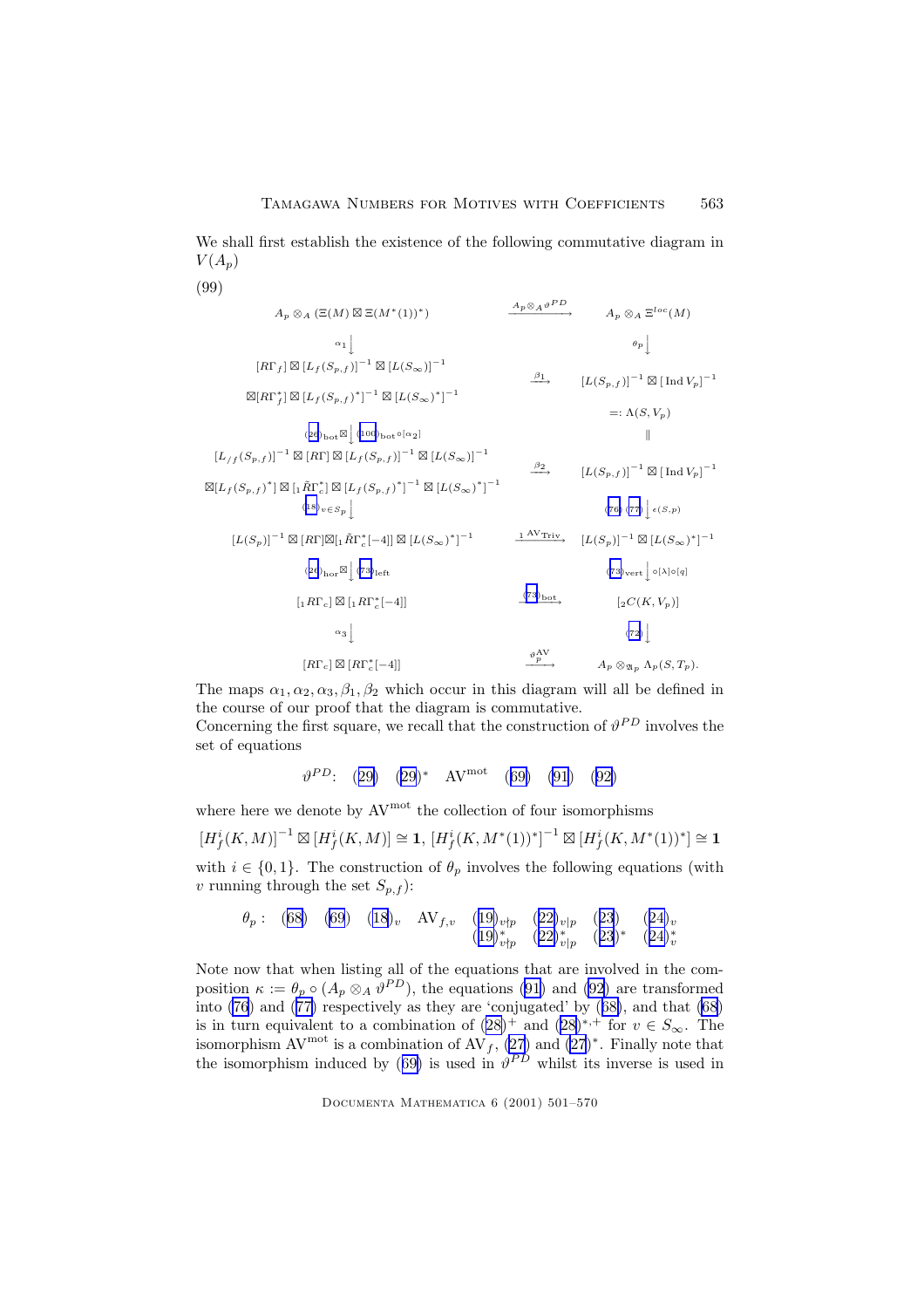θp, so that [\(69](#page-48-0)) does not in fact occur in the composition κ. In summary, we find that the isomorphism  $\kappa$  involves the sets of equations

$$
\alpha_1: (27) \quad (28)_{v|\infty} \quad (29) \quad (19)_{v\nmid p} \quad (22)_{v|p} \quad (23) \quad (24)_v
$$
  

$$
(27)^* \quad (28)_{v|\infty}^* \quad (29)^* \quad (19)_{v\nmid p}^* \quad (22)_{v|p}^* \quad (23)^* \quad (24)_v^*
$$

and

$$
\beta_1
$$
: (18)<sub>v</sub> AV<sub>f</sub> AV<sub>f,v</sub> (76) (77).

If we then define  $\alpha_1$  (resp.  $\beta_1$ ) as the isomorphism induced by the set of equations carrying the label  $\alpha_1$  (resp.  $\beta_1$ ) we have  $\kappa = \beta_1 \circ \alpha_1$ , i.e. commutativity of the first square in ([99\)](#page-62-0).

In order to consider the second square in ([99\)](#page-62-0) we first define the map  $AV_f$ .

Lemma 19. There exists a commutative diagram of true triangles

$$
(100)
$$
\n
$$
\bigoplus_{v \in S_{p,f}} R\Gamma_{/f}(K_v, V_p)[-1] \rightarrow R\Gamma_{f}(K, V_p) \rightarrow R\Gamma(\mathcal{O}_{K, S_p}, V_p)
$$
\n
$$
\bigoplus_{v \in S_{p,f}} R\Gamma_{f}(K_v, V_p^*(1))^*[-3] \rightarrow {}_{1}R\Gamma_{f}(K, V_p^*(1))^*[-3] \rightarrow {}_{1}\tilde{R}\Gamma_{c}(\mathcal{O}_{K, S_p}, V_p^*(1))^*[-3],
$$

in which the upper row coincides with  $(26)_{\text{bot}}$  $(26)_{\text{bot}}$  $(26)_{\text{bot}}$ , all of the vertical maps are quasi-isomorphisms, and there exists a natural quasi-isomorphism

$$
R\Gamma_f(K, V_p^*(1))^*[-3] \xrightarrow{\alpha_2} {}_1R\Gamma_f(K, V_p^*(1))^*[-3].
$$

Proof. In view of Lemma [12a](#page-45-0)) it suffices to show that the mapping cone of the lower composite map in Lemma [12a](#page-45-0)) is naturally quasi-isomorphic to  $R\Gamma_f(K, V_p^*(1))^*[-2]$ . Indeed, if this is true, then (100) is simply induced by taking the mapping cones of the composite horizontal maps in the diagram of Lemma [12a](#page-45-0)).

We observe that there is a map from diagram ([25](#page-21-0)) into the diagram

(101) 
$$
R\Gamma(\mathcal{O}_{K,S_p}, V_p) \to \bigoplus_{v \in S_{p,f}} R\Gamma(K_v, V_p) \leftarrow \bigoplus_{v \in S_{p,f}} R\Gamma_f(K_v, V_p)
$$

and hence an induced map of the true nine term diagram [\(26](#page-21-0)) into the true nine term diagram that is induced by (101). In particular on the central columns we obtain a map which coincides with the map between the second and third

<span id="page-63-0"></span>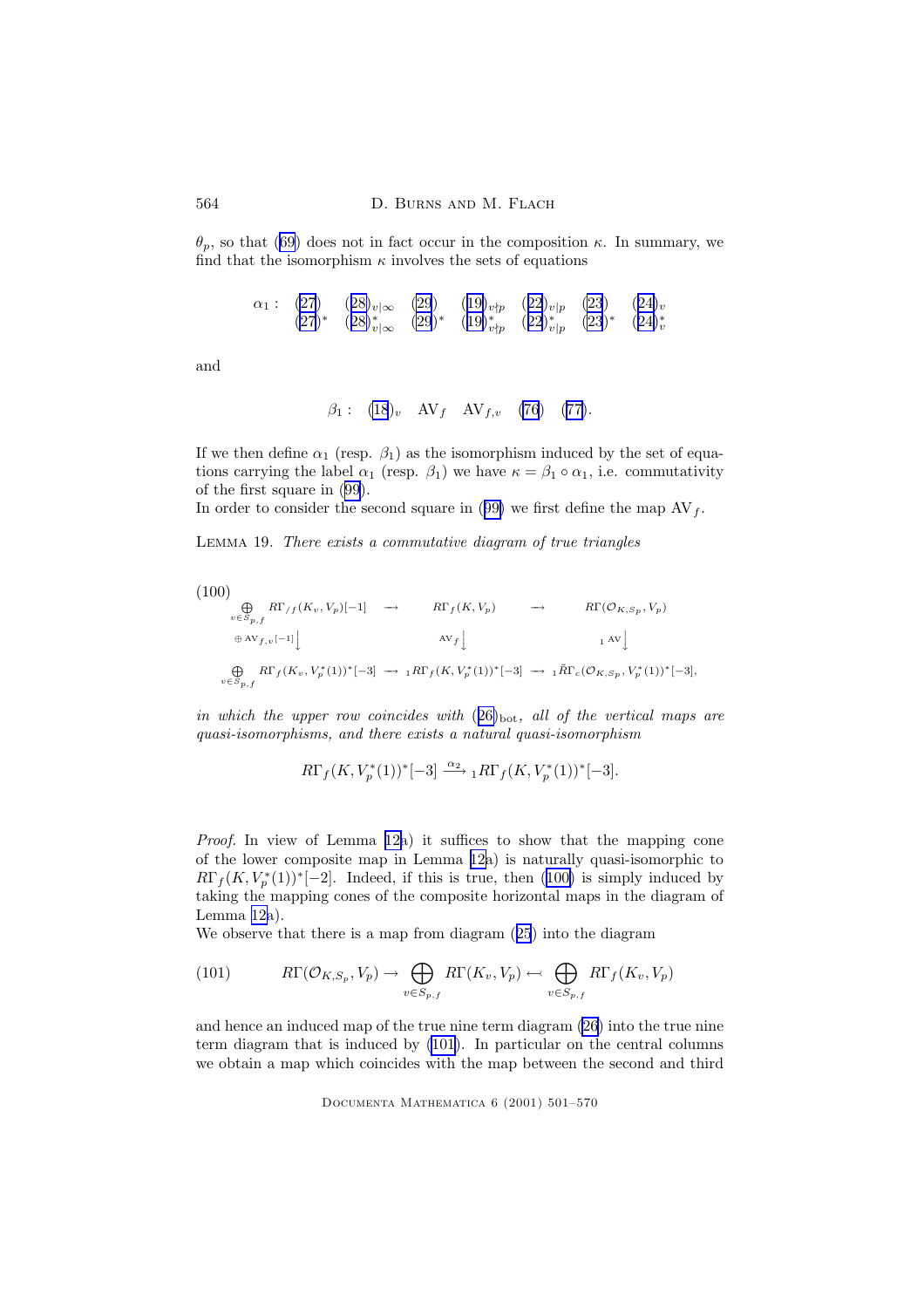<span id="page-64-0"></span>column in the following true nine term diagram

(102)  
\n
$$
\bigoplus_{v \in S_{\infty}} R\Gamma(K_v, V_p)[-1] \rightarrow \bigoplus_{v \in S_p} R\Gamma_f(K_v, V_p)[-1] \rightarrow \bigoplus_{v \in S_{p,f}} R\Gamma_f(K_v, V_p)[-1]
$$
\n
$$
\downarrow \qquad \qquad \downarrow
$$
\n
$$
\bigoplus_{v \in S_{\infty}} R\Gamma(K_v, V_p)[-1] \rightarrow \qquad \qquad \downarrow \qquad \qquad \downarrow
$$
\n
$$
R\Gamma_c(\mathcal{O}_{K,S_p}, V_p) \rightarrow \qquad \qquad \downarrow \qquad \qquad \downarrow
$$
\n
$$
R\Gamma_f(K, V_p) \rightarrow \qquad \qquad \downarrow \qquad \qquad \downarrow
$$
\n
$$
R\Gamma_f(K, V_p) \rightarrow \qquad \qquad \downarrow \qquad \qquad \downarrow
$$

Upon replacing  $V_p$  by  $V_p^*(1)$ , dualizing the third column of this diagram and shifting by [-4] we obtain a true triangle

(103) 
$$
R\Gamma_f^*[-4] \to {}_1\tilde{R}\Gamma_c^*[-4] \to L_f(S_{p,f})^*[-3].
$$

The map  $\alpha_2$  then arises as the map q of Lemma [13](#page-49-0) when the latter is applied to the triangle  $(103)$ .

The diagram [\(100](#page-63-0)) induces a commutative diagram

$$
\begin{array}{ccc}\n[R\Gamma_f] \boxtimes [1R\Gamma_f^*] & \xrightarrow{\text{[AV}_f]_{\text{Triv}}} & \mathbf{1}_{V(A_p)} \\
(26)_{\text{bot}} \boxtimes \begin{bmatrix} 100 \end{bmatrix}_{\text{bot}} & & & \mathbf{1}_{V(A_p)} \\
[L/f(S_{p,f})]^{-1} \boxtimes [R\Gamma] & & & \xrightarrow{\text{[}\oplus\text{AV}_{f,v} \text{]}_{\text{Triv}}} \boxtimes [1 \text{ AV}]_{\text{Triv}}} & & \mathbf{1}_{V(A_p)} \\
\boxtimes [L_f(S_{p,f})^*] \boxtimes [1\tilde{R}\Gamma_c^*] & & & \xrightarrow{\text{[}\oplus\text{AV}_{f,v} \text{]}_{\text{Triv}}} & \mathbf{1}_{V(A_p)}.\n\end{array}
$$

The second square in  $(99)$  $(99)$  is obtained by taking the  $\boxtimes$ -product of the rows in (104) with the isomorphism

$$
\left[L_f(S_{p,f})\right]^{-1} \boxtimes \left[L(S_{\infty})\right]^{-1} \xrightarrow{\beta'_2} \left[L(S_{p,f})\right]^{-1} \boxtimes \left[\text{Ind}\,V_p\right]^{-1},
$$
  

$$
\boxtimes \left[L_f(S_{p,f})^*\right]^{-1} \boxtimes \left[L(S_{\infty})^*\right]^{-1} \xrightarrow{\beta'_2} \left[L(S_{p,f})\right]^{-1} \boxtimes \left[\text{Ind}\,V_p\right]^{-1},
$$

where here  $\beta_2'$  involves the equations

$$
\beta_2': (18)_v \quad \text{AV}_{f,v} \quad (76) \quad (77).
$$

In order to establish the third square in ([99\)](#page-62-0) we begin with the commutative diagram

$$
[L(S_{\infty})]^{-1} \boxtimes [L(S_{\infty})^*]^{-1} \xrightarrow{(76)(77)} [Ind V_p]
$$
  
(105)  

$$
[L(S_{\infty})]^{-1} \boxtimes [L(S_{\infty})^*]^{-1} \xrightarrow{76)(77)} [L(S_{\infty})]^{-1} \boxtimes [L(S_{\infty})^*]^{-1}.
$$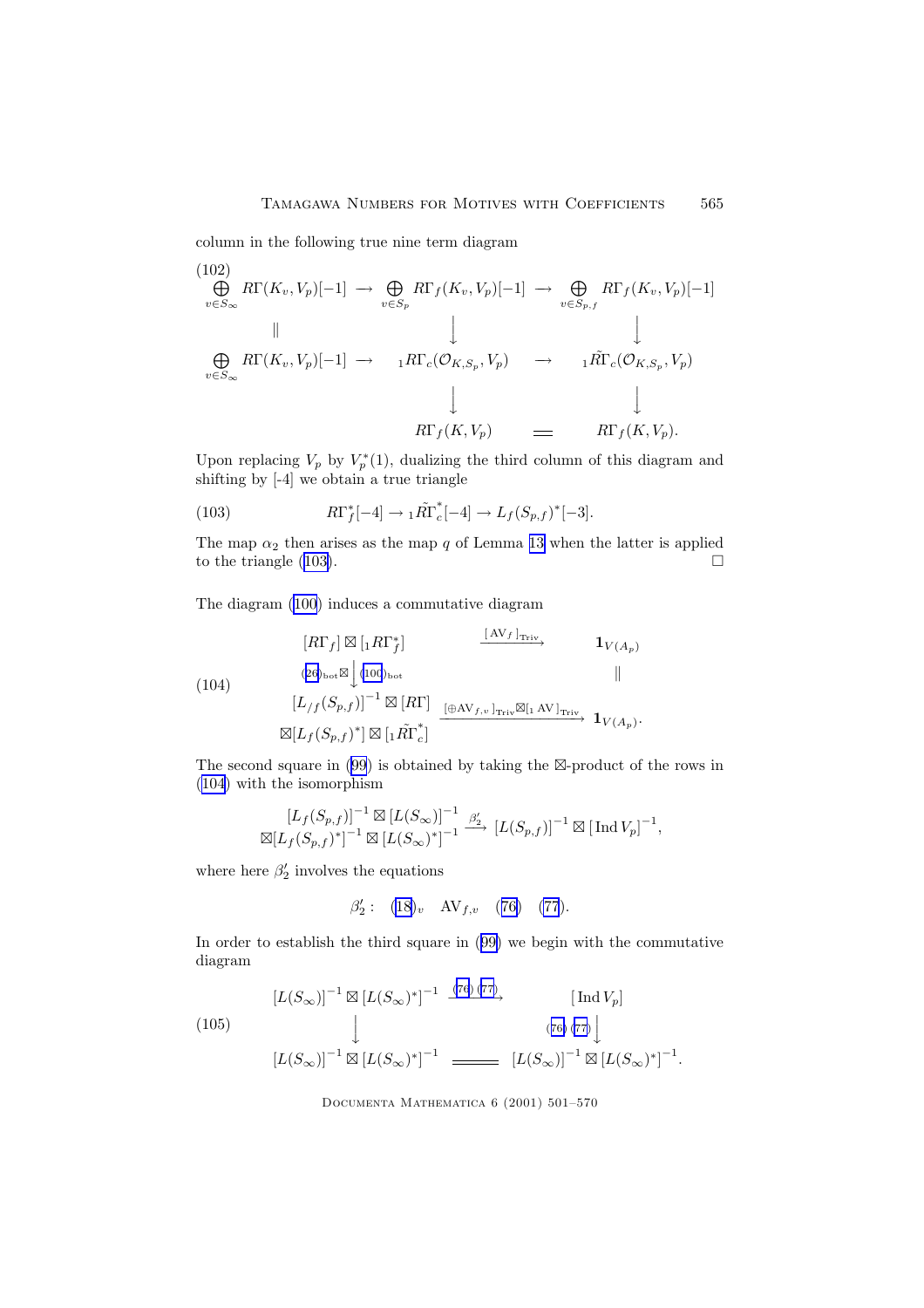566 D. BURNS AND M. FLACH

Next we consider the diagram

$$
[L_{/f}(S_{p,f})]^{-1} \boxtimes [L_f(S_{p,f})]^{-1} \xrightarrow{\beta_2''} [L(S_{p,f})]^{-1}
$$
  
\n
$$
\boxtimes [L_f(S_{p,f})^*] \boxtimes [L_f(S_{p,f})^*]^{-1} \xrightarrow{B_2''} [L(S_{p,f})]^{-1}
$$
  
\n
$$
[L(S_{p,f})]^{-1} \xrightarrow{L(G_{p,f})]^{-1}.
$$

Here  $\beta_2''$  is induced by applying  $AV_{f,v}$ ,  $(18)_v$  $(18)_v$  $(18)_v$  to the two right hand terms in the top left item and by trivializing the two left hand terms via another application of AV<sub>f,v</sub>. For the map  $\alpha_2$  on the other hand one applies  $(18)_v$  $(18)_v$  $(18)_v$  to the upper two terms and trivializes the lower two terms. The commutativity of (106) then follows from [[17,](#page-68-0) (4.1.1)] where the particular correcting factor  $\epsilon(S, p)$  is as computed in [loc. cit., 4.9]. Indeed, upon writing diagram [loc. cit., (4.1.1)] with  $X = [L_f(S_{p,f})]$ , taking ⊠-product with  $[L_f(S_{p,f})]^{-1}$  and using  $AV_{f,v}$ twice we obtain (106). The third square in ([99\)](#page-62-0) is obtained by taking the  $\boxtimes$ -product of the diagrams ([105\)](#page-64-0) and (106) and then taking the  $\boxtimes$ -product of both rows of the resulting diagram with the isomorphism

$$
[R\Gamma] \boxtimes [{}_1\tilde{R}\Gamma^*_{c}] \xrightarrow{1 \text{ AV}_{\text{Triv}}} \mathbf{1}_{V(A_p)}.
$$

We now consider the fourth square in ([99\)](#page-62-0). We observe first that there is a commutative diagram in  $V(A_n)$ 

$$
[L(S_p)]^{-1} \boxtimes [R\Gamma] \boxtimes [R\Gamma]^{-1} \boxtimes [L(S_{\infty})^*]^{-1} \xrightarrow{\tau} [L(S_p)]^{-1} \boxtimes [L(S_{\infty})^*]^{-1}
$$
  
\n
$$
(26)_{\text{hor}} \downarrow \qquad [q] \downarrow
$$
  
\n
$$
[1 R\Gamma_c] \boxtimes [R\Gamma]^{-1} \boxtimes [L(S_{\infty})^*]^{-1} \xrightarrow{\tau} [L(S_p)]^{-1} \boxtimes [L(S_{\infty})^*]^{-1}
$$
  
\n
$$
[1 R\Gamma_c] \boxtimes [1 \tilde{R}\Gamma_c^*[-4]] \boxtimes [L(S_{\infty})^*]^{-1} \xrightarrow{\tau} [2L(S_p)]^{-1} \boxtimes [L(S_{\infty})^*]^{-1}
$$
  
\n
$$
[1 R\Gamma_c] \boxtimes [1 R\Gamma_c^*[-4]] \xrightarrow{\tau} [73]_{\text{hor}} \xrightarrow{\tau} [2L(S_p)]^{-1} \boxtimes [L(S_{\infty})^*]^{-1}
$$
  
\n
$$
[1 R\Gamma_c] \boxtimes [1 R\Gamma_c^*[-4]] \xrightarrow{\tau} [73]_{\text{bot}} \xrightarrow{\tau} [2C(K, V_p)]
$$

in which the lower square is induced by the true nine term diagram ([73\)](#page-49-0), the central square by ([74\)](#page-49-0) and the upper square by Lemma [13.](#page-49-0) The map  $\tau$  is the canonical isomorphism  $[R\Gamma] \boxtimes [R\Gamma]^{-1} \cong \mathbf{1}_{V(A_p)}$ . Upon replacing both occurrences of  $[R\Gamma]^{-1}$  in this diagram by  $\left[{}_1\tilde{R}\tilde{\Gamma}_c^*\right]$  $c_{c}$ [-4]] and  $\tau$  by 1 AV<sub>Triv</sub>, the upper square is still commutative and the resulting total square gives the fourth square in ([99\)](#page-62-0).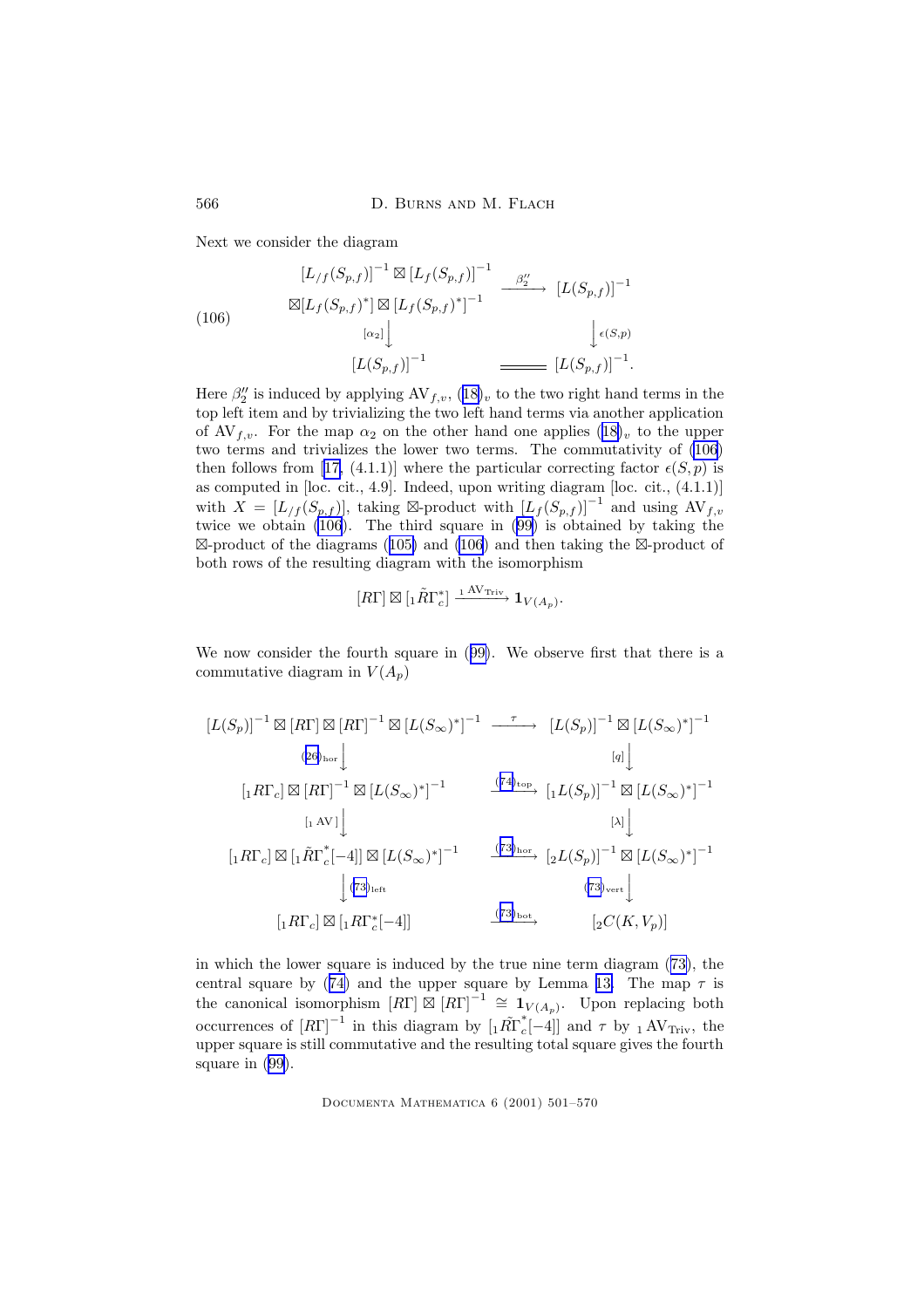<span id="page-66-0"></span>Finally, in the bottom square in [\(99](#page-62-0)) the map  $\alpha_3$  is defined by replacing complexes by their versions indexed by 1 in exactly the same order as in ([72\)](#page-48-0). The commutativity of this square is then clear.

It is clear that the right vertical map of [\(99](#page-62-0)) is equal to  $\vartheta_p^{loc}$ . Hence, having now established the commutativity of  $(99)$  $(99)$  $(99)$ , we shall prove Lemma [17b](#page-57-0)) if we can show that the left vertical map in [\(99](#page-62-0)) is equal to  $\vartheta_p(M) \boxtimes \vartheta_p(M^*(1))^*$ . In view of the definition of  $\alpha_1$  it therefore suffices for us to show that

(107) 
$$
(26)_{\text{vert}} = (26)_{\text{bot}} \circ (18)_{v \in S_p} \circ (26)_{\text{hor}}
$$

and also

(108) 
$$
(26)^{*}_{vert} = [\alpha_{2}] \circ (100)_{bot} \circ (73)_{left}.
$$

The identity (107) coincides with the identity in  $V(A_p)$  induced by the true nine term diagram ([26\)](#page-21-0) since (26)<sub>left</sub> coincides with the sum of [\(18](#page-19-0)) over  $v \in S_p$ . On the other hand, the identity (108) is a consequence of the following commutative diagram

$$
[1R\Gamma_f^*]
$$
\n
$$
(73)_{\text{left}} \downarrow
$$
\n
$$
[R\Gamma_f^*] \boxtimes [L_f(S_p)^*]^{-1}
$$
\n
$$
[1R\Gamma_f^*] \boxtimes [L(S_\infty)^*]^{-1}
$$
\n
$$
(100)_{\text{bot}} \downarrow
$$
\n
$$
[1R\Gamma_f^*] \boxtimes [L_f(S_p, f)^*]^{-1} \boxtimes [L_f(S_p, f)]^{-1}
$$
\n
$$
[1R\Gamma_f^*] \boxtimes [L_f(S_p, f)]^{-1} \boxtimes [L(S_\infty)^*]^{-1}
$$
\n
$$
[1R\Gamma_f^*] \boxtimes [L_f(S_p, f)]^{-1} \boxtimes [L(S_\infty)^*]^{-1}
$$

where here the first square is induced by the dual of diagram [\(102](#page-64-0)) with  $V_p$ replaced by  $V_p^*(1)$  and the second square results from applying Lemma [13](#page-49-0) to  $(103)$  and then taking the  $\boxtimes$ -product of each vertex of the resulting square with  $[L_f(S_{p,f})^*]^{-1}$ . The contract of the contract of the contract of  $\Box$ 

In view of Corollary [1](#page-55-0) we are naturally led to make the following

CONJECTURE 8.  $T\Omega^{loc}(M, \mathfrak{A})=0.$ 

This conjecture is itself of some independent interest, and will be considered in greater detail elsewhere. We therefore restrict ourselves here to a few brief remarks concerning the Galois case. We fix a finite Galois extension of number fields  $L/K$  and set  $G := \text{Gal}(L/K)$ .

Remark 18. In this remark we assume that  $G$  is abelian. If  $M$  is any motive which is defined over K, then Conjecture 8 for the pair  $(h^0(\operatorname{Spec}(L)) \otimes M, \mathbb{Z}[G])$ can be interpreted in terms of the 'local epsilon conjecture' formulated by Kato in [\[29](#page-68-0)]. In particular, [loc. cit., Th. 4.1] can be used to verify (at least modulo the 'sign ambiguities' discussed in Remark [9](#page-35-0) of  $\S 4.3$ ) that if  $K = \mathbb{Q}$ , then for all integers r Conjecture 8 is valid for the pair  $(h^0(\text{Spec}(L))(r), \mathbb{Z}[\frac{1}{2}][G])$ . (Details of this deduction will be given elsewhere.) When combined with Corollary [1](#page-55-0)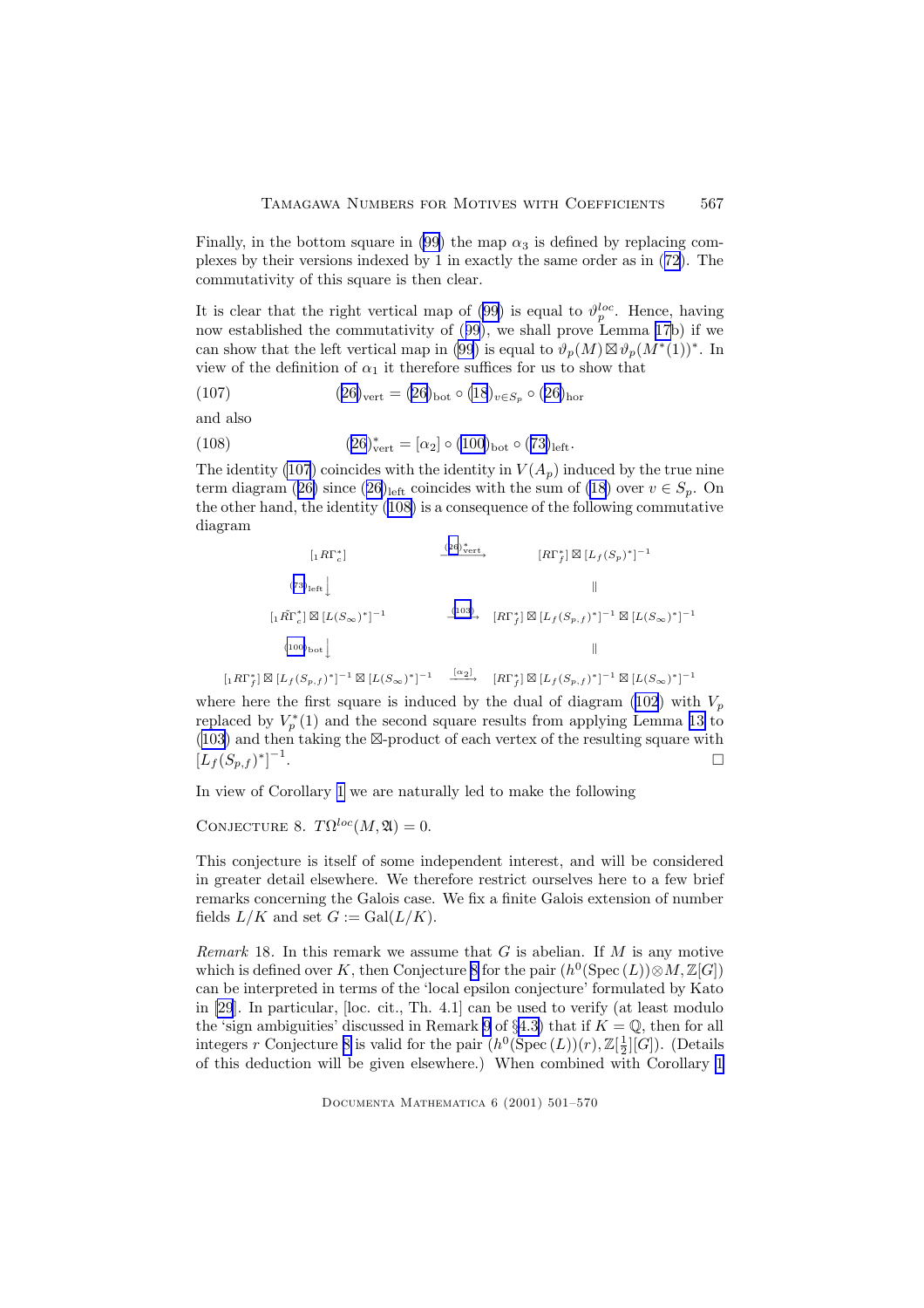<span id="page-67-0"></span>and the main result of [12] (cf. Remark [10](#page-36-0) in §[4.3](#page-34-0)) this implies (again modulo the same sign ambiguities as above) that  $T\Omega(h^0(\text{Spec}(L))(r), \mathbb{Z}[\frac{1}{2}][G]) = 0$  for all integers  $r$ .

*Remark* 19. In [7] it is shown that (for any  $G$ )

$$
\delta^0_{\mathbb{Z}[G],\mathbb{R}}(T\Omega^{loc}(h^0(\operatorname{Spec}(L))(1),\mathbb{Z}[G])) = \Omega(L/K,2) - w(L/K)
$$

where here  $\Omega(L/K, 2)$  and  $w(L/K)$  are respectively equal to the 'second Chinburg invariant' and the 'Cassou-Noguès-Fröhlich root number class' as defined in [14]. This implies that Conjecture [8](#page-66-0) is compatible with the conjectures formulated by Chinburg in loc. cit. For a further discussion of connections between Theorem [5.3](#page-55-0) and the extensive existing theory concerning the conjectures of Chinburg, the reader can consult [11].

#### **REFERENCES**

- [1] H. Bass, On the ubiquity of Gorenstein rings, Math. Z. 82 (1963) 8-28.
- [2] H. Bass, Algebraic K-theory, Benjamin, New York, 1968.
- [3] A. Beilinson, J. Bernstein, P. Deligne, Faisceaux pervers, In: Analyse et topologie sur les éspaces singuliers, Asterisque 100, Soc. Math. France, 1982.
- [4] S. Bloch, K. Kato, L-functions and Tamagawa numbers of motives, In: 'The Grothendieck Festschrift' vol. 1, Progress in Math. 86, Birkhäuser, Boston, (1990) 333-400.
- [5] D. Burns, Iwasawa theory and p-adic Hodge theory over non-commutative algebras I, preprint, 1997.
- [6] D. Burns, Equivariant Tamagawa Numbers and Galois module theory I, Compositio Math. 129 (2001) 203-237.
- [7] D. Burns, Equivariant Tamagawa Numbers and Galois module theory II, preprint, 1998.
- [8] D. Burns, M. Flach, Motivic L-functions and Galois module structures, Math. Ann. 305 (1996) 65-102.
- [9] D. Burns, M. Flach, On Galois structure invariants associated to Tate motives, Amer. J. Math. 120 (1998) 1343-1397.
- [10] D. Burns, M. Flach, Equivariant Tamagawa numbers of motives, preprint 1999.
- [11] D. Burns, M. Flach, Tamagawa numbers for motives with (noncommutative) coefficients II, preprint 2001.
- [12] D. Burns, C. Greither, On the Equivariant Tamagawa Number Conjecture for Tate motives, preprint 2000.
- [13] T. Chinburg, On the Galois structure of algebraic integers and S-units, Invent. math. 74 (1983) 321-349.
- [14] T.Chinburg, Exact sequences and Galois module structure, Annals of Math. 121 (1985) 351-376.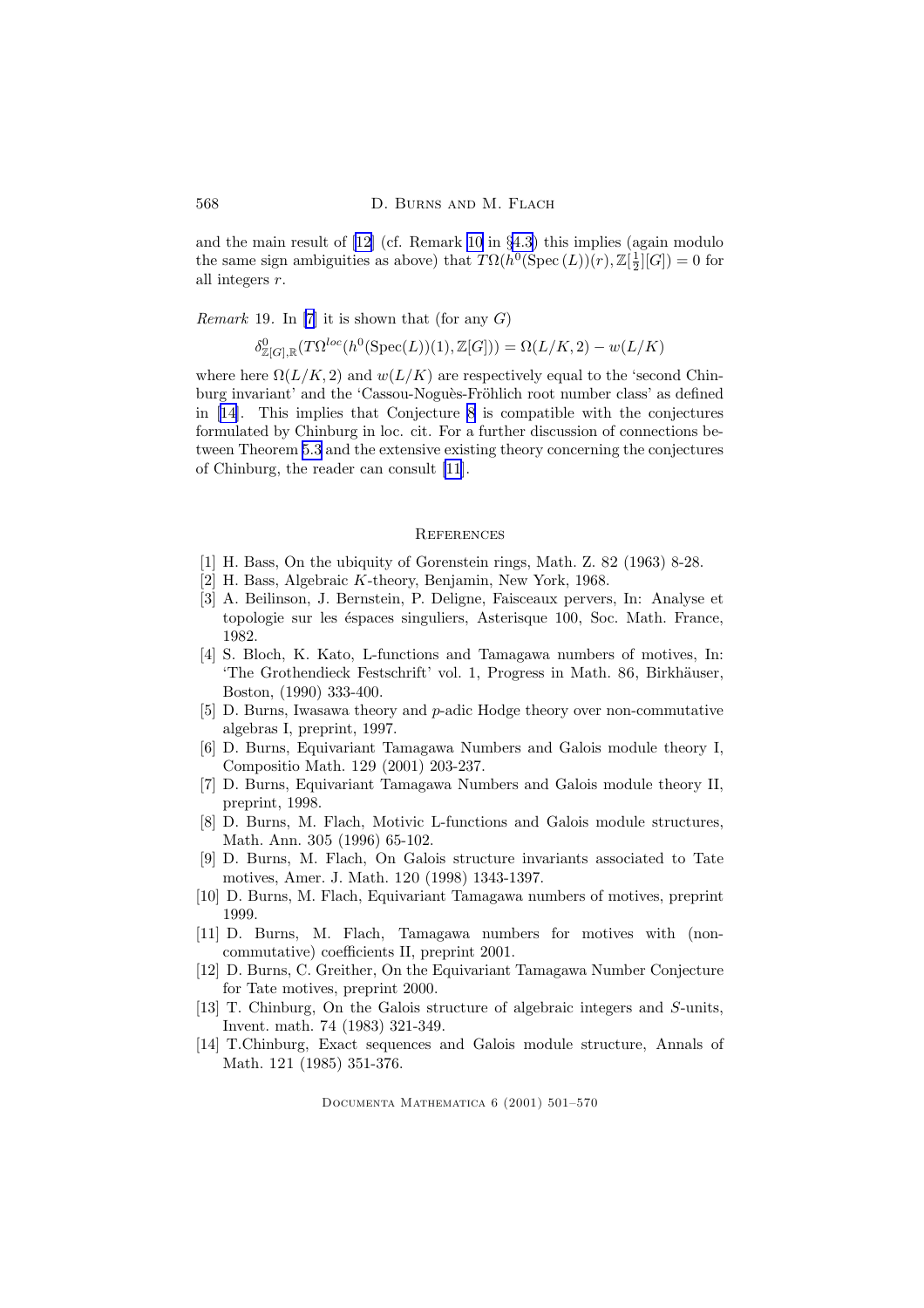- <span id="page-68-0"></span>[15] C. W. Curtis, I. Reiner, Methods of Representation Theory, Vol. I and II, John Wiley and Sons, New York, 1987.
- [16] P. Deligne, Valeurs de fonctions  $L$  et périods d'intégrales, Proc. Sym. Pure Math. 33 (2), (1979) 313-346.
- [17] P. Deligne, Le d´eterminant de la cohomologie, in: Current Trends in Arithmetical Algebraic Geometry, Cont. Math. 67, Amer. Math. Soc., 313-346, 1987.
- [18] M. Flach, Euler characteristics in relative K-groups, Bull. London Math. Soc. 32 (2000) 272-284.
- [19] J.-M. Fontaine, Valeurs spéciales des fonctions L des motifs, Séminaire Bourbaki, exposé 751, Feb. 1992.
- [20] J.-M. Fontaine, B. Perrin-Riou, Autour des conjectures de Bloch et Kato: cohomologie galoisienne et valeurs de fonctions L, In: Motives (Seattle) Proc. Symp. Pure Math. 55, I, (1994) 599-706.
- [21] B. H. Gross, Arithmetic on Elliptic Curves with Complex Multiplication, Lecture Notes in Math. 776, Springer 1980
- [22] B. H. Gross, On the conjecture of Birch and Swinnerton-Dyer for elliptic curves with complex multiplication, In: Number Theory Related to Fermat's Last Theorem. Prog. Math. vol. 26, Birkhäuser, Boston (1982) 219-236.
- [23] A. Grothendieck, J. Dieudonneé, Eléments de Géométrie Algébrique,  $\acute{E}$ tude locale des schemas et des morphismes de schémas (EGA IV), Publ. Math. I.H.E.S. 28 (1966).
- [24] A. Grothendieck, P. Berthelot, L. Illusie, Théorie des Intersections et Théorème de Riemann-Roch (SGA 6) Lecture Notes in Math. 225, Springer, Heidelberg, (1971).
- [25] A. Huber, G. Kings, Bloch-Kato Conjecture and Main Conjecture of Iwasawa Theory for Dirichlet Characters, preprint 2000.
- [26] U. Jannsen, Mixed motives and algebraic K-theory, Lecture Notes in Math. 1400, Springer 1990.
- [27] K. Kato, Iwasawa theory and p-adic Hodge theory, Kodai Math. J. 16 no 1 (1993) 1-31.
- [28] K. Kato, Lectures on the approach to Iwasawa theory of Hasse-Weil L-functions via  $B_{dR}$ , Part I, In: Arithmetical Algebraic Geometry (ed. E.Ballico), Lecture Notes in Math. 1553 (1993) 50-163, Springer, New York, 1993.
- [29] K. Kato, Lectures on the approach to Iwasawa theory of Hasse-Weil Lfunctions via  $B_{dR}$ , Part II, preprint, 1993.
- [30] F. Knudsen, D. Mumford, The projectivity of the moduli space of stable curves I: Preliminaries on 'det' and 'Div', Math. Scand. 39 (1976) 19-55.
- [31] S. MacLane, Categories for the Working Mathematician, Graduate Texts in Mathematics 5, 2nd ed., Springer, New York, 1998.
- [32] S. MacLane, Natural associativity and commutativity, Rice Univ. Studies 49 (1963) 28-46.